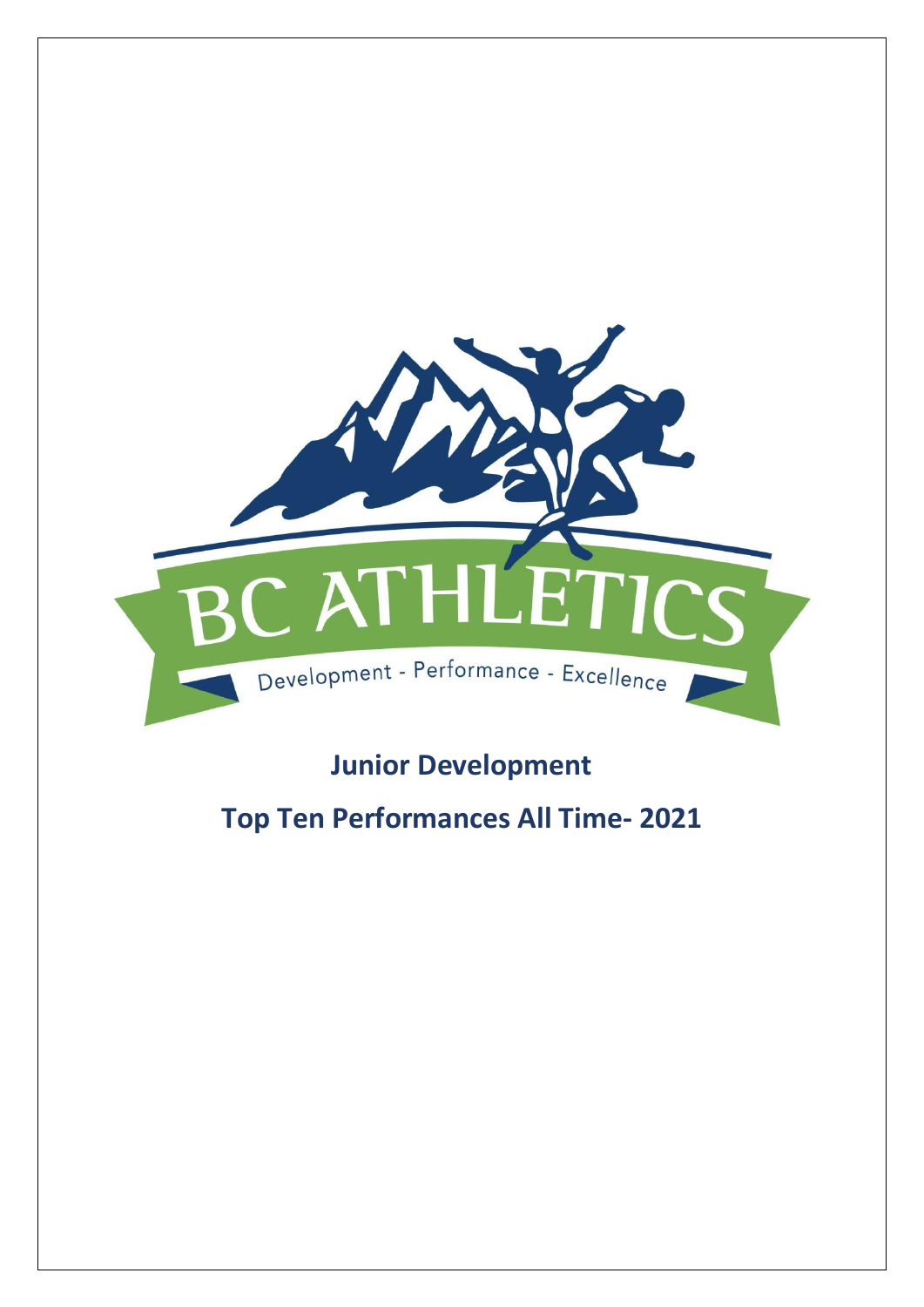### **Table of Contents**

### Pages

| $\mathbf{1}$ |
|--------------|
| 6            |
| 11           |
| 17           |
| 22           |
| 28           |
| 33           |
| 38           |
| 44           |
| 48           |

## **Acknowledgements**

Thank you to Tom Dingle, the BC Athletics Statistician, for the compilation and preparation of the Junior Development All Time Top Ten Performances.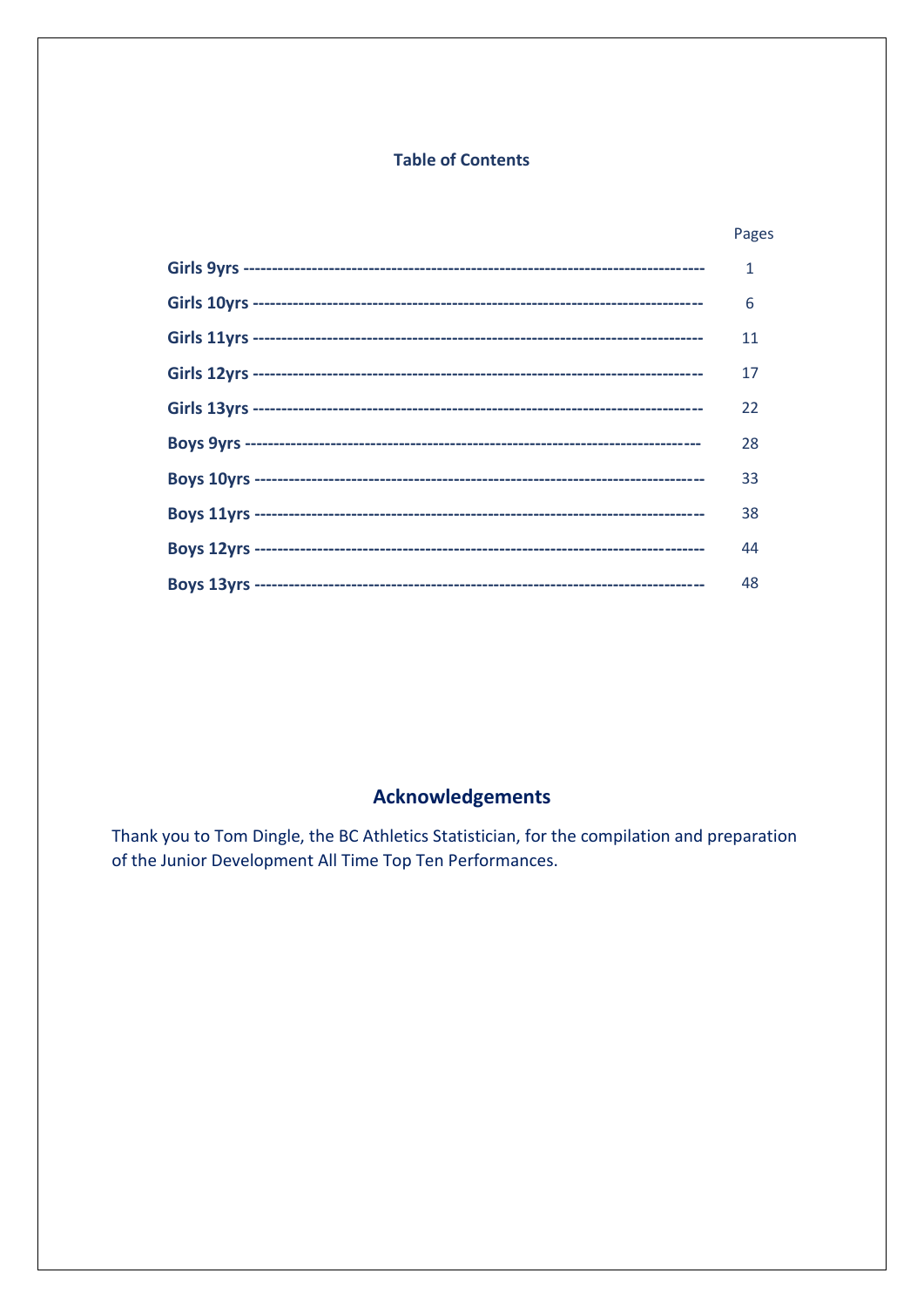#### **BC Athletics Track and Field -- Junior Development -- All Time Top Ten Performances -- as of 2021 9 YEAR OLD GIRLS**

|                | 60m (new in 2007)  |              |    |             |         |    | 100m                |                |    |             |         |
|----------------|--------------------|--------------|----|-------------|---------|----|---------------------|----------------|----|-------------|---------|
| $\mathbf{1}$   | Williams           | Aaysia       | 17 | <b>UNBC</b> | 9.15    | 1  | Auersperg           | <b>Natalie</b> | 06 | <b>GEA</b>  | 14.65   |
| $\mathbf 1$    | <b>McLaughlin</b>  | Jaedyn       | 16 | COQC        | 9.15    | 2  | <b>Noel</b>         | Camille        | 83 | <b>KJAK</b> | 14.5    |
| 3              | <b>Paterson</b>    | Gaby         | 16 | <b>KCTC</b> | 9.20    | 3  | <b>Bosma</b>        | Charlotte      | 16 | <b>KJAK</b> | 14.76   |
| 4              | <b>Dennis</b>      | Jaylah       | 19 | COQC        | 9.33    | 4  | <b>Williams</b>     | Aaysia         | 17 | <b>UNBC</b> | 14.84   |
| 5              | <b>Clarke</b>      | Julia        | 07 | <b>AVTC</b> | 9.35    | 5  | <b>McLaughlin</b>   | Jaedyn         | 16 | COQC        | 14.90   |
| 6              | Dann               | <b>Nissi</b> | 17 | <b>UNBC</b> | 9.36    | 6  | <b>Mensah</b>       | Yvonne         | 94 | <b>SOF</b>  | 14.7    |
| $\overline{7}$ | <b>Capelle</b>     | Mikayla      | 09 | <b>UNBC</b> | 9.37    | 7  | Hampton             | Samantha       | 84 | <b>RMT</b>  | 14.8    |
| 8              | Casumpang          | Olivia       | 16 | COQC        | 9.41    | 8  | Dann                | <b>Nissi</b>   | 17 | <b>UNBC</b> | 15.08   |
| 8              | Lenton             | Jade         | 12 | <b>GOLD</b> | 9.41    | 9  | Vogt                | Abbey          | 01 | <b>BS</b>   | 15.10   |
| 10             | Wade               | Rylen        | 19 | <b>UNBC</b> | 9.43    | 10 | Kempf               | Kelly-Anne     | 79 | <b>LM</b>   | 14.9    |
| 10             | <b>Hamnett</b>     | Amelia       | 13 | COQC        | 9.49    | 10 | <b>Dennis</b>       | Heather        | 89 | <b>CHTF</b> | 14.9    |
|                |                    |              |    |             |         | 10 | <b>Szirony</b>      | Melanie        | 88 | <b>CHTF</b> | 14.9    |
|                | 600m (new in 2011) |              |    |             |         |    | 1000m (new in 2011) |                |    |             |         |
| $\mathbf{1}$   | <b>Bosma</b>       | Charlotte    | 16 | <b>KJAK</b> | 1.55.82 | 1  | <b>Bosma</b>        | Charlotte      | 16 | <b>KJAK</b> | 3.32.04 |
| 2              | Wade               | Rylen        | 19 | <b>UNBC</b> | 1.58.56 | 2  | <b>Baechler</b>     | Maya           | 14 | <b>TBIR</b> | 3.34.44 |
| 3              | <b>Kristen</b>     | Amelia       | 14 | <b>TBIR</b> | 2.00.19 | 3  | Wade                | Rylen          | 19 | <b>UNBC</b> | 3.35.40 |
| 4              | <b>Pinto</b>       | Vanessa      | 16 | <b>OATF</b> | 2.01.04 | 4  | <b>Irish</b>        | <b>Brooke</b>  | 15 | <b>NORW</b> | 3.38.74 |
| 5              | <b>Baechler</b>    | Maya         | 14 | <b>TBIR</b> | 2.01.30 | 5  | <b>Howarth</b>      | Jenna          | 14 | <b>KJAK</b> | 3.39.16 |
| 6              | <b>Howarth</b>     | Jenna        | 14 | <b>KJAK</b> | 2.01.97 | 6  | <b>Dow</b>          | Alexa          | 16 | <b>CVAC</b> | 3.40.58 |
| 7              | <b>Moore</b>       | Julianne     | 13 | COQC        | 2.02.51 | 7  | Haintz              | Marquesis      | 11 | <b>GOLD</b> | 3.40.67 |
| 8              | <b>Seibel</b>      | Sophia       | 11 | <b>KAML</b> | 2.03.02 | 8  | <b>Conlin</b>       | Sarah          | 16 | <b>NORW</b> | 3.41.73 |
| 9              | Lenton             | Jade         | 12 | <b>GOLD</b> | 2.03.36 | 9  | <b>Pinto</b>        | Vanessa        | 16 | <b>OATF</b> | 3.42.77 |
| 10             | <b>McLaughlin</b>  | Jaedyn       | 16 | COQC        | 2.03.07 | 10 | <b>Moore</b>        | Julianne       | 13 | COQC        | 3.44.79 |
|                |                    |              |    |             |         |    |                     |                |    |             |         |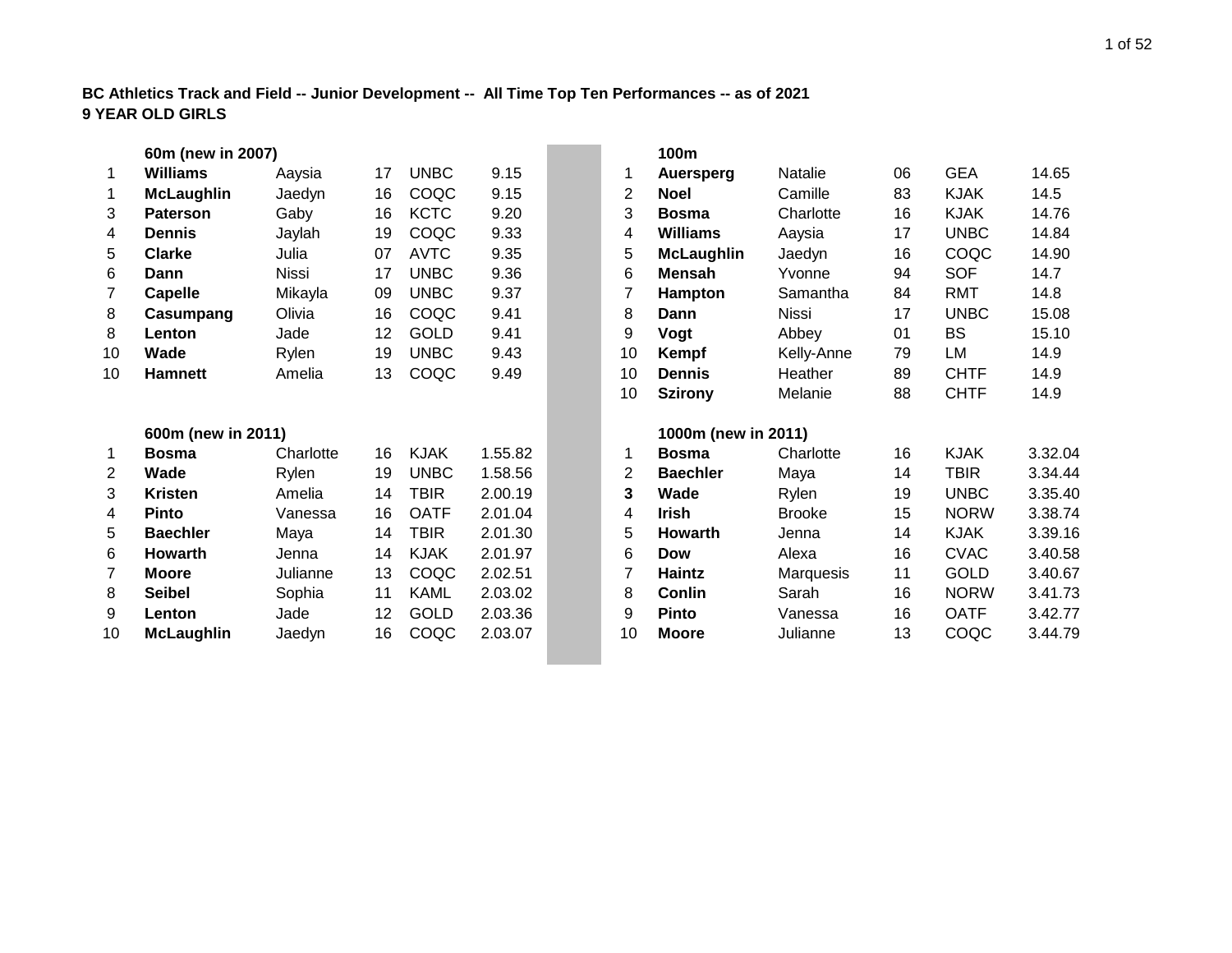|                  | 60m Hurdles (new in 2000)     |              |        |             |       |                         |                          | 800m Race Walk (new in 1996) |
|------------------|-------------------------------|--------------|--------|-------------|-------|-------------------------|--------------------------|------------------------------|
| 1                | <b>Paterson</b>               | Gabby        | 16     | <b>KCTC</b> | 10.95 | 1                       | Zohner                   | Ruth                         |
| $\overline{c}$   | Nijjar                        | Jasneet      | 10     | <b>UAC</b>  | 11.00 | $\overline{c}$          | <b>Cruickshank</b>       | Heather                      |
| 3                | <b>Dolman</b>                 | Hella-Marie  | 12     | <b>TBIR</b> | 11.04 | 3                       | Lundman                  | Annika                       |
| 4                | Wade                          | Rylen        | 19     | <b>UNBC</b> | 11.08 | $\overline{\mathbf{4}}$ | <b>Rahier</b>            | Rachel                       |
| 5                | <b>Dennis</b>                 | Jaylah       | 19     | COQC        | 11.14 | 5                       | <b>Brittain</b>          | Amanda                       |
| 6                | Pang                          | Vanessa      | 18     | <b>VOCA</b> | 11.17 | 6                       | <b>Moore</b>             | Jenica                       |
| $\overline{7}$   | <b>McLaughlin</b>             | Jaedyn       | 16     | COQC        | 11.19 | $\overline{7}$          | <b>Adams</b>             | Danielle                     |
| 8                | <b>Denley</b>                 | Claire       | 01     | <b>NORW</b> | 11.25 | 8                       | Davison-O'Brier Angelina |                              |
| 8                | <b>Tunti</b>                  | Laysha       | 12     | <b>UATH</b> | 11.25 | 9                       | <b>Clarke</b>            | Julia                        |
| 10               | Kempf                         | Tayla        | 16     | <b>LANG</b> | 11.28 | 10                      | <b>Mitchell</b>          | Makayla                      |
|                  | Long Jump                     |              |        |             |       |                         | <b>High Jump</b>         |                              |
| 1                | <b>Mensah</b>                 | Yvonne       | 94     | <b>SOF</b>  | 4.06  | 1                       | Kempf                    | Kelly Anne                   |
| $\overline{c}$   | <b>Thiele</b>                 | Lisa         | 80     | <b>SOF</b>  | 3.88  | $\overline{2}$          | Kempf                    | Tayla                        |
| 3                | <b>Martin</b>                 | Linda        | 75     | <b>FLYY</b> | 3.87  | $\overline{2}$          | Wu                       | Katelyn                      |
| 4                | <b>Todd</b>                   | Shannon      | 93     | PG          | 3.86  | $\overline{\mathbf{4}}$ | <b>Saari</b>             | Kalie                        |
| 5                | Kempf                         | Kelly-Anne   | 79     | LM          | 3.82  | 5                       | Sara                     | Eniko                        |
| 5                | Hoey                          | Makayla      | 08     | LM          | 3.82  | 5                       | <b>Dryden</b>            | Nicki                        |
| $\,6$            | <b>Hanson</b>                 | Stephani     | $00\,$ | <b>CVC</b>  | 3.81  | $\overline{7}$          | <b>Adkins</b>            | <b>Brenna</b>                |
| 8                | Shillington                   | Vicki        | 74     | CC          | 3.78  | 8                       | Obioha                   | Chisom                       |
| 8                | <b>Auersperg</b>              | Natalie      | 06     | <b>GEA</b>  | 3.78  | 8                       | Hampton                  | Samantha                     |
| 10               | Hampton                       | Samantha     | 84     | <b>RMT</b>  | 3.76  | 8                       | <b>McAdam</b>            | Vivlan                       |
| 10               | Ferguson                      | Madeleine    | 00     | <b>KAM</b>  | 3.76  | 8                       | <b>Schaffer</b>          | Amanda                       |
|                  |                               |              |        |             |       | 8                       | Hoey                     | Chelsea                      |
|                  | Shot Put -- 2kg (new in 1998) |              |        |             |       |                         |                          |                              |
| 1                | Wideski                       | Victoria     | 13     | <b>KJAK</b> | 6.69  |                         |                          |                              |
| $\overline{c}$   | Forsyth                       | Marie Louise | 08     | <b>TBIR</b> | 6.67  |                         |                          |                              |
| 3                | Zabihi                        | Tianna       | 19     | <b>KAML</b> | 6.57  |                         |                          |                              |
| 3                | <b>Hoey</b>                   | Chelsea      | 06     | <b>OTFC</b> | 6.57  |                         |                          |                              |
| 5                | <b>Saari</b>                  | Kalie        | 14     | <b>KAML</b> | 6.54  |                         |                          |                              |
| 6                | Campbell                      | Casidy       | 12     | <b>PGTF</b> | 6.50  |                         |                          |                              |
| $\,6$            | <b>Forsythe</b>               | Isabelle     | 12     | <b>TBIR</b> | 6.50  |                         |                          |                              |
| 8                | Dosanjh                       | Gulneer      | 08     | <b>UAC</b>  | 6.45  |                         |                          |                              |
| $\boldsymbol{9}$ | Hoey                          | Makayla      | 08     | <b>OTFC</b> | 6.39  |                         |                          |                              |
| 10               | Kondolay                      | Dhea         | 18     | <b>VRTC</b> | 6.23  |                         |                          |                              |

**Bhandal** Jasmin 12 KJAK 6.23

|    | 60m Hurdies (new in 2000) |             |        |             |       |                |                          | 800m Race Walk (new in 1996) |    |             |         |  |
|----|---------------------------|-------------|--------|-------------|-------|----------------|--------------------------|------------------------------|----|-------------|---------|--|
| 1  | <b>Paterson</b>           | Gabby       | 16     | <b>KCTC</b> | 10.95 |                | <b>Zohner</b>            | Ruth                         | 97 | <b>PR</b>   | 4.40.23 |  |
| 2  | Nijjar                    | Jasneet     | 10     | <b>UAC</b>  | 11.00 | 2              | <b>Cruickshank</b>       | Heather                      | 07 | <b>AVTC</b> | 5.02.80 |  |
| 3  | <b>Dolman</b>             | Hella-Marie | 12     | TBIR        | 11.04 | 3              | Lundman                  | Annika                       | 15 | <b>NTFC</b> | 5.02.81 |  |
| 4  | Wade                      | Rylen       | 19     | <b>UNBC</b> | 11.08 | 4              | Rahier                   | Rachel                       | 01 | AV          | 5.13.56 |  |
| 5  | <b>Dennis</b>             | Jaylah      | 19     | COQC        | 11.14 | 5              | <b>Brittain</b>          | Amanda                       | 97 | <b>OCF</b>  | 5.16.0  |  |
| 6  | Pang                      | Vanessa     | 18     | <b>VOCA</b> | 11.17 | 6              | <b>Moore</b>             | Jenica                       | 00 | <b>VTF</b>  | 5.19.63 |  |
| 7  | <b>McLaughlin</b>         | Jaedyn      | 16     | COQC        | 11.19 | 7              | <b>Adams</b>             | Danielle                     | 02 | <b>OTF</b>  | 5.20.00 |  |
| 8  | <b>Denley</b>             | Claire      | 01     | <b>NORW</b> | 11.25 | 8              | Davison-O'Brier Angelina |                              | 07 | <b>VTFC</b> | 5.20.77 |  |
| 8  | Tunti                     | Laysha      | 12     | <b>UATH</b> | 11.25 | 9              | <b>Clarke</b>            | Julia                        | 07 | <b>AVTC</b> | 5.28.71 |  |
| 10 | Kempf                     | Tayla       | 16     | <b>LANG</b> | 11.28 | 10             | <b>Mitchell</b>          | Makayla                      | 11 | <b>NTFC</b> | 5.30.58 |  |
|    | Long Jump                 |             |        |             |       |                | <b>High Jump</b>         |                              |    |             |         |  |
| 1  | <b>Mensah</b>             | Yvonne      | 94     | <b>SOF</b>  | 4.06  |                | Kempf                    | Kelly Anne                   | 79 | <b>LANG</b> | 1.27    |  |
| 2  | <b>Thiele</b>             | Lisa        | 80     | <b>SOF</b>  | 3.88  | 2              | Kempf                    | Tayla                        | 16 | <b>LANG</b> | 1.25    |  |
| 3  | <b>Martin</b>             | Linda       | 75     | <b>FLYY</b> | 3.87  | 2              | Wu                       | Katelyn                      | 12 | <b>KJAK</b> | 1.25    |  |
| 4  | Todd                      | Shannon     | 93     | PG          | 3.86  | 4              | Saari                    | Kalie                        | 14 | <b>KAML</b> | 1.23    |  |
| 5  | Kempf                     | Kelly-Anne  | 79     | LM          | 3.82  | 5              | Sara                     | Eniko                        | 11 | <b>SFTC</b> | 1.22    |  |
| 5  | Hoey                      | Makayla     | 08     | LM          | 3.82  | 5              | <b>Dryden</b>            | Nicki                        | 84 | <b>VTFC</b> | 1.22    |  |
| 6  | <b>Hanson</b>             | Stephani    | $00\,$ | <b>CVC</b>  | 3.81  | $\overline{7}$ | <b>Adkins</b>            | <b>Brenna</b>                | 93 | <b>KJAK</b> | 1.21    |  |
| 8  | <b>Shillington</b>        | Vicki       | 74     | cc          | 3.78  | 8              | Obioha                   | Chisom                       | 11 | <b>GOLD</b> | 1.20    |  |
| 8  | Auersperg                 | Natalie     | 06     | <b>GEA</b>  | 3.78  | 8              | <b>Hampton</b>           | Samantha                     | 84 | <b>RMT</b>  | 1.20    |  |
| 10 | Hampton                   | Samantha    | 84     | <b>RMT</b>  | 3.76  | 8              | <b>McAdam</b>            | Vivlan                       | 72 | <b>NORW</b> | 1.20    |  |
| 10 | Ferguson                  | Madeleine   | 00     | <b>KAM</b>  | 3.76  | 8              | <b>Schaffer</b>          | Amanda                       | 88 | <b>PTFC</b> | 1.20    |  |
|    |                           |             |        |             |       | 8              | <b>Hoey</b>              | Chelsea                      | 06 | <b>OTFC</b> | 1.20    |  |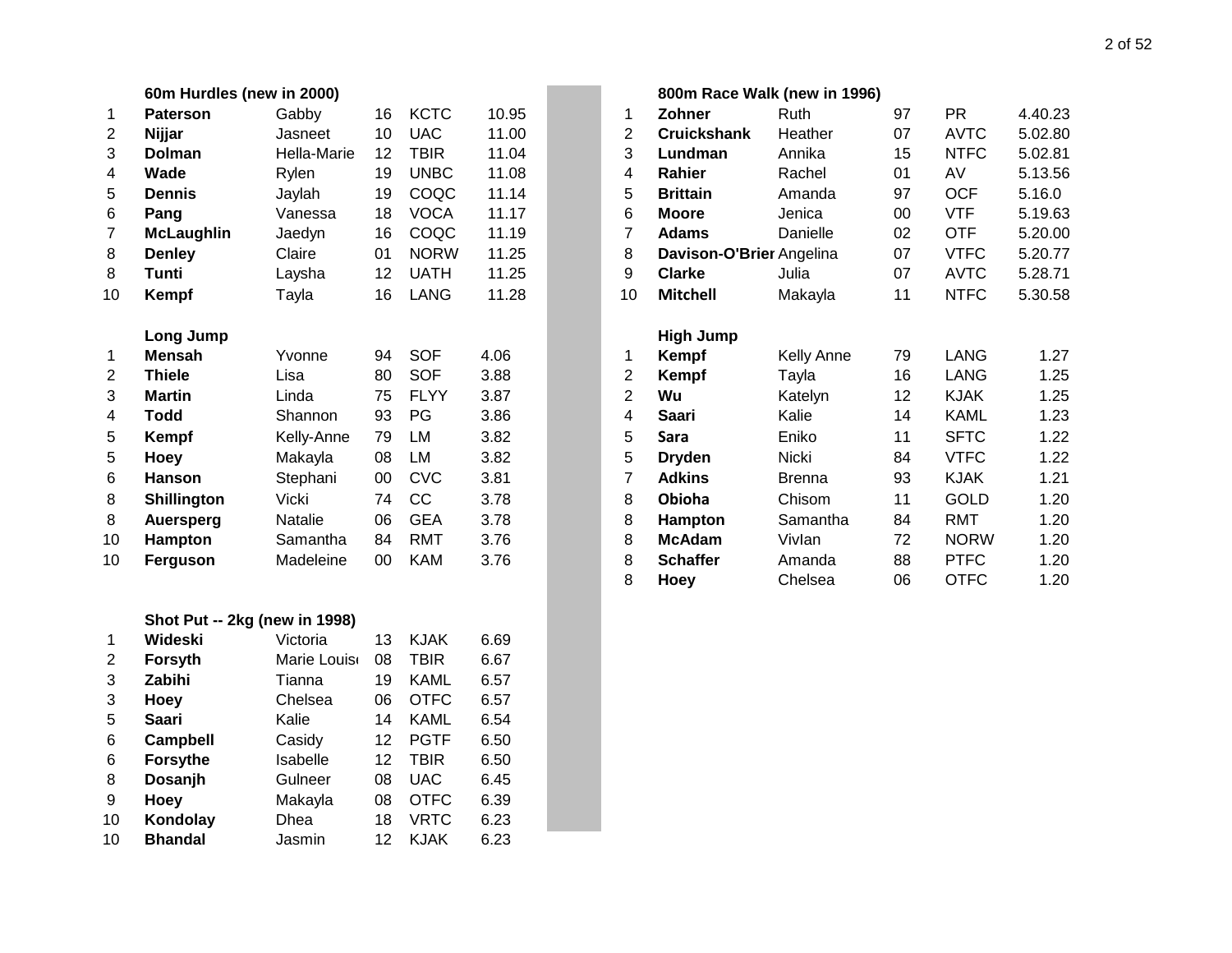#### **Pentathlon -- 600m (new in 2011)**

|    | <b>NAME</b>       |        | YR. | <b>CLUB</b> | <b>PENT</b> | LJ   | HJ   | <b>SP</b> | 60H   | 600M    |
|----|-------------------|--------|-----|-------------|-------------|------|------|-----------|-------|---------|
| 1  | Kempf             | Tayla  | 16  | LANG        | 1711        | 3.66 | 1.16 | 6.04      | 11.28 | 2.07.04 |
| 2  | <b>McLaughlin</b> | Jaedyn | 16  | COQG        | 1454        | 3.54 | 1.07 | 3.68      | 11.29 | 2.03.77 |
| 3  | Sara              | Eniko  | 11  | <b>SFTC</b> | 1407        | 3.05 | 1.18 | 4.74      | 11.79 | 2.09.81 |
| 4  | <b>Kristen</b>    | Amelia | 14  | <b>TBIR</b> | 1390        | 3.17 | 1.07 | 4.87      | 12.21 | 2.04.23 |
| 5  | <b>Fraser</b>     | Tava   | 18  | COQC        | 1329        | 3.12 | 1.11 | 4.75      | 11.75 | 2.15.55 |
| 6  | Lenz              | Marin  | 11  | <b>CHWK</b> | 1316        | 3.06 | 1.06 | 5.26      | 11.91 | 2.15.20 |
| 7  | Lenz              | Malia  | 14  | <b>CHWK</b> | 1281        | 3.10 | 1.04 | 5.73      | 12.73 | 2.15.70 |
| 8  | Rastad            | Julia  | 11  | <b>NORW</b> | 1270        | 3.02 | 1.03 | 5.63      | 12.14 | 2.18.99 |
| 9  | Yong              | Ellie  | 16  | <b>CITY</b> | 1248        | 3.10 | 0.95 | 4.31      | 11.35 | 2.12.53 |
| 10 | Lauener           | Megan  | 11  | <b>CITY</b> | 1233        | 2.79 | 1.03 | 4.36      | 11.67 | 2.10.13 |

#### **ARCHIVE - EVENTS NO LONGER DONE**

|    | 200m (dropped in 2007) |          |    |             |       |    | 400m (dropped in 2007) |          |
|----|------------------------|----------|----|-------------|-------|----|------------------------|----------|
| 1  | Auersperg              | Natalie  | 06 | <b>GEA</b>  | 29.89 |    | <b>Auersperg</b>       | Natalie  |
| 2  | Kempf                  | Kelly    | 79 | LM          | 30.4  | 2  | <b>Martin</b>          | Shannor  |
| 3  | <b>Mensah</b>          | Yvonne   | 94 | <b>SOF</b>  | 30.5  | 3  | Kempf                  | Kelly-An |
| 4  | <b>Noel</b>            | Camille  | 83 | KAJ         | 30.6  | 3  | Quintal                | Sadie    |
| 5  | <b>Szirony</b>         | Melanie  | 88 | <b>CHTF</b> | 30.8  | 5  | Hampton                | Samanth  |
| 6  | <b>Hampton</b>         | Samantha | 84 | <b>RMT</b>  | 30.9  | 6  | <b>McConnell</b>       | Rosema   |
| 7  | <b>Birchill</b>        | Leigh    | 87 | <b>SOF</b>  | 31.0  |    | Wallbank               | Charlene |
| 8  | <b>Martin</b>          | Shannon  | 92 | <b>SOF</b>  | 31.1  | 8  | Ferguson               | Madeleir |
| 9  | <b>Denley</b>          | Madeline | 03 | <b>NORW</b> | 31.36 | 9  | <b>Mensah</b>          | Yvonne   |
| 10 | <b>Denley</b>          | Claire   | 01 | <b>NORW</b> | 31.40 | 10 | <b>Martin</b>          | Shannor  |

|    | Auersperg       | <b>Natalie</b> | 06 | <b>GEA</b>  | 29.89 |    | Auersperg        | <b>Natalie</b> | 06 | GEA        | 1.07.97 |
|----|-----------------|----------------|----|-------------|-------|----|------------------|----------------|----|------------|---------|
| 2  | <b>Kempf</b>    | Kelly          | 79 | LM          | 30.4  | 2  | <b>Martin</b>    | Shannon        | 92 | <b>SOF</b> | 1.08.3  |
| 3  | <b>Mensah</b>   | Yvonne         | 94 | <b>SOF</b>  | 30.5  | 3  | Kempf            | Kelly-Anne     | 79 | LM         | 1.08.6  |
| 4  | <b>Noel</b>     | Camille        | 83 | KAJ         | 30.6  | 3  | Quintal          | Sadie          | 96 | U/A        | 1.08.6  |
| 5  | <b>Szirony</b>  | Melanie        | 88 | <b>CHTF</b> | 30.8  | 5  | <b>Hampton</b>   | Samantha       | 84 | RMT        | 1.10.7  |
| 6  | <b>Hampton</b>  | Samantha       | 84 | RMT         | 30.9  | 6  | <b>McConnell</b> | Rosemary       | 74 | CС         | 1.11.0  |
|    | <b>Birchill</b> | Leigh          | 87 | <b>SOF</b>  | 31.0  |    | Wallbank         | Charlene       | 97 | U/A        | 1.12.09 |
| 8  | <b>Martin</b>   | Shannon        | 92 | SOF         | 31.1  | 8  | Ferguson         | Madeleine      | 00 | <b>KAM</b> | 1.12.27 |
| 9  | <b>Denley</b>   | Madeline       | 03 | <b>NORW</b> | 31.36 | 9  | <b>Mensah</b>    | Yvonne         | 94 | <b>SOF</b> | 1.12.0  |
| 10 | <b>Denley</b>   | Claire         | 01 | <b>NORW</b> | 31.40 | 10 | <b>Martin</b>    | Shannon        | 91 | <b>SOF</b> | 1.12.3  |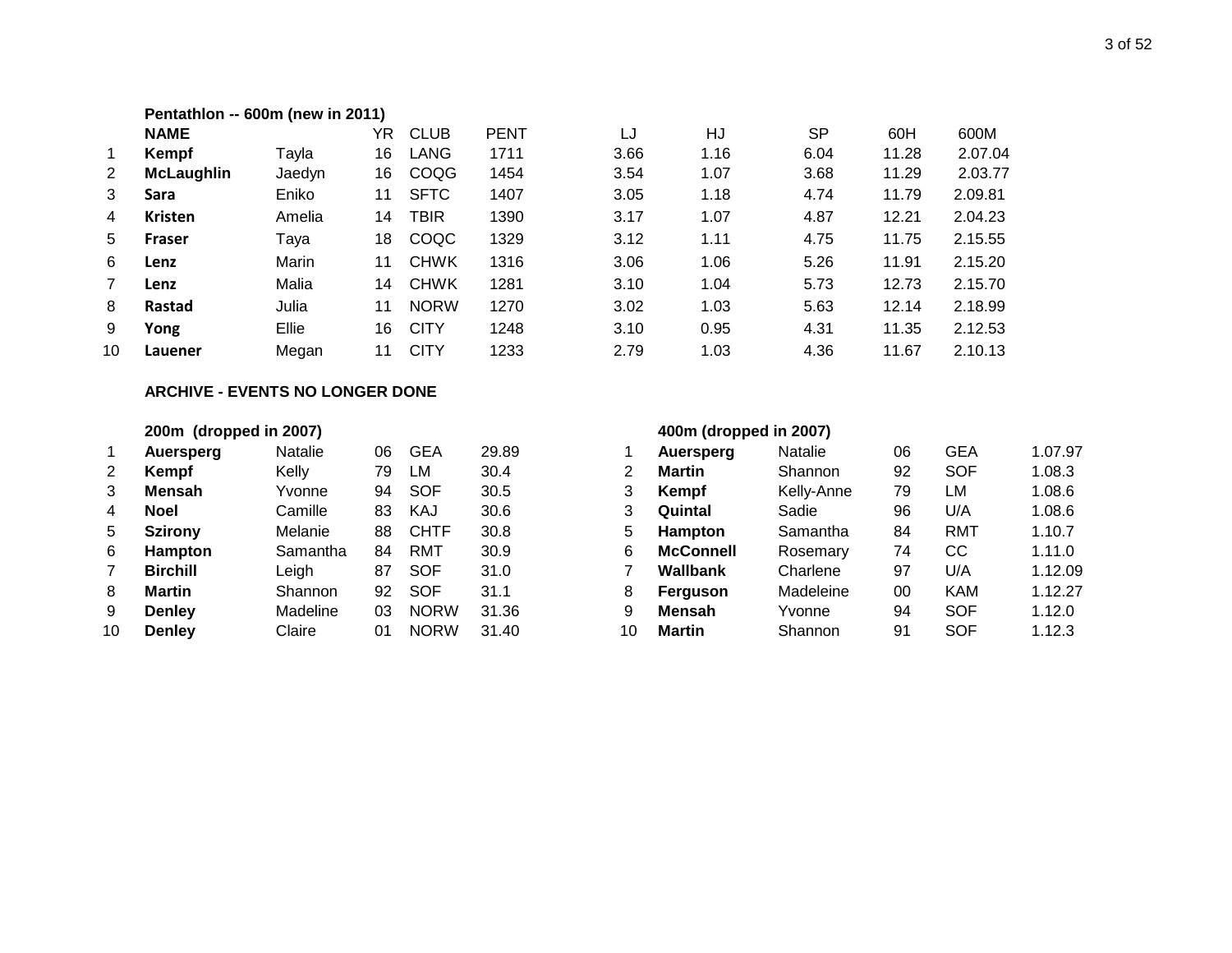|             | 800m (dropped in 2011) |                               |    |            |         |    | 1500m (dropped in 2011) |                                   |  |
|-------------|------------------------|-------------------------------|----|------------|---------|----|-------------------------|-----------------------------------|--|
| $\mathbf 1$ | <b>Martin</b>          | Shannon                       | 92 | SOF        | 2.38.2  | 1  | <b>Martin</b>           | Shannon                           |  |
| 2           | Kempf                  | Kelly-Anne                    | 79 | LM         | 2.41.3  | 2  | <b>Boylan</b>           | Ange                              |  |
| 3           | <b>McConnell</b>       | Rosemary                      | 74 | CC         | 2.43.4  | 3  | <b>McConnell</b>        | R                                 |  |
| 4           | <b>Hampton</b>         | Samantha                      | 84 | RMT        | 2.44.6  | 4  | Hampton                 | Sam                               |  |
| 5           | <b>Boylan</b>          | Ange                          | 89 | <b>SOF</b> | 2.44.7  | 5  | <b>Hamerling</b>        | Stacy                             |  |
| 6           | <b>Hamerling</b>       | Stacy                         | 78 | <b>BS</b>  | 2.46.1  | 6  | Walker                  | Crystall                          |  |
| 7           | Cho                    | Stephanie                     | 06 | VOC        | 2.46.75 | 7  | <b>Burnett</b>          | Erin                              |  |
| 8           | Kaffka                 | Julia                         | 93 | <b>UNA</b> | 2.46.9  | 8  | Cho                     | Stephanie                         |  |
| 9           | Gill                   | Niki                          | 00 | <b>SOF</b> | 2.46.94 | 9  | <b>Steer</b>            | Danielle                          |  |
| 10          | Rae                    | Joanne                        | 77 | BS         | 2.48.0  | 10 | Gill                    | <b>Nikitan</b>                    |  |
|             |                        | 80m Hurdles (dropped in 2000) |    |            |         |    |                         | Shot Put -- 6lb (dropped in 1998) |  |

| 1              | <b>Mensah</b>   | Yvonne     | 94 | SOF         | 14.6 |
|----------------|-----------------|------------|----|-------------|------|
| 2              | <b>Smith</b>    | Erin       | 89 | <b>AVF</b>  | 14.8 |
| 3              | Kaffka          | Julia      | 93 | <b>UNA</b>  | 14.9 |
| 3              | <b>Birchill</b> | Leigh      | 87 | <b>SOF</b>  | 14.9 |
| 5              | Kempf           | Kelly-Anne | 79 | LM          | 15.0 |
| 5              | Wideski         | Vanessa    | 89 | SOF         | 15.0 |
| $\overline{7}$ | Renouf          | Jillian    | 89 | KAJ         | 15.2 |
| $\overline{7}$ | <b>Turner</b>   | Laura      | 90 | <b>NORW</b> | 15.2 |
| $\overline{7}$ | <b>Martin</b>   | Shannon    | 92 | <b>SOF</b>  | 15.2 |
| 7              | Hanson-Monnie   | E.         | 92 | CC          | 15.2 |
|                |                 |            |    |             |      |

|                | 800m (dropped in 2011)        |            |    |             |         |                | 1500m (dropped in 2011) |                                   |    |            |         |  |
|----------------|-------------------------------|------------|----|-------------|---------|----------------|-------------------------|-----------------------------------|----|------------|---------|--|
| $\mathbf 1$    | Martin                        | Shannon    | 92 | <b>SOF</b>  | 2.38.2  | 1.             | <b>Martin</b>           | Shannon                           | 92 | <b>SOF</b> | 5.25.6  |  |
| $\overline{c}$ | <b>Kempf</b>                  | Kelly-Anne | 79 | LM          | 2.41.3  | $\overline{2}$ | <b>Boylan</b>           | Ange                              | 89 | <b>SOF</b> | 5.29.5  |  |
| 3              | <b>McConnell</b>              | Rosemary   | 74 | CC          | 2.43.4  | 3              | <b>McConnell</b>        | R                                 | 74 | CC         | 5.31.4  |  |
| 4              | <b>Hampton</b>                | Samantha   | 84 | <b>RMT</b>  | 2.44.6  | 4              | Hampton                 | Sam                               | 84 | <b>RMT</b> | 5.31.8  |  |
| 5              | <b>Boylan</b>                 | Ange       | 89 | <b>SOF</b>  | 2.44.7  | 5              | <b>Hamerling</b>        | Stacy                             | 78 | <b>BS</b>  | 5.31.9  |  |
| 6              | Hamerling                     | Stacy      | 78 | <b>BS</b>   | 2.46.1  | 6              | Walker                  | Crystall                          | 86 | <b>RMT</b> | 5.37.9  |  |
| 7              | Cho                           | Stephanie  | 06 | <b>VOC</b>  | 2.46.75 | 7              | <b>Burnett</b>          | Erin                              | 90 | <b>NAN</b> | 5.41.2  |  |
| 8              | <b>Kaffka</b>                 | Julia      | 93 | <b>UNA</b>  | 2.46.9  | 8              | Cho                     | Stephanie                         | 06 | <b>VOC</b> | 5.41.03 |  |
| 9              | Gill                          | Niki       | 00 | <b>SOF</b>  | 2.46.94 | 9              | <b>Steer</b>            | Danielle                          | 08 | OA         | 5.41.99 |  |
| 10             | Rae                           | Joanne     | 77 | <b>BS</b>   | 2.48.0  | 10             | Gill                    | Nikitan                           | 00 | <b>SOF</b> | 5.42.23 |  |
|                | 80m Hurdles (dropped in 2000) |            |    |             |         |                |                         | Shot Put -- 6lb (dropped in 1998) |    |            |         |  |
| 1              | <b>Mensah</b>                 | Yvonne     | 94 | <b>SOF</b>  | 14.6    | 1              | <b>Polman-Tuin</b>      | Ann                               | 80 | <b>PR</b>  | 6.64    |  |
| 2              | <b>Smith</b>                  | Erin       | 89 | <b>AVF</b>  | 14.8    | 2              | Thompson                | Andrea                            | 93 | PG.        | 5.98    |  |
| 3              | Kaffka                        | Julia      | 93 | <b>UNA</b>  | 14.9    | 3              | <b>Klosk</b>            | т                                 | 80 | LAT        | 5.77    |  |
| 3              | <b>Birchill</b>               | Leigh      | 87 | <b>SOF</b>  | 14.9    | 4              | Kempf                   | Kelly-Anne                        | 79 | LM         | 5.74    |  |
| 5              | <b>Kempf</b>                  | Kelly-Anne | 79 | LM          | 15.0    | 4              | <b>Mrdeza</b>           | Stephanie                         | 96 | <b>CR</b>  | 5.74    |  |
| 5              | Wideski                       | Vanessa    | 89 | <b>SOF</b>  | 15.0    | 6              | <b>Dryden</b>           | Nicki                             | 84 | <b>VTF</b> | 5.54    |  |
| 7              | Renouf                        | Jillian    | 89 | KAJ         | 15.2    | 5              | <b>Sluggett</b>         | Larine                            | 88 | <b>BS</b>  | 5.54    |  |
| 7              | <b>Turner</b>                 | Laura      | 90 | <b>NORW</b> | 15.2    | 8              | <b>Knowles</b>          | Meghan                            | 97 | <b>KAM</b> | 5.49    |  |
| 7              | <b>Martin</b>                 | Shannon    | 92 | <b>SOF</b>  | 15.2    | 9              | <b>Brown</b>            | Morgan                            | 89 | cc         | 5.48    |  |
| 7              | <b>Hanson-Monnie</b>          | F.         | 92 | CC          | 15.2    | 10             | <b>Uusikartano</b>      | Milla                             | 93 | <b>NAN</b> | 5.40    |  |
|                |                               |            |    |             |         | 10             | <b>Endicott</b>         | Meredith                          | 85 | <b>BS</b>  | 5.40    |  |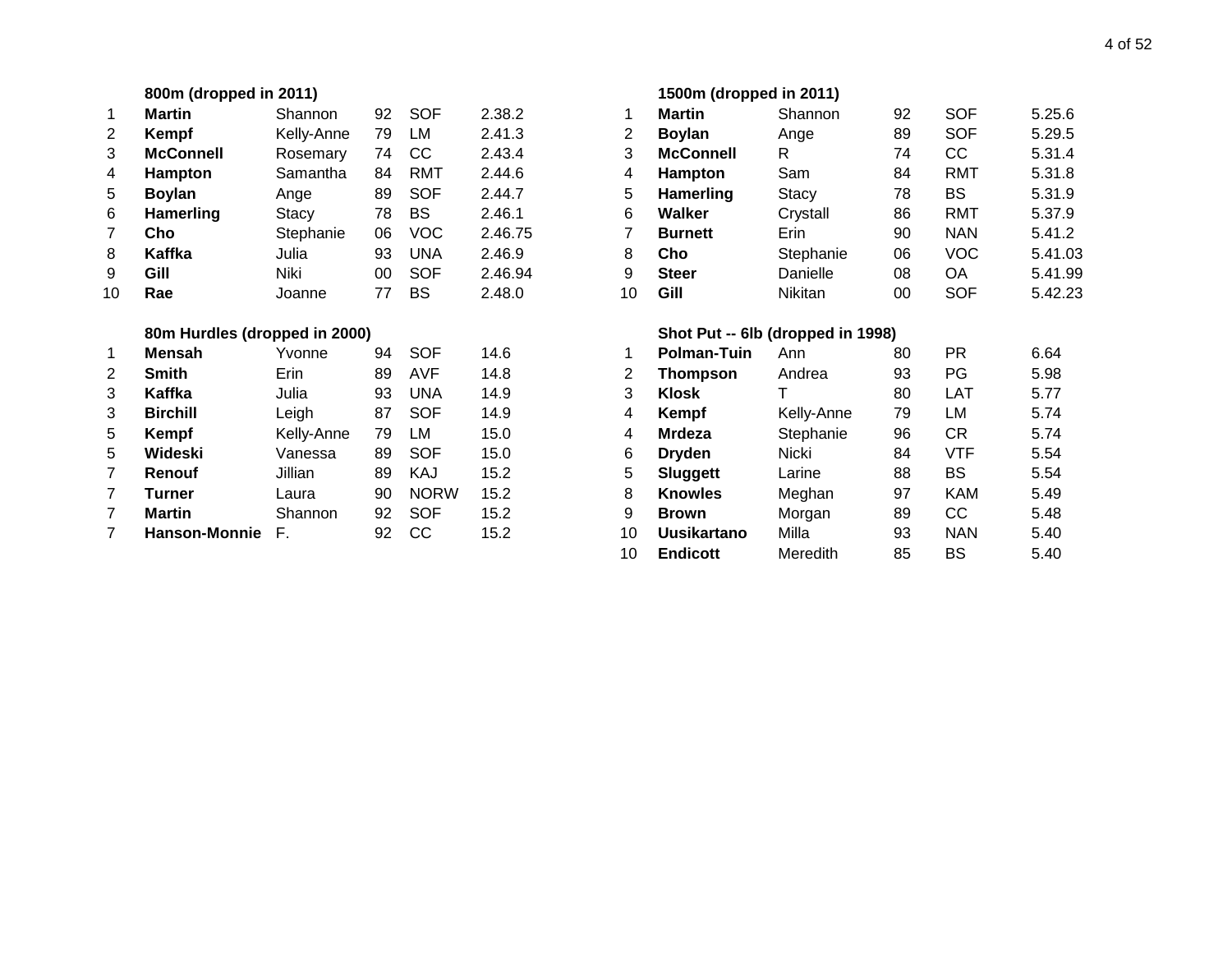|                  | Pentathlon -- 6lb Shot (dropped in 1998)              |               |           |             |             |  |      |      |           |       |         |
|------------------|-------------------------------------------------------|---------------|-----------|-------------|-------------|--|------|------|-----------|-------|---------|
|                  | <b>NAME</b>                                           |               | <b>YR</b> | <b>CLUB</b> | <b>PENT</b> |  | LJ   | HJ   | <b>SP</b> | 80H   | 800M    |
| $\mathbf{1}$     | <b>Martin</b>                                         | Shannon       | 92        | SOF         | 1794        |  | 3.46 | 1.12 | 4.62      | 15.2  | 2.38.3  |
| $\boldsymbol{2}$ | Kaffka                                                | Jilia         | 93        | <b>CHTF</b> | 1570        |  | 3.34 | 1.09 | 3.91      | 15.1  | 2.46.9  |
| 3                | <b>Smith</b>                                          | Erin          | 89        | <b>AVF</b>  | 1538        |  | 3.47 | 1.15 | 4.26      | 14.8  | 3.09.5  |
| 4                | <b>Adkins</b>                                         | <b>Brenna</b> | 93        | <b>KAM</b>  | 1520        |  | 3.44 | 1.15 | 4.76      | 16.2  | 2.55.5  |
| 5                | Hampton                                               | Samantha      | 84        | <b>RMT</b>  | 1399        |  | 3.64 | 1.15 | 4.58      | 15.3  | 2.49.7  |
| 6                | <b>Wallbank</b>                                       | Charlene      | 97        | <b>UNA</b>  | 1360        |  | 3.23 | 1.05 | 3.60      | 15.55 | 2.52.3  |
| $\overline{7}$   | <b>Underdahl</b>                                      | Karlyn        | 90        | <b>VTF</b>  | 1357        |  | 3.35 | 1.12 | 3.92      | 15.7  | 3.07.5  |
| 8                | <b>Tunrer</b>                                         | Laura         | 90        | <b>NORW</b> | 1305        |  | 3.25 | 1.12 | 3.00      | 15.3  | 3.01.5  |
| 9                | <b>Moon</b>                                           | Megan         | 93        | <b>KAM</b>  | 1305        |  | 3.20 | 1.12 | 4.07      | 16.8  | 2.55.2  |
| 10               | Gregson                                               | Morgan        | 95        | <b>CVAC</b> | 1300        |  | 3.13 | 1.06 | 5.98      | 17.1  | 3.13.6  |
|                  | Pentathlon -- 2kg shot (new in 1998, dropped in 2000) |               |           |             |             |  |      |      |           |       |         |
|                  | <b>NAME</b>                                           |               | <b>YR</b> | <b>CLUB</b> | <b>PENT</b> |  | LJ   | HJ   | <b>SP</b> | 80H   | 800M    |
| 1                | <b>Mattin</b>                                         | Katelyn       | 99        | AVF         | 1305        |  | 3.16 | 1.00 | 5.85      | 16.3  | 3.13.9  |
| 2                | <b>Milburn</b>                                        | Preeya        | 99        | <b>NAN</b>  | 1130        |  | 3.10 | 1.05 | 4.55      | 18.0  | 3.09.3  |
| 3                | Harbidge                                              | Kelly         | 99        | <b>LM</b>   | 1085        |  | 3.11 | 1.00 | 4.38      | 16.9  | 3.19.4  |
| 4                | <b>Desjarlais</b>                                     | Kelsey        | 99        | <b>VR</b>   | 1035        |  | 2.92 | 0.95 | 4.46      | 20.2  | 2.52.8  |
| 5                | <b>Clark</b>                                          | Jayme         | 99        | <b>AVF</b>  | 1005        |  | 2.67 | 1.00 | 4.55      | 17.3  | 3.17.4  |
| 6                | Penway                                                | Shannon       | 98        | <b>NORW</b> | 940         |  | 2.93 | 0.86 | 2.93      | 17.9  | 3.13.6  |
| 7                | Verbenkov                                             | Marie         | 98        | <b>LM</b>   | 860         |  | 4.45 | 0.92 | 3.72      | 17.4  | 3.22.8  |
| 8                | <b>Meszaris</b>                                       | Kelsey        | 99        | <b>WVAN</b> | 845         |  | 2.70 | 0.95 | 4.27      | 20.0  | 3.14.5  |
| 9                | Campbell                                              | Nicole        | 98        | CC          | 820         |  |      | 0.86 | 2.55      |       |         |
| 10               | <b>Bauder</b>                                         | Kristin       | 98        | <b>LM</b>   | 755         |  | 3.07 | 0.90 |           |       |         |
|                  | Pentathlon -- 60mH (new in 2000, dropped in 2011)     |               |           |             |             |  |      |      |           |       |         |
|                  | <b>NAME</b>                                           |               | <b>YR</b> | <b>CLUB</b> | <b>PENT</b> |  | LJ   | HJ   | <b>SP</b> | 60H   | 800M    |
| 1                | Hoey                                                  | Makayla       | 08        | <b>OTFC</b> | 1653        |  | 3.61 | 1.11 | 6.11      | 11.43 | 3.00.07 |
| $\overline{2}$   | <b>Denley</b>                                         | Claire        | 01        | <b>NORW</b> | 1630        |  | 3.51 | 1.18 | 5.50      | 11.64 | 2.57.2  |
| 3                | <b>Schultz</b>                                        | Nina          | 07        | <b>SPAR</b> | 1467        |  | 3.22 | 1.07 | 4.98      | 11.68 | 2.53.70 |
| 4                | Weaver                                                | Kaite         | 06        | <b>NORW</b> | 1423        |  | 3.31 | 1.01 | 5.62      | 11.70 | 3.05.11 |
| 5                | <b>Waring-Jones</b>                                   | Eden          | 10        | <b>RRTF</b> | 1365        |  | 3.22 | 1.11 | 5.06      | 12.29 | 3.05.23 |
| 6                | Forsyth                                               | Marie Louise  | 08        | <b>TBIR</b> | 1359        |  | 3.24 | 0.98 | 5.97      | 13.38 | 2.57.20 |
| 7                | Cho                                                   | Stephanie     | 06        | <b>VOC</b>  | 1315        |  | 3.31 | 0.98 | 2.95      | 11.64 | 2.46.75 |
| 8                | <b>Taylor</b>                                         | Susie         | 00        | RR          | 1260        |  | 2.96 | 1.02 | 5.18      | 13.43 | 2.58.00 |
| 9                | <b>Dolfo</b>                                          | Tanika        | 08        | LM          | 1209        |  | 2.75 | 1.05 | 4.99      | 11.69 | 3.16.43 |
| 10               | <b>DeArmond</b>                                       | Alexis        | 06        | PA          | 1182        |  | 2.87 | 1.01 | 4.39      | 14.64 | 2.59.8  |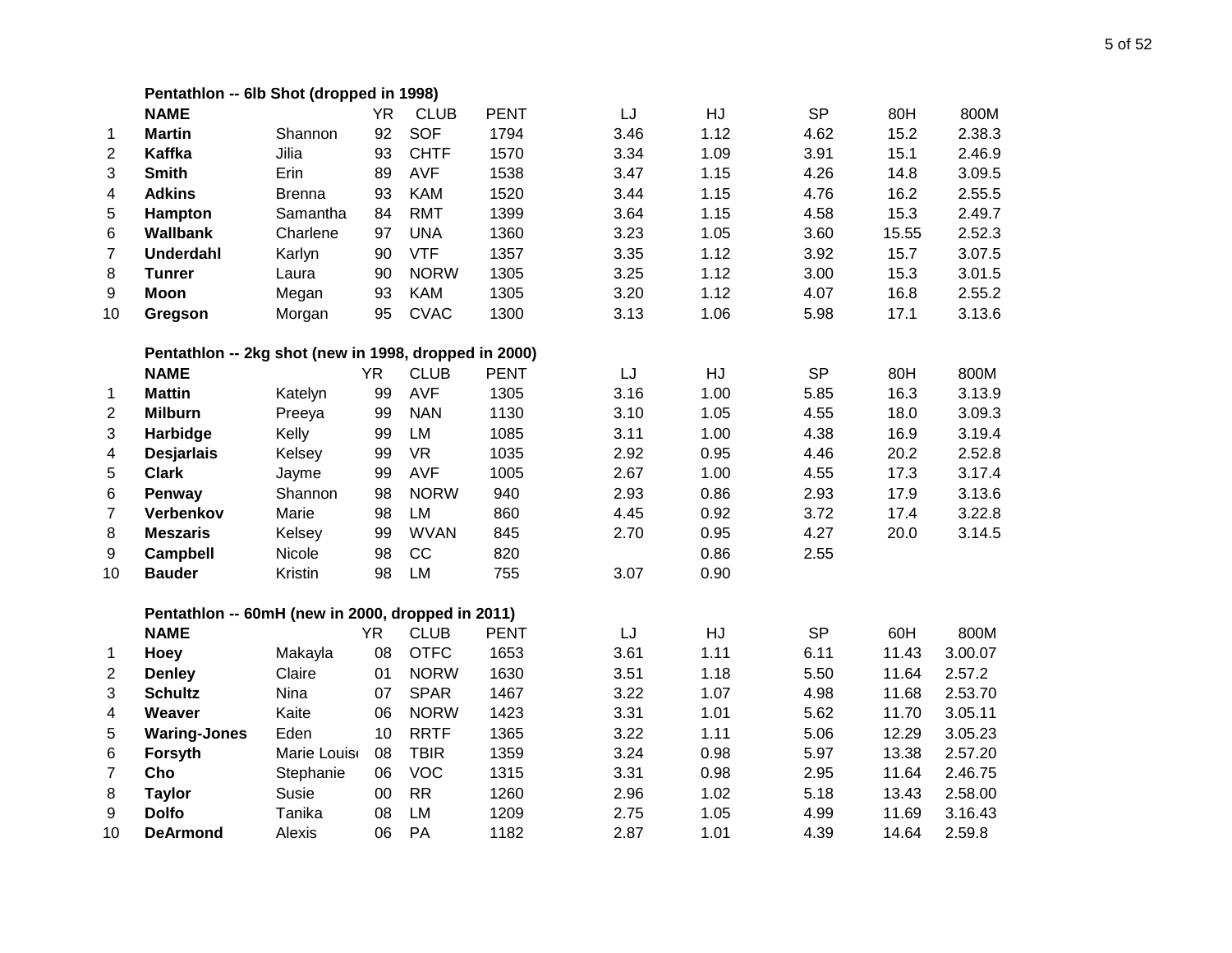#### **10 YEAR OLD GIRLS**

|                | 60m (new in 2007)         |                |    |             |         |                  | 100m                         |               |    |             |         |
|----------------|---------------------------|----------------|----|-------------|---------|------------------|------------------------------|---------------|----|-------------|---------|
| 1              | <b>Williams</b>           | Aaysia         | 18 | <b>AIRL</b> | 8.61    | $\mathbf{1}$     | <b>Noel</b>                  | Camille       | 84 | KAJ         | 13.1    |
| $\overline{c}$ | <b>Dreger</b>             | Isabella       | 15 | <b>UNBC</b> | 8.71    | $\overline{2}$   | Lenardon                     | Teresa        | 71 | <b>TRA</b>  | 13.5    |
| 3              | <b>McLaughlin</b>         | Jaedyn         | 17 | COQC        | 8.73    | 3                | <b>Williams</b>              | Aaysia        | 18 | <b>AIRL</b> | 13.79   |
| 4              | Cardey                    | Ava            | 17 | <b>VOCA</b> | 8.82    | 4                | <b>McLaughlin</b>            | Jaedyn        | 17 | COQC        | 14.11   |
| 5              | <b>Monro</b>              | Natalia        | 11 | <b>LANG</b> | 8.86    | 4                | <b>Stoffman</b>              | Zaria         | 98 | <b>VOC</b>  | 14.11   |
| 6              | <b>Cathro</b>             | Ashley         | 10 | <b>VTFC</b> | 8.92    | 6                | <b>Wallbank</b>              | Charlene      | 98 | U/A         | 14.13   |
| $\overline{7}$ | <b>Reed</b>               | Jordyn         | 15 | <b>UNBC</b> | 8.93    | 6                | <b>Adkins</b>                | <b>Brenna</b> | 94 | <b>KAM</b>  | 13.9    |
| 8              | Learie                    | Indigo         | 13 | <b>KAML</b> | 8.95    | 8                | White                        | Laura         | 94 | <b>KAM</b>  | 13.9    |
| 9              | <b>Perrault</b>           | Jaime          | 16 | <b>UNBC</b> | 8.96    | 9                | <b>Robinson</b>              | Jodi-Ann      | 99 | KAJ         | 14.22   |
| 10             | <b>Auersperg</b>          | Natalie        | 07 | <b>GEA</b>  | 8.97    | 10               | Locke                        | Triflene      | 80 | CC          | 14.0    |
|                |                           |                |    |             |         | 10               | Hanson-Monnie H              |               | 89 | CC          | 14.0    |
|                | 600m (new in 2011)        |                |    |             |         |                  | 1000m (new in 2011)          |               |    |             |         |
| 1              | <b>Baechler</b>           | Maya           | 15 | <b>TBIR</b> | 1.49.45 | $\mathbf 1$      | Dow                          | Alexa         | 17 | <b>CVAC</b> | 3.17.53 |
| $\overline{c}$ | <b>Dow</b>                | Alexa          | 17 | <b>CVAC</b> | 1.50.56 | $\overline{2}$   | <b>Baechler</b>              | Maya          | 15 | <b>TBIR</b> | 3.24.04 |
| 3              | Learie                    | Indigo         | 13 | <b>KAML</b> | 1.50.75 | 3                | <b>Banducci</b>              | Cristina      | 16 | <b>TBIR</b> | 3.26.33 |
| 4              | <b>Bosma</b>              | Charlotte      | 17 | <b>KJAK</b> | 1.51.03 | 4                | Smith                        | Cayla         | 11 | <b>OATF</b> | 3.27.28 |
| 5              | <b>Perrault</b>           | Jaime          | 16 | <b>UNBC</b> | 1.52.72 | 5                | <b>Lewis</b>                 | Kendra        | 12 | <b>VOCA</b> | 3.28.40 |
| 6              | <b>Peters</b>             | Leah           | 15 | <b>OATF</b> | 1.52.87 | 6                | <b>Moore</b>                 | Julianne      | 14 | <b>UNBC</b> | 3.28.74 |
| 7              | Smith                     | Cayla          | 11 | <b>OATF</b> | 1.53.60 | $\overline{7}$   | <b>Peters</b>                | Leah          | 15 | <b>OATF</b> | 3.30.39 |
| 8              | Cardey                    | Ava            | 17 | <b>VOCA</b> | 1.53.92 | 8                | Perrault                     | Jaime         | 16 | <b>UNBC</b> | 3.31.35 |
| 9              | <b>Banducci</b>           | Cristina       | 16 | <b>TBIR</b> | 1.54.09 | 9                | <b>Dickenson</b>             | Karly         | 12 | <b>NTFC</b> | 3.31.93 |
| 10             | <b>Moore</b>              | Julianne       | 14 | <b>UNBC</b> | 1.54.90 | 10               | Forsyth                      | Ruby          | 17 | <b>TBIR</b> | 3.32.06 |
|                | 60m Hurdles (new in 2000) |                |    |             |         |                  | 800m Race Walk (new in 1996) |               |    |             |         |
| 1              | Cardey                    | Ava            | 17 | <b>VOCA</b> | 10.07   | $\mathbf 1$      | <b>Chalut</b>                | Kaitlin       | 97 | <b>NTFC</b> | 4.06.41 |
| $\overline{c}$ | <b>Perrault</b>           | Jaime          | 16 | <b>UNBC</b> | 10.46   | $\boldsymbol{2}$ | <b>Bakker-Ayers</b>          | Jessica       | 98 | <b>OTFC</b> | 4.36.77 |
| 3              | <b>Picken</b>             | Megan          | 08 | <b>VOC</b>  | 10.54   | 3                | <b>Bennie</b>                | Tiffany       | 97 | <b>NTFC</b> | 4.44.8  |
| 4              | <b>Auersperg</b>          | <b>Natalie</b> | 07 | <b>GEA</b>  | 10.58   | 4                | Lundman                      | Annika        | 16 | <b>NTFC</b> | 4.48.73 |
| 5              | <b>Schultz</b>            | Nina           | 08 | <b>NWS</b>  | 10.59   | 5                | Davison-O'Brier Angelina     |               | 08 | <b>VTFC</b> | 4.49.66 |
| 6              | <b>Noble</b>              | Alanna         | 14 | COQC        | 10.65   | 6                | <b>Mitchell</b>              | Makayla       | 12 | <b>NTFC</b> | 4.54.18 |
| 6              | Champoux                  | Megan          | 09 | <b>OTFC</b> | 10.65   | $\overline{7}$   | <b>Rahier</b>                | Rachel        | 02 | <b>PR</b>   | 4.56.10 |
| 8              | <b>Paterson</b>           | Gabby          | 17 | <b>TTFC</b> | 10.67   | 8                | <b>Swaikoski</b>             | Sam           | 97 | <b>NTFC</b> | 4.56.74 |
| 9              | Lowe                      | Christine      | 00 | CC          | 10.71   | 9                | Prior                        | Kandace       | 01 | <b>CR</b>   | 4.57.58 |
| 10             | Kempf                     | Tayla          | 17 | <b>OATF</b> | 10.74   | 10               | Gadalla                      | Heather       | 12 | <b>TBIR</b> | 4.58.55 |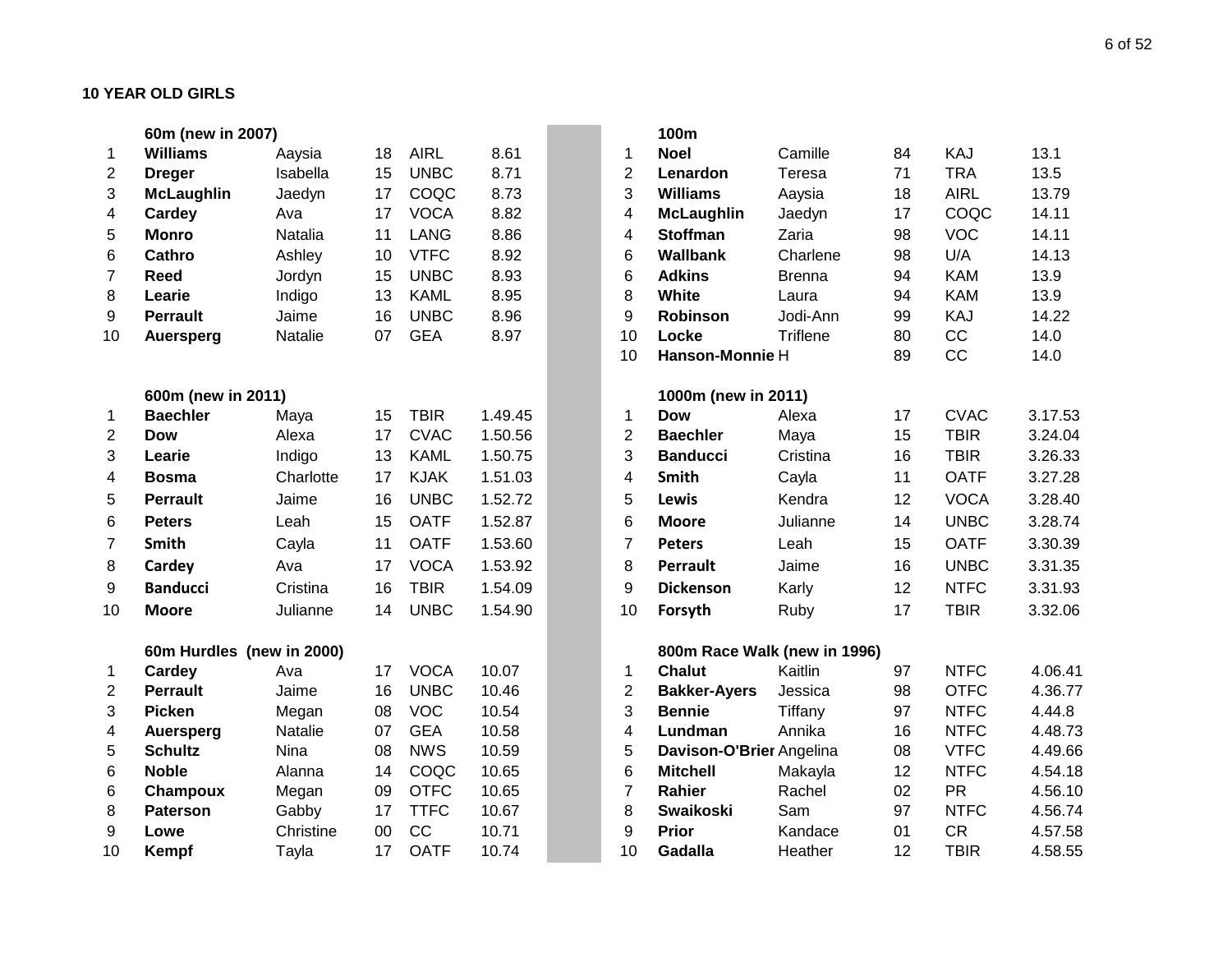|                 | <b>Long Jump</b>              |              |    |             |       |                         | <b>High Jump</b>             |              |
|-----------------|-------------------------------|--------------|----|-------------|-------|-------------------------|------------------------------|--------------|
| 1               | <b>Thiele</b>                 | Lisa         | 81 | <b>SOF</b>  | 4.54  | 1                       | <b>Kempf</b>                 | Kelly-Anne   |
| $\overline{2}$  | <b>Fraser</b>                 | Lauren       | 93 | <b>AR</b>   | 4.53  | $\overline{2}$          | <b>Smith</b>                 | Erin         |
| 3               | Kempf                         | Kelly-Anne   | 80 | LM          | 4.34  | 3                       | <b>Finlay</b>                | Jennifer     |
| $\overline{4}$  | <b>Noel</b>                   | Camille      | 84 | KAJ         | 4.32  | 3                       | Hampton                      | Samantha     |
| 5               | <b>Mensah</b>                 | Yvonne       | 95 | <b>SOF</b>  | 4.25  | 3                       | <b>McGee</b>                 | Nikki        |
| 6               | <b>Jackson</b>                | Natalie      | 92 | <b>BS</b>   | 4.20  | 6                       | Young                        | Cheryl       |
| $\overline{7}$  | <b>Auersperg</b>              | Natalie      | 07 | <b>GEA</b>  | 4.12  | $\overline{7}$          | <b>Ashley</b>                | Jennifer     |
| 8               | Lenardon                      | Teresa       | 71 | <b>TRA</b>  | 4.11  | 8                       | Kempf                        | Tayla        |
| 8               | <b>Hampton</b>                | Samantha     | 85 | <b>RMT</b>  | 4.11  | 8                       | Quelch                       | Sarah        |
| 10              | <b>Polman-Tuin</b>            | Connie       | 73 | <b>PR</b>   | 4.10  | 10                      | <b>Hoey</b>                  | Makayla      |
| 10              | <b>Osborne</b>                | Diane        | 82 | <b>NORW</b> | 4.10  |                         |                              |              |
|                 | Shot Put -- 2kg (new in 1998) |              |    |             |       |                         | Discus -- 750g (new in 1998) |              |
| 1               | <b>Forsyth</b>                | Isabelle     | 13 | <b>LANG</b> | 8.99  | 1                       | <b>Hanson</b>                | Stephani     |
| $\overline{2}$  | Graf                          | Serena       | 04 | <b>SFTC</b> | 8.77  | $\overline{\mathbf{2}}$ | <b>Gabri</b>                 | <b>Anhad</b> |
| 3               | Wideski                       | Victoria     | 14 | <b>KJAK</b> | 8.69  | 3                       | Forsyth                      | Marie Louis  |
| 4               | <b>Knowles</b>                | Meghan       | 98 | <b>KAML</b> | 8.52  | $\overline{\mathbf{4}}$ | Hoey                         | Chelsea      |
| 5               | <b>Gabri</b>                  | <b>Anhad</b> | 21 | <b>SOSA</b> | 8.51  | 5                       | <b>Clark</b>                 | Emma         |
| 6               | <b>Hanson</b>                 | Stephani     | 01 | <b>CXVC</b> | 8.45  | 6                       | Wideski                      | Victoria     |
| $\overline{7}$  | Hoey                          | Chelsea      | 07 | <b>OTFC</b> | 8.41  | $\overline{7}$          | Willett                      | Abby         |
| 8               | Lenz                          | Malia        | 15 | <b>CHWK</b> | 8.35  | 8                       | Forsyth                      | Isabelle     |
| 9               | <b>MacCorquadale</b>          | Emma         | 09 | <b>NTFC</b> | 8.10  | 9                       | <b>Rastad</b>                | Julia        |
| 10              | <b>Saari</b>                  | Kalie        | 15 | <b>KAML</b> | 8.03  | 10                      | Andy                         | Phoebe       |
|                 | Javelin -- 400g (new in 1998) |              |    |             |       |                         |                              |              |
| 1               | <b>Capelle</b>                | Mikayla      | 10 | UN-BC       | 22.98 |                         |                              |              |
| $\overline{2}$  | <b>Cathro</b>                 | Ashley       | 10 | <b>VTFC</b> | 21.43 |                         |                              |              |
| 3               | Kempf                         | Tayla        | 17 | <b>OATF</b> | 20.79 |                         |                              |              |
| 4               | VanRooyen                     | Laiken       | 18 | <b>UNBC</b> | 20.74 |                         |                              |              |
| 5               | <b>Rastad</b>                 | Julia        | 12 | <b>NORW</b> | 20.53 |                         |                              |              |
| $6\phantom{1}6$ | Hunter                        | Hayley       | 09 | <b>CRC</b>  | 20.33 |                         |                              |              |
| $\overline{7}$  | Graf                          | Serena       | 09 | SOF         | 20.15 |                         |                              |              |
| 8               | Wideski                       | Victoria     | 14 | <b>KJAK</b> | 19.62 |                         |                              |              |
| 9               | <b>Hanson</b>                 | Stephani     | 01 | <b>CVC</b>  | 19.61 |                         |                              |              |
| 10              | <b>Bajarunas</b>              | Liepa        | 14 | COQC        | 19.50 |                         |                              |              |
| 10              | Hoey                          | Makayla      | 09 | <b>OTFC</b> | 19.50 |                         |                              |              |

|    | Long Jump          |                |    |            |      |    | <b>High Jump</b> |                 |    |             |      |
|----|--------------------|----------------|----|------------|------|----|------------------|-----------------|----|-------------|------|
|    | Thiele             | Lisa           | 81 | <b>SOF</b> | 4.54 |    | Kempf            | Kelly-Anne      | 80 | LM          | 1.43 |
| 2  | <b>Fraser</b>      | Lauren         | 93 | AR         | 4.53 | າ  | <b>Smith</b>     | Erin            | 90 | <b>AVF</b>  | 1.42 |
| 3  | Kempf              | Kelly-Anne     | 80 | LM         | 4.34 | 3  | <b>Finlay</b>    | Jennifer        | 85 | <b>KAM</b>  | 1.40 |
| 4  | <b>Noel</b>        | Camille        | 84 | KAJ        | 4.32 | 3  | <b>Hampton</b>   | Samantha        | 85 | <b>RMT</b>  | 1.40 |
| 5  | Mensah             | Yvonne         | 95 | <b>SOF</b> | 4.25 | 3  | <b>McGee</b>     | Nikki           | 84 | PR.         | 1.40 |
| 6  | <b>Jackson</b>     | <b>Natalie</b> | 92 | BS         | 4.20 | 6  | Youna            | Cheryl          | 84 | <b>SOF</b>  | 1.39 |
|    | Auersperg          | <b>Natalie</b> | 07 | <b>GEA</b> | 4.12 |    | <b>Ashley</b>    | <b>Jennifer</b> | 83 | LM          | 1.36 |
| 8  | Lenardon           | Teresa         | 71 | <b>TRA</b> | 4.11 | 8  | Kempf            | Tayla           | 17 | <b>OATF</b> | 1.35 |
| 8  | Hampton            | Samantha       | 85 | <b>RMT</b> | 4.11 | 8  | Quelch           | Sarah           | 86 | KAJ         | 1.35 |
| 10 | <b>Polman-Tuin</b> | Connie         | 73 | РR         | 4.10 | 10 | Hoey             | Makayla         | 09 | <b>OTFC</b> | 1.34 |

|    | Shot Put -- 2kg (new in 1998) |                 |    |             |      |    | Discus -- 750g (new in 1998) |                 |    |              |       |
|----|-------------------------------|-----------------|----|-------------|------|----|------------------------------|-----------------|----|--------------|-------|
|    | Forsyth                       | <b>Isabelle</b> | 13 | LANG        | 8.99 |    | <b>Hanson</b>                | Stephani        | 01 | <b>CXVC</b>  | 23.30 |
| 2  | Graf                          | Serena          | 04 | <b>SFTC</b> | 8.77 |    | Gabri                        | Anhad           | 21 | <b>SOSA</b>  | 22.99 |
| 3  | Wideski                       | Victoria        | 14 | <b>KJAK</b> | 8.69 | 3  | Forsyth                      | Marie Louise    | 09 | <b>TBIRD</b> | 20.88 |
| 4  | <b>Knowles</b>                | Meghan          | 98 | <b>KAML</b> | 8.52 | 4  | Hoey                         | Chelsea         | 07 | OTFC         | 20.45 |
| 5  | Gabri                         | <b>Anhad</b>    | 21 | <b>SOSA</b> | 8.51 | 5  | <b>Clark</b>                 | Emma            | 05 | <b>UNBC</b>  | 20.14 |
| 6  | <b>Hanson</b>                 | Stephani        | 01 | <b>CXVC</b> | 8.45 | 6  | Wideski                      | Victoria        | 14 | <b>KJAK</b>  | 18.95 |
|    | Hoev                          | Chelsea         | 07 | <b>OTFC</b> | 8.41 |    | Willett                      | Abby            | 11 | <b>PATH</b>  | 18.72 |
| 8  | Lenz                          | Malia           | 15 | <b>CHWK</b> | 8.35 | 8  | Forsyth                      | <b>Isabelle</b> | 13 | LANG         | 18.51 |
| 9  | <b>MacCorquadale</b>          | Emma            | 09 | <b>NTFC</b> | 8.10 | 9  | Rastad                       | Julia           | 12 | <b>NORW</b>  | 17.97 |
| 10 | Saari                         | Kalie           | 15 | <b>KAML</b> | 8.03 | 10 | Andy                         | Phoebe          | 04 | <b>BCV</b>   | 17.91 |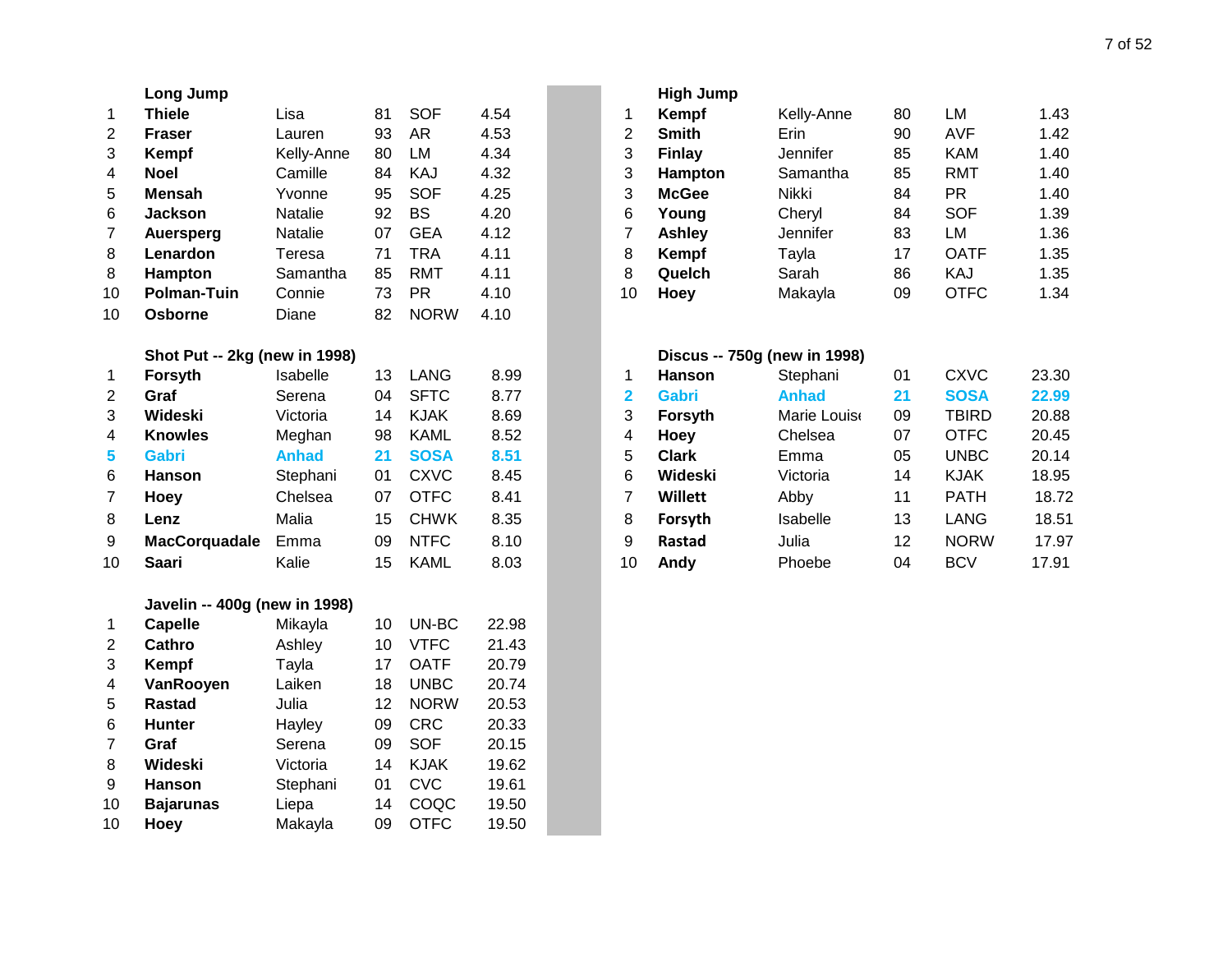## **Pentathlon -- 600m (new in 2011)**

|    | <b>NAME</b>       |                 | YR.               | <b>CLUB</b> | <b>PENT</b> | LJ   | HJ   | <b>SP</b> | 60H   | 600M    |
|----|-------------------|-----------------|-------------------|-------------|-------------|------|------|-----------|-------|---------|
|    | Kempf             | Tavla           | 17                | <b>OATF</b> | 1990        | 3.59 | 1.30 | 6.72      | 10.74 | 1.58.00 |
| 2  | <b>Bosma</b>      | Charlotte       | 17                | <b>KJAK</b> | 1966        | 3.84 | 1.33 | 4.28      | 11.00 | 1.51.03 |
| 3  | Lenz              | Malia           | 15                | <b>CHWK</b> | 1929        | 3.61 | 1.23 | 8.35      | 11.66 | 2.02.23 |
| 4  | <b>Noble</b>      | Alanna          | 14                | <b>COQC</b> | 1914        | 4.07 | 1.24 | 6.13      | 10.78 | 2.05.89 |
| 5  | Cardey            | Ava             | 17                | <b>VOCA</b> | 1841        | 3.57 | 1.15 | 4.46      | 10.15 | 1.53.92 |
| 6  | Rastad            | Julia           | $12 \overline{ }$ | <b>NORW</b> | 1781        | 3.30 | 1.28 | 6.85      | 11.12 | 2.05.46 |
|    | Monro             | <b>Natalia</b>  | 11                | LANG        | 1773        | 3.75 | 1.33 | 6.11      | 11.91 | 2.06.85 |
| 8  | <b>Duchesne</b>   | <b>Nicolett</b> | 12                | <b>OATF</b> | 1769        | 3.59 | 1.16 | 6.56      | 11.47 | 2.01.45 |
| 9  | <b>McLaughlin</b> | Jaedyn          | 17                | COQC        | 1758        | 3.44 | 1.18 | 5.30      | 11.04 | 1.56.75 |
| 10 | Tunti             | Lavsha          | 13                | <b>UATH</b> | 1754        | 3.62 | 1.23 | 5.39      | 10.91 | 2.03.82 |
|    |                   |                 |                   |             |             |      |      |           |       |         |

#### **ARCHIVE - EVENTS NO LONGER DONE**

#### **200m (dropped in 2007) 400m (dropped in 2007)**

|    | <b>Noel</b>      | Camille    | 84 | KAJ         | 27.3  |    | <b>Noel</b>                | Camille        | 84 | KAJ        | 1.03.4 |
|----|------------------|------------|----|-------------|-------|----|----------------------------|----------------|----|------------|--------|
| 2  | Kempf            | Kelly-Anne | 80 | LM          | 29.0  | 2  | <b>Hanson-Monnie Hazel</b> |                | 89 | CC         | 1.04.7 |
| 3  | <b>Payne</b>     | Chelsea    | 97 | KAJ         | 29.25 | 3  | <b>Hampton</b>             | Samantha       | 85 | RMT        | 1.05.0 |
| 4  | Martin           | Linda      | 76 | <b>FLYY</b> | 29.2  | 4  | <b>Nelson</b>              | Lyndsey        | 96 | PG         | 1.05.7 |
| 4  | Lenardon         | Teresa     | 71 | TRA         | 29.2  | 5  | Camenzind                  | Leah           | 96 | PR.        | 1.05.9 |
| 6  | <b>Hampton</b>   | Samantha   | 85 | RMT         | 29.3  | 6  | Kempf                      | Kelly-Anne     | 80 | LM         | 1.06.2 |
|    | <b>Dilorenzo</b> | Andrea     | 05 | <b>BBY</b>  | 29.58 |    | Locke                      | Triflene       | 80 | CC         | 1.06.3 |
| 8  | <b>Mensah</b>    | Yvonne     | 95 | SOF         | 29.4  | 8  | <b>Nordin</b>              | Cara           | 96 | <b>KAM</b> | 1.06.3 |
| 9  | <b>Sloman</b>    | Jenny      | 04 | SA          | 29.66 | 9  | <b>Jackson</b>             | <b>Natalie</b> | 92 | BS         | 1.07.6 |
| 10 | Wallbank         | Charlene   | 98 | UNA         | 29.70 | 10 | <b>Peterson</b>            | Laura          | 95 | <b>SOF</b> | 1.07.8 |
|    |                  |            |    |             |       |    |                            |                |    |            |        |

#### **800m (dropped in 2011) 1500m (dropped in 2011)**

|    | Hanson-Monnie    | Hazel     | 89 | CC            | 2.31.9  |    | Heisterman      | Madison  | 10 | <b>NTFC</b> | 5.11.6 |
|----|------------------|-----------|----|---------------|---------|----|-----------------|----------|----|-------------|--------|
| 2  | <b>Hampton</b>   | Samantha  | 85 | RMT           | 2.32.6  |    | <b>Boylan</b>   | Ange     | 90 | <b>SOF</b>  | 5.12.4 |
| 3  | Heisterman       | Madison   | 10 | <b>NTFC</b>   | 2.33.91 | 3  | <b>Bondeau</b>  | Susan    | 79 | <b>ARR</b>  | 5.14.0 |
| 4  | Cho              | Stephanie | 07 | VOC           | 2.34.28 | 4  | McConnell       | Rosemary | 75 | CС          | 5.18.0 |
| 5  | <b>McConnell</b> | Rosemary  | 75 | <sub>CC</sub> | 2.35.0  | 5  | <b>Burrett</b>  | Erin     | 91 | <b>NAN</b>  | 5.19.7 |
| 6  | <b>Burrett</b>   | Erin      | 91 | <b>NAN</b>    | 2.35.3  | 6  | Greer           | Julia    | 08 | OA          | 5.22.2 |
|    | <b>Noel</b>      | Camille   | 84 | KAJ           | 2.35.4  |    | Woode           | Nancy    | 86 | LM          | 5.22.3 |
| 8  | Cathro           | Ashley    | 10 | <b>VTFC</b>   | 2.35.53 | 8  | <b>Rowlands</b> | Claire   | 08 | <b>CHWK</b> | 5.22.5 |
| 9  | <b>Bovlan</b>    | Ange      | 90 | SOF           | 2.35.7  | 9  | Wallis          | Caroline | 72 | <b>KERR</b> | 5.22.6 |
| 10 | Champoux         | Megan     | 09 | <b>OTFC</b>   | 2.37.02 | 10 | <b>Martin</b>   | Shannon  | 93 | <b>SOF</b>  | 5.23.6 |

| 1  | <b>Noel</b>            | Camille          | 84     | KAJ           | 27.3    |                       | <b>Noel</b>             | Camille        | 84 | KAJ          | 1.03.4  |
|----|------------------------|------------------|--------|---------------|---------|-----------------------|-------------------------|----------------|----|--------------|---------|
| 2  | Kempf                  | Kelly-Anne       | 80     | LM            | 29.0    | $\overline{2}$        | Hanson-Monnie Hazel     |                | 89 | CC           | 1.04.7  |
| 3  | <b>Payne</b>           | Chelsea          | 97     | KAJ           | 29.25   | 3                     | Hampton                 | Samantha       | 85 | <b>RMT</b>   | 1.05.0  |
| 4  | <b>Martin</b>          | Linda            | 76     | <b>FLYY</b>   | 29.2    | 4                     | <b>Nelson</b>           | Lyndsey        | 96 | PG           | 1.05.7  |
| 4  | Lenardon               | Teresa           | 71     | TRA           | 29.2    | 5                     | <b>Camenzind</b>        | Leah           | 96 | PR.          | 1.05.9  |
| 6  | Hampton                | Samantha         | 85     | <b>RMT</b>    | 29.3    | 6                     | Kempf                   | Kelly-Anne     | 80 | LM           | 1.06.2  |
| 7  | <b>Dilorenzo</b>       | Andrea           | 05     | <b>BBY</b>    | 29.58   |                       | Locke                   | Triflene       | 80 | CC           | 1.06.3  |
| 8  | <b>Mensah</b>          | Yvonne           | 95     | <b>SOF</b>    | 29.4    | 8                     | <b>Nordin</b>           | Cara           | 96 | KAM          | 1.06.3  |
| 9  | <b>Sloman</b>          | Jenny            | 04     | <b>SA</b>     | 29.66   | 9                     | <b>Jackson</b>          | <b>Natalie</b> | 92 | <b>BS</b>    | 1.07.6  |
| 10 | <b>Wallbank</b>        | Charlene         | 98     | <b>UNA</b>    | 29.70   | 10                    | <b>Peterson</b>         | Laura          | 95 | <b>SOF</b>   | 1.07.8  |
|    | 800m (dropped in 2011) |                  |        |               |         |                       | 1500m (dropped in 2011) |                |    |              |         |
| 1  | <b>Hanson-Monnie</b>   | Hazel            | 89     | CC.           | 2.31.9  |                       | Heisterman              | Madison        | 10 | <b>NTFC</b>  | 5.11.62 |
| 2  | Hampton                | Samantha         | 85     | RMT           | 2.32.6  | $\mathbf{2}^{\prime}$ | <b>Boylan</b>           | Ange           | 90 | <b>SOF</b>   | 5.12.4  |
| 3  | Heisterman             | Madison          | 10     | <b>NTFC</b>   | 2.33.91 | 3                     | <b>Bondeau</b>          | Susan          | 79 | ARR          | 5.14.0  |
| 4  | Cho                    | Stephanie        | 07     | <b>VOC</b>    | 2.34.28 | 4                     | <b>McConnell</b>        | Rosemary       | 75 | CC           | 5.18.0  |
| 5  | <b>McConnell</b>       | Rosemary         | 75     | cc            | 2.35.0  | 5                     | <b>Burrett</b>          | Erin           | 91 | <b>NAN</b>   | 5.19.7  |
| 6  | <b>Burrett</b>         | Erin             | 91     | <b>NAN</b>    | 2.35.3  | 6                     | Greer                   | Julia          | 08 | <b>OA</b>    | 5.22.28 |
|    | <b>Noel</b>            | Camille          | 84     | KAJ           | 2.35.4  |                       | Woode                   | Nancy          | 86 | LM           | 5.22.3  |
| 8  | Cathro                 | Ashley           | 10     | <b>VTFC</b>   | 2.35.53 | 8                     | <b>Rowlands</b>         | Claire         | 08 | <b>CHWK</b>  | 5.22.52 |
|    | <b>Deview</b>          | $\Lambda$ is sin | $\cap$ | $\sim$ $\sim$ | n nr 7  | $\sim$                | $MLU =$                 | $O = 1$        | 70 | <b>IZEDD</b> | E OO O  |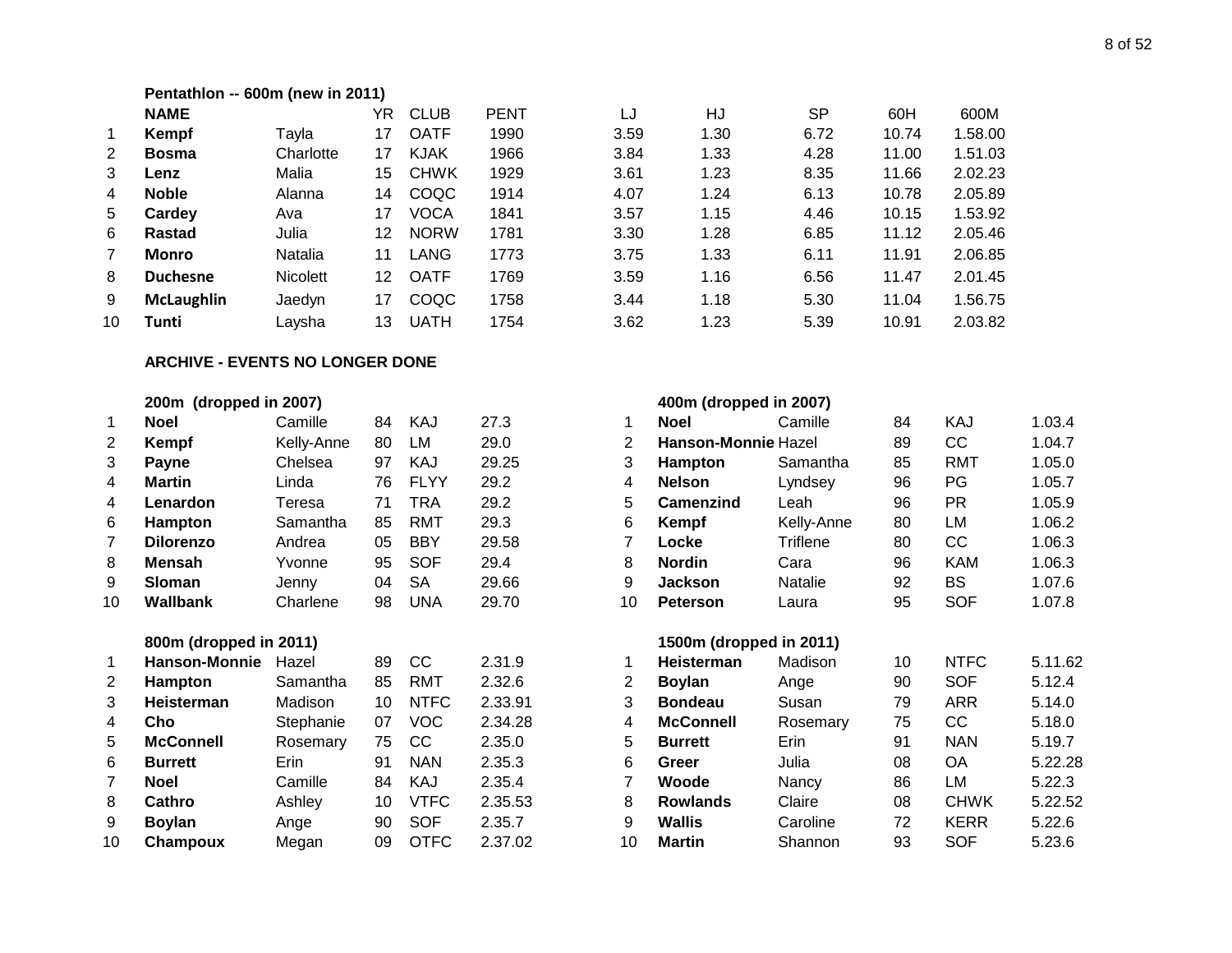|                          | 80m Hurdles (dropped in 2000)                          |               |           |             |             | Shot Put -- 6lb (dropped in 1998) |                    |            |      |             |      |
|--------------------------|--------------------------------------------------------|---------------|-----------|-------------|-------------|-----------------------------------|--------------------|------------|------|-------------|------|
| $\mathbf{1}$             | <b>Adkins</b>                                          | <b>Brenna</b> | 94        | <b>KAM</b>  | 13.6        | 1                                 | <b>Polman-Tuin</b> | Ann        | 81   | <b>PR</b>   | 7.71 |
| $\mathbf{1}$             | Kempf                                                  | Kelly-Anne    | 80        | LM          | 13.6        | $\overline{2}$                    | <b>Mrdeza</b>      | Stephanie  | 97   | CV          | 7.40 |
| $\mathbf{1}$             | <b>McGee</b>                                           | Nikki         | 84        | <b>PR</b>   | 13.6        | 3                                 | Craig              | Lisa       | 75   | <b>NORW</b> | 7.33 |
| $\overline{\mathcal{A}}$ | <b>Kaffka</b>                                          | Julia         | 94        | <b>UNA</b>  | 13.7        | $\overline{\mathbf{4}}$           | Ho                 | Meghan     | 06   | <b>NORW</b> | 7.25 |
| $\overline{\mathcal{A}}$ | Hampton                                                | Samantha      | 85        | <b>RMT</b>  | 13.7        | 5                                 | <b>Smith</b>       | Erin       | 90   | <b>AVF</b>  | 7.05 |
| 6                        | Jackson                                                | Natalie       | 92        | <b>BS</b>   | 13.8        | 6                                 | Kempf              | Kelly-Anne | 80   | LM          | 7.03 |
| $\overline{7}$           | <b>Perovich</b>                                        | Melissa       | 89        | <b>SOF</b>  | 13.9        | $\overline{7}$                    | <b>Pontes</b>      | Marlene    | 95   | <b>SOF</b>  | 7.01 |
| 8                        | Le                                                     | Teresa        | 92        | <b>SOF</b>  | 14.0        | 8                                 | <b>Marhsall</b>    | Karen      | 75   | CC          | 7.00 |
| 8                        | <b>Mensah</b>                                          | Yvonne        | 95        | <b>SOF</b>  | 14.0        | 9                                 | <b>LeBlanc</b>     | Karina     | 90   | <b>RMT</b>  | 6.99 |
| 10                       | <b>Thiele</b>                                          | Lisa          | 81        | <b>SOF</b>  | 14.1        | 10                                | <b>Munroe</b>      | Nicole     | 79   | <b>PR</b>   | 6.98 |
| 10                       | <b>MacNab</b>                                          | Julie         | 92        | <b>SOF</b>  | 14.1        |                                   |                    |            |      |             |      |
|                          | Pentathlon -- 6lb Shot (dropped in 1998)               |               |           |             |             |                                   |                    |            |      |             |      |
|                          | <b>NAME</b>                                            |               | <b>YR</b> | <b>CLUB</b> | <b>PENT</b> | LJ                                | HJ                 | <b>SP</b>  | 80H  | 800M        |      |
| 1                        | Hampton                                                | Samantha      | 85        | <b>RMT</b>  | 2338        | 3.91                              | 1.28               | 5.65       | 13.7 | 2.36.6      |      |
| $\overline{2}$           | Jackson                                                | Natalie       | 92        | <b>BS</b>   | 2321        | 4.20                              | 1.24               | 5.13       | 13.8 | 2.39.8      |      |
| 3                        | <b>McGee</b>                                           | Nikki         | 84        | <b>PR</b>   | 2022        | 3.64                              | 1.28               | 5.91       | 13.5 | 2.59.8      |      |
| 4                        | <b>Finlay</b>                                          | Jennifer      | 85        | <b>KAM</b>  | 2018        | 3.68                              | 1.34               | 6.42       | 14.7 | 2.58.4      |      |
| 5                        | <b>Knowles</b>                                         | Caitlyn       | 95        | <b>KAM</b>  | 2015        | 3.34                              | 1.48               | 6.48       | 14.8 | 2.39.7      |      |
| 6                        | <b>Adkins</b>                                          | <b>Brenna</b> | 94        | <b>KAM</b>  | 1980        | 3.77                              | 1.32               | 5.36       | 13.6 | 3.12.0      |      |
| $\overline{7}$           | <b>Underdahl</b>                                       | Karlyn        | 91        | <b>VTF</b>  | 1976        | 3.77                              | 1.33               | 5.20       | 14.9 | 2.52.4      |      |
| 8                        | <b>Mensah</b>                                          | Yvonne        | 95        | <b>SOF</b>  | 1960        | 3.64                              | 1.28               | 5.54       | 14.1 | 2.56.1      |      |
| 9                        | <b>Bedlington</b>                                      | Adele         | 85        | <b>RMT</b>  | 1942        | 3.71                              | 1.20               | 5.54       | 14.2 | 2.52.1      |      |
| 10                       | <b>Smith</b>                                           | Erin          | 90        | <b>AVF</b>  | 1905        | 3.41                              | 1.42               | 7.05       | 15.5 | 3.11.0      |      |
|                          | Pentathlon -- 2kg shot (new in 1998 - dropped in 2000) |               |           |             |             |                                   |                    |            |      |             |      |
|                          | <b>NAME</b>                                            |               | <b>YR</b> | <b>CLUB</b> | <b>PENT</b> | LJ                                | HJ                 | <b>SP</b>  | 80H  | 800M        |      |
| 1                        | <b>Wallbank</b>                                        | Charlene      | 98        | <b>UNA</b>  | 1745        |                                   |                    |            |      |             |      |
| $\overline{2}$           | Robinson                                               | Jodi-Ann      | 99        | KAJ         | 1665        | 3.56                              | 1.21               |            | 15.5 | 3.00.9      |      |
| 3                        | <b>Richey</b>                                          | Kyla          | 99        | <b>SCA</b>  | 1630        | 3.21                              | 1.03               | 6.80       | 15.4 | 2.53.8      |      |
| 4                        | L'Heureux                                              | Lindsay       | 99        | <b>AVF</b>  | 1610        | 3.11                              | 1.09               | 5.43       | 15.1 | 2.50.9      |      |
| 5                        | <b>Knowles</b>                                         | Meghan        | 98        | <b>KAM</b>  | 1445        | 3.08                              | 1.05               | 8.45       | 17.6 | 3.16.2      |      |
| 6                        | Payne                                                  | Gabruekke     | 99        | KAJ         | 1430        | 3.23                              | 1.18               | 7.18       |      | 2.50.8      |      |
| $\overline{7}$           | Gruneau                                                | Charlotte     | 99        | <b>WVAN</b> | 1420        | 3.30                              | 1.06               | 4.64       | 15.0 | 3.10.0      |      |
| 8                        | Posehn                                                 | Marika        | 99        | <b>CVAC</b> | 1400        | 2.81                              | 1.00               | 5.15       | 15.1 | 2.55.2      |      |
| 9                        | <b>Shoults</b>                                         | Katherine     | 99        | <b>WVAN</b> | 1395        | 3.30                              | 1.00               | 5.80       | 16.0 | 3.05.2      |      |
| 10                       | <b>Manning</b>                                         | Courtney      | 99        | <b>GEA</b>  | 1290        | 3.04                              | 0.97               | 6.18       | 16.8 | 3.01.3      |      |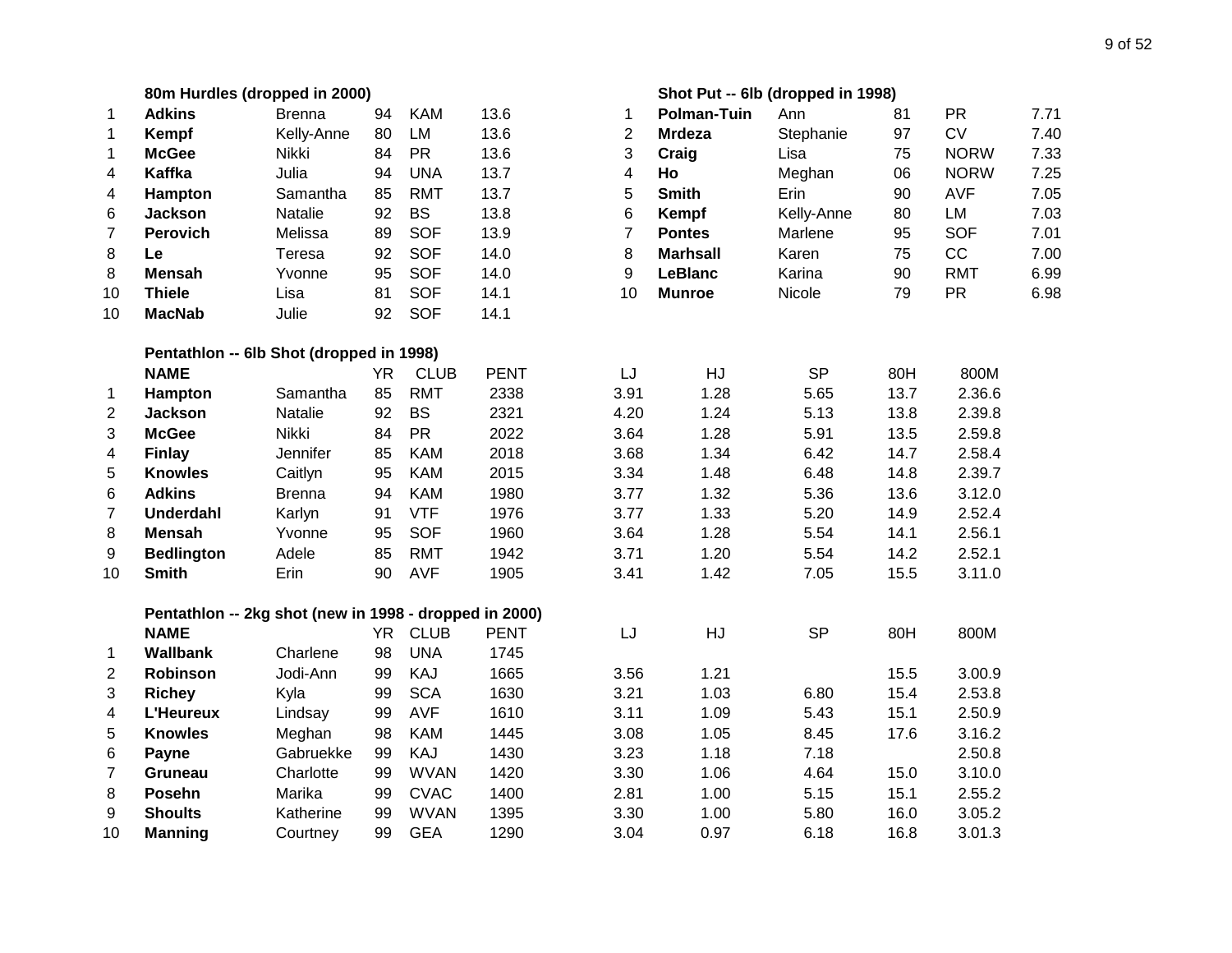|                | Pentathlon -- 60mH (new in 2000 - dropped in 2011) |                |    |             |             |      |      |      |       |         |  |  |  |  |
|----------------|----------------------------------------------------|----------------|----|-------------|-------------|------|------|------|-------|---------|--|--|--|--|
|                | <b>NAME</b>                                        |                | YR | <b>CLUB</b> | <b>PENT</b> | LJ   | HJ   | SP   | 60H   | 800M    |  |  |  |  |
| 1              | Auersperg                                          | <b>Natalie</b> | 07 | <b>GEA</b>  | 2036        | 4.12 | 1.20 | 5.56 | 10.79 | 2.41.14 |  |  |  |  |
| 2              | Hoey                                               | Makayla        | 09 | <b>OTFC</b> | 2025        | 3.94 | 1.28 | 7.52 | 11.04 | 2.55.60 |  |  |  |  |
| 3              | Hoey                                               | Chelsea        | 07 | <b>OTFC</b> | 2002        | 3.78 | 1.26 | 8.41 | 11.51 | 2.54.81 |  |  |  |  |
| 4              | Weaver                                             | Katie          | 07 | <b>NORW</b> | 1945        | 4.02 | 1.26 | 5.78 | 11.14 | 2.49.42 |  |  |  |  |
| 5              | <b>Denley</b>                                      | Claire         | 02 | <b>NORW</b> | 1901        | 3.80 | 1.23 | 6.76 | 11.30 | 2.52.70 |  |  |  |  |
| 6              | <b>Acosta</b>                                      | Maria          | 07 | <b>NORW</b> | 1775        | 3.45 | 1.14 | 6.11 | 10.91 | 2.49.93 |  |  |  |  |
| $\overline{7}$ | <b>Akehurst</b>                                    | Ayla           | 04 | СR          | 1774        | 3.23 | 1.22 | 7.45 | 11.34 | 2.56.71 |  |  |  |  |
| 8              | <b>Forsyth</b>                                     | Marie Louise   | 09 | TBIRD       | 1740        | 3.76 | 1.19 | 7.61 | 12.74 | 3.00.30 |  |  |  |  |
| 9              | <b>Schultz</b>                                     | Nina           | 08 | <b>NWS</b>  | 1698        | 3.59 | 1.18 | 5.17 | 11.19 | 2.53.48 |  |  |  |  |
| 10             | <b>Steer</b>                                       | Danielle       | 09 | OA          | 1697        | 3.56 | 1.20 | 4.35 | 11.13 | 2.48.40 |  |  |  |  |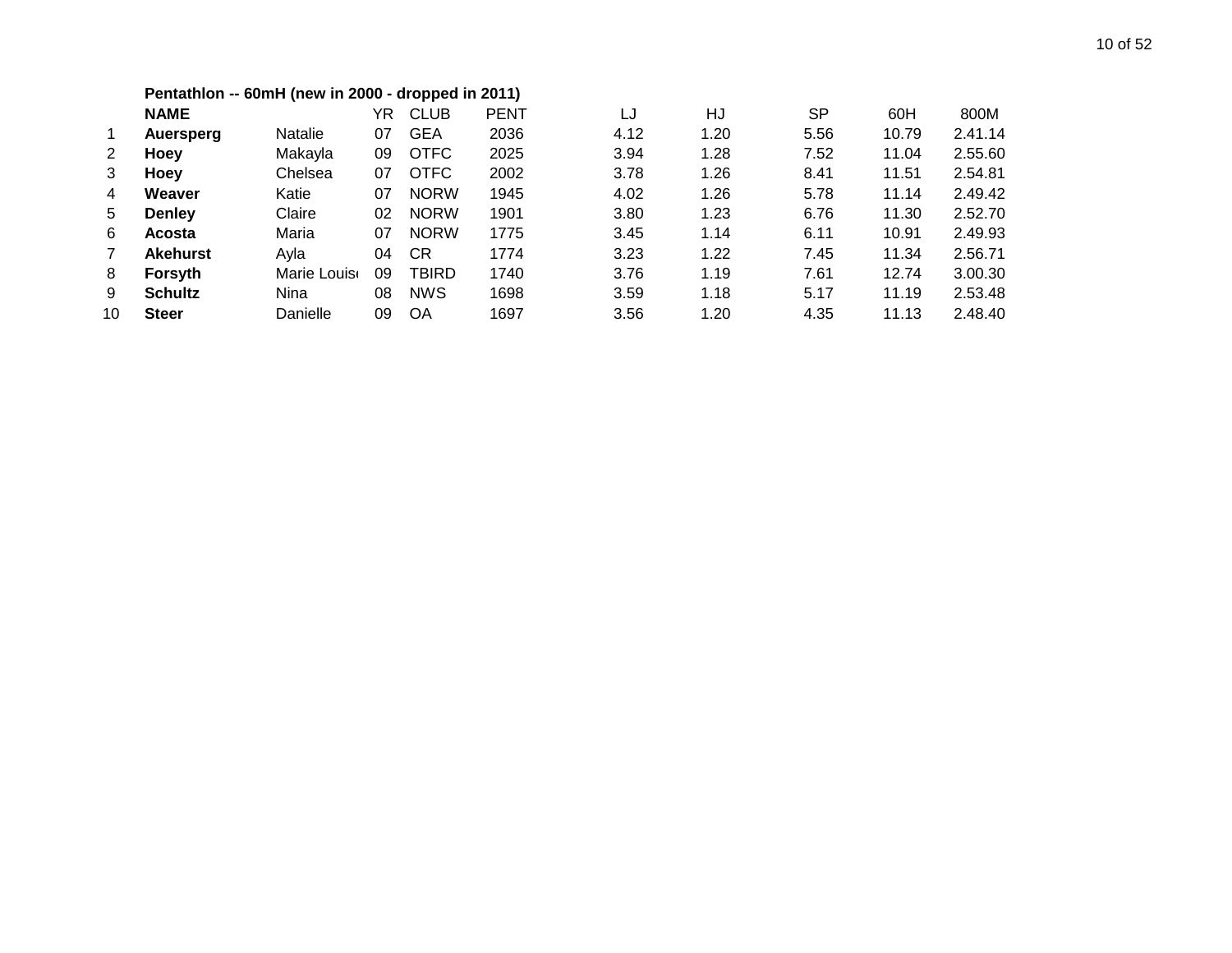#### **11 YEAR OLD GIRLS**

|                | 60m (new in 2007)    |             |    |              |       |    | 100m                 |           |    |             |         |
|----------------|----------------------|-------------|----|--------------|-------|----|----------------------|-----------|----|-------------|---------|
|                | <b>Eisses</b>        | Loren       | 16 | <b>UNBC</b>  | 8.26  |    | <b>Noel</b>          | Camille   | 85 | <b>KJAK</b> | 12.5    |
| $\overline{2}$ | <b>Williams</b>      | Aaysia      | 19 | <b>UNBC</b>  | 8.39  | 2  | <b>Nettey</b>        | Sabrina   | 01 | <b>SFTC</b> | 13.00   |
| 3              | <b>Dulay-McGuire</b> | Alyssa      | 14 | COQC         | 8.41  | 3  | <b>Eisses</b>        | Loren     | 16 | <b>UNBC</b> | 13.27   |
| 4              | Monro                | Natalia     | 12 | <b>LANG</b>  | 8.43  | 4  | <b>Dulay-McGuire</b> | Alyssa    | 14 | COQC        | 13.28   |
| 5              | Nijjar               | Jasneet     | 12 | <b>UATH</b>  | 8.44  | 5  | <b>Williams</b>      | Aaysia    | 19 | <b>UNBC</b> | 13.39   |
| 6              | <b>Dreger</b>        | Isabella    | 16 | <b>UNBC</b>  | 8.47  | 6  | Vuu                  | Sandra    | 87 | <b>VOCA</b> | 13.1    |
| 7              | <b>Kleinschmidt</b>  | Taylor      | 16 | <b>OATF</b>  | 8.50  | 7  | Nijjar               | Jasneet   | 12 | <b>UATH</b> | 13.51   |
| 8              | <b>Noble</b>         | Alana       | 15 | COQC         | 8.52  | 8  | Lenardon             | Theresa   | 72 | <b>TRA</b>  | 13.3    |
| 9              | <b>Mclaughlin</b>    | Jaedyn      | 18 | COQC         | 8.56  | 8  | Hanson-Monnie Hazel  |           | 90 | cc          | 13.3    |
| 10             | Lew                  | Jasmine     | 11 | COQC         | 8.58  | 8  | <b>Martin</b>        | Linda     | 77 | <b>FLYY</b> | 13.3    |
|                |                      |             |    |              |       | 8  | <b>Mensah</b>        | Yvonne    | 96 | <b>SFTC</b> | 13.3    |
|                | 200m                 |             |    |              |       |    | 600m (new in 2011)   |           |    |             |         |
| 1              | <b>Noel</b>          | Camille     | 85 | <b>KJAK</b>  | 26.6  | 1  | <b>Dow</b>           | Alexa     | 18 | <b>CVAC</b> | 1.43.82 |
| 2              | Vuu                  | Sandra      | 87 | <b>VOCA</b>  | 27.0  | 2  | Heisterman           | Madison   | 11 | <b>NTFC</b> | 1.44.76 |
| 3              | <b>Nettey</b>        | Sabrine     | 01 | <b>SFTC</b>  | 27.63 | 3  | <b>Baechler</b>      | Maya      | 16 | <b>TBIR</b> | 1.46.21 |
| 4              | <b>Eisses</b>        | Loren       | 16 | <b>UNBC</b>  | 27.66 | 4  | Lenton               | Jade      | 14 | <b>GOLD</b> | 1.47.00 |
| 5              | Payne                | Chelsea     | 98 | <b>KJAK</b>  | 27.67 | 5  | Smith                | Cayla     | 12 | <b>OATF</b> | 1.47.31 |
| 6              | <b>Williams</b>      | Aaysia      | 19 | <b>UNBC</b>  | 27.82 | 6  | <b>Bosma</b>         | Charlotte | 18 | <b>KJAK</b> | 1.47.98 |
| 7              | <b>DiLorenzo</b>     | Marissa     | 03 | <b>BBYS</b>  | 27.85 | 7  | Logan                | Clare     | 16 | <b>TBIR</b> | 1.48.53 |
| 8              | <b>Charlandy</b>     | <b>Maya</b> | 21 | <b>TBIRD</b> | 28.07 | 8  | Nijjar               | Jasneet   | 12 | <b>UATH</b> | 1.48.79 |
| 9              | Nijjar               | Jasneet     | 12 | <b>UATH</b>  | 28.12 | 9  | Cathro               | Ashley    | 11 | <b>VTFC</b> | 1.48.89 |
| 10             | <b>Bayley</b>        | Krysha      | 95 | <b>KJAK</b>  | 27.9  | 10 | <b>Brunoro</b>       | Maiya     | 17 | <b>LANG</b> | 1.48.91 |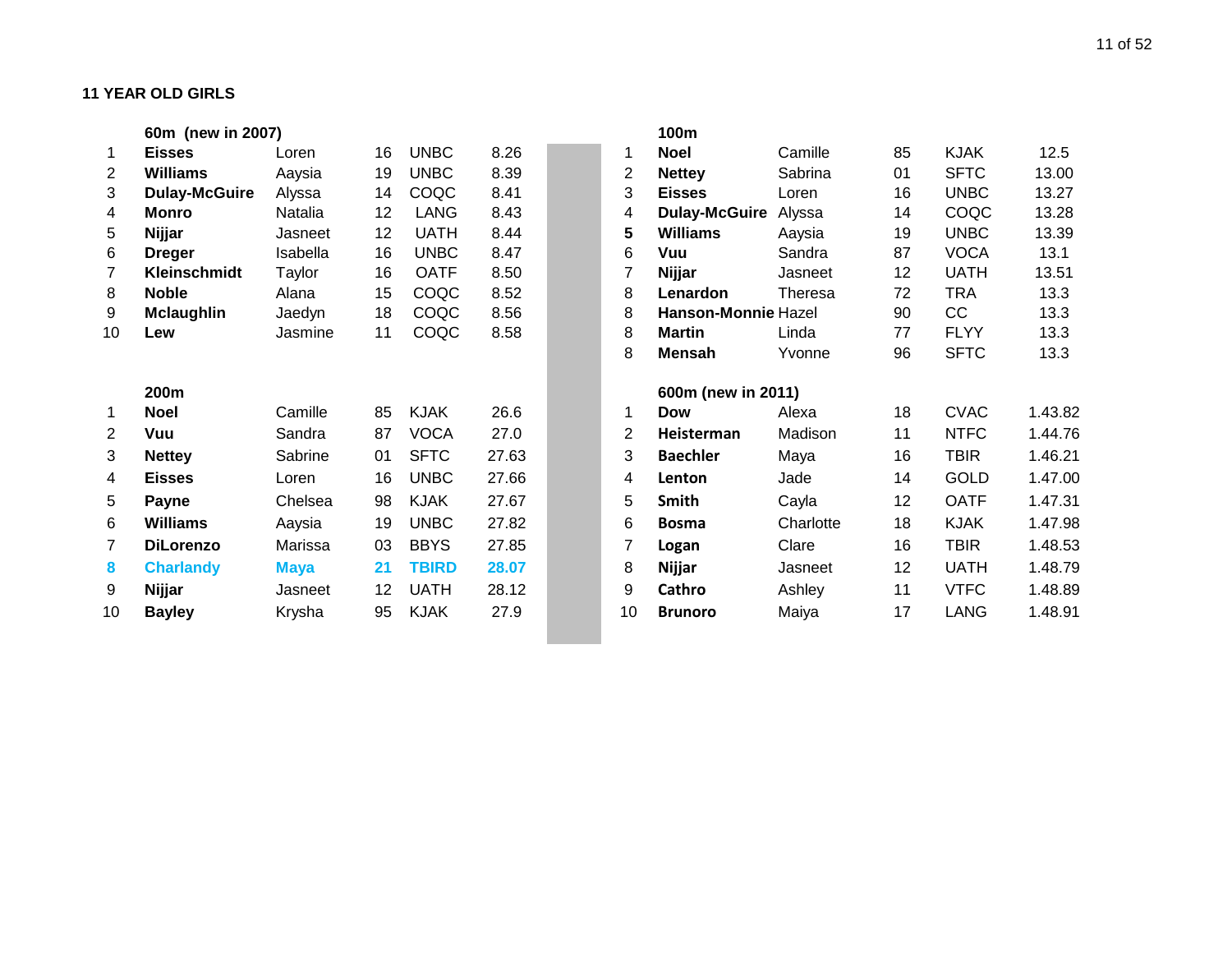# **1000m (new in 2011) 800m Race Walk (new in 1996)**

| <b>Dow</b>         | Alexa    | 18                  | <b>CVAC</b>                  | 3.08.10     |                   | 1              | Nijjar           | Jasneet       | 12                                    | <b>UATH</b> | 9.92                       |
|--------------------|----------|---------------------|------------------------------|-------------|-------------------|----------------|------------------|---------------|---------------------------------------|-------------|----------------------------|
| <b>Baechler</b>    | Maya     | 16                  | <b>TBIR</b>                  | 3.09.13     |                   | $\overline{2}$ | Cardey           | Ava           | 18                                    | <b>VOCA</b> | 9.97                       |
| Heisterman         | Madison  | 11                  | <b>NTFC</b>                  | 3.12.11     |                   | 3              | <b>Paterson</b>  | Gaby          | 18                                    | <b>TTFC</b> | 9.99                       |
| <b>Smith</b>       | Cayla    | 12 <sup>2</sup>     | <b>OATF</b>                  | 3.15.28     |                   | 4              | <b>Dreger</b>    | Isabella      | 16                                    | <b>UNBC</b> | 10.03                      |
| Irish              | Lily     | 15                  | <b>NORW</b>                  | 3.17.01     |                   | 5              | <b>Duchesne</b>  | Nicoletti     | 13                                    | <b>OATF</b> | 10.06                      |
| <b>Issel</b>       | Haley    | 16                  | <b>OATF</b>                  | 3.17.70     |                   | 6              | Widsten          | Kiatlyn       | 00                                    | <b>BEL</b>  | 10.08                      |
| Cathro             | Ashley   | 11                  | <b>VTFC</b>                  | 3.17.90     |                   | 7              | <b>Nettey</b>    | Christabel    | 02                                    | <b>SFTC</b> | 10.09                      |
| <b>Madsen</b>      | Ella     | 16                  | COQC                         | 3.18.84     |                   | 8              | <b>Vlahovic</b>  | Krysthina     | 15                                    | <b>UATH</b> | 10.13                      |
| <b>Martinez</b>    | Mariana  | 11                  | <b>LANG</b>                  | 3.19.30     |                   | 9              | Hoey             | Makayla       | 10                                    | <b>OTFC</b> | 10.14                      |
| Logan              | Clare    | 16                  | <b>TBIR</b>                  | 3.19.94     |                   | 9              | <b>Schultz</b>   | Nina          | 09                                    | <b>NWSA</b> | 10.14                      |
|                    |          |                     |                              |             |                   | 9              | Lowe             | Christine     | 01                                    | COQC        | 10.14                      |
|                    |          |                     |                              |             |                   |                | <b>High Jump</b> |               |                                       |             |                            |
| <b>Cruickshank</b> | Heather  | 09                  | <b>AVTC</b>                  | 4.29.19     |                   | 1              | Kempf            | Kelly-Anne    | 81                                    | <b>LANG</b> | 1.55                       |
| Lundmann           | Annika   | 17                  | <b>NTFC</b>                  | 4.31.39     |                   | 2              | <b>Nettey</b>    | Sabrina       | 01                                    | <b>SFTC</b> | 1.50                       |
| <b>Phillips</b>    | Jessica  | 97                  | <b>OTFC</b>                  |             |                   |                | Hoey             |               | 10                                    |             | 1.48                       |
| <b>Harrison</b>    | Emma     | 08                  |                              |             |                   |                | <b>Adkins</b>    | <b>Brenna</b> |                                       |             | 1.48                       |
| <b>Chestnut</b>    | Jessie   | 08                  | <b>OTFC</b>                  | 4.42.16     |                   | 5              | <b>Bayley</b>    | Krysia        | 95                                    | <b>KJAK</b> | 1.45                       |
| <b>Prior</b>       | Kandace  | 02                  | <b>CRVC</b>                  | 4.43.10     |                   | 6              | <b>Beers</b>     | Emily         | 95                                    | COQC        | 1.40                       |
| Davison-O'Brien    | Angelina | 09                  | <b>VTFC</b>                  | 4.44.10     |                   | 7              | <b>Paterson</b>  | Gabby         | 18                                    | <b>TTFC</b> | 1.45                       |
| Watson             | Nina     | 12                  | <b>VOCA</b>                  | 4.44.42     |                   | 8              | Kempf            | Tayla         | 18                                    | <b>OATF</b> | 1.43                       |
| <b>Kaiser</b>      | Madalyn  | 11                  | <b>PATH</b>                  | 4.44.70     |                   | 8              | Lamb             | Miheret       | 17                                    | COQC        | 1.43                       |
| Rahier             | Rachel   | 03                  | <b>PRTC</b>                  | 4.45.00     |                   | 8              | Young            | Cheryl        | 85                                    | <b>SFTC</b> | 1.43                       |
|                    |          |                     |                              |             |                   | 8              | <b>McGee</b>     | Nikki         | 85                                    | <b>PRTF</b> | 1.43                       |
|                    |          |                     |                              |             |                   | 8              | Obioha           | Chisom        | 13                                    | <b>GOLD</b> | 1.43                       |
|                    |          | 1000m (new in 2011) | 800m Race Walk (new in 1996) | <b>LANG</b> | 4.35.6<br>4.41.24 |                | 3<br>3           |               | 60m Hurdles -- new in 2000<br>Makayla | 95          | <b>OTFC</b><br><b>KAML</b> |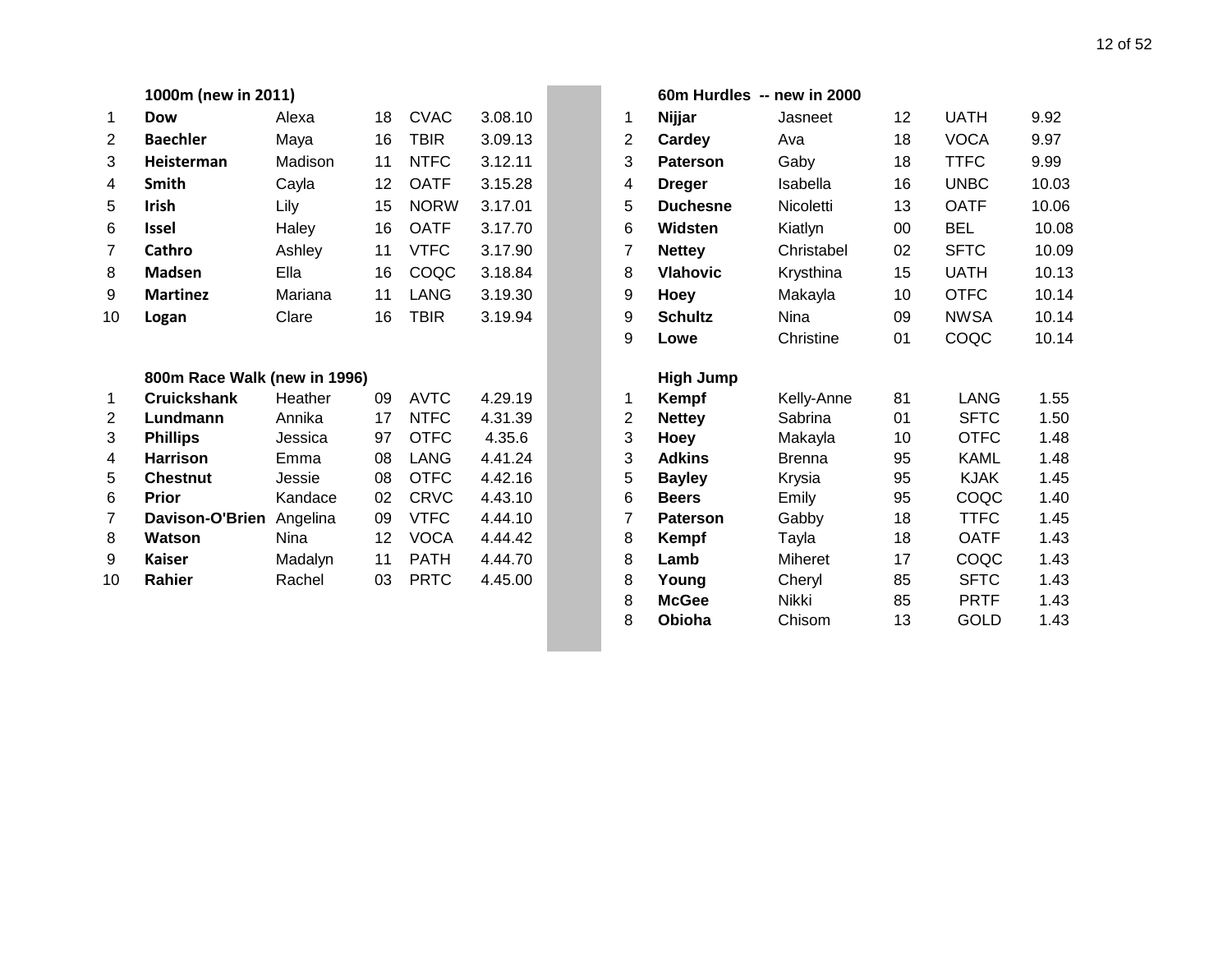|                | <b>Long Jump</b>                 |            |           |             |             |                 | Shot Put -- 2kg (new in 1998) |              |       |              |       |
|----------------|----------------------------------|------------|-----------|-------------|-------------|-----------------|-------------------------------|--------------|-------|--------------|-------|
| 1              | Kempf                            | Kelly-Anne | 81        | <b>LANG</b> | 4.83        | $\mathbf 1$     | Phangura                      | Talia        | 19    | <b>CITY</b>  | 11.56 |
| 2              | <b>Nettey</b>                    | Sabrina    | 01        | <b>SFTC</b> | 4.71        | $\mathbf 1$     | Cyr                           | Lindsay      | 16    | <b>OATF</b>  | 11.56 |
| 3              | <b>Martin</b>                    | Linda      | 77        | <b>FLYY</b> | 4.70        | 3               | Graf                          | Serena       | 05    | <b>SFTC</b>  | 11.27 |
| 4              | <b>Halverson</b>                 | Kris       | 81        | <b>SFTC</b> | 4.63        | 4               | <b>Mrdeza</b>                 | Stephanie    | 98    | <b>CV</b>    | 10.71 |
| 5              | <b>Mensah</b>                    | Yvonne     | 96        | <b>SFTC</b> | 4.60        | 5               | Forsyth                       | Isabelle     | 14    | <b>OATF</b>  | 10.37 |
| 6              | <b>Nelson</b>                    | Sarah      | 96        | <b>NORW</b> | 4.58        | 5               | <b>Duschesne</b>              | Nicolett     | 13    | <b>OATF</b>  | 10.37 |
| $\overline{7}$ | Wendt                            | Maggie     | 89        | <b>NORW</b> | 4.55        | $\overline{7}$  | MacCorquodale Emma            |              | 01    | <b>NTFC</b>  | 10.16 |
| 8              | <b>Noel</b>                      | Camille    | 85        | <b>KJAK</b> | 4.54        | 8               | Payne                         | Gabrielle    | 00    | <b>KJAK</b>  | 10.08 |
| 9              | <b>Girdler</b>                   | Lauren     | 93        | COQC        | 4.50        | 9               | Hadath                        | Megan        | 06    | <b>GOLD</b>  | 10.06 |
| 10             | <b>Beers</b>                     | Emily      | 95        | COQC        | 4.49        | 10              | Hoey                          | Chelsea      | 08    | <b>OTFC</b>  | 10.04 |
|                | Discus -- 750g (new in 1998)     |            |           |             |             |                 | Javelin -- 400g (new in 1998) |              |       |              |       |
| 1              | Forsyth                          | Isabelle   | 14        | <b>OATF</b> | 29.92       | $\mathbf 1$     | <b>Denness</b>                | Rori         | 12    | <b>OATF</b>  | 29.69 |
| $\overline{c}$ | <b>Duchesne</b>                  | Nicolett   | 13        | <b>OATF</b> | 29.29       | $\overline{2}$  | Graf                          | Serena       | 05    | SOF          | 28.52 |
| 3              | <b>Mrdeza</b>                    | Stephanie  | 98        | <b>CVAC</b> | 28.53       | 3               | Hunter                        | Hayley       | 10    | <b>CRC</b>   | 27.94 |
| 4              | Phangura                         | Talia      | 19        | <b>CITY</b> | 25.37       | 4               | Hoffman                       | Victoria     | 19    | <b>CRVC</b>  | 25.32 |
| 5              | Cyr                              | Lindsay    | 16        | <b>OATF</b> | 24.97       | 5               | Hanson                        | Stefani      | 02    | <b>CVC</b>   | 25.31 |
| 6              | Hoey                             | Makayla    | 10        | <b>OTFC</b> | 24.60       | $6\phantom{1}6$ | Lenz                          | Sienna       | 11    | <b>CHWK</b>  | 25.22 |
| $\overline{7}$ | <b>Hanson</b>                    | Stefani    | 02        | <b>CVC</b>  | 24.09       | $\overline{7}$  | Hoey                          | Makayla      | 10    | <b>OTFC</b>  | 24.88 |
| 8              | Graf                             | Serena     | 05        | <b>SOF</b>  | 23.68       | 8               | Forsyth                       | Marie Louise | 10    | <b>TBIRD</b> | 24.73 |
| 9              | <b>Clifford</b>                  | Jallisa    | 02        | SOF         | 23.64       | 9               | <b>Sara</b>                   | Eniko        | 13    | <b>OATF</b>  | 24.44 |
| 10             | <b>Bhandal</b>                   | Jasmin     | 14        | <b>KJAK</b> | 23.58       | 10              | Cathro                        | Ashley       | 11    | <b>VTFC</b>  | 24.24 |
|                | Pentathlon -- 600m (new in 2011) |            |           |             |             |                 |                               |              |       |              |       |
|                | <b>NAME</b>                      |            | <b>YR</b> | <b>CLUB</b> | <b>PENT</b> | LJ              | HJ                            | <b>SP</b>    | 60H   | 600M         |       |
| 1              | <b>Bosma</b>                     | Charlotte  | 18        | <b>KJAK</b> | 2193        | 4.09            | 1.37                          | 6.06         | 10.39 | 1.47.98      |       |
| $\mathbf{2}$   | <b>Duchesne</b>                  | Nicolett   | 13        | <b>OATF</b> | 2174        | 3.87            | 1.18                          | 9.11         | 10.06 | 1.54.55      |       |
| 3              | Lenz                             | Malia      | 16        | <b>CHWK</b> | 2161        | 3.83            | 1.30                          | 9.34         | 11.03 | 1.54.32      |       |
| 4              | Cyr                              | Lindsay    | 16        | <b>OATF</b> | 2132        | 3.84            | 1.21                          | 10.34        | 10.64 | 2.00.86      |       |
| 5              | Cathro                           | Ashley     | 11        | <b>VTFC</b> | 2109        | 4.00            | 1.21                          | 8.92         | 11.04 | 1.54.10      |       |
| 6              | <b>Brunoro</b>                   | Maiya      | 17        | <b>LANG</b> | 2092        | 3.93            | 1.28                          | 7.00         | 10.87 | 1.48.91      |       |
| $\overline{7}$ | Lenz                             | Marin      | 13        | <b>CHWK</b> | 2080        | 3.70            | 1.33                          | 7.72         | 10.67 | 1.54.02      |       |
| 8              | Van der Hoven                    | Nicolette  | 17        | <b>GOLD</b> | 2075        | 4.09            | 1.34                          | 8.65         | 11.76 | 1.58.46      |       |
| 9              | <b>Rastad</b>                    | Julia      | 13        | <b>NORW</b> | 2061        | 3.87            | 1.30                          | 8.36         | 10.56 | 2.01.56      |       |
| 10             | Logan                            | Clare      | 16        | <b>TBIR</b> | 2023        | 3.90            | 1.21                          | 7.90         | 11.43 | 1.50.17      |       |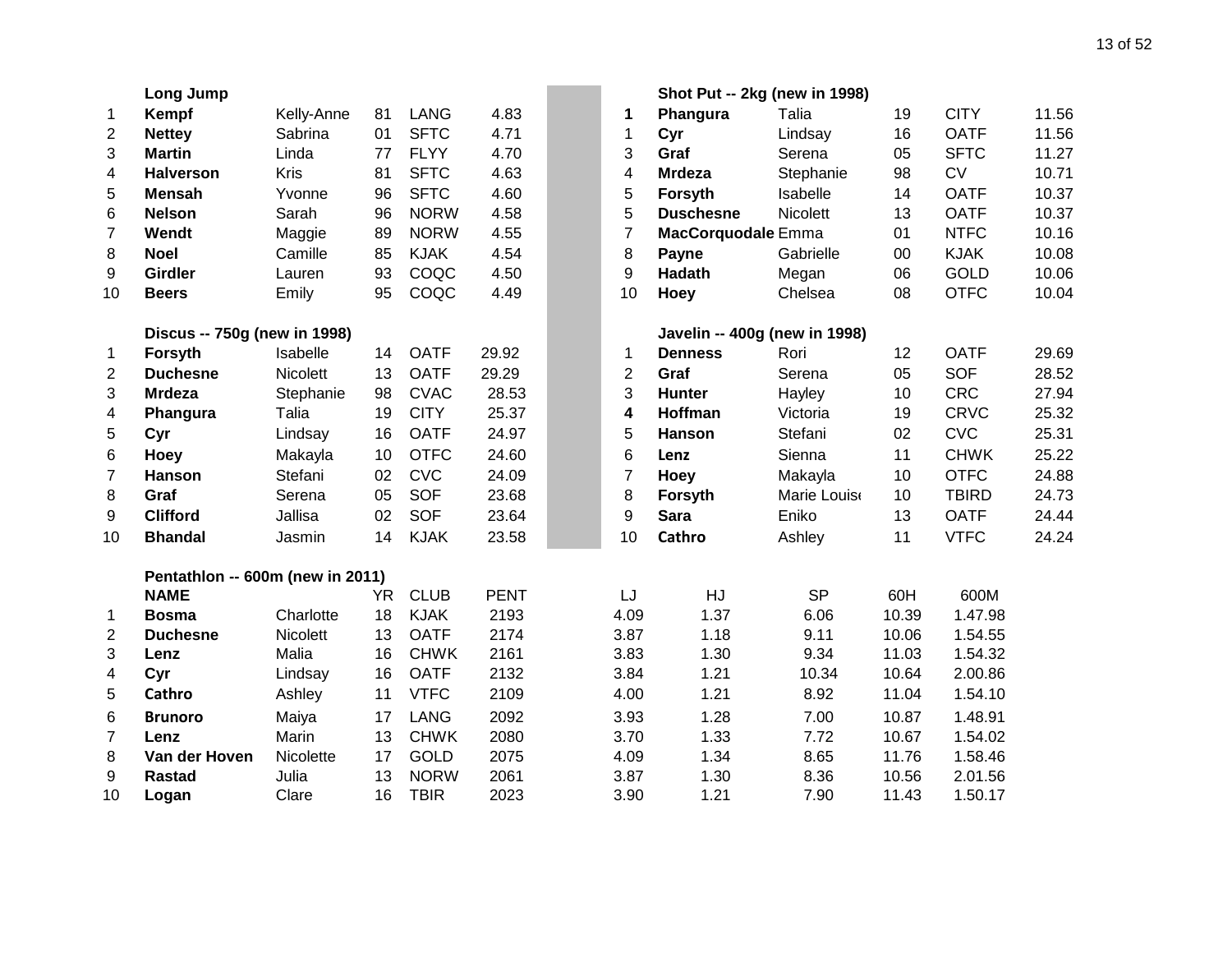#### **400m (dropped in 2011) 800m (dropped in 2011)**

| $\mathbf{1}$            | <b>Mensah</b>                  | Yvonne        | 96 | <b>SOF</b>  | 1.00.3  | 1                       | <b>Martin</b>       | Shannon                       |
|-------------------------|--------------------------------|---------------|----|-------------|---------|-------------------------|---------------------|-------------------------------|
| $\overline{2}$          | <b>Noel</b>                    | Camille       | 85 | KAJ         | 1.00.4  | $\overline{2}$          | Pederson            | Laura                         |
| 3                       | Lemp                           | Tami          | 96 | PG          | 1.02.6  | 3                       | <b>McConnell</b>    | Rosemary                      |
| $\overline{\mathbf{4}}$ | Welch                          | Lauren        | 96 | <b>VOC</b>  | 1.02.7  | $\overline{\mathbf{4}}$ | <b>Darguzas</b>     | Kristin                       |
| 5                       | <b>Martin</b>                  | Shannon       | 94 | <b>SOF</b>  | 1.02.9  | 5                       | Hampton             | Samantha                      |
| 6                       | Payne                          | Gabrielle     | 00 | KAJ         | 1.04.34 | 6                       | <b>Wallis</b>       | Caroline                      |
| $\overline{7}$          | <b>Krygsveld</b>               | Anne Marie    | 93 | AR          | 1.03.2  | $\overline{7}$          | <b>Huber</b>        | Stephanie                     |
| 8                       | Vuu                            | Sandra        | 87 | <b>VOC</b>  | 1.03.3  | 8                       | Hanson-Monnie Hazel |                               |
| 9                       | Kempf                          | Kelly-Anne    | 81 | <b>LM</b>   | 1.03.4  | 9                       | Cochrane            | Paige                         |
| 9                       | <b>Hanson-Monnie</b>           | Hazel         | 90 | CC          | 1.03.4  | 10                      | <b>Mawby</b>        | Michelle                      |
|                         | 1500m (dropped in 2011)        |               |    |             |         |                         |                     | 80m Hurdles (dropped in 200)  |
| $\mathbf 1$             | <b>Wallis</b>                  | Caroline      | 74 | <b>WCTC</b> | 5.04.6  | 1                       | Payne               | Chelsea                       |
| $\overline{2}$          | <b>McConnell</b>               | Rosemary      | 76 | CC          | 5.05.4  | $\overline{2}$          | <b>Martniuk</b>     | Jean                          |
| 3                       | Hampton                        | Samantha      | 86 | <b>RMT</b>  | 5.06.8  | 3                       | <b>Kaffka</b>       | Julia                         |
| $\overline{\mathbf{4}}$ | <b>Martin</b>                  | Shannon       | 94 | <b>SOF</b>  | 5.07.2  | 4                       | <b>Thiele</b>       | Lisa                          |
| 5                       | <b>Heisterman</b>              | <b>Brandi</b> | 86 | <b>NAN</b>  | 5.07.3  | 4                       | <b>Bedlington</b>   | Adele                         |
| 6                       | <b>Peterson</b>                | Laura         | 83 | <b>ARR</b>  | 5.07.8  | 4                       | <b>Mensah</b>       | Yvonne                        |
| $\overline{7}$          | <b>Chalmers</b>                | Angela        | 74 | <b>NAN</b>  | 5.08.3  | $\overline{4}$          | <b>McMillan</b>     | Jodi                          |
| 8                       | <b>Bahanomdes</b>              | Loreto        | 86 | <b>SOF</b>  | 5.08.9  | $\overline{\mathbf{4}}$ | Lenardon            | Theresa                       |
| $\boldsymbol{9}$        | <b>Foley</b>                   | Cindy         | 84 | <b>RMT</b>  | 5.09.7  | $\overline{4}$          | <b>Halverson</b>    | Kris                          |
| 10                      | <b>Bertoia</b>                 | Andrea        | 84 | <b>KEL</b>  | 5.10.2  | 4                       | <b>Greenside</b>    | Kim                           |
|                         | 200m Hurdles (dropped in 2007) |               |    |             |         |                         |                     | Triple Jump (dropped in 2011) |
| 1                       | Anstey                         | Tamsin        | 91 | <b>NORW</b> | 30.5    | 1                       | <b>Beers</b>        | Emily                         |
| $\boldsymbol{2}$        | <b>Reglis</b>                  | Maria         | 87 | <b>LM</b>   | 31.2    | $\mathbf{2}$            | <b>Nettey</b>       | Sabrina                       |
| 3                       | Springford                     | Meghan        | 02 | <b>PEN</b>  | 31.74   | 3                       | Kempf               | Kelly-Anne                    |
| $\overline{\mathbf{4}}$ | <b>Wallbank</b>                | Charlene      | 99 | <b>VR</b>   | 31.78   | $\overline{4}$          | <b>Nelson</b>       | Sarah                         |
| 5                       | <b>Posehn</b>                  | Marika        | 00 | <b>CVA</b>  | 31.83   | 5                       | Lavallee            | Christine                     |
| 5                       | <b>Nettey</b>                  | Christabel    | 02 | <b>SOF</b>  | 31.83   | 6                       | <b>Auersperg</b>    | Natalie                       |
| $\overline{7}$          | <b>Hanson-Monnie</b>           | Hazel         | 90 | CC          | 31.6    | $\overline{7}$          | Ferguson            | Maddy                         |
| 8                       | <b>Denley</b>                  | Claire        | 03 | <b>NORW</b> | 31.89   | 8                       | Anstey              | Tamsin                        |
| 9                       | Landreville                    | Kari          | 87 | <b>SOF</b>  | 31.7    | 9                       | <b>Novak</b>        | Kathy                         |
| 9                       | Hampton                        | Samantha      | 86 | <b>RMT</b>  | 31.7    | 10                      | <b>Girdler</b>      | Lauren                        |
| 9                       | <b>Richardson</b>              | Cathy         | 84 | <b>CVC</b>  | 31.7    |                         |                     |                               |

|                | 400m (dropped in 2011)         |               |        |             |         |                | 800m (dropped in 2011)        |            |    |             |         |
|----------------|--------------------------------|---------------|--------|-------------|---------|----------------|-------------------------------|------------|----|-------------|---------|
| $\mathbf 1$    | <b>Mensah</b>                  | Yvonne        | 96     | <b>SOF</b>  | 1.00.3  | 1              | <b>Martin</b>                 | Shannon    | 94 | <b>SOF</b>  | 2.25.8  |
| 2              | <b>Noel</b>                    | Camille       | 85     | KAJ         | 1.00.4  | $\overline{2}$ | Pederson                      | Laura      | 82 | <b>ABB</b>  | 2.26.1  |
| 3              | Lemp                           | Tami          | 96     | PG          | 1.02.6  | 3              | <b>McConnell</b>              | Rosemary   | 76 | CC          | 2.29.2  |
| 4              | Welch                          | Lauren        | 96     | <b>VOC</b>  | 1.02.7  | 4              | <b>Darguzas</b>               | Kristin    | 86 | <b>RMT</b>  | 2.29.4  |
| 5              | <b>Martin</b>                  | Shannon       | 94     | <b>SOF</b>  | 1.02.9  | 5              | Hampton                       | Samantha   | 86 | <b>RMT</b>  | 2.29.5  |
| 6              | Payne                          | Gabrielle     | 00     | KAJ         | 1.04.34 | 6              | <b>Wallis</b>                 | Caroline   | 74 | <b>WCTC</b> | 2.29.7  |
|                |                                | Anne Marie    | 93     | <b>AR</b>   | 1.03.2  | $\overline{7}$ | <b>Huber</b>                  |            | 93 | <b>KAJ</b>  | 2.31.3  |
| $\overline{7}$ | <b>Krygsveld</b>               |               |        | <b>VOC</b>  |         |                |                               | Stephanie  |    | CC          |         |
| 8              | Vuu                            | Sandra        | 87     | LM          | 1.03.3  | 8              | Hanson-Monnie Hazel           |            | 90 | <b>KEL</b>  | 2.31.3  |
| 9              | Kempf                          | Kelly-Anne    | 81     |             | 1.03.4  | 9              | Cochrane                      | Paige      | 99 |             | 2.31.56 |
| 9              | <b>Hanson-Monnie</b>           | Hazel         | 90     | CC          | 1.03.4  | 10             | Mawby                         | Michelle   | 82 | KAJ         | 2.31.8  |
|                | 1500m (dropped in 2011)        |               |        |             |         |                | 80m Hurdles (dropped in 200)  |            |    |             |         |
| $\mathbf{1}$   | <b>Wallis</b>                  | Caroline      | 74     | <b>WCTC</b> | 5.04.6  | 1              | Payne                         | Chelsea    | 98 | KAJ         | 13.55   |
| 2              | <b>McConnell</b>               | Rosemary      | 76     | CC          | 5.05.4  | $\overline{2}$ | <b>Martniuk</b>               | Jean       | 73 | KAJ         | 13.4    |
| 3              | Hampton                        | Samantha      | 86     | <b>RMT</b>  | 5.06.8  | 3              | Kaffka                        | Julia      | 95 | <b>WVAN</b> | 13.5    |
| 4              | <b>Martin</b>                  | Shannon       | 94     | <b>SOF</b>  | 5.07.2  | 4              | <b>Thiele</b>                 | Lisa       | 82 | <b>SOF</b>  | 13.6    |
| 5              | Heisterman                     | <b>Brandi</b> | 86     | <b>NAN</b>  | 5.07.3  | 4              | <b>Bedlington</b>             | Adele      | 86 | <b>RMT</b>  | 13.6    |
| 6              | <b>Peterson</b>                | Laura         | 83     | <b>ARR</b>  | 5.07.8  | 4              | <b>Mensah</b>                 | Yvonne     | 96 | <b>SOF</b>  | 13.6    |
| 7              | <b>Chalmers</b>                | Angela        | 74     | <b>NAN</b>  | 5.08.3  | 4              | <b>McMillan</b>               | Jodi       | 83 | <b>PR</b>   | 13.6    |
| 8              | <b>Bahanomdes</b>              | Loreto        | 86     | <b>SOF</b>  | 5.08.9  | 4              | Lenardon                      | Theresa    | 72 | <b>TRA</b>  | 13.6    |
| 9              | <b>Foley</b>                   | Cindy         | 84     | <b>RMT</b>  | 5.09.7  | 4              | <b>Halverson</b>              | Kris       | 81 | <b>SOF</b>  | 13.6    |
| 10             | <b>Bertoia</b>                 | Andrea        | 84     | <b>KEL</b>  | 5.10.2  | 4              | Greenside                     | Kim        | 80 | <b>SOF</b>  | 13.6    |
|                | 200m Hurdles (dropped in 2007) |               |        |             |         |                | Triple Jump (dropped in 2011) |            |    |             |         |
| 1              | Anstey                         | Tamsin        | 91     | <b>NORW</b> | 30.5    | $\mathbf 1$    | <b>Beers</b>                  | Emily      | 95 | CC          | 9.94    |
| $\overline{2}$ | <b>Reglis</b>                  | Maria         | 87     | <b>LM</b>   | 31.2    | $\overline{2}$ | <b>Nettey</b>                 | Sabrina    | 01 | <b>SOF</b>  | 9.76    |
| 3              | Springford                     | Meghan        | 02     | <b>PEN</b>  | 31.74   | 3              | Kempf                         | Kelly-Anne | 81 | LM          | 9.70    |
| 4              | <b>Wallbank</b>                | Charlene      | 99     | <b>VR</b>   | 31.78   | 4              | <b>Nelson</b>                 | Sarah      | 96 | <b>NORW</b> | 9.41    |
| 5              | <b>Posehn</b>                  | Marika        | $00\,$ | <b>CVA</b>  | 31.83   | 5              | Lavallee                      | Christine  | 90 | <b>SOF</b>  | 9.33    |
| 5              | <b>Nettey</b>                  | Christabel    | 02     | <b>SOF</b>  | 31.83   | 6              | <b>Auersperg</b>              | Natalie    | 08 | <b>GEA</b>  | 9.25    |
| $\overline{7}$ | <b>Hanson-Monnie</b>           | Hazel         | 90     | CC          | 31.6    | $\overline{7}$ | Ferguson                      | Maddy      | 02 | <b>KAM</b>  | 9.19    |
| 8              | <b>Denley</b>                  | Claire        | 03     | <b>NORW</b> | 31.89   | 8              | Anstey                        | Tamsin     | 91 | <b>NORW</b> | 9.17    |
| 9              | Landreville                    | Kari          | 87     | <b>SOF</b>  | 31.7    | 9              | <b>Novak</b>                  | Kathy      | 80 | <b>KAM</b>  | 9.15    |
| 9              | <b>Hampton</b>                 | Samantha      | 86     | <b>RMT</b>  | 31.7    | 10             | Girdler                       | Lauren     | 93 | CC          | 9.14    |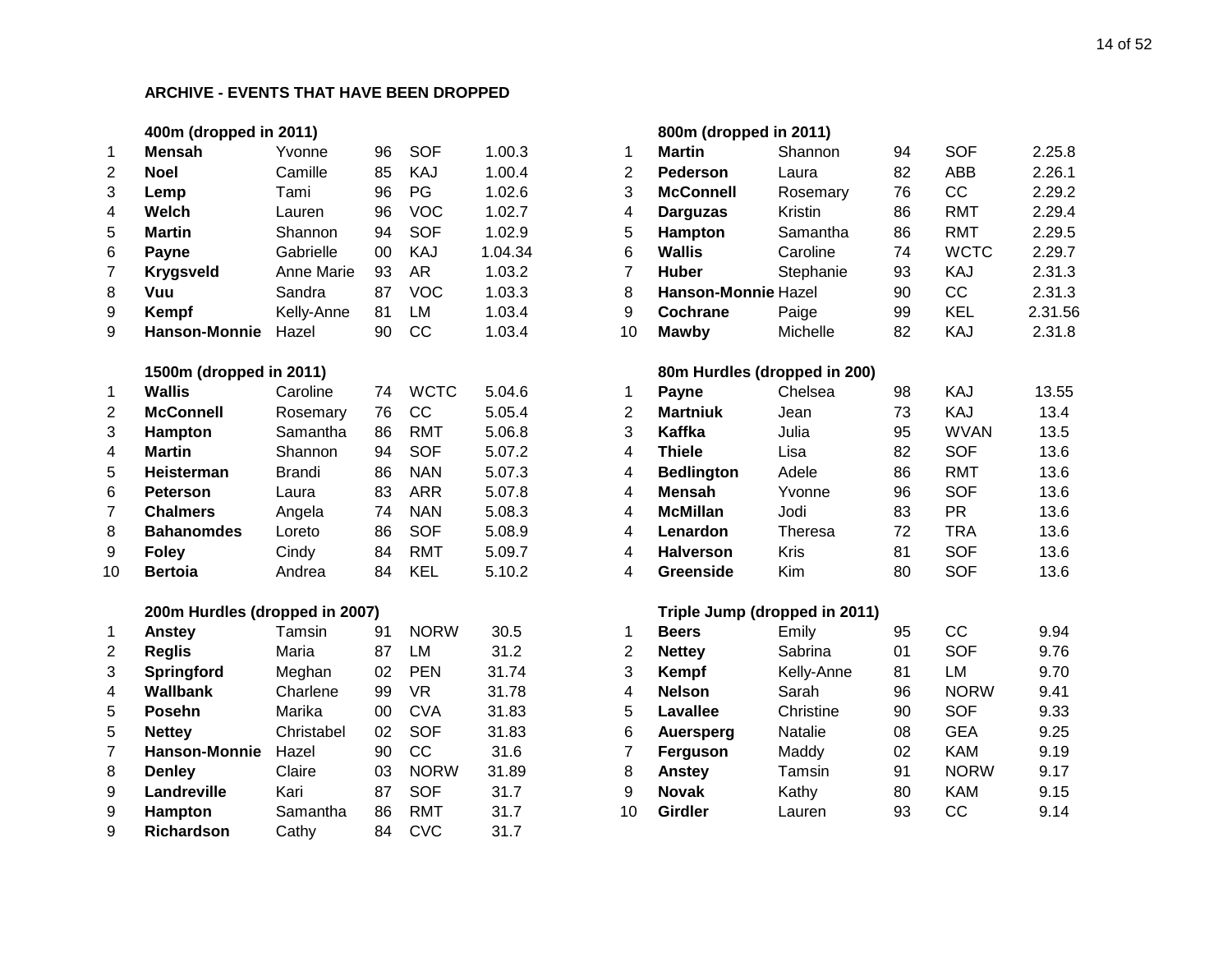|                | Shot Put -- 6lb (dropped in 1998)                      |            |           |             |             |                | Discus - 1.0 kg (dropped in 1998) |           |      |            |       |
|----------------|--------------------------------------------------------|------------|-----------|-------------|-------------|----------------|-----------------------------------|-----------|------|------------|-------|
| 1              | <b>Polman-Tuin</b>                                     | Ann        | 82        | <b>PR</b>   | 9.00        | 1              | <b>Hughes</b>                     | Jean      | 87   | <b>SOF</b> | 20.94 |
| $\overline{2}$ | Sandburg                                               | Carla      | 83        | <b>PR</b>   | 8.91        | $\overline{2}$ | <b>Bedlington</b>                 | Adele     | 86   | <b>RMT</b> | 20.88 |
| 3              | <b>Polman-Tuin</b>                                     | Connie     | 74        | <b>PR</b>   | 8.63        | 3              | <b>Dyck</b>                       | Zoe       | 89   | CC         | 20.76 |
| 4              | Wendt                                                  | Maggie     | 89        | <b>NORW</b> | 8.51        | 4              | <b>Polman-Tuin</b>                | Connie    | 74   | <b>PR</b>  | 20.62 |
| 5              | <b>Pontes</b>                                          | Marlene    | 96        | <b>SOF</b>  | 8.41        | 5              | <b>Polman-Tuin</b>                | Ann       | 82   | <b>PR</b>  | 20.18 |
| 6              | <b>Martin</b>                                          | Linda      | 77        | <b>FLYY</b> | 8.34        | 6              | <b>Bennett</b>                    | Jennifer  | 89   | <b>VTF</b> | 19.96 |
| $\overline{7}$ | <b>Clarke</b>                                          | Jennifer   | 89        | <b>NAN</b>  | 8.31        | $\overline{7}$ | Jordan                            | Cecillia  | 84   | KAJ        | 19.44 |
| 8              | <b>Munro</b>                                           | Nicole     | 80        | <b>PR</b>   | 8.23        | 8              | <b>Baldwin</b>                    | Cindy     | 72   | KAJ        | 18.94 |
| 9              | <b>Martin</b>                                          | Shannon    | 94        | <b>SOF</b>  | 8.18        | 9              | <b>Knowles</b>                    | Caitlyn   | 96   | <b>KAM</b> | 18.90 |
| 10             | Kempf                                                  | Kelly-Anne | 81        | <b>LM</b>   | 8.14        | 10             | <b>Birchill</b>                   | Leigh     | 89   | <b>SOF</b> | 18.76 |
|                | Pentathlon -- 6lb Shot (dropped in 1998)               |            |           |             |             |                |                                   |           |      |            |       |
|                | <b>NAME</b>                                            |            | <b>YR</b> | <b>CLUB</b> | <b>PENT</b> | LJ             | HJ                                | <b>SP</b> | 80H  | 800M       |       |
| 1              | <b>Martin</b>                                          | Shannon    | 94        | <b>SOF</b>  | 2306        | 3.76           | 1.29                              | 7.45      | 14.1 | 2.27.0     |       |
| $\overline{c}$ | <b>Beers</b>                                           | Emily      | 95        | CC          | 2255        | 4.35           | 1.46                              | 6.19      | 13.9 | 2.53.7     |       |
| 3              | <b>Mensah</b>                                          | Yvonne     | 96        | <b>SOF</b>  | 2204        | 4.36           | 1.40                              | 5.91      | 14.0 | 2.49.8     |       |
| 4              | Anstey                                                 | Tamsin     | 91        | <b>NORW</b> | 2129        | 4.15           | 1.34                              | 5.84      | 14.1 | 2.44.9     |       |
| $\mathbf 5$    | <b>Jackson</b>                                         | Natalie    | 93        | <b>BS</b>   | 2110        | 3.98           | 1.21                              | 6.81      | 14.0 | 2.38.6     |       |
| 6              | Wendt                                                  | Maggie     | 89        | <b>NORW</b> | 2101        | 4.14           | 1.35                              | 8.24      | 14.9 | 2.58.9     |       |
| $\overline{7}$ | <b>Bedlington</b>                                      | Adele      | 86        | <b>RMT</b>  | 2045        | 3.96           | 1.25                              | 6.68      | 13.7 | 2.48.8     |       |
| 8              | <b>Nelson</b>                                          | Sarah      | 96        | <b>NORW</b> | 2044        | 4.23           | 1.29                              | 6.25      | 15.1 | 2.44.1     |       |
| 9              | Welch                                                  | Lauren     | 96        | <b>VOC</b>  | 2034        | 4.18           | 1.20                              | 5.28      | 14.6 | 2.35.5     |       |
| 10             | <b>Knowles</b>                                         | Caitlyn    | 96        | <b>KAM</b>  | 2031        | 3.54           | 1.29                              | 7.55      | 14.7 | 2.41.6     |       |
|                | Pentathlon -- 2kg shot (new in 1998 - dropped in 2000) |            |           |             |             |                |                                   |           |      |            |       |
|                | <b>NAME</b>                                            |            | <b>YR</b> | <b>CLUB</b> | <b>PENT</b> | LJ             | <b>HJ</b>                         | <b>SP</b> | 80H  | 800M       |       |
| 1              | <b>Wallbank</b>                                        | Charlene   | 99        | <b>VR</b>   | 2014        | 3.71           | 1.26                              | 6.21      | 14.3 | 2.39.4     |       |
| $\overline{c}$ | Payne                                                  | Chelsea    | 98        | KAJ         | 1939        | 4.04           | 1.09                              | 9.85      | 14.6 | 2.58.7     |       |
| 3              | <b>Panlilio</b>                                        | Marianne   | 98        | KAJ         | 1777        | 3.71           | 1.21                              | 5.92      | 16.0 | 2.42.3     |       |
| 4              | <b>Geddert</b>                                         | Kendra     | 98        | <b>VR</b>   | 1575        | 3.49           | 1.09                              | 6.90      | 16.4 | 2.49.9     |       |
| 5              | Vanderpauw                                             | Kristen    | 98        | <b>VR</b>   | 1570        | 3.51           | 1.06                              | 5.08      | 16.3 | 2.38.40    |       |
| 6              | <b>Brandsma</b>                                        | Kadie-Lea  | 98        | <b>PR</b>   | 1569        | 3.54           | 1.09                              |           | 16.1 | 2.52.9     |       |
| $\overline{7}$ | <b>Suddaby</b>                                         | Jessica    | 99        | <b>VR</b>   | 1538        | 3.45           | 0.99                              | 5.56      | 14.7 | 2.48.7     |       |
| 8              | Louie                                                  | Alexandrea | 98        | <b>PR</b>   | 1526        |                |                                   |           |      |            |       |
| 9              | <b>Fenske</b>                                          | Yolanda    | 98        | <b>VR</b>   | 1392        | 3.39           | 1.18                              | 6.06      |      | 3.05.1     |       |
| 10             | <b>Nyaraday</b>                                        | Jenna      | 98        | <b>VR</b>   | 1388        |                |                                   |           |      |            |       |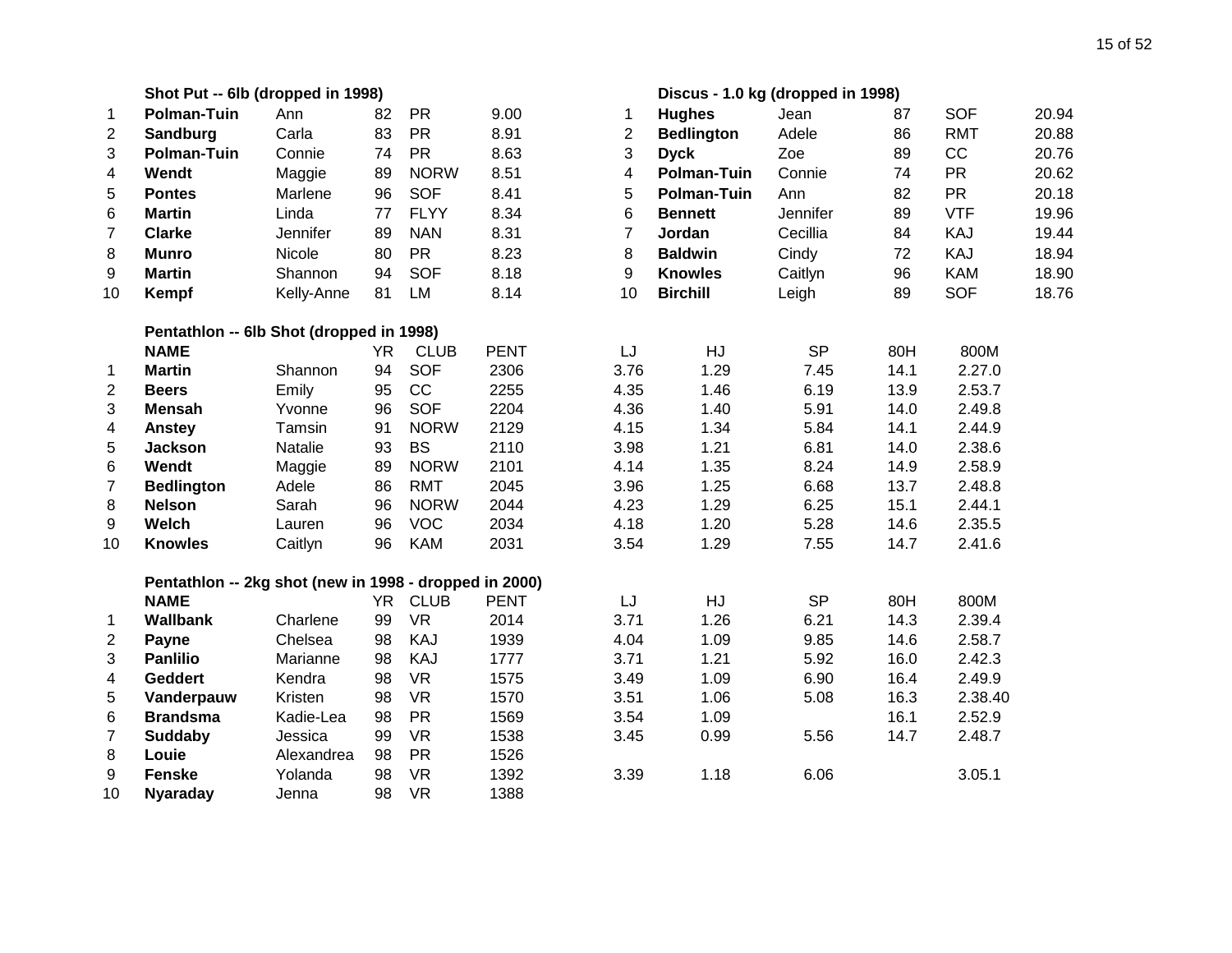|                | Pentathlon -- 60mH (new in 2000 - dropped in 2011) |                |    |             |             |      |      |           |       |         |
|----------------|----------------------------------------------------|----------------|----|-------------|-------------|------|------|-----------|-------|---------|
|                | <b>NAME</b>                                        |                | YR | <b>CLUB</b> | <b>PENT</b> | LJ   | HJ   | <b>SP</b> | 60H   | 800M    |
| $\mathbf{1}$   | Hoey                                               | Makayla        | 10 | <b>OTFC</b> | 2586        | 4.29 | 1.48 | 9.65      | 10.14 | 2.36.39 |
| 2              | Hoey                                               | Chelsea        | 08 | <b>OTFC</b> | 2294        | 4.14 | 1.37 | 8.60      | 10.74 | 2.40.02 |
| 3              | Weaver                                             | Katie          | 08 | <b>NORW</b> | 2217        | 4.13 | 1.34 | 7.35      | 10.54 | 2.38.66 |
| 4              | <b>Auersperg</b>                                   | <b>Natalie</b> | 08 | <b>GEA</b>  | 2211        | 4.14 | 1.37 | 6.62      | 10.56 | 2.36.07 |
| 5              | <b>Robinson</b>                                    | Jodi-Ann       | 00 | KAJ         | 2209        | 4.39 | 1.27 | 9.24      | 10.81 | 3.00.00 |
| 6              | <b>Denley</b>                                      | Claire         | 03 | <b>NORW</b> | 2163        | 4.14 | 1.35 | 7.07      | 10.81 | 2.40.15 |
| $\overline{7}$ | <b>Akehurst</b>                                    | Ayla           | 05 | <b>CRC</b>  | 2145        | 3.91 | 1.31 | 8.89      | 10.67 | 2.49.21 |
| 8              | <b>Schultz</b>                                     | Nina           | 09 | <b>NWS</b>  | 2096        | 4.00 | 1.34 | 7.92      | 10.20 | 2.58.34 |
| 9              | Moore                                              | Tosha          | 09 | <b>SFTC</b> | 2071        | 4.06 | 1.22 | 6.95      | 10.51 | 2.40.71 |
| 10             | <b>Gabrielle</b>                                   | Payne          | 00 | KAJ         | 1995        | 4.06 | 1.35 | 9.51      | 15.00 | 2.40.50 |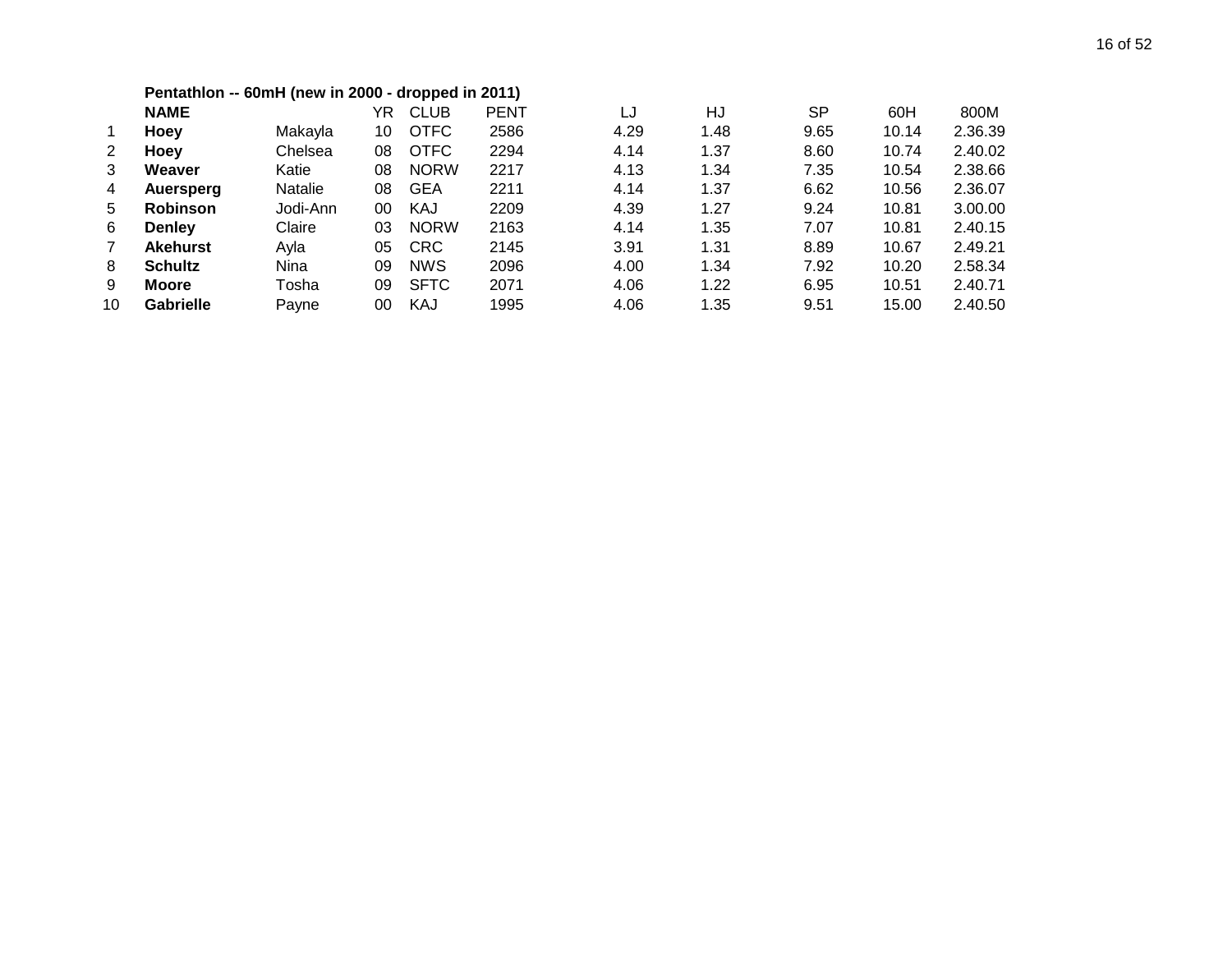|                | 100m                 |          |    |             |         |                         | 200m                        |               |    |             |         |
|----------------|----------------------|----------|----|-------------|---------|-------------------------|-----------------------------|---------------|----|-------------|---------|
| 1              | Vuu                  | Sandra   | 88 | <b>VOCA</b> | 12.3    | 1                       | <b>Nettey</b>               | Sabrina       | 02 | <b>SFTC</b> | 25.92   |
| $\overline{2}$ | <b>Nettey</b>        | Sabrina  | 02 | <b>SFTC</b> | 12.64   | $\overline{c}$          | <b>Noel</b>                 | Camille       | 86 | <b>VOCA</b> | 25.8    |
| 3              | <b>Dulay-McGuire</b> | Alysssa  | 15 | COQC        | 12.67   | 3                       | <b>Middlemass</b>           | Keesha        | 83 | <b>KJAK</b> | 26.0    |
| 4              | <b>Mensah</b>        | Yvonne   | 97 | <b>SFTC</b> | 12.72   | 4                       | Vuu                         | Sandra        | 88 | <b>VOCA</b> | 26.1    |
| 5              | <b>Polman-Tuin</b>   | Connie   | 74 | <b>PRTC</b> | 12.6    | 5                       | Payne                       | Chelsea       | 99 | <b>KJAK</b> | 26.37   |
| 5              | <b>Noel</b>          | Camille  | 86 | <b>VOCA</b> | 12.6    | 6                       | <b>Bayley</b>               | Krysha        | 96 | COQC        | 26.3    |
| $\overline{7}$ | <b>Jackson</b>       | Natalie  | 94 | <b>BBYS</b> | 12.7    | $\overline{7}$          | <b>Dulay-McGuire</b>        | Alysssa       | 15 | COQC        | 26.56   |
| 8              | Nijjar               | Jasneet  | 13 | <b>UATH</b> | 12.95   | 8                       | <b>Mensah</b>               | Yvonne        | 97 | <b>SFTC</b> | 26.62   |
| 9              | Vizina               | Maya     | 19 | <b>VICS</b> | 13.02   | 9                       | Nijjar                      | Jasneet       | 13 | <b>UATH</b> | 26.65   |
| 9              | <b>Vlahovic</b>      | Katarina | 12 | <b>UATH</b> | 13.02   | 10                      | <b>Corrales-Nelson Zion</b> |               | 10 | <b>BBYS</b> | 26.83   |
|                | 300m (new in 2011)   |          |    |             |         |                         | 800m                        |               |    |             |         |
| 1              | Nijjar               | Jasneet  | 13 | <b>UATH</b> | 41.27   | 1                       | <b>Bennett</b>              | Stephanie     | 96 | <b>NORW</b> | 2.17.4  |
| $\overline{2}$ | Vizina               | Maya     | 19 | <b>VICS</b> | 42.99   | $\overline{2}$          | Heisterman                  | Madison       | 12 | <b>NTFC</b> | 2.19.91 |
| 3              | <b>Dulay-McGuire</b> | Alysssa  | 15 | COQC        | 43.05   | 3                       | <b>Peterson</b>             | Laura         | 84 | <b>ABB</b>  | 2.20.4  |
| 4              | Lenton               | Jade     | 15 | <b>GOLD</b> | 43.48   | 4                       | <b>Baechler</b>             | Maya          | 17 | <b>TBIR</b> | 2.21.05 |
| 5              | <b>Perrault</b>      | Jaime    | 18 | <b>UNBC</b> | 43.60   | 5                       | <b>Duncan</b>               | Val           | 72 | <b>NORW</b> | 2.22.6  |
| 6              | <b>Sabet</b>         | Lana     | 15 | <b>SFTC</b> | 43.77   | 6                       | <b>Noel</b>                 | Camille       | 86 | <b>VOCA</b> | 2.23.0  |
| $\overline{7}$ | Ogbbeiwi             | Samantha | 14 | <b>OATF</b> | 43.80   | $\overline{7}$          | <b>Walker</b>               | Liza          | 91 | <b>NORW</b> | 2.23.6  |
| 8              | <b>Vlahovic</b>      | Katarina | 12 | <b>UATH</b> | 43.97   | 8                       | <b>Bassett</b>              | Miryam        | 08 | <b>NTFC</b> | 2.23.94 |
| 9              | <b>McLaughlin</b>    | Jaedyn   | 19 | COQC        | 44.12   | 9                       | Wilkinson                   | <b>Bianca</b> | 87 | <b>ABB</b>  | 2.24.0  |
| 10             | Kleinschmidt         | Taylor   | 17 | <b>OATF</b> | 44.36   | 10                      | Kempf                       | Kelly Anne    | 82 | <b>LANG</b> | 2.24.3  |
|                | 1200m (new in 2011)  |          |    |             |         |                         | 80m Hurdles                 |               |    |             |         |
| $\mathbf 1$    | <b>Baechler</b>      | Maya     | 17 | <b>TBIR</b> | 3.44.49 | 1                       | <b>Dulay-McGuire</b>        | Alyssa        | 15 | COQC        | 12.58   |
| $\overline{c}$ | Heisterman           | Madison  | 12 | <b>NTFC</b> | 3.46.26 | 2                       | <b>Thiele</b>               | Lisa          | 83 | <b>SFTC</b> | 12.4    |
| 3              | <b>Dow</b>           | Alexa    | 19 | <b>PIHR</b> | 3.46.72 | 3                       | <b>Mensah</b>               | Yvonne        | 97 | <b>SFTC</b> | 12.69   |
| 4              | <b>Smith</b>         | Cayla    | 13 | <b>OATF</b> | 3.50.52 | $\overline{\mathbf{4}}$ | Nijjar                      | Jasneet       | 13 | <b>UATH</b> | 12.73   |
| 5              | <b>Issel</b>         | Haley    | 17 | <b>OATF</b> | 3.52.60 | 5                       | <b>Watts-Wattling</b>       | Keely         | 08 | <b>KEL</b>  | 12.78   |
| 6              | Hodgson              | Maella   | 18 | <b>OATF</b> | 3.52.92 | 6                       | <b>Monro</b>                | Natalia       | 13 | <b>LANG</b> | 12.82   |
| $\overline{7}$ | <b>Kalisch</b>       | Milena   | 15 | <b>SFTC</b> | 3.53.63 | $\overline{7}$          | <b>Self</b>                 | Makenna       | 19 | COQC        | 12.83   |
| 8              | <b>Madsen</b>        | Ella     | 17 | COQC        | 3.55.40 | $\overline{7}$          | <b>Perrault</b>             | Jaime         | 18 | <b>UNBC</b> | 12.83   |
| 9              | Lewis                | Kendra   | 14 | <b>VOCA</b> | 3.56.31 | 9                       | <b>Dreger</b>               | Isabella      | 17 | <b>UNBC</b> | 12.84   |
| 10             | <b>Steer</b>         | Danielle | 11 | <b>OATF</b> | 3.57.65 | 9                       | Kang                        | Karman        | 15 | <b>UATH</b> | 12.84   |
|                |                      |          |    |             |         |                         |                             |               |    |             |         |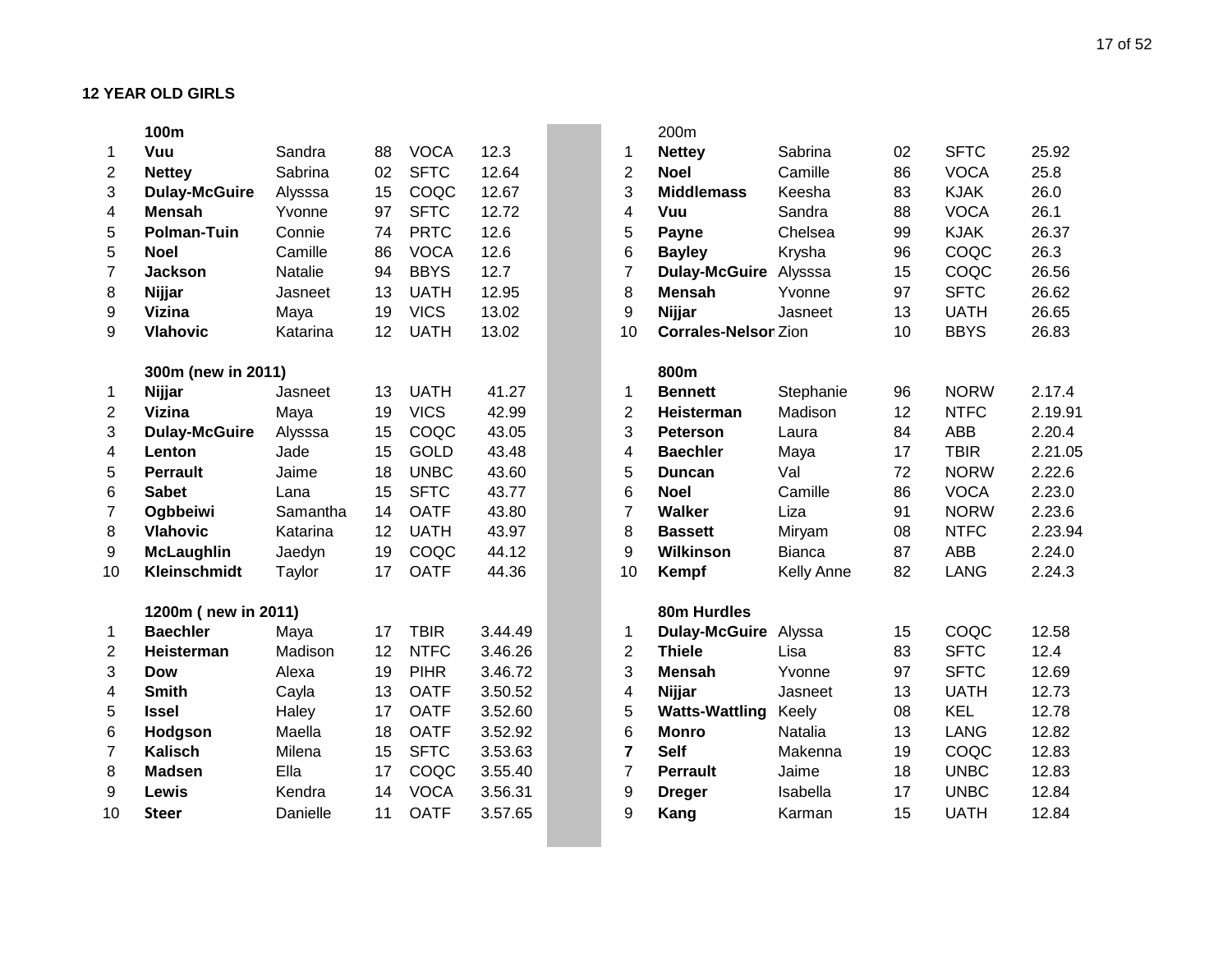|                | 200m Hurdles (Height change in 2000) |            |    |             |       |                | 800m Race Walk (new in 1996) |            |
|----------------|--------------------------------------|------------|----|-------------|-------|----------------|------------------------------|------------|
| 1              | <b>Dulay-McGuire</b>                 | Alyssa     | 15 | COQC        | 28.53 | 1              | <b>Chestnut</b>              | Jessie     |
| 2              | Nijjar                               | Jasneet    | 13 | <b>UATH</b> | 28.62 | $\overline{2}$ | Lundman                      | Olivia     |
| 3              | <b>Perrault</b>                      | Jaime      | 18 | <b>UNBC</b> | 29.49 | 3              | <b>Phillips</b>              | Jessica    |
| 4              | <b>Arrais</b>                        | Amanda     | 01 | <b>VTFC</b> | 29.80 | 4              | <b>Bennie</b>                | Tiffany    |
| 5              | Hoey                                 | Makayla    | 11 | <b>OTFC</b> | 29.81 | 5              | <b>Cruikshank</b>            | Heather    |
| 6              | Yong                                 | Ellie      | 19 | <b>CITY</b> | 29.82 | $6\phantom{1}$ | <b>Blumel</b>                | Annette    |
| $\overline{7}$ | Lamb                                 | Miheret    | 18 | COQC        | 29.86 | 7              | Andersen                     | Marina     |
| 8              | Cho                                  | Stephanie  | 09 | <b>VOCA</b> | 29.87 | 8              | Gaby                         | Jacqueline |
| 9              | <b>Parker</b>                        | Kendra     | 00 | <b>CXVC</b> | 29.90 | 9              | Haintz                       | Kaia       |
| 10             | <b>Wallbank</b>                      | Charlene   | 00 | <b>RR</b>   | 30.00 | 10             | Sayah                        | Taylor     |
| 10             | <b>Vucko</b>                         | Tanya      | 01 | <b>VTFC</b> | 30.00 |                |                              |            |
|                | <b>High Jump</b>                     |            |    |             |       |                | Long Jump                    |            |
| 1              | <b>Charlesworth</b>                  | Emily      | 04 | <b>CR</b>   | 1.62  | 1              | <b>Nettey</b>                | Sabrina    |
| $\overline{2}$ | Kempf                                | Kelly Anne | 82 | LM          | 1.60  | $\overline{2}$ | Obioha                       | Chisom     |
| $\overline{2}$ | Hoey                                 | Chelsea    | 09 | <b>OTFC</b> | 1.60  | 3              | Walker                       | Vikki      |
| 4              | <b>Payne</b>                         | Gabrielle  | 01 | KAJ         | 1.57  | 4              | <b>Dulay-McGuire</b>         | Alyssa     |
| 5              | <b>Nettey</b>                        | Sabrina    | 02 | <b>SOF</b>  | 1.56  | 5              | <b>Perreault</b>             | Amy        |
| 5              | <b>Vicic</b>                         | Amy        | 08 | OA          | 1.56  | 6              | Lenardon                     | Teresa     |
| $\overline{7}$ | <b>Beers</b>                         | Emily      | 96 | CC          | 1.55  | 6              | <b>Nelson</b>                | Sarah      |
| 7              | <b>Bayley</b>                        | Krysha     | 96 | CC          | 1.55  | 8              | <b>Hoey</b>                  | Makayla    |
| $\overline{7}$ | <b>Pichor</b>                        | Chelsea    | 96 | <b>AVF</b>  | 1.55  | 8              | <b>Nettey</b>                | Christabel |
| $\overline{7}$ | <b>Murphy</b>                        | Katherine  | 02 | <b>VTF</b>  | 1.55  | 10             | <b>VanDerHoven</b>           | Nicolette  |
| $\overline{7}$ | <b>Nettey</b>                        | Christabel | 03 | <b>SOF</b>  | 1.55  | 10             | <b>Jackson</b>               | Ava        |

|                | 200m Hurdles (Height change in 2000) |                   |        |             |       |                | 800m Race Walk (new in 1996) |            |    |             |         |
|----------------|--------------------------------------|-------------------|--------|-------------|-------|----------------|------------------------------|------------|----|-------------|---------|
| $\mathbf{1}$   | <b>Dulay-McGuire</b>                 | Alyssa            | 15     | COQC        | 28.53 | 1              | <b>Chestnut</b>              | Jessie     | 09 | <b>OTFC</b> | 4.08.24 |
| 2              | Nijjar                               | Jasneet           | 13     | <b>UATH</b> | 28.62 | 2              | Lundman                      | Olivia     | 15 | <b>NTFC</b> | 4.11.54 |
| 3              | <b>Perrault</b>                      | Jaime             | 18     | <b>UNBC</b> | 29.49 | 3              | <b>Phillips</b>              | Jessica    | 98 | <b>OTFC</b> | 4.13.0  |
| 4              | <b>Arrais</b>                        | Amanda            | 01     | <b>VTFC</b> | 29.80 | 4              | <b>Bennie</b>                | Tiffany    | 99 | <b>NTFC</b> | 4.14.10 |
| 5              | Hoey                                 | Makayla           | 11     | <b>OTFC</b> | 29.81 | 5              | <b>Cruikshank</b>            | Heather    | 10 | <b>AVTC</b> | 4.17.61 |
| 6              | Yong                                 | Ellie             | 19     | <b>CITY</b> | 29.82 | 6              | <b>Blumel</b>                | Annette    | 19 | <b>CVAC</b> | 4.17.81 |
| 7              | Lamb                                 | Miheret           | 18     | COQC        | 29.86 | $\overline{7}$ | Andersen                     | Marina     | 12 | <b>NTFC</b> | 4.17.89 |
| 8              | Cho                                  | Stephanie         | 09     | <b>VOCA</b> | 29.87 | 8              | Gaby                         | Jacqueline | 09 | <b>PTFC</b> | 4.18.75 |
| 9              | <b>Parker</b>                        | Kendra            | $00\,$ | <b>CXVC</b> | 29.90 | 9              | <b>Haintz</b>                | Kaia       | 16 | <b>UNBC</b> | 4.23.16 |
| 10             | Wallbank                             | Charlene          | $00\,$ | <b>RR</b>   | 30.00 | 10             | Sayah                        | Taylor     | 12 | <b>OTFC</b> | 4.25.52 |
| 10             | <b>Vucko</b>                         | Tanya             | 01     | <b>VTFC</b> | 30.00 |                |                              |            |    |             |         |
|                | <b>High Jump</b>                     |                   |        |             |       |                | Long Jump                    |            |    |             |         |
| 1              | <b>Charlesworth</b>                  | Emily             | 04     | <b>CR</b>   | 1.62  | 1              | <b>Nettey</b>                | Sabrina    | 02 | <b>SOF</b>  | 5.44    |
| 2              | <b>Kempf</b>                         | <b>Kelly Anne</b> | 82     | <b>LM</b>   | 1.60  | $\overline{2}$ | Obioha                       | Chisom     | 14 | <b>GOLD</b> | 5.03    |
| 2              | Hoey                                 | Chelsea           | 09     | <b>OTFC</b> | 1.60  | 3              | <b>Walker</b>                | Vikki      | 72 | KAJ         | 5.02    |
| 4              | Payne                                | Gabrielle         | 01     | KAJ         | 1.57  | 4              | <b>Dulay-McGuire</b>         | Alyssa     | 15 | COQC        | 4.99    |
| 5              | <b>Nettey</b>                        | Sabrina           | 02     | <b>SOF</b>  | 1.56  | 5              | <b>Perreault</b>             | Amy        | 90 | <b>TRA</b>  | 4.86    |
| 5              | <b>Vicic</b>                         | Amy               | 08     | OA          | 1.56  | 6              | Lenardon                     | Teresa     | 73 | <b>TRA</b>  | 4.84    |
| 7              | <b>Beers</b>                         | Emily             | 96     | CC          | 1.55  | 6              | <b>Nelson</b>                | Sarah      | 97 | <b>NORW</b> | 4.84    |
| 7              | <b>Bayley</b>                        | Krysha            | 96     | CC          | 1.55  | 8              | Hoey                         | Makayla    | 11 | <b>OTFC</b> | 4.81    |
| $\overline{7}$ | <b>Pichor</b>                        | Chelsea           | 96     | <b>AVF</b>  | 1.55  | 8              | <b>Nettey</b>                | Christabel | 03 | <b>SOF</b>  | 4.81    |
| 7              | <b>Murphy</b>                        | Katherine         | 02     | <b>VTF</b>  | 1.55  | 10             | <b>VanDerHoven</b>           | Nicolette  | 18 | <b>GOLD</b> | 4.77    |
| 7              | <b>Nettey</b>                        | Christabel        | 03     | <b>SOF</b>  | 1.55  | 10             | <b>Jackson</b>               | Ava        | 17 | <b>BBYS</b> | 4.77    |
|                |                                      |                   |        |             |       | 10             | Griffith                     | Marsha     | 82 | <b>FLYY</b> | 4.77    |
|                |                                      |                   |        |             |       | 10             | Hough                        | Leslie     | 67 | KAJ         | 4.77    |
|                |                                      |                   |        |             |       | 10             | <b>Noel</b>                  | Camille    | 86 | <b>VOC</b>  | 4.77    |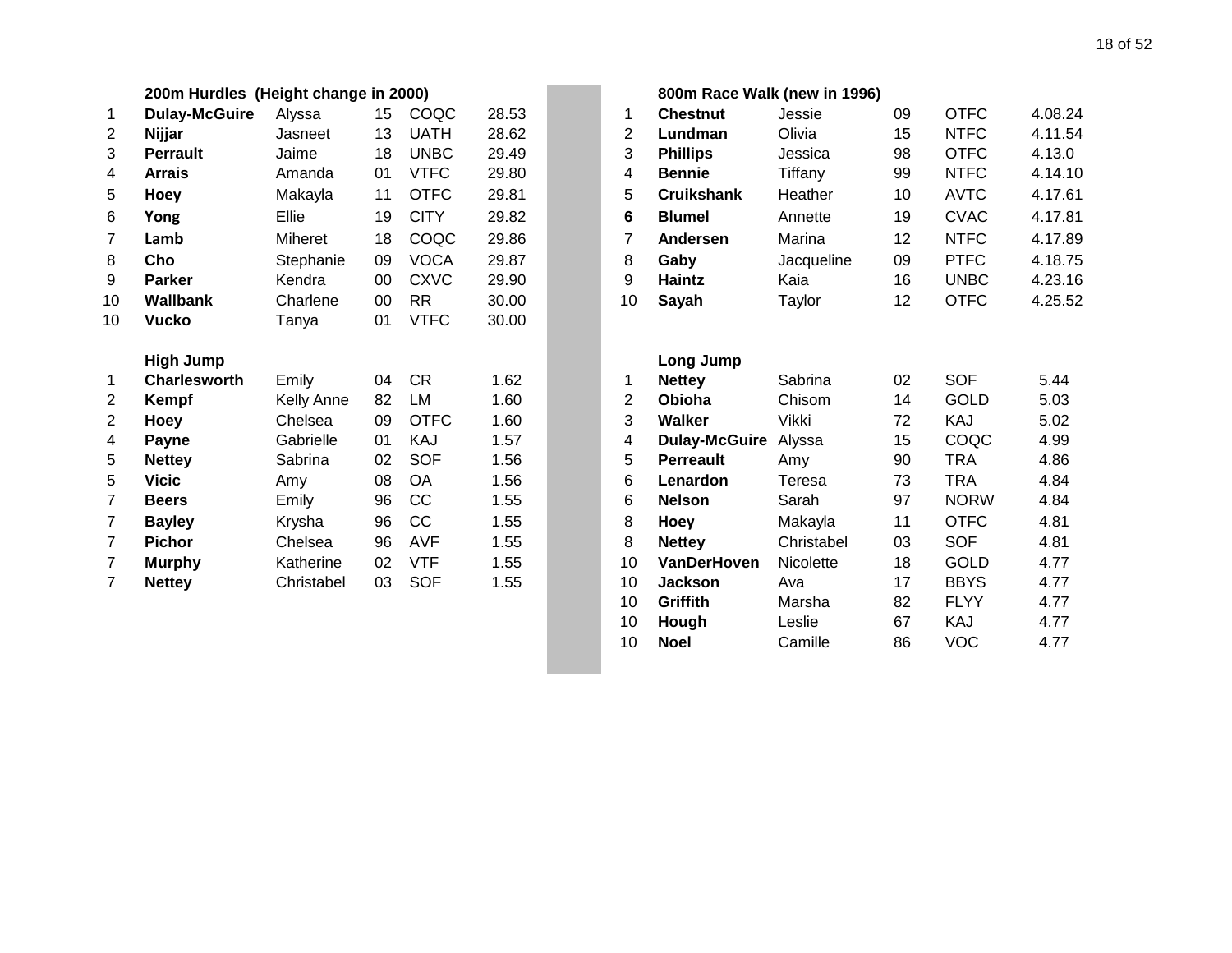|                         | Shot Put -- 3kg (new in 1998)        |           |        |             |              |                | Discus -- 750g (new in 1998) |                 |       |             |       |
|-------------------------|--------------------------------------|-----------|--------|-------------|--------------|----------------|------------------------------|-----------------|-------|-------------|-------|
| 1                       | Phangura                             | Talia     | 20     | <b>CITY</b> | 11.23        | 1              | Phangura                     | Talia           | 20    | <b>CITY</b> | 36.46 |
| $\overline{c}$          | <b>Montgomery</b>                    | Megan     | 01     | <b>NORW</b> | 10.79        | $\mathbf{2}$   | Forsyth                      | Isabelle        | 15    | <b>OATF</b> | 35.41 |
| 3                       | Graf                                 | Serena    | 06     | <b>SFTC</b> | 10.34        | 3              | Wideski                      | Valerie         | 11    | <b>KJAK</b> | 31.52 |
| 4                       | Payne                                | Gabrielle | 01     | KAJ         | 10.30        | 4              | <b>Dollyy</b>                | Gabri           | 13    | <b>UNBC</b> | 30.69 |
| 5                       | Forsyth                              | Isabelle  | 15     | <b>OATF</b> | 10.06        | 5              | <b>Duchesne</b>              | Nicolett        | 14    | <b>OATF</b> | 30.58 |
| 6                       | Cyr                                  | Lindsay   | 17     | <b>OATF</b> | 9.88         | 6              | <b>Stevens</b>               | <b>Tatyanna</b> | 21    | <b>YBIR</b> | 30.42 |
| $\overline{7}$          | Richardson                           | Leigh     | 06     | <b>NAN</b>  | 9.80         | $\overline{7}$ | Willett                      | Abby            | 13    | <b>PATH</b> | 29.72 |
| 8                       | Wideski                              | Victoria  | 16     | <b>KJAK</b> | 9.77         | 8              | Rastad                       | Julia           | 14    | <b>NORW</b> | 29.22 |
| 9                       | <b>Duchesne</b>                      | Nicolette | 14     | <b>OATF</b> | 9.77         | 9              | Graf                         | Serena          | 06    | <b>SFTC</b> | 29.02 |
| 10                      | <b>Akhurst</b>                       | Ayla      | 06     | <b>CR</b>   | 9.62         | 10             | Witzel                       | Jessica         | 00    | <b>KJAK</b> | 28.44 |
|                         | Javelin -- 400g (new in 1998)        |           |        |             |              |                | Hammer -- 3kg (new in 1998)  |                 |       |             |       |
| $\mathbf{1}$            | <b>Denness</b>                       | Rori      | 13     | <b>OATF</b> | 38.02        | 1              | <b>MacDonnell</b>            | Malorie         | 98    | <b>NTFC</b> | 35.21 |
| $\overline{2}$          | <b>Hunter</b>                        | Hayley    | 11     | <b>CRVC</b> | 33.47        | $\overline{2}$ | Phangura                     | Talia           | 20    | <b>CITY</b> | 33.41 |
| 3                       | Sara                                 | Eniko     | 14     | <b>OATF</b> | 32.92        | 3              | <b>Duchesne</b>              | Nicolette       | 14    | <b>OATF</b> | 32.12 |
| 4                       | Prior                                | Kandace   | 03     | <b>CRVC</b> | 31.39        | 4              | <b>Dolfo</b>                 | Tanika          | 11    | <b>LANG</b> | 30.12 |
| 5                       | <b>Fraser</b>                        | Nicole    | 02     | COQC        | 30.65        | 5              | Wideski                      | Valerie         | 11    | <b>KJAK</b> | 30.11 |
| 6                       | Green                                | Katie     | 03     | <b>CXVC</b> | 30.37        | 6              | Witzel                       | Jessica         | 00    | <b>KJAK</b> | 29.65 |
| $\overline{7}$          | Graf                                 | Serena    | 06     | <b>SFTC</b> | 30.19        | $\overline{7}$ | <b>Bhandal</b>               | Jasmin          | 15    | <b>VRTC</b> | 29.45 |
| 8                       | Cathro                               | Ashley    | 12     | <b>VTFC</b> | 29.31        | 8              | <b>Malo</b>                  | Jessica         | 02    | <b>BCF</b>  | 27.14 |
| 9                       | <b>Rastad</b>                        | Julia     | 14     | <b>NORW</b> | 28.93        | 9              | <b>Tranfield</b>             | Emily           | 03    | <b>CXVC</b> | 27.09 |
| 10                      | <b>Burry</b>                         | Erika     | 19     | <b>CXVC</b> | 28.87        | 10             | Haintz                       | Mateya          | 13    | <b>UNBC</b> | 26.36 |
|                         | Pentathlon -- 3kg Shot (new in 1998) |           |        |             |              |                |                              |                 |       |             |       |
|                         | <b>NAME</b>                          |           | YR.    | <b>CLUB</b> | <b>PENT</b>  | LJ             | HJ                           | <b>SP</b>       | 80H   | 800M        |       |
| 1                       | <b>Hoey</b>                          | Makayla   | 11     | <b>OTFC</b> | 2898         | 4.64           | 1.48                         | 8.86            | 13.31 | 2.28.44     |       |
| $\overline{2}$          | Hoey                                 | Chelsea   | 09     | <b>OTFC</b> | 2888         | 4.70           | 1.60                         | 9.17            | 13.64 | 2.38.37     |       |
| 3                       | <b>VanDerHoven</b>                   | Nicolette | 18     | <b>GOLD</b> | 2599         | 4.47           | 1.48                         | 8.54            | 14.62 | 2.38.03     |       |
| $\overline{\mathbf{4}}$ | <b>Smith</b>                         | Kelsey    | 08     | COQC        | 2544         | 4.12           | 1.46                         | 7.30            | 13.30 | 2.35.16     |       |
| 5                       | Weaver                               | Katie     | 09     | <b>NORW</b> | 2528         | 4.25           | 1.44                         | 6.88            | 13.34 | 2.34.50     |       |
| 6                       | <b>Watts-Watling</b>                 | Keely     | 08     | <b>KEL</b>  | 2527         | 4.59           | 1.28                         | 7.41            | 13.33 | 2.35.75     |       |
| $\overline{7}$          | Lenz                                 | Malia     | 17     | <b>CHWK</b> | 2479         | 3.97           | 1.45                         | 8.42            | 13.77 | 2.42.45     |       |
| 8                       | <b>Dreger</b>                        | Isabella  | 17     | <b>UNBC</b> | 2456         | 4.29           | 1.36                         | 7.32            | 12.84 | 2.45.03     |       |
| 9                       | <b>Rastad</b>                        | Julia     | 14     | <b>NORW</b> | 2424<br>2423 | 4.32           | 1.36                         | 7.73            | 13.13 | 2.49.46     |       |
| 10                      | <b>Wallbank</b>                      | Charlene  | $00\,$ | <b>RR</b>   |              | 4.43           | 1.35                         | 7.04            | 13.73 | 2.35.70     |       |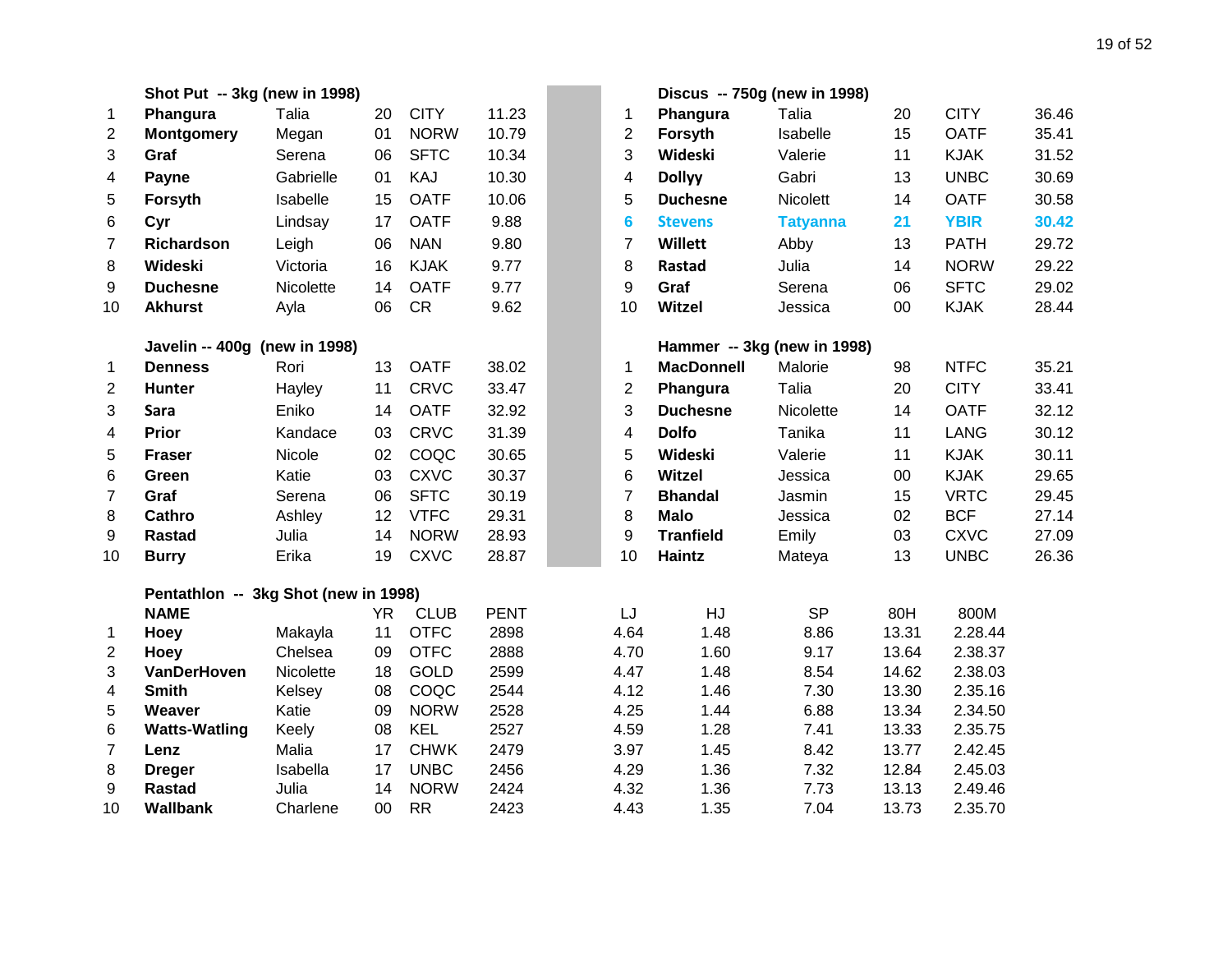#### **ARCHIVE - EVENTS THAT HAVE BEEN DROPPED**

|   | 400m (dropped in 2011) |                   |    |             |         |    | 1500m (dropped in 2011) |               |
|---|------------------------|-------------------|----|-------------|---------|----|-------------------------|---------------|
| 1 | <b>Noel</b>            | Camille           | 86 | <b>VOC</b>  | 0.59.3  |    | <b>Bennett</b>          | Stephani      |
| 2 | <b>Middlemass</b>      | Keesha            | 83 | KAJ         | 0.59.4  | 2  | <b>Peterson</b>         | Laura         |
| 3 | <b>Ellis</b>           | Morgan            | 04 | <b>BBY</b>  | 1.00.84 | 3  | <b>McConnell</b>        | Rosemar       |
| 4 | <b>Duncan</b>          | Val               | 72 | <b>NORW</b> | 1.01.0  | 4  | Walker                  | Liza          |
| 5 | Reedy                  | Debbie            | 83 | VTF         | 1.01.5  | 5  | <b>Foley</b>            | Cindy         |
| 6 | <b>Corrales-Nelson</b> | Zion              | 10 | <b>BBY</b>  | 1.01.84 | 6  | <b>Pedersen</b>         | Lisa          |
| 7 | <b>Kempf</b>           | <b>Kelly Anne</b> | 82 | LM          | 1.01.8  |    | <b>Boylan</b>           | Ange          |
| 8 | Turner                 | Sara              | 98 | VR          | 1.02.00 | 8  | Wilkinson               | <b>Bianca</b> |
| 9 | <b>McConnell</b>       | Rosemary          | 84 | CC          | 1.02.0  | 9  | <b>Smith</b>            | Kim           |
| 9 | <b>Peterson</b>        | Laura             | 84 | ABB         | 1.02.0  | 10 | <b>Huber</b>            | Stephani      |
|   |                        |                   |    |             |         |    |                         |               |

#### **200m Hurdles (dropped in 2000)**

| 1 | Wendt            | Maggie   | 90 | <b>NORW</b> | 29.6  |
|---|------------------|----------|----|-------------|-------|
| 2 | Payne            | Chelsea  | 99 | KAJ         | 29.89 |
| 3 | Landreville      | Kari     | 88 | SOF         | 29.7  |
| 3 | <b>Colluney</b>  | Michaela | 84 | SOF         | 29.7  |
| 5 | <b>Bayley</b>    | Krysha   | 96 | СC          | 29.8  |
| 6 | <b>Mensah</b>    | Yvonne   | 97 | SOF         | 30.04 |
| 7 | <b>Turner</b>    | Sara     | 98 | VR          | 30.16 |
| 8 | <b>Catchlove</b> | Julie    | 85 | <b>NORW</b> | 30.2  |
| 9 | Le               | Teresa   | 94 | SOF         | 30.3  |
| 9 | <b>Kring</b>     | Sherrill | 84 | SOF         | 30.3  |
| 9 | Regis            | Maria    | 88 | LM          | 30.3  |

#### **Shot Put -- 6lbs (dropped in 1998) Discus -- 1.0kg dropped in 1998)**

| 1  | <b>Polman-Tuin</b> | Connie  | 75 | PR          | 10.60 |
|----|--------------------|---------|----|-------------|-------|
| 2  | <b>Polman-Tuin</b> | Ann     | 83 | PR          | 10.49 |
| 3  | <b>Monroe</b>      | Nicole  | 81 | PR          | 10.40 |
| 4  | <b>Nemberry</b>    | Lori    | 73 | AVTC        | 10.14 |
| 5  | Wendt              | Maggie  | 90 | <b>NORW</b> | 9.89  |
| 6  | <b>Knowles</b>     | Caitlyn | 97 | KAM         | 9.68  |
| 7  | <b>Binnie</b>      | Angela  | 77 | TRA         | 9.59  |
| 8  | <b>MacDougall</b>  | Angela  | 77 | SOF         | 9.59  |
| 9  | <b>Martin</b>      | Linda   | 78 | <b>FLYY</b> | 9.54  |
| 10 | <b>Mosdell</b>     | Anna    | 82 | AVTC        | 9.44  |

|   | 400m (dropped in 2011)         |            |    |             |         |    | 1500m (dropped in 2011) |                               |    |             |        |
|---|--------------------------------|------------|----|-------------|---------|----|-------------------------|-------------------------------|----|-------------|--------|
| 1 | <b>Noel</b>                    | Camille    | 86 | <b>VOC</b>  | 0.59.3  | 1  | <b>Bennett</b>          | Stephanie                     | 96 | <b>NORW</b> | 4.43.8 |
| 2 | <b>Middlemass</b>              | Keesha     | 83 | KAJ         | 0.59.4  | 2  | <b>Peterson</b>         | Laura                         | 84 | ABB         | 4.52.4 |
| 3 | <b>Ellis</b>                   | Morgan     | 04 | <b>BBY</b>  | 1.00.84 | 3  | <b>McConnell</b>        | Rosemary                      | 84 | cc          | 4.52.5 |
| 4 | <b>Duncan</b>                  | Val        | 72 | <b>NORW</b> | 1.01.0  | 4  | Walker                  | Liza                          | 91 | <b>NORW</b> | 4.55.7 |
| 5 | Reedy                          | Debbie     | 83 | <b>VTF</b>  | 1.01.5  | 5  | <b>Foley</b>            | Cindy                         | 85 | <b>RMT</b>  | 4.57.3 |
| 6 | <b>Corrales-Nelson</b>         | Zion       | 10 | <b>BBY</b>  | 1.01.84 | 6  | Pedersen                | Lisa                          | 86 | KAJ         | 4.58.5 |
| 7 | Kempf                          | Kelly Anne | 82 | LM          | 1.01.8  | 7  | <b>Boylan</b>           | Ange                          | 92 | <b>SOF</b>  | 4.58.9 |
| 8 | <b>Turner</b>                  | Sara       | 98 | <b>VR</b>   | 1.02.00 | 8  | Wilkinson               | <b>Bianca</b>                 | 87 | ABB         | 5.00.1 |
| 9 | <b>McConnell</b>               | Rosemary   | 84 | cc          | 1.02.0  | 9  | <b>Smith</b>            | <b>Kim</b>                    | 86 | KAJ         | 5.00.2 |
| 9 | <b>Peterson</b>                | Laura      | 84 | ABB         | 1.02.0  | 10 | <b>Huber</b>            | Stephanie                     | 94 | KAJ         | 5.00.9 |
|   |                                |            |    |             |         | 10 | Quelch                  | Emily                         | 86 | KAJ         | 5.00.9 |
|   | 200m Hurdles (dropped in 2000) |            |    |             |         |    |                         | Triple Jump (dropped in 2011) |    |             |        |
| 1 | Wendt                          | Maggie     | 90 | <b>NORW</b> | 29.6    | 1  | <b>Nettey</b>           | Sabrina                       | 02 | <b>SOF</b>  | 11.12  |
| 2 | <b>Payne</b>                   | Chelsea    | 99 | KAJ         | 29.89   | 2  | Kempf                   | Kelly Anne                    | 82 | LM          | 10.34  |
| 3 | Landreville                    | Kari       | 88 | <b>SOF</b>  | 29.7    | 3  | <b>Beers</b>            | Emily                         | 96 | cc          | 10.21  |
| 3 | <b>Colluney</b>                | Michaela   | 84 | <b>SOF</b>  | 29.7    | 4  | <b>Nettey</b>           | Christabel                    | 03 | <b>SOF</b>  | 10.09  |
| 5 | <b>Bayley</b>                  | Krysha     | 96 | cc          | 29.8    | 5  | <b>Colluney</b>         | Michaela                      | 84 | <b>SOF</b>  | 10.07  |
| 6 | <b>Mensah</b>                  | Yvonne     | 97 | <b>SOF</b>  | 30.04   | 6  | <b>Darbyshire</b>       | Cheryl                        | 80 | <b>PR</b>   | 9.95   |
| 7 | <b>Turner</b>                  | Sara       | 98 | <b>VR</b>   | 30.16   | 6  | <b>Perreault</b>        | Amy                           | 90 | <b>TRA</b>  | 9.95   |
| 8 | <b>Catchlove</b>               | Julie      | 85 | <b>NORW</b> | 30.2    | 8  | Weaver                  | Katie                         | 09 | <b>NORW</b> | 9.83   |
| 9 | <b>Le</b>                      | Teresa     | 94 | <b>SOF</b>  | 30.3    | 9  | <b>Nelson</b>           | Sarah                         | 97 | <b>NORW</b> | 9.82   |
| 9 | <b>Kring</b>                   | Sherrill   | 84 | <b>SOF</b>  | 30.3    | 10 | <b>Semeniuk</b>         | Jacquie                       | 80 | PG          | 9.75   |
| 9 | Regis                          | Maria      | 88 | LM          | 30.3    |    |                         |                               |    |             |        |
|   |                                |            |    |             |         |    |                         |                               |    |             |        |

|    | <b>Polman-Tuin</b> | Connie  | 75 | <b>PR</b>   | 10.60 |    | <b>Poman-Tuin</b>  | Connie   | 75 | PR         | 28.24 |
|----|--------------------|---------|----|-------------|-------|----|--------------------|----------|----|------------|-------|
| 2  | Polman-Tuin        | Ann     | 83 | <b>PR</b>   | 10.49 |    | <b>Polman-Tuin</b> | Ann      | 83 | <b>PR</b>  | 27.10 |
| 3  | <b>Monroe</b>      | Nicole  | 81 | <b>PR</b>   | 10.40 | 3  | <b>Hughes</b>      | Jean     | 88 | <b>SOF</b> | 26.16 |
| 4  | <b>Nemberry</b>    | Lori    | 73 | <b>AVTC</b> | 10.14 | 4  | <b>Martens</b>     | Shona    | 82 | <b>SHD</b> | 25.22 |
| 5  | Wendt              | Maggie  | 90 | <b>NORW</b> | 9.89  | 5  | De Silva           | Sara     | 82 | VR         | 24.64 |
| 6  | <b>Knowles</b>     | Caitlyn | 97 | <b>KAM</b>  | 9.68  | 5  | <b>Baldwin</b>     | Cindy    | 72 | KAJ        | 24.64 |
|    | <b>Binnie</b>      | Angela  | 77 | TRA         | 9.59  |    | Landreville        | Kari     | 88 | SOF        | 23.66 |
| 8  | <b>MacDougall</b>  | Angela  | 77 | <b>SOF</b>  | 9.59  | 8  | Granville          | Michelle | 86 | <b>SOF</b> | 23.54 |
| 9  | <b>Martin</b>      | Linda   | 78 | <b>FLYY</b> | 9.54  | 9  | <b>Bennett</b>     | Jennifer | 90 | VTF        | 23.37 |
| 10 | <b>Mosdell</b>     | Anna    | 82 | <b>AVTC</b> | 9.44  | 10 | <b>Nosdell</b>     | Anna     | 82 | <b>AVF</b> | 23.36 |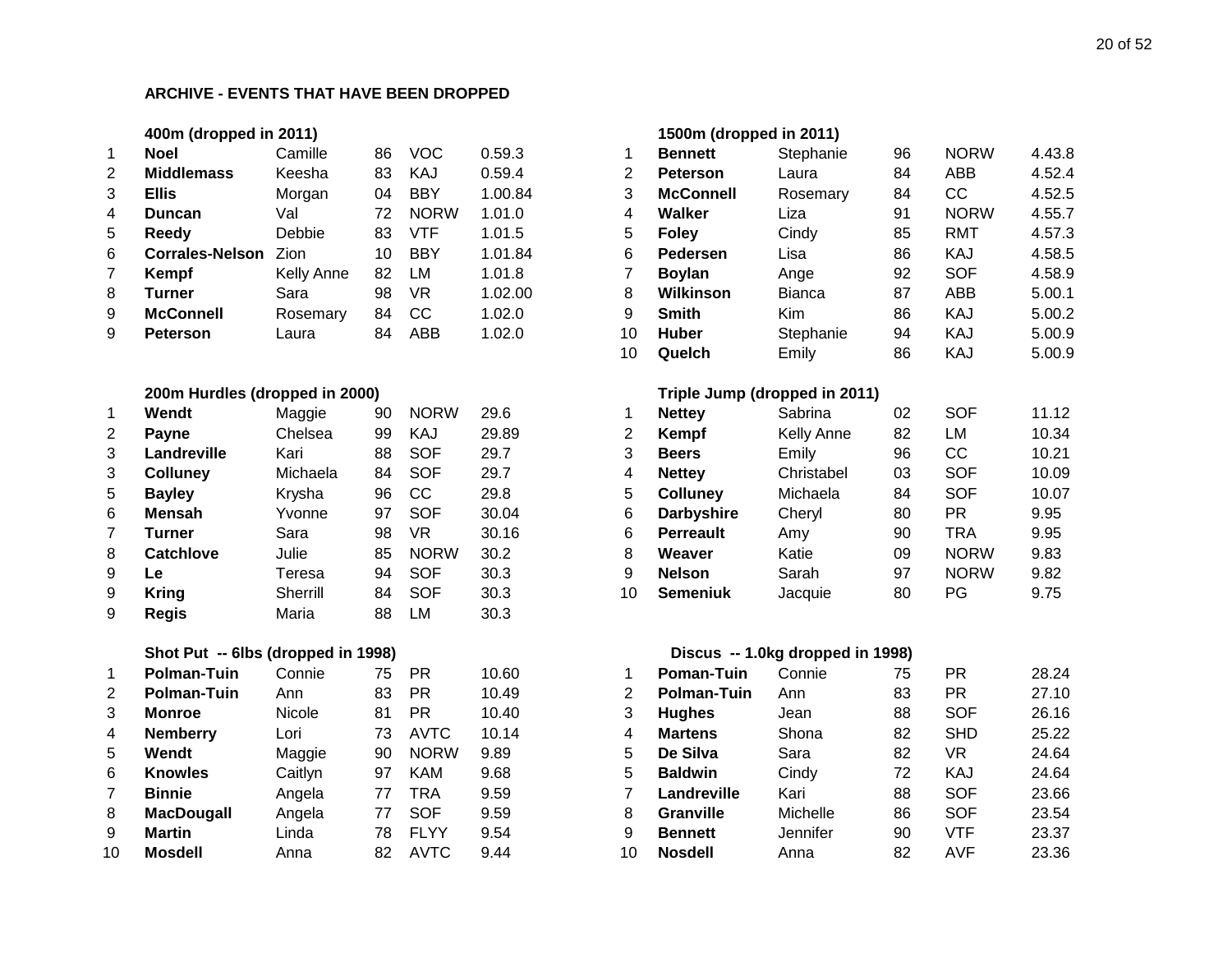|    | Pentathlon -- 6lb Shot (dropped in 1998) |                |    |               |             |      |      |           |       |         |
|----|------------------------------------------|----------------|----|---------------|-------------|------|------|-----------|-------|---------|
|    | <b>NAME</b>                              |                | YR | <b>CLUB</b>   | <b>PENT</b> | LJ   | HJ   | <b>SP</b> | 80H   | 800M    |
| 1  | Mensah                                   | Yvonne         | 97 | <b>SOF</b>    | 2699        | 4.52 | 1.52 | 7.68      | 12.74 | 2.43.58 |
| 2  | Welch                                    | Lauren         | 97 | <b>VOC</b>    | 2680        | 4.67 | 1.41 | 7.54      | 13.38 | 2.31.47 |
| 3  | <b>Beers</b>                             | Emily          | 96 | <sub>CC</sub> | 2646        | 4.52 | 1.55 | 8.09      | 13.0  | 2.50.7  |
| 4  | <b>DaDsilva</b>                          | Daniella       | 87 | LM            | 2644        | 4.43 | 1.44 | 8.66      | 13.0  | 2.39.3  |
| 5  | <b>Jackson</b>                           | <b>Natalie</b> | 94 | BS            | 2631        | 4.27 | 1.40 | 7.73      | 12.9  | 2.31.0  |
| 6  | <b>Bayley</b>                            | Krysha         | 96 | CC            | 2598        | 4.57 | 1.40 | 7.63      | 12.8  | 2.40.7  |
| 7  | <b>Hanson-Monnie</b>                     | Hazel          | 91 | CС            | 2589        | 4.00 | 1.41 | 7.25      | 12.9  | 2.27.6  |
| 8  | <b>Nelson</b>                            | Sarah          | 97 | <b>NORW</b>   | 2526        | 4.76 | 1.38 | 8.58      | 13.98 | 2.44.3  |
| 9  | <b>Underdahl</b>                         | Karlyn         | 93 | <b>VTF</b>    | 2517        | 4.22 | 1.48 | 7.62      | 13.4  | 2.42.0  |
| 10 | Wendt                                    | Maggie         | 92 | <b>NORW</b>   | 2471        | 4.31 | 1.39 | 9.89      | 12.8  | 2.59.7  |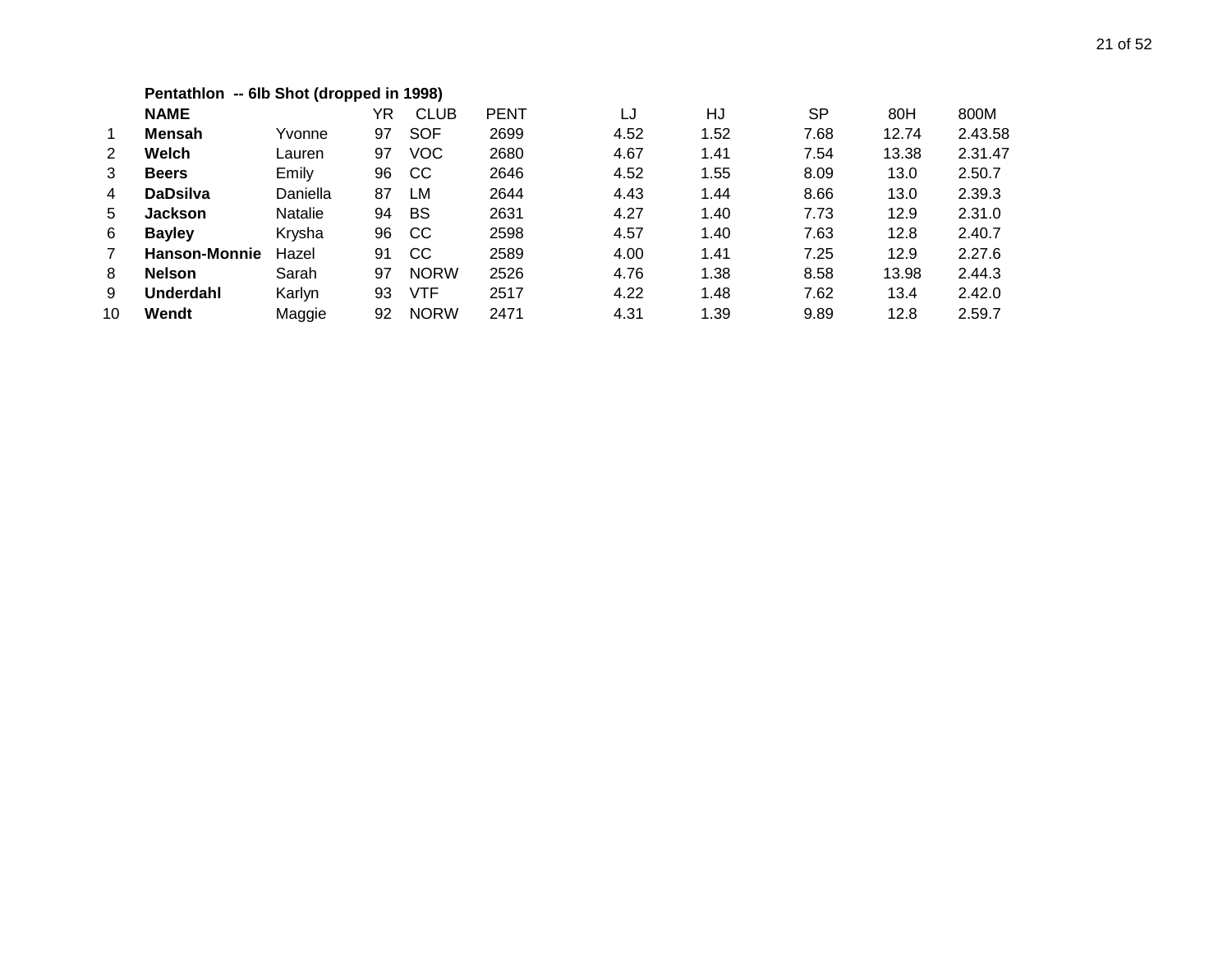#### **13 YEAR OLD GIRLS**

|                | 100m                   |                |    |             |         |                         | 200m                 |                  |
|----------------|------------------------|----------------|----|-------------|---------|-------------------------|----------------------|------------------|
| 1              | <b>Nettey</b>          | Sabrina        | 03 | <b>STFC</b> | 12.22   | $\mathbf{1}$            | <b>Nettey</b>        | Sab              |
| $\overline{2}$ | <b>Mensah</b>          | Yvonne         | 98 | <b>STFC</b> | 12.28   | $\overline{2}$          | <b>Noel</b>          | Cam              |
| 3              | <b>McAllum</b>         | Leah           | 85 | <b>VTFC</b> | 12.2    | 3                       | <b>Mensah</b>        | Yvor             |
| 4              | Sleiman                | Rheanne        | 02 | <b>NORW</b> | 12.51   | $\overline{\mathbf{4}}$ | Joyce                | Elisa            |
| 5              | Lew                    | Jasmine        | 13 | <b>SFTC</b> | 12.59   | 5                       | Kisielewska          | Paul             |
| 6              | Obioha                 | Njideka        | 07 | <b>GOLD</b> | 12.61   | 6                       | Lew                  | Jasr             |
| 7              | Nijjar                 | Jasneet        | 14 | <b>UATH</b> | 12.63   | $\overline{7}$          | Nijjar               | Jasr             |
| 8              | Lenardon               | <b>Theresa</b> | 74 | <b>TRA</b>  | 12.4    | 8                       | <b>Dulay-Mcguire</b> | Alys             |
| 9              | Obioha                 | Chisom         | 15 | <b>GOLD</b> | 12.66   | 9                       | Ogbeiwi              | Sam              |
| 10             | <b>Vlahovic</b>        | Katarina       | 13 | <b>UATH</b> | 12.67   | 10                      | Payne                | Che              |
|                | 300m (new in 2011)     |                |    |             |         |                         | 800m                 |                  |
| $\mathbf{1}$   | Nijjar                 | Jasneet        | 14 | <b>UATH</b> | 40.59   | $\mathbf{1}$            | Vogt                 | Abb <sup>®</sup> |
| $\overline{c}$ | Ogbeiwi                | Samanatha      | 15 | <b>UNBC</b> | 41.78   | $\overline{2}$          | Heisterman           | Mad              |
| 3              | <b>Perrault</b>        | Jaime          | 19 | <b>UNBC</b> | 41.79   | 3                       | <b>Bassett</b>       | Myri             |
| 4              | <b>Moore</b>           | Amanda         | 13 | <b>SFTC</b> | 42.06   | $\overline{4}$          | <b>Duncan</b>        | Val              |
| 5              | <b>Vlahovic</b>        | Katarina       | 13 | <b>UATH</b> | 42.08   | 5                       | <b>Froses</b>        | Ang              |
| 6              | <b>Sabet</b>           | Lana           | 16 | <b>UNBC</b> | 42.50   | 6                       | <b>Boylan</b>        | Ang              |
| $\overline{7}$ | Lew                    | Jasmine        | 13 | <b>SFTC</b> | 42.72   | $\overline{7}$          | <b>Baechler</b>      | May              |
| 8              | <b>Matthews</b>        | Thea           | 13 | <b>VTFC</b> | 42.83   | 8                       | <b>Vandenbulk</b>    | Jear             |
| 9              | <b>Arychuk</b>         | Hannah         | 18 | <b>PYFC</b> | 42.90   | 9                       | <b>Schoch</b>        | Sasl             |
| 10             | <b>Cummings</b>        | Jaeland        | 17 | <b>BBYS</b> | 43.02   | 10                      | Inman                | Cou              |
|                | 1200m (new in 2011)    |                |    |             |         |                         | 2000m (new in 2011)  |                  |
| 1              | <b>Baechler</b>        | Maya           | 18 | <b>TBIR</b> | 3.40.57 | $\mathbf{1}$            | O'Neill              | Tary             |
| $\overline{2}$ | <b>Madsen</b>          | Ella           | 18 | COQC        | 3.43.00 | $\overline{2}$          | <b>Baechler</b>      | May              |
| 3              | Heisterman             | Madison        | 13 | <b>NTFC</b> | 3.44.03 | 3                       | Fetherstonhaug Grad  |                  |
| 4              | Forsyth                | Sophie         | 17 | <b>TBIR</b> | 3.47.57 | $\overline{\mathbf{4}}$ | Hodgson              | Mae              |
| 5              | Hodgson                | Maella         | 19 | <b>OATF</b> | 3.49.51 | 5                       | <b>Madsen</b>        | Ella             |
| 6              | <b>Stewart-Barnett</b> | Katelyn        | 16 | <b>CITY</b> | 3.49.57 | 6                       | <b>Mortimer</b>      | Rac              |
| $\overline{7}$ | <b>Klause</b>          | Juane          | 17 | <b>CHWK</b> | 3.49.69 | $\overline{7}$          | Forsyth              | Sopl             |
| 8              | Lewis                  | Kendra         | 15 | <b>VOCA</b> | 3.49.79 | 8                       | Heisterman           | Mad              |
| 9              | <b>Smith</b>           | Cayla          | 14 | <b>OATF</b> | 3.50.03 | 9                       | Champoux             | Meg              |
| 10             | O'Neill                | Taryn          | 13 | <b>OACS</b> | 3.50.90 | 10                      | Greer                | Julia            |
|                |                        |                |    |             |         |                         |                      |                  |

|                | 100m                   |                |    |             |         |                | 200m                        |          |    |             |         |
|----------------|------------------------|----------------|----|-------------|---------|----------------|-----------------------------|----------|----|-------------|---------|
| 1              | <b>Nettey</b>          | Sabrina        | 03 | <b>STFC</b> | 12.22   | 1              | <b>Nettey</b>               | Sabrina  | 03 | <b>SFTC</b> | 25.03   |
| 2              | <b>Mensah</b>          | Yvonne         | 98 | <b>STFC</b> | 12.28   | $\overline{2}$ | <b>Noel</b>                 | Camille  | 87 | <b>VOCA</b> | 25.5    |
| 3              | <b>McAllum</b>         | Leah           | 85 | <b>VTFC</b> | 12.2    | 3              | <b>Mensah</b>               | Yvonne   | 98 | <b>SFTC</b> | 25.78   |
| 4              | Sleiman                | Rheanne        | 02 | <b>NORW</b> | 12.51   | 4              | Joyce                       | Elisa    | 08 | <b>KEL</b>  | 26.07   |
| 5              | Lew                    | Jasmine        | 13 | <b>SFTC</b> | 12.59   | 5              | Kisielewska                 | Pauline  | 01 | <b>CFAL</b> | 26.11   |
| 6              | Obioha                 | Njideka        | 07 | <b>GOLD</b> | 12.61   | 6              | Lew                         | Jasmine  | 13 | <b>SFTC</b> | 26.12   |
| $\overline{7}$ | <b>Nijjar</b>          | Jasneet        | 14 | <b>UATH</b> | 12.63   | $\overline{7}$ | <b>Nijjar</b>               | Jasneet  | 14 | <b>UATH</b> | 26.22   |
| 8              | Lenardon               | <b>Theresa</b> | 74 | <b>TRA</b>  | 12.4    | 8              | <b>Dulay-Mcguire</b>        | Alyssa   | 16 | COQC        | 26.23   |
| 9              | Obioha                 | Chisom         | 15 | <b>GOLD</b> | 12.66   | 9              | Ogbeiwi                     | Samantha | 15 | <b>UNBC</b> | 26.23   |
| 10             | <b>Vlahovic</b>        | Katarina       | 13 | <b>UATH</b> | 12.67   | 10             | Payne                       | Chelsea  | 00 | <b>KJAK</b> | 26.24   |
|                | 300m (new in 2011)     |                |    |             |         |                | 800m                        |          |    |             |         |
| $\mathbf{1}$   | Nijjar                 | Jasneet        | 14 | <b>UATH</b> | 40.59   | 1              | Vogt                        | Abby     | 05 | <b>BBYS</b> | 2.15.21 |
| 2              | Ogbeiwi                | Samanatha      | 15 | <b>UNBC</b> | 41.78   | $\overline{2}$ | Heisterman                  | Madison  | 13 | <b>NTFC</b> | 2.15.51 |
| 3              | <b>Perrault</b>        | Jaime          | 19 | <b>UNBC</b> | 41.79   | 3              | <b>Bassett</b>              | Myriam   | 09 | <b>OTFC</b> | 2.17.37 |
| 4              | <b>Moore</b>           | Amanda         | 13 | <b>SFTC</b> | 42.06   | 4              | <b>Duncan</b>               | Val      | 73 | <b>NORW</b> | 2.17.7  |
| 5              | <b>Vlahovic</b>        | Katarina       | 13 | <b>UATH</b> | 42.08   | 5              | <b>Froses</b>               | Angela   | 89 | <b>AR</b>   | 2.18.0  |
| 6              | <b>Sabet</b>           | Lana           | 16 | <b>UNBC</b> | 42.50   | 6              | <b>Boylan</b>               | Ange     | 93 | <b>STFC</b> | 2.18.4  |
| 7              | Lew                    | Jasmine        | 13 | <b>SFTC</b> | 42.72   | $\overline{7}$ | <b>Baechler</b>             | Maya     | 18 | <b>TBIR</b> | 2.19.48 |
| 8              | <b>Matthews</b>        | Thea           | 13 | <b>VTFC</b> | 42.83   | 8              | <b>Vandenbulk</b>           | Jeanette | 90 | <b>VTFC</b> | 2.19.5  |
| 9              | <b>Arychuk</b>         | Hannah         | 18 | <b>PYFC</b> | 42.90   | 9              | <b>Schoch</b>               | Sasha    | 06 | <b>KEL</b>  | 2.19.98 |
| 10             | <b>Cummings</b>        | Jaeland        | 17 | <b>BBYS</b> | 43.02   | 10             | Inman                       | Courtney | 93 | <b>AR</b>   | 2.20.0  |
|                | 1200m (new in 2011)    |                |    |             |         |                | 2000m (new in 2011)         |          |    |             |         |
| $\mathbf{1}$   | <b>Baechler</b>        | Maya           | 18 | <b>TBIR</b> | 3.40.57 | 1              | O'Neill                     | Taryn    | 13 | <b>OACS</b> | 6.36.69 |
| 2              | <b>Madsen</b>          | Ella           | 18 | COQC        | 3.43.00 | $\overline{2}$ | <b>Baechler</b>             | Maya     | 18 | <b>TBIR</b> | 6.38.14 |
| 3              | <b>Heisterman</b>      | Madison        | 13 | <b>NTFC</b> | 3.44.03 | 3              | <b>Fetherstonhaug Grace</b> |          | 13 | <b>CITY</b> | 6.40.89 |
| 4              | Forsyth                | Sophie         | 17 | <b>TBIR</b> | 3.47.57 | 4              | Hodgson                     | Maella   | 19 | <b>OATF</b> | 6.45.25 |
| 5              | Hodgson                | Maella         | 19 | <b>OATF</b> | 3.49.51 | 5              | <b>Madsen</b>               | Ella     | 18 | COQC        | 6.47.55 |
| 6              | <b>Stewart-Barnett</b> | Katelyn        | 16 | <b>CITY</b> | 3.49.57 | 6              | <b>Mortimer</b>             | Rachel   | 14 | <b>VRTC</b> | 6.47.57 |
| 7              | <b>Klause</b>          | Juane          | 17 | <b>CHWK</b> | 3.49.69 | $\overline{7}$ | Forsyth                     | Sophie   | 17 | <b>TBIR</b> | 6.53.24 |
| 8              | Lewis                  | Kendra         | 15 | <b>VOCA</b> | 3.49.79 | 8              | <b>Heisterman</b>           | Madison  | 13 | <b>NTFC</b> | 6.53.94 |
| 9              | <b>Smith</b>           | Cayla          | 14 | <b>OATF</b> | 3.50.03 | 9              | Champoux                    | Megan    | 12 | <b>LANG</b> | 6.54.71 |
| 10             | O'Neill                | Taryn          | 13 | <b>OACS</b> | 3.50.90 | 10             | Greer                       | Julia    | 11 | <b>OATF</b> | 6.57.10 |
|                |                        |                |    |             |         |                |                             |          |    |             |         |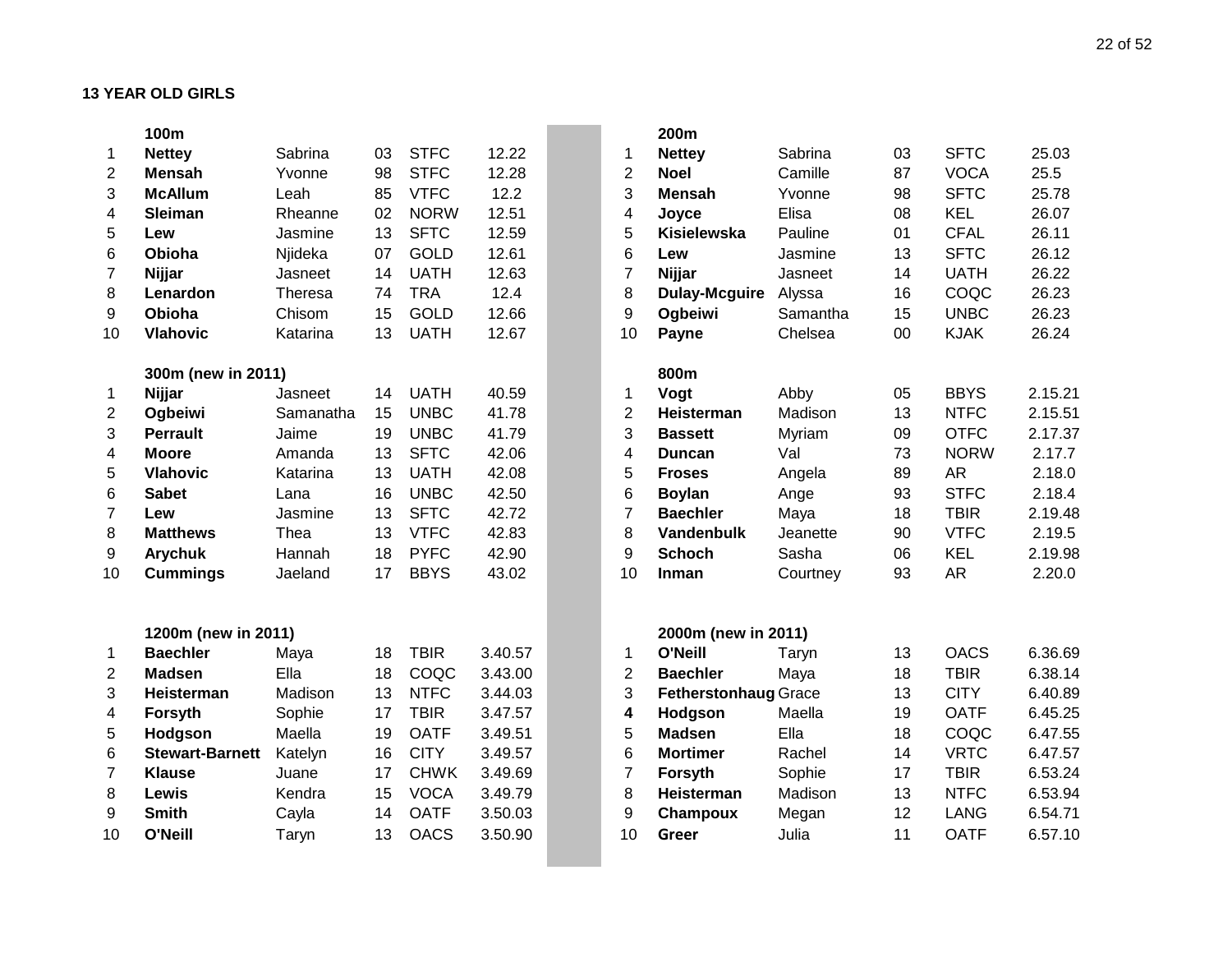|                | 80m Hurdles                   |            |    |             |         |                | 200m Hurdles - 5 hurdles |           |
|----------------|-------------------------------|------------|----|-------------|---------|----------------|--------------------------|-----------|
| 1              | <b>Mensah</b>                 | Yvonne     | 98 | <b>SFTC</b> | 12.11   | 1              | <b>Hancheroff</b>        | Leanne    |
| $\overline{2}$ | Nijjar                        | Jasneet    | 14 | <b>UATH</b> | 12.18   | $\overline{2}$ | <b>Turner</b>            | Sara      |
| 3              | Tunti                         | Laysha     | 16 | <b>OATF</b> | 12.40   | 3              | <b>Perrault</b>          | Jaime     |
| 4              | <b>Dulay-Mcguire</b>          | Alyssa     | 16 | COQC        | 12.44   | 4              | Anstey                   | Tamsin    |
| 4              | <b>Polman-Tuin</b>            | Connie     | 76 | <b>PR</b>   | 12.2    | 5              | Nijjar                   | Jasneet   |
| 6              | <b>Dreger</b>                 | Isabella   | 18 | <b>UNBC</b> | 12.46   | 6              | <b>Dulay-Mcguire</b>     | Alyssa    |
| $\overline{7}$ | <b>Nettey</b>                 | Christabel | 04 | <b>SFTC</b> | 12.47   | 6              | Landreville              | Kari      |
| 8              | <b>Perrault</b>               | Jaime      | 19 | <b>UNBC</b> | 12.49   | 6              | <b>Colluney</b>          | Michaela  |
| 9              | <b>Vlahovic</b>               | Krysthina  | 17 | <b>UATH</b> | 12.5    | 9              | <b>Mensah</b>            | Yvonne    |
| 10             | Landreville                   | Kari       | 89 | <b>SFTC</b> | 12.3    | 10             | <b>Catchlove</b>         | Julie     |
| 10             | <b>Reglis</b>                 | Maria      | 89 | <b>LANG</b> | 12.3    |                |                          |           |
| 10             | <b>Thiele</b>                 | Lisa       | 84 | <b>SFTC</b> | 12.3    |                |                          |           |
| 10             | <b>Stygall</b>                | Joanne     | 82 | <b>KJAK</b> | 12.3    |                |                          |           |
|                | 1500m Race Walk (new in 1996) |            |    |             |         |                | Long Jump                |           |
| 1              | <b>Supeene</b>                | Dalyce     | 03 | <b>CVC</b>  | 7.52.10 | 1              | <b>Nettey</b>            | Sabrina   |
| $\overline{2}$ | Lundman                       | Olivia     | 16 | <b>NTFC</b> | 7.58.61 | $\overline{2}$ | <b>Nettey</b>            | Christabe |
| 3              | <b>Andersen</b>               | Marina     | 13 | <b>NTFC</b> | 8.15.76 | 3              | <b>Polman-Tuin</b>       | Connie    |
| 4              | Haintz                        | Kaia       | 17 | <b>WALK</b> | 8.19.03 | 4              | Obioha                   | Chisom    |
| 5              | <b>Bennie</b>                 | Tiffany    | 00 | <b>NTFC</b> | 8.26.37 | 5              | <b>Noel</b>              | Camille   |
| 6              | Lundman                       | Annika     | 19 | <b>NTFC</b> | 8.31.06 | 5              | Lenardon                 | Theresa   |
| 7              | <b>Henderson</b>              | Aimee      | 08 | <b>VTFC</b> | 8.36.40 | 7              | <b>Mensah</b>            | Yvonne    |
| 8              | <b>Inglis</b>                 | Rachael    | 06 | <b>VTFC</b> | 8.36.80 | 8              | <b>Stasiak</b>           | Natalie   |
| 9              | Sayah                         | Taylor     | 13 | <b>OTFC</b> | 8.38.86 | 9              | Hoey                     | Chelsea   |
| 10             | <b>Meade</b>                  | Courtenay  | 03 | <b>CVC</b>  | 8.45.00 | 10             | Van der Hoven            | Nicolette |
|                |                               |            |    |             |         |                |                          |           |

|                | 80m Hurdles          |            |    |             |       |    | 200m Hurdles - 5 hurdles |          |    |             |       |
|----------------|----------------------|------------|----|-------------|-------|----|--------------------------|----------|----|-------------|-------|
| $\mathbf{1}$   | Mensah               | Yvonne     | 98 | <b>SFTC</b> | 12.11 |    | <b>Hancheroff</b>        | Leanne   | 90 | <b>NORW</b> | 28.0  |
| $\overline{2}$ | <b>Nijjar</b>        | Jasneet    | 14 | <b>UATH</b> | 12.18 | 2  | Turner                   | Sara     | 99 | <b>VRTC</b> | 28.59 |
| 3              | Tunti                | Laysha     | 16 | <b>OATF</b> | 12.40 | 3  | <b>Perrault</b>          | Jaime    | 19 | <b>UNBC</b> | 28.70 |
| 4              | <b>Dulay-Mcguire</b> | Alyssa     | 16 | COQC        | 12.44 | 4  | Anstey                   | Tamsin   | 93 | <b>NORW</b> | 28.6  |
| 4              | <b>Polman-Tuin</b>   | Connie     | 76 | <b>PR</b>   | 12.2  | 5  | <b>Nijjar</b>            | Jasneet  | 14 | <b>UATH</b> | 28.89 |
| 6              | <b>Dreger</b>        | Isabella   | 18 | <b>UNBC</b> | 12.46 | 6  | Dulay-Mcguire            | Alyssa   | 16 | COQC        | 28.94 |
| $\overline{7}$ | <b>Nettey</b>        | Christabel | 04 | <b>SFTC</b> | 12.47 | 6  | Landreville              | Kari     | 89 | <b>SFTC</b> | 28.7  |
| 8              | <b>Perrault</b>      | Jaime      | 19 | <b>UNBC</b> | 12.49 | 6  | <b>Collunev</b>          | Michaela | 85 | <b>SFTC</b> | 28.7  |
| 9              | <b>Vlahovic</b>      | Krysthina  | 17 | UATH        | 12.5  | 9  | <b>Mensah</b>            | Yvonne   | 98 | <b>SFTC</b> | 29.04 |
| 10             | Landreville          | Kari       | 89 | <b>SFTC</b> | 12.3  | 10 | <b>Catchlove</b>         | Julie    | 86 | <b>NORW</b> | 28.9  |
| 10             | <b>Realis</b>        | Maria      | 89 | LANG        | 12.3  |    |                          |          |    |             |       |

|                | 1500m Race Walk (new in 1996) |           |    |             |         |    | Long Jump          |                  |    |             |      |
|----------------|-------------------------------|-----------|----|-------------|---------|----|--------------------|------------------|----|-------------|------|
| $\mathbf 1$    | <b>Supeene</b>                | Dalyce    | 03 | <b>CVC</b>  | 7.52.10 |    | <b>Nettey</b>      | Sabrina          | 03 | <b>STFC</b> | 5.79 |
| $\overline{2}$ | Lundman                       | Olivia    | 16 | <b>NTFC</b> | 7.58.61 | 2  | <b>Nettey</b>      | Christabel       | 04 | <b>STFC</b> | 5.34 |
| 3              | Andersen                      | Marina    | 13 | <b>NTFC</b> | 8.15.76 | 3  | <b>Polman-Tuin</b> | Connie           | 76 | PR.         | 5.33 |
| 4              | Haintz                        | Kaia      | 17 | <b>WALK</b> | 8.19.03 | 4  | Obioha             | Chisom           | 15 | GOLD        | 5.25 |
| 5              | <b>Bennie</b>                 | Tiffany   | 00 | <b>NTFC</b> | 8.26.37 | 5  | <b>Noel</b>        | Camille          | 87 | <b>VOCA</b> | 5.10 |
| 6              | Lundman                       | Annika    | 19 | <b>NTFC</b> | 8.31.06 | 5  | Lenardon           | Theresa          | 74 | <b>TRA</b>  | 5.10 |
| $\overline{7}$ | <b>Henderson</b>              | Aimee     | 08 | <b>VTFC</b> | 8.36.40 |    | <b>Mensah</b>      | Yvonne           | 98 | <b>SFTC</b> | 5.09 |
| 8              | <b>Inglis</b>                 | Rachael   | 06 | <b>VTFC</b> | 8.36.80 | 8  | <b>Stasiak</b>     | <b>Natalie</b>   | 04 | <b>NORW</b> | 5.07 |
| 9              | Sayah                         | Taylor    | 13 | <b>OTFC</b> | 8.38.86 | 9  | Hoev               | Chelsea          | 10 | OTFC        | 5.06 |
| 10             | <b>Meade</b>                  | Courtenay | 03 | <b>CVC</b>  | 8.45.00 | 10 | Van der Hoven      | <b>Nicolette</b> | 19 | <b>GOLD</b> | 5.05 |
|                |                               |           |    |             |         | 10 | Lamplugh           | landra           | 18 | <b>VICS</b> | 5.05 |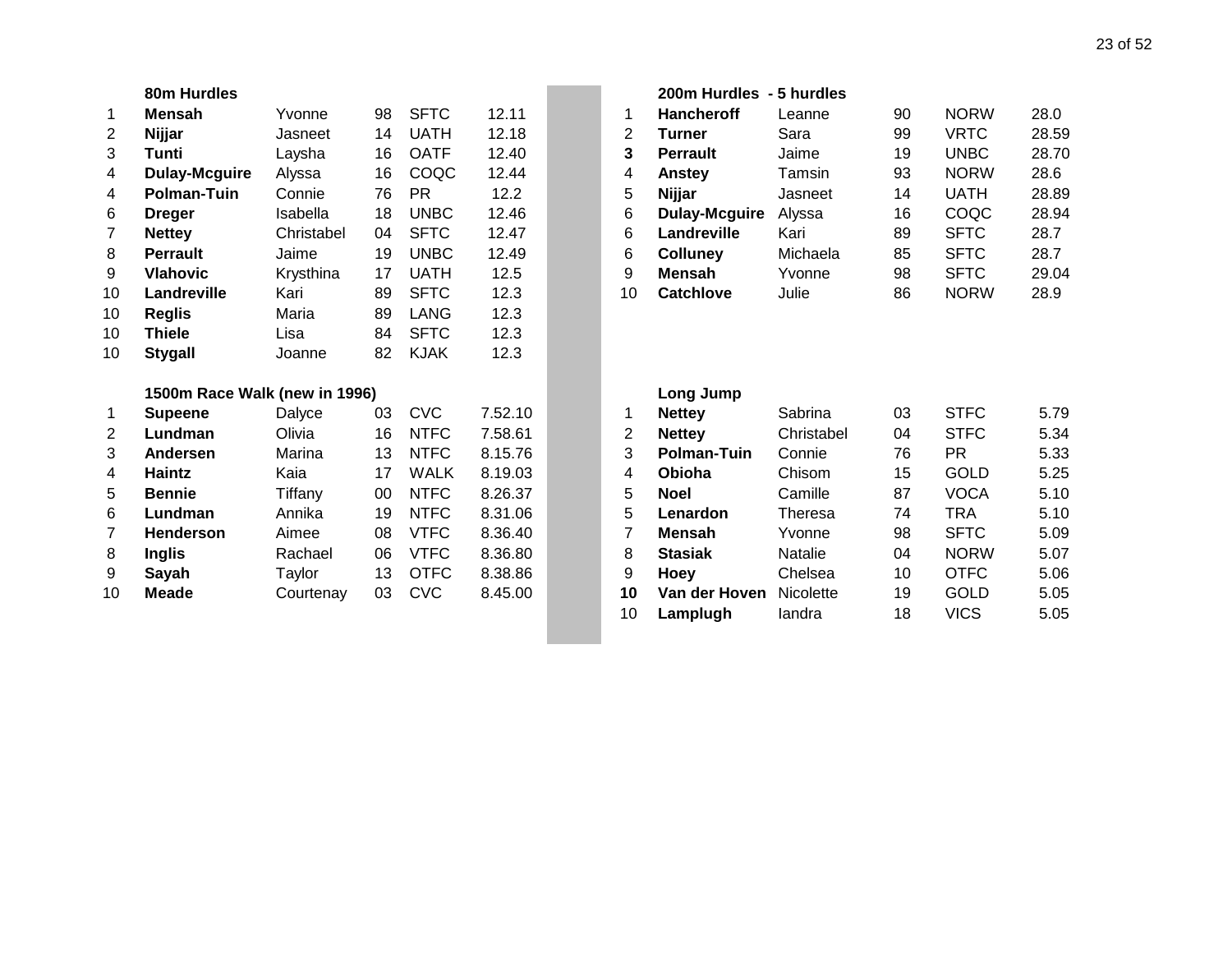| <b>SFTC</b><br>11.82<br>Ellenwood<br><b>LANG</b><br>1.66<br><b>Nettey</b><br>Sabrina<br>03<br>Georgia<br>08<br>1<br>1<br><b>SFTC</b><br>11.35<br><b>NORW</b><br>1.65<br>Christabel<br>04<br>$\overline{\mathbf{c}}$<br>Emily<br>01<br>2<br>Sheppard<br><b>Nettey</b><br>3<br>3<br>83<br><b>LANG</b><br>10.77<br>83<br><b>LANG</b><br>1.64<br>Kempf<br>Kelly-Anne<br>Kempf<br>Kelly-Anne<br><b>CXVC</b><br>COQC<br>1.63<br>01<br>10.75<br>97<br>Gallagher<br>Katie<br>4<br><b>Bayley</b><br>Krysha<br>4<br>5<br>Katie<br>10<br><b>NORW</b><br>10.59<br>Emily<br>97<br>COQC<br>1.62<br>5<br>Weaver<br><b>Beers</b><br><b>VOCA</b><br>5<br>10.58<br><b>Adkin</b><br><b>KAML</b><br>1.62<br>Gee<br>Cassidy<br>13<br><b>Brenna</b><br>97<br>6<br>COQC<br>5<br><b>SFTC</b><br>1.62<br>97<br>10.57<br>Yvonne<br>98<br>7<br>Emily<br><b>Mensah</b><br><b>Beers</b><br>8<br><b>Polman-Tuin</b><br>84<br><b>PR</b><br>10.49<br>Kathy<br>82<br><b>KAML</b><br>1.61<br>8<br>Ann<br><b>Novak</b><br>10.40<br>8<br>9<br>Koehler<br><b>Britta</b><br>80<br><b>KAML</b><br>02<br><b>KJAK</b><br>1.61<br>Payne<br>Gabrielle<br>85<br><b>SFTC</b><br>10.37<br>10<br>De Boer<br>16<br><b>OATF</b><br>1.60<br>10<br><b>Colluney</b><br>Michaela<br>Emma<br><b>OTFC</b><br>10<br>1.60<br>Hoey<br>Chelsea<br>10<br><b>UNBC</b><br>10<br>Lisinski<br>Natalie<br>95<br>1.60<br>10<br><b>Halcro</b><br>97<br><b>LANG</b><br>1.60<br>Natalie<br>10<br>Wellman<br>Pat<br>77<br><b>FLYY</b><br>1.60<br>10<br>03<br><b>VTFC</b><br>1.60<br><b>Murphy</b><br>Katherine<br>10<br>1.60<br>Sky<br>06<br><b>KJAK</b><br>Young<br>Pole Vault - New in 2007<br>Shot Put -- 3kg - new in 1998<br><b>UNBC</b><br><b>UNBC</b><br><b>Hurtubise</b><br>20<br>2.80<br>Gabri<br>Dolly<br>14<br>13.54<br>Mackenzie<br>1<br>1<br><b>LANG</b><br>2.60<br>12<br>$\overline{\mathbf{2}}$<br><b>Talia</b><br>21<br><b>OATF</b><br>12.93<br>2<br>Cheung<br>Lauryn<br><b>Phangura</b><br>2.55<br>3<br><b>BOW</b><br>12.16<br>3<br><b>Smith</b><br>10<br><b>KAML</b><br><b>Kandler</b><br>Jillian<br>Alexzandra<br>00<br>2.42<br><b>CXVC</b><br>11.85<br><b>Gabrielle</b><br><b>KAML</b><br><b>Mrdeza</b><br>Stephanie<br><b>Armstrong</b><br>21<br>4<br>00<br>4<br>2.41<br>5<br><b>OATF</b><br>Olivia<br>15<br><b>OATF</b><br><b>MacDonald</b><br>Eilish<br>07<br>11.66<br>5<br>Van Ryswyk<br><b>OACS</b><br>2.40<br><b>OATF</b><br>11.34<br>Kraetzer<br>Andrea<br>17<br>6<br><b>Dadson</b><br>Michelle<br>15<br>6<br><b>NTFC</b><br>2.35<br>7<br><b>OATF</b><br>11.14<br>7<br><b>Martin</b><br>19<br>18<br>Haley<br>Cyr<br>Lindsay<br>2.30<br>Nathalie<br>19<br><b>CITY</b><br>8<br><b>AVTF</b><br>10.83<br>8<br><b>Flood</b><br><b>Macauley</b><br>Laura<br>03<br>9<br>2.30<br>Asianna<br>10.74<br>Caroline<br>17<br><b>TBIR</b><br>Covington<br><b>KJAK</b><br>Ho<br>08<br>2.20<br>10<br><b>PGTF</b><br><b>MacInnes</b><br><b>TBIR</b><br><b>Stinson</b><br>Maria<br>98<br>10.71<br>10<br>21<br><b>Serena</b><br>10<br><b>NORW</b><br>2.20<br>Maria<br>10<br>Acosta | <b>Triple Jump</b> |  |  | <b>High Jump</b> |  |  |
|---------------------------------------------------------------------------------------------------------------------------------------------------------------------------------------------------------------------------------------------------------------------------------------------------------------------------------------------------------------------------------------------------------------------------------------------------------------------------------------------------------------------------------------------------------------------------------------------------------------------------------------------------------------------------------------------------------------------------------------------------------------------------------------------------------------------------------------------------------------------------------------------------------------------------------------------------------------------------------------------------------------------------------------------------------------------------------------------------------------------------------------------------------------------------------------------------------------------------------------------------------------------------------------------------------------------------------------------------------------------------------------------------------------------------------------------------------------------------------------------------------------------------------------------------------------------------------------------------------------------------------------------------------------------------------------------------------------------------------------------------------------------------------------------------------------------------------------------------------------------------------------------------------------------------------------------------------------------------------------------------------------------------------------------------------------------------------------------------------------------------------------------------------------------------------------------------------------------------------------------------------------------------------------------------------------------------------------------------------------------------------------------------------------------------------------------------------------------------------------------------------------------------------------------------------------------------------------------------------------------------------------------------------------------------------------------------------------------------------------------------------------------------------------------------------------------------------------------------------------------------------------------------------------------------------------------------------------------------------------------------------------------|--------------------|--|--|------------------|--|--|
|                                                                                                                                                                                                                                                                                                                                                                                                                                                                                                                                                                                                                                                                                                                                                                                                                                                                                                                                                                                                                                                                                                                                                                                                                                                                                                                                                                                                                                                                                                                                                                                                                                                                                                                                                                                                                                                                                                                                                                                                                                                                                                                                                                                                                                                                                                                                                                                                                                                                                                                                                                                                                                                                                                                                                                                                                                                                                                                                                                                                                     |                    |  |  |                  |  |  |
|                                                                                                                                                                                                                                                                                                                                                                                                                                                                                                                                                                                                                                                                                                                                                                                                                                                                                                                                                                                                                                                                                                                                                                                                                                                                                                                                                                                                                                                                                                                                                                                                                                                                                                                                                                                                                                                                                                                                                                                                                                                                                                                                                                                                                                                                                                                                                                                                                                                                                                                                                                                                                                                                                                                                                                                                                                                                                                                                                                                                                     |                    |  |  |                  |  |  |
|                                                                                                                                                                                                                                                                                                                                                                                                                                                                                                                                                                                                                                                                                                                                                                                                                                                                                                                                                                                                                                                                                                                                                                                                                                                                                                                                                                                                                                                                                                                                                                                                                                                                                                                                                                                                                                                                                                                                                                                                                                                                                                                                                                                                                                                                                                                                                                                                                                                                                                                                                                                                                                                                                                                                                                                                                                                                                                                                                                                                                     |                    |  |  |                  |  |  |
|                                                                                                                                                                                                                                                                                                                                                                                                                                                                                                                                                                                                                                                                                                                                                                                                                                                                                                                                                                                                                                                                                                                                                                                                                                                                                                                                                                                                                                                                                                                                                                                                                                                                                                                                                                                                                                                                                                                                                                                                                                                                                                                                                                                                                                                                                                                                                                                                                                                                                                                                                                                                                                                                                                                                                                                                                                                                                                                                                                                                                     |                    |  |  |                  |  |  |
|                                                                                                                                                                                                                                                                                                                                                                                                                                                                                                                                                                                                                                                                                                                                                                                                                                                                                                                                                                                                                                                                                                                                                                                                                                                                                                                                                                                                                                                                                                                                                                                                                                                                                                                                                                                                                                                                                                                                                                                                                                                                                                                                                                                                                                                                                                                                                                                                                                                                                                                                                                                                                                                                                                                                                                                                                                                                                                                                                                                                                     |                    |  |  |                  |  |  |
|                                                                                                                                                                                                                                                                                                                                                                                                                                                                                                                                                                                                                                                                                                                                                                                                                                                                                                                                                                                                                                                                                                                                                                                                                                                                                                                                                                                                                                                                                                                                                                                                                                                                                                                                                                                                                                                                                                                                                                                                                                                                                                                                                                                                                                                                                                                                                                                                                                                                                                                                                                                                                                                                                                                                                                                                                                                                                                                                                                                                                     |                    |  |  |                  |  |  |
|                                                                                                                                                                                                                                                                                                                                                                                                                                                                                                                                                                                                                                                                                                                                                                                                                                                                                                                                                                                                                                                                                                                                                                                                                                                                                                                                                                                                                                                                                                                                                                                                                                                                                                                                                                                                                                                                                                                                                                                                                                                                                                                                                                                                                                                                                                                                                                                                                                                                                                                                                                                                                                                                                                                                                                                                                                                                                                                                                                                                                     |                    |  |  |                  |  |  |
|                                                                                                                                                                                                                                                                                                                                                                                                                                                                                                                                                                                                                                                                                                                                                                                                                                                                                                                                                                                                                                                                                                                                                                                                                                                                                                                                                                                                                                                                                                                                                                                                                                                                                                                                                                                                                                                                                                                                                                                                                                                                                                                                                                                                                                                                                                                                                                                                                                                                                                                                                                                                                                                                                                                                                                                                                                                                                                                                                                                                                     |                    |  |  |                  |  |  |
|                                                                                                                                                                                                                                                                                                                                                                                                                                                                                                                                                                                                                                                                                                                                                                                                                                                                                                                                                                                                                                                                                                                                                                                                                                                                                                                                                                                                                                                                                                                                                                                                                                                                                                                                                                                                                                                                                                                                                                                                                                                                                                                                                                                                                                                                                                                                                                                                                                                                                                                                                                                                                                                                                                                                                                                                                                                                                                                                                                                                                     |                    |  |  |                  |  |  |
|                                                                                                                                                                                                                                                                                                                                                                                                                                                                                                                                                                                                                                                                                                                                                                                                                                                                                                                                                                                                                                                                                                                                                                                                                                                                                                                                                                                                                                                                                                                                                                                                                                                                                                                                                                                                                                                                                                                                                                                                                                                                                                                                                                                                                                                                                                                                                                                                                                                                                                                                                                                                                                                                                                                                                                                                                                                                                                                                                                                                                     |                    |  |  |                  |  |  |
|                                                                                                                                                                                                                                                                                                                                                                                                                                                                                                                                                                                                                                                                                                                                                                                                                                                                                                                                                                                                                                                                                                                                                                                                                                                                                                                                                                                                                                                                                                                                                                                                                                                                                                                                                                                                                                                                                                                                                                                                                                                                                                                                                                                                                                                                                                                                                                                                                                                                                                                                                                                                                                                                                                                                                                                                                                                                                                                                                                                                                     |                    |  |  |                  |  |  |
|                                                                                                                                                                                                                                                                                                                                                                                                                                                                                                                                                                                                                                                                                                                                                                                                                                                                                                                                                                                                                                                                                                                                                                                                                                                                                                                                                                                                                                                                                                                                                                                                                                                                                                                                                                                                                                                                                                                                                                                                                                                                                                                                                                                                                                                                                                                                                                                                                                                                                                                                                                                                                                                                                                                                                                                                                                                                                                                                                                                                                     |                    |  |  |                  |  |  |
|                                                                                                                                                                                                                                                                                                                                                                                                                                                                                                                                                                                                                                                                                                                                                                                                                                                                                                                                                                                                                                                                                                                                                                                                                                                                                                                                                                                                                                                                                                                                                                                                                                                                                                                                                                                                                                                                                                                                                                                                                                                                                                                                                                                                                                                                                                                                                                                                                                                                                                                                                                                                                                                                                                                                                                                                                                                                                                                                                                                                                     |                    |  |  |                  |  |  |
|                                                                                                                                                                                                                                                                                                                                                                                                                                                                                                                                                                                                                                                                                                                                                                                                                                                                                                                                                                                                                                                                                                                                                                                                                                                                                                                                                                                                                                                                                                                                                                                                                                                                                                                                                                                                                                                                                                                                                                                                                                                                                                                                                                                                                                                                                                                                                                                                                                                                                                                                                                                                                                                                                                                                                                                                                                                                                                                                                                                                                     |                    |  |  |                  |  |  |
|                                                                                                                                                                                                                                                                                                                                                                                                                                                                                                                                                                                                                                                                                                                                                                                                                                                                                                                                                                                                                                                                                                                                                                                                                                                                                                                                                                                                                                                                                                                                                                                                                                                                                                                                                                                                                                                                                                                                                                                                                                                                                                                                                                                                                                                                                                                                                                                                                                                                                                                                                                                                                                                                                                                                                                                                                                                                                                                                                                                                                     |                    |  |  |                  |  |  |
|                                                                                                                                                                                                                                                                                                                                                                                                                                                                                                                                                                                                                                                                                                                                                                                                                                                                                                                                                                                                                                                                                                                                                                                                                                                                                                                                                                                                                                                                                                                                                                                                                                                                                                                                                                                                                                                                                                                                                                                                                                                                                                                                                                                                                                                                                                                                                                                                                                                                                                                                                                                                                                                                                                                                                                                                                                                                                                                                                                                                                     |                    |  |  |                  |  |  |
|                                                                                                                                                                                                                                                                                                                                                                                                                                                                                                                                                                                                                                                                                                                                                                                                                                                                                                                                                                                                                                                                                                                                                                                                                                                                                                                                                                                                                                                                                                                                                                                                                                                                                                                                                                                                                                                                                                                                                                                                                                                                                                                                                                                                                                                                                                                                                                                                                                                                                                                                                                                                                                                                                                                                                                                                                                                                                                                                                                                                                     |                    |  |  |                  |  |  |
|                                                                                                                                                                                                                                                                                                                                                                                                                                                                                                                                                                                                                                                                                                                                                                                                                                                                                                                                                                                                                                                                                                                                                                                                                                                                                                                                                                                                                                                                                                                                                                                                                                                                                                                                                                                                                                                                                                                                                                                                                                                                                                                                                                                                                                                                                                                                                                                                                                                                                                                                                                                                                                                                                                                                                                                                                                                                                                                                                                                                                     |                    |  |  |                  |  |  |
|                                                                                                                                                                                                                                                                                                                                                                                                                                                                                                                                                                                                                                                                                                                                                                                                                                                                                                                                                                                                                                                                                                                                                                                                                                                                                                                                                                                                                                                                                                                                                                                                                                                                                                                                                                                                                                                                                                                                                                                                                                                                                                                                                                                                                                                                                                                                                                                                                                                                                                                                                                                                                                                                                                                                                                                                                                                                                                                                                                                                                     |                    |  |  |                  |  |  |
|                                                                                                                                                                                                                                                                                                                                                                                                                                                                                                                                                                                                                                                                                                                                                                                                                                                                                                                                                                                                                                                                                                                                                                                                                                                                                                                                                                                                                                                                                                                                                                                                                                                                                                                                                                                                                                                                                                                                                                                                                                                                                                                                                                                                                                                                                                                                                                                                                                                                                                                                                                                                                                                                                                                                                                                                                                                                                                                                                                                                                     |                    |  |  |                  |  |  |
|                                                                                                                                                                                                                                                                                                                                                                                                                                                                                                                                                                                                                                                                                                                                                                                                                                                                                                                                                                                                                                                                                                                                                                                                                                                                                                                                                                                                                                                                                                                                                                                                                                                                                                                                                                                                                                                                                                                                                                                                                                                                                                                                                                                                                                                                                                                                                                                                                                                                                                                                                                                                                                                                                                                                                                                                                                                                                                                                                                                                                     |                    |  |  |                  |  |  |
|                                                                                                                                                                                                                                                                                                                                                                                                                                                                                                                                                                                                                                                                                                                                                                                                                                                                                                                                                                                                                                                                                                                                                                                                                                                                                                                                                                                                                                                                                                                                                                                                                                                                                                                                                                                                                                                                                                                                                                                                                                                                                                                                                                                                                                                                                                                                                                                                                                                                                                                                                                                                                                                                                                                                                                                                                                                                                                                                                                                                                     |                    |  |  |                  |  |  |
|                                                                                                                                                                                                                                                                                                                                                                                                                                                                                                                                                                                                                                                                                                                                                                                                                                                                                                                                                                                                                                                                                                                                                                                                                                                                                                                                                                                                                                                                                                                                                                                                                                                                                                                                                                                                                                                                                                                                                                                                                                                                                                                                                                                                                                                                                                                                                                                                                                                                                                                                                                                                                                                                                                                                                                                                                                                                                                                                                                                                                     |                    |  |  |                  |  |  |
|                                                                                                                                                                                                                                                                                                                                                                                                                                                                                                                                                                                                                                                                                                                                                                                                                                                                                                                                                                                                                                                                                                                                                                                                                                                                                                                                                                                                                                                                                                                                                                                                                                                                                                                                                                                                                                                                                                                                                                                                                                                                                                                                                                                                                                                                                                                                                                                                                                                                                                                                                                                                                                                                                                                                                                                                                                                                                                                                                                                                                     |                    |  |  |                  |  |  |
|                                                                                                                                                                                                                                                                                                                                                                                                                                                                                                                                                                                                                                                                                                                                                                                                                                                                                                                                                                                                                                                                                                                                                                                                                                                                                                                                                                                                                                                                                                                                                                                                                                                                                                                                                                                                                                                                                                                                                                                                                                                                                                                                                                                                                                                                                                                                                                                                                                                                                                                                                                                                                                                                                                                                                                                                                                                                                                                                                                                                                     |                    |  |  |                  |  |  |
|                                                                                                                                                                                                                                                                                                                                                                                                                                                                                                                                                                                                                                                                                                                                                                                                                                                                                                                                                                                                                                                                                                                                                                                                                                                                                                                                                                                                                                                                                                                                                                                                                                                                                                                                                                                                                                                                                                                                                                                                                                                                                                                                                                                                                                                                                                                                                                                                                                                                                                                                                                                                                                                                                                                                                                                                                                                                                                                                                                                                                     |                    |  |  |                  |  |  |
|                                                                                                                                                                                                                                                                                                                                                                                                                                                                                                                                                                                                                                                                                                                                                                                                                                                                                                                                                                                                                                                                                                                                                                                                                                                                                                                                                                                                                                                                                                                                                                                                                                                                                                                                                                                                                                                                                                                                                                                                                                                                                                                                                                                                                                                                                                                                                                                                                                                                                                                                                                                                                                                                                                                                                                                                                                                                                                                                                                                                                     |                    |  |  |                  |  |  |
|                                                                                                                                                                                                                                                                                                                                                                                                                                                                                                                                                                                                                                                                                                                                                                                                                                                                                                                                                                                                                                                                                                                                                                                                                                                                                                                                                                                                                                                                                                                                                                                                                                                                                                                                                                                                                                                                                                                                                                                                                                                                                                                                                                                                                                                                                                                                                                                                                                                                                                                                                                                                                                                                                                                                                                                                                                                                                                                                                                                                                     |                    |  |  |                  |  |  |
|                                                                                                                                                                                                                                                                                                                                                                                                                                                                                                                                                                                                                                                                                                                                                                                                                                                                                                                                                                                                                                                                                                                                                                                                                                                                                                                                                                                                                                                                                                                                                                                                                                                                                                                                                                                                                                                                                                                                                                                                                                                                                                                                                                                                                                                                                                                                                                                                                                                                                                                                                                                                                                                                                                                                                                                                                                                                                                                                                                                                                     |                    |  |  |                  |  |  |
|                                                                                                                                                                                                                                                                                                                                                                                                                                                                                                                                                                                                                                                                                                                                                                                                                                                                                                                                                                                                                                                                                                                                                                                                                                                                                                                                                                                                                                                                                                                                                                                                                                                                                                                                                                                                                                                                                                                                                                                                                                                                                                                                                                                                                                                                                                                                                                                                                                                                                                                                                                                                                                                                                                                                                                                                                                                                                                                                                                                                                     |                    |  |  |                  |  |  |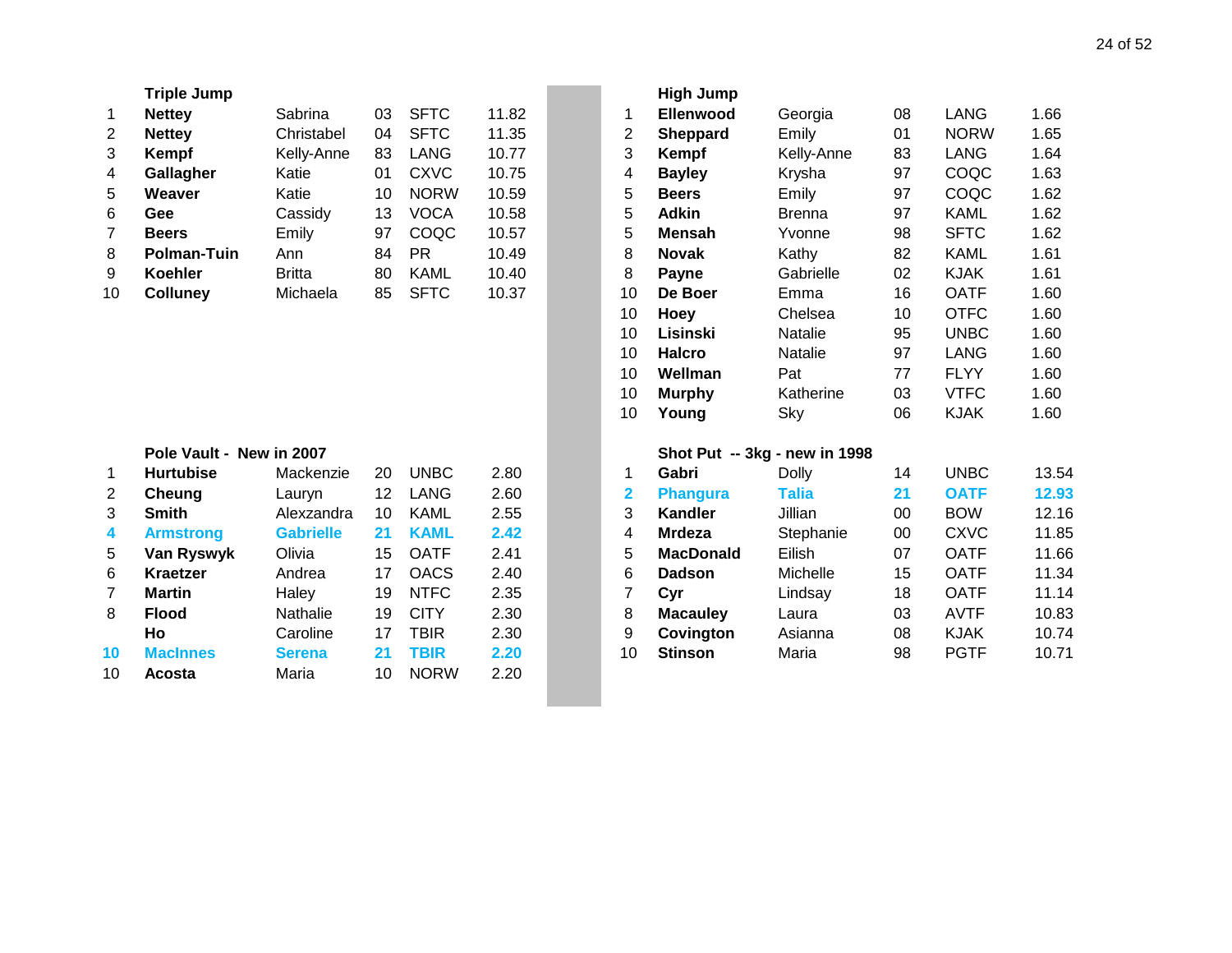|                         | Discus -- 750g (new in 1998)         |              |    |             |             |                | Javelin -- 400g (new in 1998) |           |       |             |       |
|-------------------------|--------------------------------------|--------------|----|-------------|-------------|----------------|-------------------------------|-----------|-------|-------------|-------|
| 1                       | Forsyth                              | Isabelle     | 16 | CTC1        | 39.31       | 1              | <b>Denness</b>                | Rori      | 14    | <b>OATF</b> | 44.08 |
| 2                       | Gabri                                | <b>Dolly</b> | 14 | <b>UNBC</b> | 38.71       | $\overline{c}$ | Hunter                        | Hayley    | 12    | <b>CRVC</b> | 38.32 |
| 3                       | <b>Phangura</b>                      | <b>Talia</b> | 21 | <b>OATF</b> | 38.49       | 3              | <b>Fraser</b>                 | Nicole    | 03    | COQC        | 37.73 |
| 4                       | <b>Macauley</b>                      | Laura        | 03 | <b>AVTF</b> | 36.25       | 4              | Patry-Smith                   | Jenevieve | 14    | <b>CITY</b> | 36.43 |
| 5                       | <b>Dhillon</b>                       | Keerat       | 18 | <b>UATH</b> | 35.53       | 5              | Green                         | Katey     | 04    | <b>VER</b>  | 35.10 |
| 6                       | Wideski                              | Valerie      | 12 | <b>KJAK</b> | 35.37       | 6              | <b>Sara</b>                   | Eniko     | 15    | <b>LANG</b> | 34.84 |
| $\overline{7}$          | <b>MacDonald</b>                     | Eilish       | 07 | <b>OATF</b> | 35.35       | $\overline{7}$ | <b>Maccauley</b>              | Laura     | 03    | <b>AVTF</b> | 33.86 |
| 8                       | <b>Bhandal</b>                       | Jasmin       | 16 | <b>UNBC</b> | 35.36       | 8              | Frederiksen                   | Gwyneth   | 14    | <b>UNBC</b> | 33.62 |
| 9                       | <b>Dadson</b>                        | Michelle     | 15 | <b>OATF</b> | 34.57       | 9              | Cathro                        | Ashley    | 13    | <b>VTFC</b> | 33.57 |
| 10                      | <b>Mander</b>                        | Gurleen      | 20 | <b>OATF</b> | 34.50       | 10             | <b>Botsis</b>                 | Chanell   | 11    | COQC        | 33.10 |
|                         | Hammer -- 3kg (new in 1998)          |              |    |             |             |                |                               |           |       |             |       |
| 1                       | <b>Macdonnell</b>                    | Malorie      | 99 | <b>NTFC</b> | 44.56       |                |                               |           |       |             |       |
| $\overline{\mathbf{2}}$ | <b>Phangura</b>                      | <b>Talia</b> | 21 | <b>OATF</b> | 44.15       |                |                               |           |       |             |       |
| 3                       | Haintz                               | Mateya       | 14 | <b>UNBC</b> | 43.13       |                |                               |           |       |             |       |
| 4                       | Gabri                                | <b>Dolly</b> | 14 | <b>UNBC</b> | 42.26       |                |                               |           |       |             |       |
| 5                       | <b>Toney</b>                         | Camryn       | 12 | <b>KJAK</b> | 42.07       |                |                               |           |       |             |       |
| 6                       | Frederiksen                          | Lindsey      | 12 | <b>UNBC</b> | 40.39       |                |                               |           |       |             |       |
| $\overline{7}$          | <b>Dolfo</b>                         | Tanika       | 12 | <b>LANG</b> | 39.49       |                |                               |           |       |             |       |
| 8                       | <b>Botsis</b>                        | Chanell      | 11 | COQC        | 38.66       |                |                               |           |       |             |       |
| 9                       | <b>Morfitt</b>                       | Gabrielle    | 18 | <b>CXVC</b> | 37.59       |                |                               |           |       |             |       |
| 10                      | <b>Clifford</b>                      | Florence     | 05 | <b>SFTC</b> | 36.90       |                |                               |           |       |             |       |
|                         | Pentathlon -- 3kg Shot (new in 1998) |              |    |             |             |                |                               |           |       |             |       |
|                         | <b>NAME</b>                          |              |    | YR CLUB     | <b>PENT</b> | LJ             | HJ                            | <b>SP</b> | 80H   | 800M        |       |
| 1                       | <b>Ellenwood</b>                     | Georgia      | 08 | <b>LANG</b> | 3039        | 4.78           | 1.66                          | 8.24      | 13.34 | 2.25.58     |       |
| 2                       | <b>Hoey</b>                          | Makayla      | 12 | <b>OTFC</b> | 3020        | 4.98           | 1.51                          | 9.42      | 13.04 | 2.33.04     |       |
| 3                       | Hoey                                 | Chelsea      | 10 | <b>OTFC</b> | 3007        | 4.95           | 1.50                          | 9.64      | 13.46 | 2.30.34     |       |
| 4                       | Payne                                | Gabrielle    | 02 | <b>KJAK</b> | 2846        | 4.74           | 1.61                          | 9.12      | 14.30 | 2.36.00     |       |
| 5                       | Lenz                                 | Sienna       | 13 | <b>CHWK</b> | 2834        | 4.45           | 1.49                          | 8.67      | 13.32 | 2.28.26     |       |
| 6                       | Van der Hoven                        | Nicolette    | 19 | <b>GOLD</b> | 2811        | 4.87           | 1.49                          | 9.78      | 13.94 | 2.42.16     |       |
| $\overline{7}$          | Lenz                                 | Marin        | 15 | <b>CHWK</b> | 2782        | 4.57           | 1.42                          | 8.94      | 13.31 | 2.32.81     |       |
| 8                       | Nijjar                               | Jasneet      | 14 | <b>UATH</b> | 2773        | 4.78           | 1.41                          | 6.60      | 12.96 | 2.24.10     |       |
| 9                       | Weaver                               | Katie        | 10 | <b>NORW</b> | 2763        | 4.71           | 1.50                          | 7.35      | 13.56 | 2.28.77     |       |
| 10                      | <b>Brunoro</b>                       | Maiya        | 19 | <b>LANG</b> | 2718        | 4.63           | 1.43                          | 7.49      | 13.52 | 2.27.74     |       |

|             |                  | Javelin -- 400g (new in 1998) |    |             |       |
|-------------|------------------|-------------------------------|----|-------------|-------|
| $\mathbf 1$ | <b>Denness</b>   | Rori                          | 14 | <b>OATF</b> | 44.08 |
| 2           | <b>Hunter</b>    | Hayley                        | 12 | <b>CRVC</b> | 38.32 |
| 3           | Fraser           | Nicole                        | 03 | COQC        | 37.73 |
| 4           | Patry-Smith      | Jenevieve                     | 14 | <b>CITY</b> | 36.43 |
| 5           | Green            | Katey                         | 04 | VER         | 35.10 |
| 6           | Sara             | Eniko                         | 15 | LANG        | 34.84 |
| 7           | <b>Maccauley</b> | Laura                         | 03 | <b>AVTF</b> | 33.86 |
| 8           | Frederiksen      | Gwyneth                       | 14 | <b>UNBC</b> | 33.62 |
| 9           | Cathro           | Ashley                        | 13 | VTFC        | 33.57 |
| 10          | <b>Botsis</b>    | Chanell                       | 11 | COQC        | 33.10 |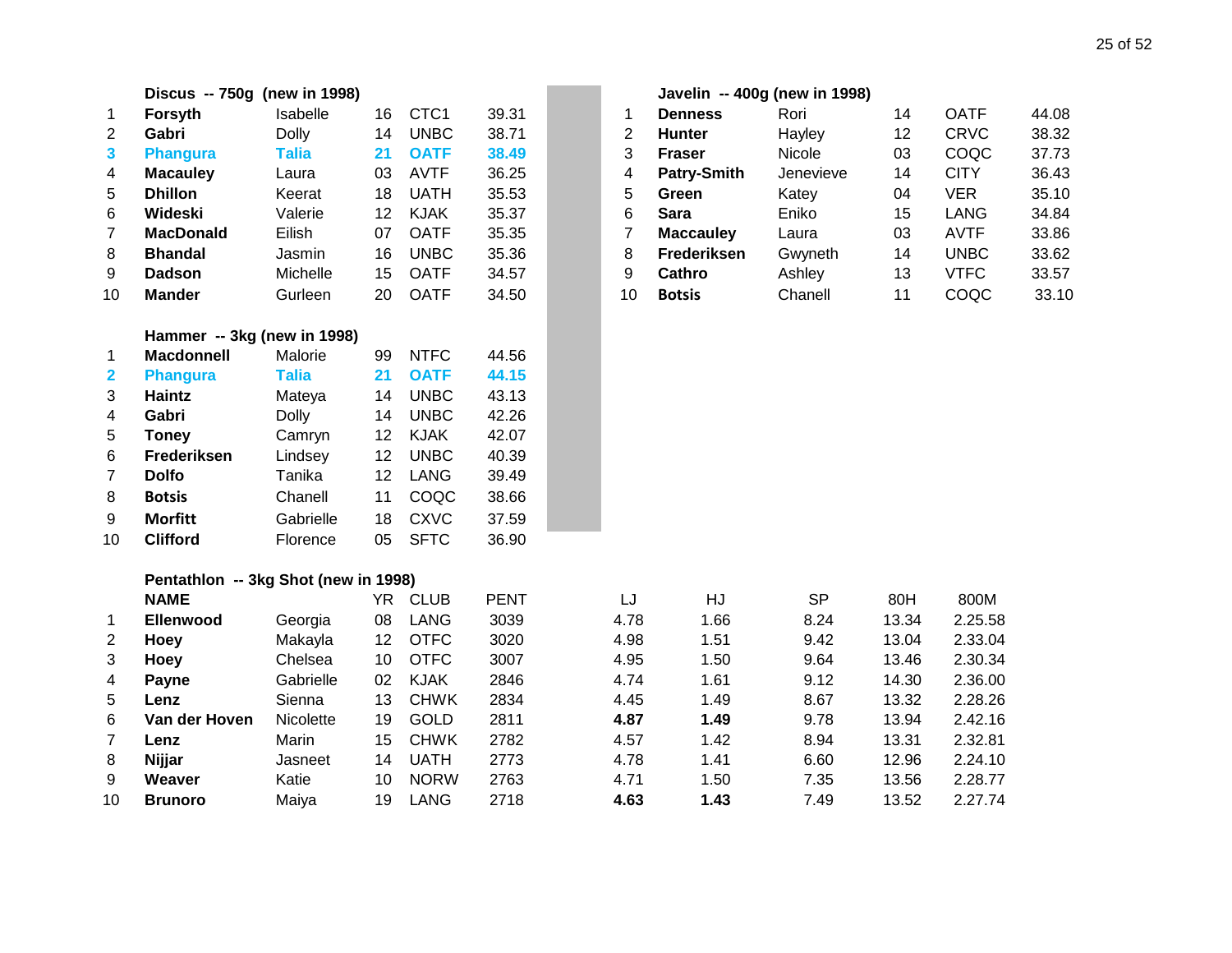#### **400m (dropped in 2011)**

| Laura   |                  |                 | 0.58.01 | <b>KEL</b>  | 08 | Elisa    | Joyce         | $\mathbf 1$ |
|---------|------------------|-----------------|---------|-------------|----|----------|---------------|-------------|
|         |                  | <b>Peterson</b> | 0.58.2  | <b>NORW</b> | 73 | Val      | Duncan        | 2           |
| Sasha   | <b>Schoch</b>    | 2               | 0.58.9  | VOC         | 87 | Camille  | <b>Noel</b>   | 3           |
| Cindy   | <b>Foley</b>     | 3               | 0.59.30 | <b>BBY</b>  | 05 | Abby     | Voqt          | 4           |
| Rosemar | <b>McConnell</b> | 4               | 0.59.2  | <b>SOF</b>  | 80 | Chris    | Wagner        | 5           |
| Angela  | <b>Froese</b>    | 5               | 0.59.37 | <b>SAC</b>  | 07 | Jenny    | Sloman        | 6           |
| Louise  | <b>Embacher</b>  | 6               | 0.59.3  | BS          | 82 | Adrienne | Rayner        | 7           |
| Ange    | <b>Boylan</b>    |                 | 0.59.7  | <b>SOF</b>  | 93 | Ange     | <b>Boylan</b> | 8           |
| Cari    | Ramperad         | 8               | 0.59.91 | <b>SAC</b>  | 07 | Cheyenne | Tunti         | 9           |
| Myriam  | <b>Bassett</b>   | 9               | 0.59.8  | VOC         | 89 | Sandra   | Vuu           | 10          |
|         |                  |                 |         |             |    |          |               |             |

#### **3000m (dropped in 2011)**

| 1              | <b>Foley</b>     | Cindy    | 86 | RMT         | 10.15.2  |
|----------------|------------------|----------|----|-------------|----------|
| 2              | <b>Froese</b>    | Angela   | 89 | AR          | 10.22.7  |
| 3              | <b>McConnell</b> | Rosemary | 78 | СC          | 10.25.2  |
| $\overline{4}$ | Rampersad        | Cari     | 89 | KAJ         | 10.30.1  |
| 5              | <b>Andrew</b>    | Tessa    | 01 | VTC         | 10.30.23 |
| 6              | <b>Baldwin</b>   | Shelley  | 74 | KAJ         | 10.35.0  |
| 7              | Lewin            | Jenny    | 84 | <b>SOF</b>  | 10.35.1  |
| 8              | <b>Foster</b>    | Kelly    | 76 | KAJ         | 10.35.8  |
| 9              | <b>Walker</b>    | Liza     | 92 | <b>NORW</b> | 10.38.7  |
| 10             | <b>Mawby</b>     | Jennifer | 81 | KAJ         | 10.38.9  |

## **Discus -- 1.0kg (dropped in 1998)**

| 1  | <b>Polman-Tuin</b> | Ann     | 84 | PR         | 32.72 |
|----|--------------------|---------|----|------------|-------|
| 2  | <b>Polman-Tuin</b> | Connie  | 76 | PR.        | 30.88 |
| 3  | <b>McNeill</b>     | Signi   | 86 | <b>UNA</b> | 29.64 |
| 4  | Livingstone        | Erin    | 87 | <b>SOF</b> | 29.54 |
| 5  | <b>MacDougall</b>  | Angela  | 78 | <b>SOF</b> | 29.48 |
| 6  | Lewis              | Kelly   | 72 | KAJ        | 29.44 |
| 7  | Jordan             | Cecelia | 86 | KAJ        | 28.84 |
| 8  | <b>Hughes</b>      | Jean    | 87 | <b>SOF</b> | 28.78 |
| 9  | <b>Mosdell</b>     | Anna    | 83 | <b>AVF</b> | 28.24 |
| 10 | <b>Murray</b>      | Novelle | 97 | CС         | 27.88 |

| 1              | Joyce                   | Elisa    | 08 | <b>KEL</b>  | 0.58.01  |                | 1500m (dropped in 2011)            |          |    |             |         |
|----------------|-------------------------|----------|----|-------------|----------|----------------|------------------------------------|----------|----|-------------|---------|
| 2              | <b>Duncan</b>           | Val      | 73 | <b>NORW</b> | 0.58.2   | 1              | <b>Peterson</b>                    | Laura    | 85 | <b>ABB</b>  | 4.44.2  |
| 3              | <b>Noel</b>             | Camille  | 87 | <b>VOC</b>  | 0.58.9   | $\overline{2}$ | <b>Schoch</b>                      | Sasha    | 06 | <b>KEL</b>  | 4.44.34 |
| 4              | Vogt                    | Abby     | 05 | <b>BBY</b>  | 0.59.30  | 3              | <b>Foley</b>                       | Cindy    | 86 | <b>RMT</b>  | 4.45.8  |
| 5              | Wagner                  | Chris    | 80 | <b>SOF</b>  | 0.59.2   | 4              | <b>McConnell</b>                   | Rosemary | 78 | cc          | 4.48.8  |
| 6              | <b>Sloman</b>           | Jenny    | 07 | <b>SAC</b>  | 0.59.37  | 5              | <b>Froese</b>                      | Angela   | 89 | AR          | 4.49.1  |
| 7              | Rayner                  | Adrienne | 82 | <b>BS</b>   | 0.59.3   | 6              | <b>Embacher</b>                    | Louise   | 81 | <b>VR</b>   | 4.49.8  |
| 8              | <b>Boylan</b>           | Ange     | 93 | <b>SOF</b>  | 0.59.7   | 7              | <b>Boylan</b>                      | Ange     | 93 | <b>SOF</b>  | 4.50.8  |
| 9              | Tunti                   | Cheyenne | 07 | <b>SAC</b>  | 0.59.91  | 8              | Ramperad                           | Cari     | 89 | KAJ         | 4.51.5  |
| 10             | Vuu                     | Sandra   | 89 | <b>VOC</b>  | 0.59.8   | 9              | <b>Bassett</b>                     | Myriam   | 09 | <b>OTFC</b> | 4.52.51 |
|                |                         |          |    |             |          | 10             | <b>Smith</b>                       | Kim      | 87 | KAJ         | 4.52.4  |
|                | 3000m (dropped in 2011) |          |    |             |          |                | Shot Put -- 6lbs (dropped in 1998) |          |    |             |         |
| 1              | <b>Foley</b>            | Cindy    | 86 | <b>RMT</b>  | 10.15.2  | 1              | <b>Polman-Tuin</b>                 | Ann      | 84 | <b>PR</b>   | 12.08   |
| $\overline{c}$ | <b>Froese</b>           | Angela   | 89 | AR          | 10.22.7  | 2              | <b>MacDougall</b>                  | Angela   | 78 | <b>SOF</b>  | 12.04   |
| 3              | <b>McConnell</b>        | Rosemary | 78 | cc          | 10.25.2  | 3              | <b>Polman-Tuin</b>                 | Connie   | 76 | <b>PR</b>   | 11.88   |
| 4              | Rampersad               | Cari     | 89 | KAJ         | 10.30.1  | 4              | Melan                              | Jennifer | 75 | <b>PR</b>   | 11.54   |
| 5              | <b>Andrew</b>           | Tessa    | 01 | <b>VTC</b>  | 10.30.23 | 5              | <b>Bard</b>                        | Shannon  | 84 | <b>NORW</b> | 11.52   |
| 6              | <b>Baldwin</b>          | Shelley  | 74 | KAJ         | 10.35.0  | 6              | Munro                              | Nicole   | 82 | <b>PR</b>   | 11.33   |
| 7              | Lewin                   | Jenny    | 84 | <b>SOF</b>  | 10.35.1  | 7              | <b>McNeill</b>                     | Signi    | 86 | <b>UNA</b>  | 11.30   |
| 8              | <b>Foster</b>           | Kelly    | 76 | KAJ         | 10.35.8  | 8              | <b>Mosdell</b>                     | Anna     | 83 | <b>AVF</b>  | 11.08   |
| 9              | Walker                  | Liza     | 92 | <b>NORW</b> | 10.38.7  | 8              | <b>Bennett</b>                     | Cindy    | 82 | <b>BS</b>   | 11.08   |
| 10             | <b>Mawby</b>            | Jennifer | 81 | KAJ         | 10.38.9  | 8              | <b>McPhee</b>                      | Theresa  | 78 | <b>PR</b>   | 11.08   |
|                |                         |          |    |             |          |                |                                    |          |    |             |         |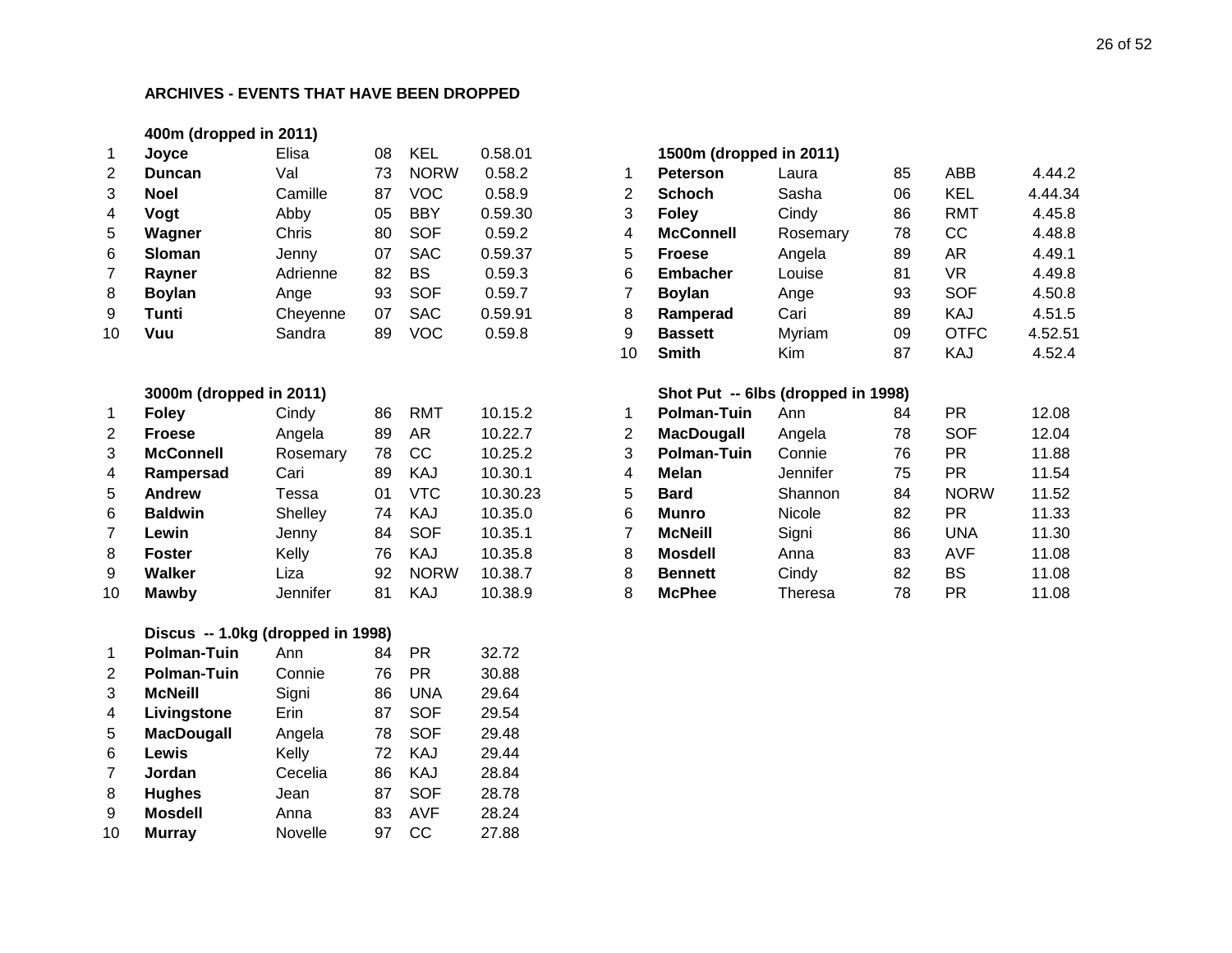|                | Pentathlon -- 6lb Shot (dropped in 1998) |               |    |             |             |      |      |       |       |         |
|----------------|------------------------------------------|---------------|----|-------------|-------------|------|------|-------|-------|---------|
|                | <b>NAME</b>                              |               | YR | <b>CLUB</b> | <b>PENT</b> | LJ   | HJ   | SP    | 80H   | 800M    |
| $\overline{1}$ | <b>Beers</b>                             | Emily         | 97 | CC          | 2937        | 4.88 | 1.62 | 9.40  | 13.05 | 2.47.84 |
| 2              | Anstey                                   | Tamsin        | 93 | <b>NORW</b> | 2861        | 4.88 | 1.52 | 8.02  | 13.7  | 2.30.6  |
| 3              | <b>Hanson-Monnie</b>                     | Hazel         | 92 | CС          | 2805        | 4.58 | 1.50 | 7.86  | 13.5  | 2.27.6  |
| 4              | <b>Adkins</b>                            | <b>Brenna</b> | 97 | <b>KAM</b>  | 2776        | 4.17 | 1.62 | 9.18  | 13.01 | 2.44.77 |
| 5              | Wendt                                    | Maggie        | 91 | <b>NORW</b> | 2749        | 4.58 | 1.42 | 10.17 | 12.9  | 2.42.9  |
| 6              | Quelch                                   | Sarah         | 89 | KAJ         | 2731        | 4.37 | 1.49 | 7.87  | 13.9  | 2.25.7  |
| $\overline{7}$ | <b>McLellan</b>                          | Julie         | 94 | <b>VER</b>  | 2718        | 5.01 | 1.35 | 9.27  | 13.0  | 2.43.0  |
| 8              | <b>McGee</b>                             | Nikki         | 87 | <b>PR</b>   | 2702        | 4.29 | 1.49 | 9.12  | 13.3  | 2.37.4  |
| 9              | <b>Perreault</b>                         | Amy           | 91 | <b>TRA</b>  | 2694        | 4.67 | 1.51 | 8.48  | 12.9  | 2.48.9  |
| 10             | <b>Reglis</b>                            | Maria         | 89 | LM          | 2691        | 4.45 | 1.35 | 8.38  | 12.3  | 2.35.9  |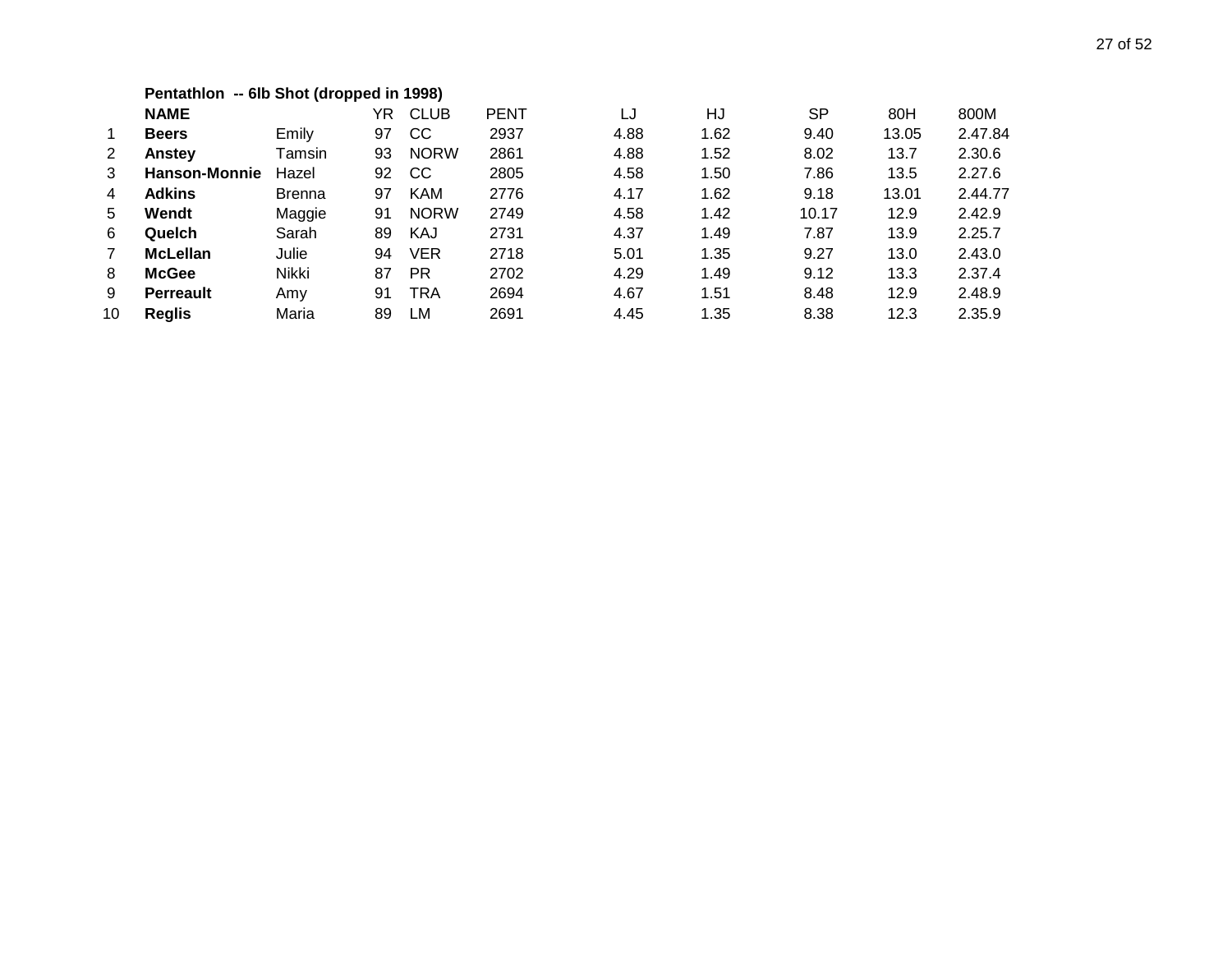|                | 60m (New in 2007)          |              |    |             |         |                         | 100m                         |                 |
|----------------|----------------------------|--------------|----|-------------|---------|-------------------------|------------------------------|-----------------|
| 1              | <b>Pavlovic</b>            | Nicholas     | 13 | <b>OATF</b> | 9.02    | 1                       | <b>Pinnock</b>               | Tijan           |
| $\overline{2}$ | <b>Carriere</b>            | Dawson       | 17 | COQC        | 9.06    | $\overline{2}$          | Haughton                     | Pishon          |
| 3              | Magdalinski                | Tyler        | 17 | <b>GOLD</b> | 9.07    | 3                       | Schellenberg                 | Neil            |
| 3              | Haughton                   | Pishon       | 15 | <b>OACS</b> | 9.07    | $\overline{\mathbf{4}}$ | <b>Nelson</b>                | Joel            |
| 5              | <b>Dann</b>                | Cruz         | 19 | <b>DIAM</b> | 9.08    | 4                       | <b>Small</b>                 | <b>Rick</b>     |
| 6              | Wakelyn                    | Parker       | 10 | <b>VRTC</b> | 9.15    | $\overline{4}$          | <b>Francis</b>               | Shaun           |
| $\overline{7}$ | <b>Thomas</b>              | Tayson       | 17 | <b>GOLD</b> | 9.20    | $\overline{7}$          | <b>Pavlovic</b>              | Nicholas        |
| $\overline{7}$ | <b>Szczawinski</b>         | Maxwell      | 07 | <b>PTFC</b> | 9.20    | 8                       | Dann                         | Cruz            |
| 9              | <b>Nickerson</b>           | Ryan         | 17 | <b>KJAK</b> | 9.24    | 8                       | Magdalinski                  | Tyler           |
| 9              | Aversa                     | Leonardo     | 07 | <b>TBIR</b> | 9.24    | 10                      | <b>Nelson</b>                | Matt            |
|                | 600m (new in 2011)         |              |    |             |         |                         | 1000m (new in 2011)          |                 |
| 1              | Magdalinski                | Tyler        | 17 | <b>GOLD</b> | 1.47.91 | 1                       | <b>Steele</b>                | Angus           |
| $\overline{2}$ | <b>Steele</b>              | Angus        | 14 | <b>CITY</b> | 1.51.75 | $\overline{2}$          | Hayden                       | <b>Miles</b>    |
| 3              | Wade                       | Tristan      | 16 | <b>UNBC</b> | 1.53.06 | 3                       | <b>MacGregor</b>             | Lockhart        |
| 4              | <b>Primeau</b>             | Luc          | 16 | <b>BBYS</b> | 1.54.05 | 4                       | <b>Clarke</b>                | Elijah          |
| 5              | <b>MacGregor</b>           | Lockhart     | 13 | <b>VRTC</b> | 1.55.10 | 5                       | <b>Aron</b>                  | <b>Nicholas</b> |
| 6              | <b>Watson</b>              | Jayden       | 13 | <b>NTFC</b> | 1.55.68 | 6                       | Wade                         | Tristan         |
| 7              | Hayden                     | <b>Miles</b> | 17 | <b>LANG</b> | 1.56.72 | $\overline{7}$          | <b>Irish</b>                 | Smith           |
| 8              | <b>Kristen</b>             | Xavier       | 12 | <b>TBIR</b> | 1.57.00 | 8                       | Watson                       | Jayden          |
| 9              | <b>Clarke</b>              | Elijah       | 17 | <b>BBYS</b> | 1.57.55 | 9                       | <b>Demian</b>                | Joel            |
| 10             | <b>Irish</b>               | Smith        | 17 | <b>NORW</b> | 1.58.18 | 10                      | Slaymaker                    | Cameron         |
|                | 60m Hurdles -- new in 2000 |              |    |             |         |                         | 800m Race Walk (new in 1996) |                 |
| 1              | Haughton                   | Pishon       | 15 | <b>OACS</b> | 10.58   | 1                       | <b>Mayert</b>                | Russell         |
| $\overline{2}$ | <b>Harrison</b>            | Joel         | 08 | <b>LANG</b> | 10.65   | $\overline{2}$          | <b>Vallance</b>              | Caleb           |
| 3              | Raps                       | Ben          | 02 | <b>LANG</b> | 10.94   | 3                       | <b>Serban</b>                | Anthony         |
| 4              | <b>MacGregor</b>           | Lockhart     | 13 | <b>VRTC</b> | 11.01   | 4                       | <b>Harvey</b>                | Emerson         |
| 5              | Magdalinski                | <b>Tyler</b> | 17 | <b>GOLD</b> | 11.06   | 5                       | <b>Currie</b>                | Alex            |
| 6              | <b>Turner</b>              | Alden        | 14 | <b>KJAK</b> | 11.08   | 6                       | <b>Tonks</b>                 | Graham          |
| 7              | <b>Tateh</b>               | Acheleke     | 18 | <b>UATH</b> | 11.09   | $\overline{7}$          | <b>Brar</b>                  | Prabhdeep       |
| 8              | Ghuman                     | Gurmun       | 13 | <b>UATH</b> | 11.10   | 8                       | Mastradonato                 | Gavin           |
| 9              | <b>Bajarunas</b>           | Marty        | 15 | COQC        | 11.13   | 9                       | <b>Watson</b>                | Jayden          |
| 10             | <b>Primeau</b>             | Luc          | 16 | <b>BBYS</b> | 11.17   | 10                      | Cyr                          | <b>Brandon</b>  |

|                | 60m (New in 2007)          |              |    |             |         |                         | 100m                         |                |    |             |         |
|----------------|----------------------------|--------------|----|-------------|---------|-------------------------|------------------------------|----------------|----|-------------|---------|
| $\mathbf 1$    | <b>Pavlovic</b>            | Nicholas     | 13 | <b>OATF</b> | 9.02    | 1                       | <b>Pinnock</b>               | Tijan          | 97 | <b>PGTF</b> | 13.98   |
| $\overline{2}$ | <b>Carriere</b>            | Dawson       | 17 | COQC        | 9.06    | $\overline{2}$          | Haughton                     | Pishon         | 15 | <b>OACS</b> | 14.22   |
| 3              | Magdalinski                | Tyler        | 17 | <b>GOLD</b> | 9.07    | 3                       | Schellenberg                 | Neil           | 95 | <b>CVAC</b> | 14.1    |
| 3              | Haughton                   | Pishon       | 15 | <b>OACS</b> | 9.07    | 4                       | <b>Nelson</b>                | Joel           | 88 | <b>SFTC</b> | 14.2    |
| 5              | Dann                       | Cruz         | 19 | <b>DIAM</b> | 9.08    | 4                       | <b>Small</b>                 | <b>Rick</b>    | 70 | <b>POCO</b> | 14.2    |
| 6              | Wakelyn                    | Parker       | 10 | <b>VRTC</b> | 9.15    | 4                       | <b>Francis</b>               | Shaun          | 90 | <b>SFTC</b> | 14.2    |
| $\overline{7}$ | <b>Thomas</b>              | Tayson       | 17 | <b>GOLD</b> | 9.20    | $\overline{7}$          | <b>Pavlovic</b>              | Nicholas       | 13 | <b>OATF</b> | 14.47   |
| 7              | <b>Szczawinski</b>         | Maxwell      | 07 | <b>PTFC</b> | 9.20    | 8                       | Dann                         | Cruz           | 19 | <b>DIAM</b> | 14.52   |
| 9              | <b>Nickerson</b>           | Ryan         | 17 | <b>KJAK</b> | 9.24    | 8                       | Magdalinski                  | Tyler          | 17 | <b>GOLD</b> | 14.52   |
| 9              | Aversa                     | Leonardo     | 07 | <b>TBIR</b> | 9.24    | 10                      | <b>Nelson</b>                | Matt           | 88 | <b>SFTC</b> | 14.5    |
|                | 600m (new in 2011)         |              |    |             |         |                         | 1000m (new in 2011)          |                |    |             |         |
| $\mathbf{1}$   | Magdalinski                | Tyler        | 17 | <b>GOLD</b> | 1.47.91 | 1                       | <b>Steele</b>                | Angus          | 14 | <b>CITY</b> | 3.22.10 |
| $\mathbf{2}$   | <b>Steele</b>              | Angus        | 14 | <b>CITY</b> | 1.51.75 | $\overline{c}$          | Hayden                       | <b>Miles</b>   | 17 | <b>LANG</b> | 3.26.79 |
| 3              | Wade                       | Tristan      | 16 | <b>UNBC</b> | 1.53.06 | 3                       | <b>MacGregor</b>             | Lockhart       | 13 | <b>VRTC</b> | 3.27.27 |
| 4              | <b>Primeau</b>             | Luc          | 16 | <b>BBYS</b> | 1.54.05 | $\overline{4}$          | <b>Clarke</b>                | Elijah         | 17 | <b>BBYS</b> | 3.28.29 |
| 5              | <b>MacGregor</b>           | Lockhart     | 13 | <b>VRTC</b> | 1.55.10 | 5                       | Aron                         | Nicholas       | 11 | <b>GOLD</b> | 3.29.40 |
| 6              | Watson                     | Jayden       | 13 | <b>NTFC</b> | 1.55.68 | 6                       | Wade                         | Tristan        | 16 | <b>UNBC</b> | 3.30.56 |
| 7              | Hayden                     | <b>Miles</b> | 17 | <b>LANG</b> | 1.56.72 | $\overline{7}$          | <b>Irish</b>                 | Smith          | 17 | <b>NORW</b> | 3.31.34 |
| 8              | <b>Kristen</b>             | Xavier       | 12 | <b>TBIR</b> | 1.57.00 | 8                       | <b>Watson</b>                | Jayden         | 13 | <b>NTFC</b> | 3.32.17 |
| 9              | <b>Clarke</b>              | Elijah       | 17 | <b>BBYS</b> | 1.57.55 | 9                       | <b>Demian</b>                | Joel           | 14 | <b>LANG</b> | 3.32.37 |
| 10             | <b>Irish</b>               | Smith        | 17 | <b>NORW</b> | 1.58.18 | 10                      | <b>Slaymaker</b>             | Cameron        | 12 | COQC        | 3.33.37 |
|                | 60m Hurdles -- new in 2000 |              |    |             |         |                         | 800m Race Walk (new in 1996) |                |    |             |         |
| 1              | Haughton                   | Pishon       | 15 | <b>OACS</b> | 10.58   | $\mathbf 1$             | <b>Mayert</b>                | <b>Russell</b> | 96 | CC          | 5.07.30 |
| 2              | <b>Harrison</b>            | Joel         | 08 | <b>LANG</b> | 10.65   | $\overline{2}$          | <b>Vallance</b>              | Caleb          | 12 | <b>PRTF</b> | 5.09.32 |
| 3              | Raps                       | Ben          | 02 | <b>LANG</b> | 10.94   | 3                       | <b>Serban</b>                | Anthony        | 06 | <b>NTFC</b> | 5.20.05 |
| 4              | <b>MacGregor</b>           | Lockhart     | 13 | <b>VRTC</b> | 11.01   | $\overline{\mathbf{4}}$ | <b>Harvey</b>                | Emerson        | 16 | <b>OTFC</b> | 5.23.92 |
| 5              | Magdalinski                | Tyler        | 17 | <b>GOLD</b> | 11.06   | 5                       | <b>Currie</b>                | Alex           | 01 | <b>NORW</b> | 5.25.03 |
| 6              | <b>Turner</b>              | Alden        | 14 | <b>KJAK</b> | 11.08   | 6                       | <b>Tonks</b>                 | Graham         | 96 | <b>PR</b>   | 5.26.90 |
| $\overline{7}$ | <b>Tateh</b>               | Acheleke     | 18 | <b>UATH</b> | 11.09   | $\overline{7}$          | <b>Brar</b>                  | Prabhdeep      | 19 | <b>TBIR</b> | 5.27.33 |
| 8              | Ghuman                     | Gurmun       | 13 | <b>UATH</b> | 11.10   | 8                       | <b>Mastradonato</b>          | Gavin          | 12 | <b>PRTF</b> | 5.32.04 |
| 9              | <b>Bajarunas</b>           | Marty        | 15 | COQC        | 11.13   | 9                       | <b>Watson</b>                | Jayden         | 13 | <b>NTFC</b> | 5.37.13 |
| 10             | <b>Primeau</b>             | Luc          | 16 | <b>BBYS</b> | 11.17   | 10                      | Cyr                          | <b>Brandon</b> | 00 | <b>ALV</b>  | 5.38.90 |
|                |                            |              |    |             |         |                         |                              |                |    |             |         |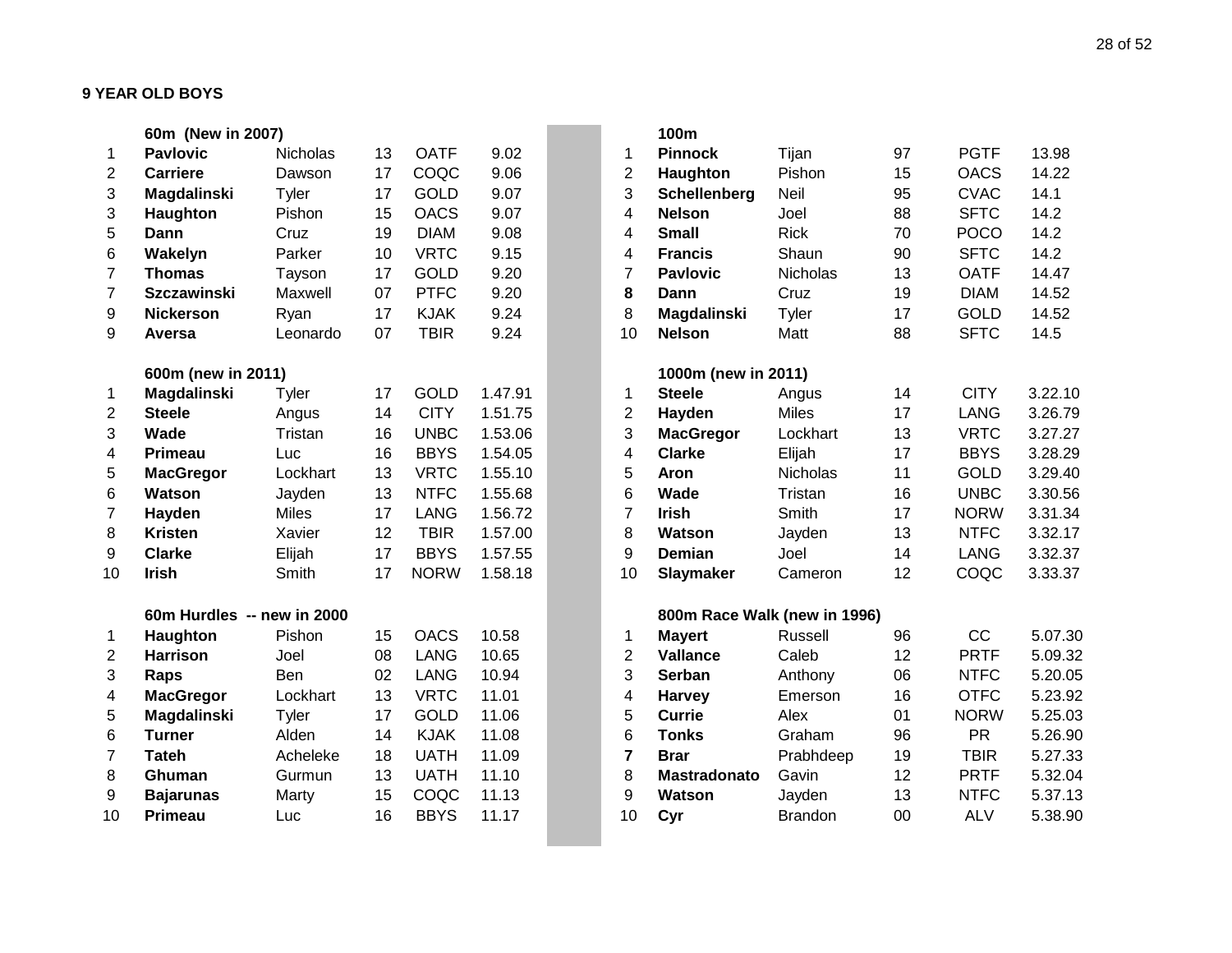|              | Long Jump        |              |    |             |      |   | <b>High Jump</b> |
|--------------|------------------|--------------|----|-------------|------|---|------------------|
| $\mathbf{1}$ | Raps             | <b>Ben</b>   | 02 | LANG        | 4.13 |   | <b>Mayert</b>    |
| 2            | <b>Mayert</b>    | Russell      | 96 | COQC        | 4.00 | 2 | <b>Harrison</b>  |
| 3            | <b>Shokar</b>    | <b>Billy</b> | 79 | <b>BBYS</b> | 3.99 | 3 | Primeau          |
| 4            | <b>Francis</b>   | Shaun        | 90 | <b>SFTC</b> | 3.98 | 3 | <b>Sandstrom</b> |
| 5            | <b>Sandstrom</b> | Greg         | 83 | VRTC        | 3.95 | 3 | <b>McMurray</b>  |
| 6            | <b>Nelson</b>    | Matt         | 88 | <b>SFTC</b> | 3.92 | 6 | <b>Francis</b>   |
| 7            | <b>Jacobsen</b>  | Graig        | 74 | <b>KJAK</b> | 3.91 | 7 | Sada             |
| 7            | Konig            | Franck       | 83 | <b>PGTF</b> | 3.91 | 7 | <b>Carmeron</b>  |
| 9            | Cardy            | <b>Brett</b> | 85 | <b>SHD</b>  | 3.89 | 9 | Kempf            |
| 9            | <b>Jackson</b>   | Dayne        | 98 | <b>UNBC</b> | 3.89 | 9 | Raps             |

#### **Shot Put -- 2kg (new in 1998)**

| 1              | <b>Murray</b>    | Emerson  | 01 | LANG        | 7.93 |
|----------------|------------------|----------|----|-------------|------|
| 2              | Ogbeiwei         | Michael  | 13 | LANG        | 7.78 |
| 3              | Raps             | Ben      | 02 | LANG        | 7.76 |
| 4              | Johnstone        | Aaron    | 98 | WVAN        | 7.65 |
| 5              | <b>Nickerson</b> | Ryan     | 17 | KJAK        | 7.63 |
| 6              | Weegar           | Thompson | 07 | <b>AVTC</b> | 7.61 |
| $\overline{7}$ | <b>Bajarunas</b> | Marty    | 15 | COQC        | 7.54 |
| 8              | Kang             | Aman     | 02 | <b>SFTC</b> | 7.49 |
| 9              | <b>Dosanijh</b>  | Chitaj   | 06 | <b>UATH</b> | 7.35 |
| 10             |                  |          |    |             |      |

|   | <b>High Jump</b> |          |    |             |      |
|---|------------------|----------|----|-------------|------|
| 1 | <b>Mayert</b>    | Russell  | 96 | COQC        | 1.33 |
| 2 | <b>Harrison</b>  | Joel     | 08 | LANG        | 1.31 |
| 3 | <b>Primeau</b>   | Laurier  | 79 | <b>SFTC</b> | 1.30 |
| 3 | <b>Sandstrom</b> | Greg     | 83 | <b>VRTC</b> | 1.30 |
| 3 | <b>McMurray</b>  | Kyle     | 93 | <b>CHTF</b> | 1.30 |
| 6 | <b>Francis</b>   | Shaun    | 90 | <b>SFTC</b> | 1.29 |
| 7 | Sada             | Bernardo | 16 | LANG        | 1.28 |
| 7 | <b>Carmeron</b>  | Jason    | 77 | <b>NORW</b> | 1.28 |
| 9 | <b>Kempf</b>     | Danny    | 81 | LANG        | 1.27 |
| 9 | Raps             | Ben      | 02 | LANG        | 1.27 |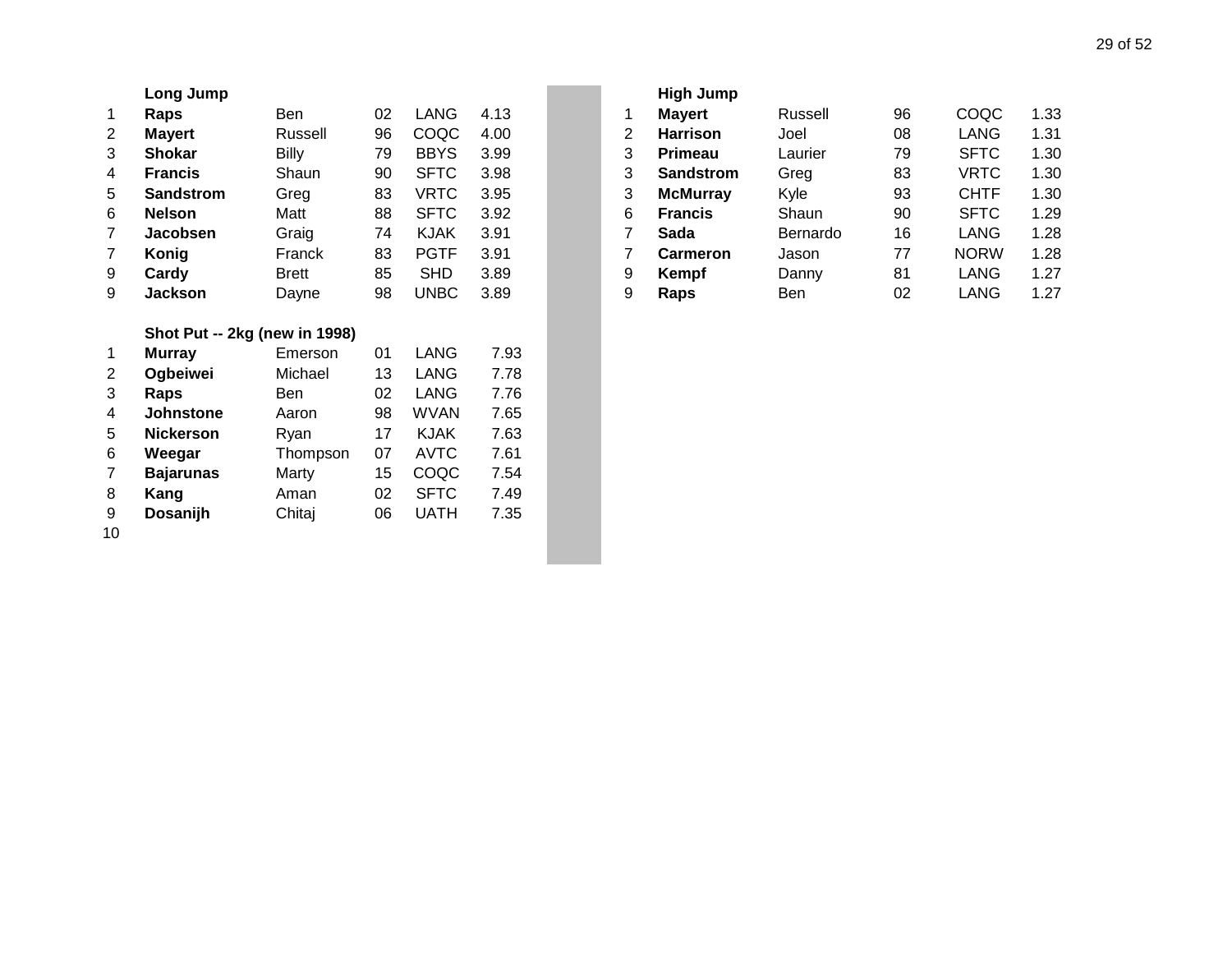|                | Pentathlon -- 600m (new in 2011) |                 |    |             |             |      |      |      |       |         |
|----------------|----------------------------------|-----------------|----|-------------|-------------|------|------|------|-------|---------|
|                | <b>NAME</b>                      |                 | YR | <b>CLUB</b> | <b>PENT</b> | LJ   | HJ   | SP   | 60H   | 600M    |
| $\mathbf{1}$   | <b>Carter</b>                    | Kai             | 19 | <b>UNBC</b> | 1783        | 3.72 | 1.25 | 6.04 | 12.15 | 2.04.85 |
| $\overline{2}$ | <b>Magdalinski</b>               | Tyler           | 17 | GOLD        | 1774        | 3.26 | 1.07 | 5.64 | 11.06 | 1.51.84 |
| 3              | <b>Adams</b>                     | Joev            | 15 | LANG        | 1762        | 3.59 | 1.17 | 5.24 | 11.19 | 2.01.04 |
| 3              | <b>Bajarunas</b>                 | Marty           | 15 | COQC        | 1744        | 3.22 | 1.17 | 7.54 | 11.13 | 2.12.22 |
| 4              | Lenz                             | <b>Brant</b>    | 12 | <b>CHWK</b> | 1616        | 3.20 | 1.07 | 6.18 | 11.91 | 2.00.11 |
| 6              | <b>Ghuman</b>                    | Gurmun          | 13 | <b>UATH</b> | 1616        | 2.99 | 1.07 | 5.80 | 11.10 | 2.00.58 |
| $\overline{7}$ | <b>Pavlovic</b>                  | <b>Nicholas</b> | 13 | OATF        | 1613        | 3.50 | 1.10 | 4.60 | 11.32 | 2.02.39 |
| 8              | Levasseur                        | Mason           | 12 | <b>KAML</b> | 1609        | 3.35 | 1.10 | 5.72 | 11.58 | 2.05.12 |
| 9              | <b>Brar</b>                      | Armaan          | 14 | <b>STFC</b> | 1554        | 3.32 | 1.00 | 5.67 | 11.45 | 2.03.85 |
| 10             | Sada                             | Bernardo        | 16 | <b>LANG</b> | 1552        | 3.19 | 1.28 | 5.30 | 12.61 | 2.08.44 |

#### **ARCHIVE - EVENTS THAT HAVE BEEN DROPPED**

|              | 200m (dropped in 2007) |              |    |             |       |                | 400m (dropped in 2007) |          |
|--------------|------------------------|--------------|----|-------------|-------|----------------|------------------------|----------|
| $\mathbf{1}$ | <b>Pinnock</b>         | Tijan        | 97 | PG          | 28.77 | 1              | <b>Nelson</b>          | Joel     |
| 2            | <b>Francis</b>         | Shaun        | 90 | <b>SOF</b>  | 29.6  | $\overline{2}$ | Labbe                  | Kyle     |
| 3            | <b>Nelson</b>          | Joel         | 88 | <b>SOF</b>  | 29.9  | 3              | <b>Heys</b>            | Jim.     |
| 4            | <b>Shokar</b>          | <b>Billy</b> | 79 | BS          | 30.0  | 4              | Schellenberg           | Neil     |
| 4            | <b>Schellenberg</b>    | <b>Neil</b>  | 95 | <b>CVAC</b> | 30.0  | 5              | Kube                   | Jay      |
| 6            | Taylor                 | Kyle         | 93 | PR          | 30.2  | 6              | <b>Thiestleaite</b>    | Terry    |
| 7            | <b>North</b>           | Michael      | 05 | CC          | 30.62 |                | Glover                 | Christor |
| 8            | Lail                   | Hardave      | 80 | <b>VTF</b>  | 30.4  | 8              | Kang                   | Karn     |
| 9            | <b>Small</b>           | <b>Rick</b>  | 73 | <b>POCO</b> | 30.6  | 9              | <b>Christopher</b>     | Cory     |
| 9            | <b>Jacobsen</b>        | Craig        | 74 | KAJ         | 30.6  | 9              | <b>Brear</b>           | George   |

|    | 200m (dropped in 2007) |             |    |             |       |   | 400m (dropped in 2007) |             |    |             |         |  |
|----|------------------------|-------------|----|-------------|-------|---|------------------------|-------------|----|-------------|---------|--|
|    | <b>Pinnock</b>         | Tijan       | 97 | PG.         | 28.77 |   | <b>Nelson</b>          | Joel        | 88 | <b>SOF</b>  | 1.08.0  |  |
| 2  | <b>Francis</b>         | Shaun       | 90 | <b>SOF</b>  | 29.6  |   | Labbe                  | Kyle        | 88 | ABB         | 1.08.1  |  |
| 3  | <b>Nelson</b>          | Joel        | 88 | <b>SOF</b>  | 29.9  | 3 | <b>Heys</b>            | Jim         | 90 | LM          | 1.08.5  |  |
| 4  | <b>Shokar</b>          | Billy       | 79 | BS          | 30.0  | 4 | <b>Schellenberg</b>    | Neil        | 95 | <b>CVAC</b> | 1.09.1  |  |
| 4  | <b>Schellenberg</b>    | Neil        | 95 | CVAC        | 30.0  | 5 | Kube                   | Jay         | 95 | LM          | 1.09.4  |  |
| 6. | Taylor                 | Kyle        | 93 | <b>PR</b>   | 30.2  | 6 | Thiestleaite           | Terry       | 72 | PR          | 1.09.7  |  |
|    | <b>North</b>           | Michael     | 05 | CС          | 30.62 |   | <b>Glover</b>          | Christopher | 93 | <b>BCV</b>  | 1.09.8  |  |
| 8  | Lail                   | Hardave     | 80 | VTF         | 30.4  | 8 | Kang                   | Karn        | 01 | <b>SOF</b>  | 1.10.39 |  |
| 9  | <b>Small</b>           | <b>Rick</b> | 73 | <b>POCO</b> | 30.6  | 9 | <b>Christopher</b>     | Cory        | 94 | <b>CHTF</b> | 1.10.3  |  |
| 9  | Jacobsen               | Craig       | 74 | KAJ         | 30.6  | 9 | <b>Brear</b>           | George      | 78 | ABB         | 1.10.3  |  |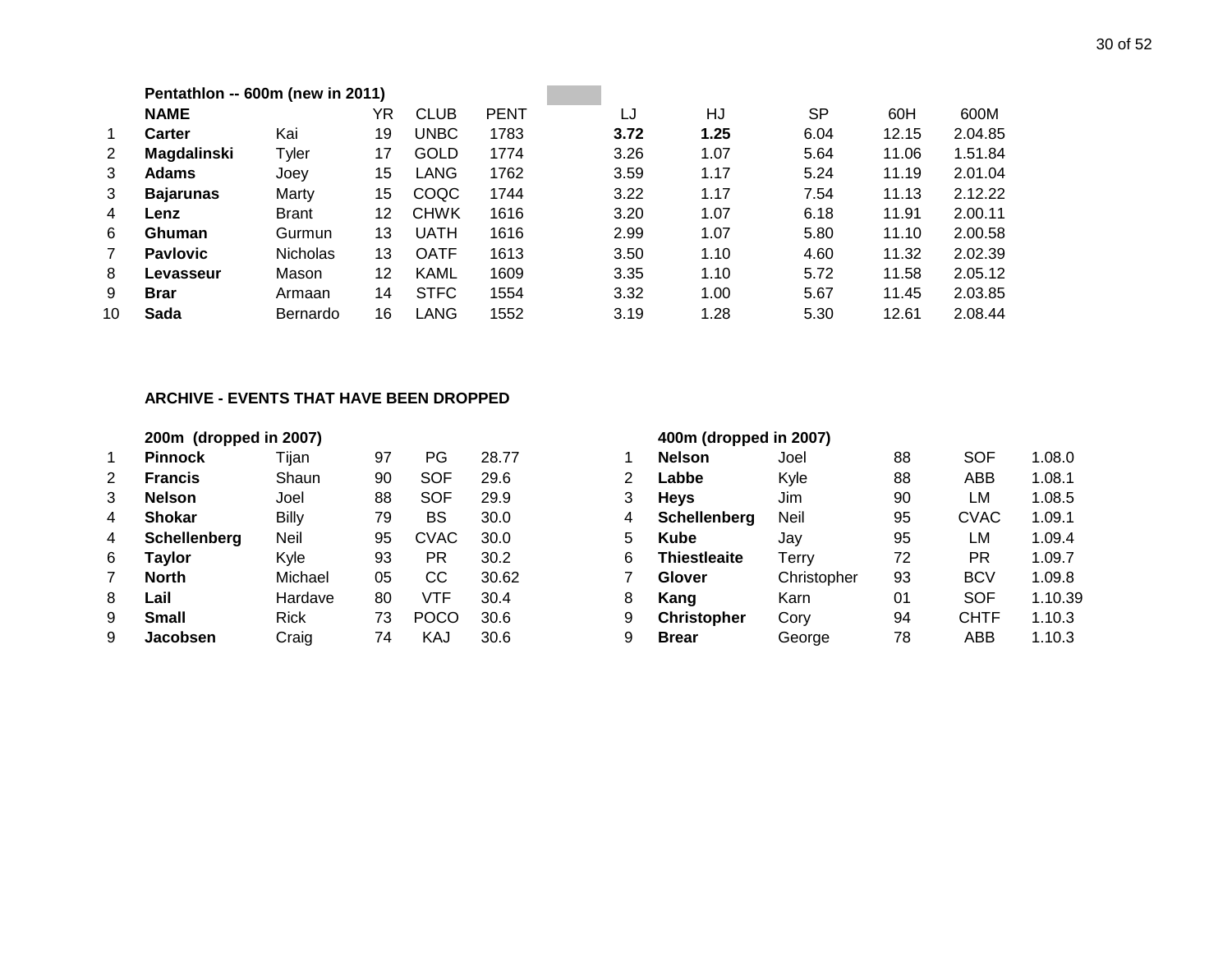|                | 800m (dropped in 2011)        |         |    |            |         |                | 1500m (dropped in 2011)           |                |  |
|----------------|-------------------------------|---------|----|------------|---------|----------------|-----------------------------------|----------------|--|
| 1              | <b>North</b>                  | Michael | 05 | <b>CC</b>  | 2.35.77 | 1              | <b>Price</b>                      | David          |  |
| 2              | <b>Price</b>                  | David   | 87 | KAJ        | 2.36.5  | $\overline{2}$ | <b>Mirisklavos</b>                | Marco          |  |
| 3              | <b>Brear</b>                  | George  | 78 | ABB        | 2.37.9  | 3              | <b>Brear</b>                      | George         |  |
| 4              | <b>Heys</b>                   | Jim     | 90 | LM         | 2.39.7  | 4              | Greenslade                        | Cecil          |  |
| 5              | <b>Mirisklavos</b>            | Marco   | 88 | <b>BS</b>  | 2.39.9  | 5              | <b>Kaberry</b>                    | Richard        |  |
| 6              | Kang                          | Karn    | 01 | <b>SOF</b> | 2.40.33 | 6              | Gant                              | <b>Brayden</b> |  |
| 7              | Colleran                      | David   | 94 | <b>SOF</b> | 2.40.8  | $\overline{7}$ | <b>Primeau</b>                    | Laurier        |  |
| 8              | Raddatx                       | Simon   | 91 | <b>SOF</b> | 2.41.1  | 8              | Wadhwani                          | Nathan         |  |
| 8              | <b>Friesen</b>                | Kevin   | 96 | <b>NAN</b> | 2.41.1  | 9              | <b>Heys</b>                       | Jim            |  |
| 10             | <b>Minet</b>                  | Wyat    | 81 | <b>SOF</b> | 2.41.3  | 10             | Wagner                            | Patrick        |  |
| 10             | <b>Morissette</b>             | Victor  | 88 | <b>RMT</b> | 2.41.3  |                | London                            | Tony           |  |
|                | 80m Hurdles (dropped in 2000) |         |    |            |         |                | Shot Put -- 6lb (dropped in 1998) |                |  |
|                |                               |         |    |            |         |                |                                   |                |  |
| 1              | <b>Russell</b>                | Mayert  | 96 | cc         | 14.26   | 1              | Geortz                            | David          |  |
| $\overline{c}$ | <b>McKnight</b>               | Darren  | 84 | <b>AVF</b> | 14.4    | $\overline{2}$ | <b>Willers</b>                    | Mike           |  |
| 3              | <b>Nelson</b>                 | Joel    | 88 | <b>SOF</b> | 14.5    | 3              | <b>Hartmann</b>                   | Sean           |  |
| 3              | <b>Walters</b>                | Fraser  | 89 | KAJ        | 14.5    | 4              | <b>Beaulieu</b>                   | Josh           |  |
| 5              | Raddatz                       | Simon   | 81 | <b>SOF</b> | 14.6    | 5              | <b>Clarke</b>                     | Wylie          |  |
| 5              | <b>Nelson</b>                 | Matt    | 88 | <b>SOF</b> | 14.6    | 6              | <b>Nelson</b>                     | Joel           |  |
| 7              | Claydon                       | Ben     | 98 | <b>BS</b>  | 14.85   | $\overline{7}$ | <b>Njume</b>                      | Andrew         |  |
| 8              | <b>Beaulieu</b>               | Josh    | 86 | ABB        | 14.7    | 8              | <b>McKnight</b>                   | Darren         |  |
| 8              | <b>Bains</b>                  | Pasha   | 89 | KAJ        | 14.7    | 9              | <b>Sharma</b>                     | Jeff           |  |
| 8              | <b>Francis</b>                | Shaun   | 90 | <b>SOF</b> | 14.7    | 10             | <b>Bains</b>                      | Pasha          |  |

|                | 800m (dropped in 2011)        |         |    |            |         |                | 1500m (dropped in 2011) |                                   |    |             |         |
|----------------|-------------------------------|---------|----|------------|---------|----------------|-------------------------|-----------------------------------|----|-------------|---------|
| 1              | <b>North</b>                  | Michael | 05 | cc         | 2.35.77 | 1              | <b>Price</b>            | David                             | 87 | KAJ         | 5.08.3  |
| 2              | <b>Price</b>                  | David   | 87 | KAJ        | 2.36.5  | 2              | <b>Mirisklavos</b>      | Marco                             | 88 | <b>BS</b>   | 5.08.5  |
| 3              | <b>Brear</b>                  | George  | 78 | ABB        | 2.37.9  | 3              | <b>Brear</b>            | George                            | 78 | ABB         | 5.14.1  |
| 4              | <b>Heys</b>                   | Jim     | 90 | LM         | 2.39.7  | 4              | Greenslade              | Cecil                             | 81 | <b>SOF</b>  | 5.18.3  |
| 5              | <b>Mirisklavos</b>            | Marco   | 88 | <b>BS</b>  | 2.39.9  | 5              | Kaberry                 | Richard                           | 77 | <b>NORW</b> | 5.18.6  |
| 6              | Kang                          | Karn    | 01 | <b>SOF</b> | 2.40.33 | 6              | Gant                    | <b>Brayden</b>                    | 00 | <b>GEA</b>  | 5.22.74 |
| $\overline{7}$ | Colleran                      | David   | 94 | <b>SOF</b> | 2.40.8  | 7              | Primeau                 | Laurier                           | 79 | <b>SOF</b>  | 5.24.2  |
| 8              | Raddatx                       | Simon   | 91 | <b>SOF</b> | 2.41.1  | 8              | Wadhwani                | Nathan                            | 05 | <b>GEA</b>  | 5.25.4  |
| 8              | <b>Friesen</b>                | Kevin   | 96 | <b>NAN</b> | 2.41.1  | 9              | <b>Heys</b>             | Jim                               | 90 | LM          | 5.26.1  |
| 10             | Minet                         | Wyat    | 81 | <b>SOF</b> | 2.41.3  | 10             | Wagner                  | Patrick                           | 83 | KAJ         | 5.28.3  |
| 10             | <b>Morissette</b>             | Victor  | 88 | <b>RMT</b> | 2.41.3  |                | London                  | Tony                              | 80 | <b>SHD</b>  | 5.28.5  |
|                | 80m Hurdles (dropped in 2000) |         |    |            |         |                |                         | Shot Put -- 6lb (dropped in 1998) |    |             |         |
| $\mathbf{1}$   | <b>Russell</b>                | Mayert  | 96 | cc         | 14.26   | 1              | Geortz                  | David                             | 78 | LM          | 7.45    |
| $\overline{c}$ | <b>McKnight</b>               | Darren  | 84 | <b>AVF</b> | 14.4    | $\overline{2}$ | <b>Willers</b>          | Mike                              | 76 | <b>VTF</b>  | 7.13    |
| 3              | <b>Nelson</b>                 | Joel    | 88 | <b>SOF</b> | 14.5    | 3              | <b>Hartmann</b>         | Sean                              | 94 | LM          | 7.08    |
| 3              | <b>Walters</b>                | Fraser  | 89 | KAJ        | 14.5    | 4              | <b>Beaulieu</b>         | Josh                              | 86 | ABB         | 6.98    |
| 5              | Raddatz                       | Simon   | 81 | <b>SOF</b> | 14.6    | 5              | <b>Clarke</b>           | Wylie                             | 94 | <b>BS</b>   | 6.97    |
| 5              | <b>Nelson</b>                 | Matt    | 88 | <b>SOF</b> | 14.6    | 6              | <b>Nelson</b>           | Joel                              | 88 | <b>SOF</b>  | 6.96    |
| 7              | Claydon                       | Ben     | 98 | <b>BS</b>  | 14.85   | 7              | <b>Njume</b>            | Andrew                            | 91 | <b>PR</b>   | 6.94    |
| 8              | <b>Beaulieu</b>               | Josh    | 86 | <b>ABB</b> | 14.7    | 8              | <b>McKnight</b>         | Darren                            | 84 | <b>AVF</b>  | 6.87    |
| 8              | <b>Bains</b>                  | Pasha   | 89 | KAJ        | 14.7    | 9              | <b>Sharma</b>           | Jeff                              | 85 | <b>NORW</b> | 6.82    |
| 8              | <b>Francis</b>                | Shaun   | 90 | <b>SOF</b> | 14.7    | 10             | <b>Bains</b>            | Pasha                             | 89 | KAJ         | 6.70    |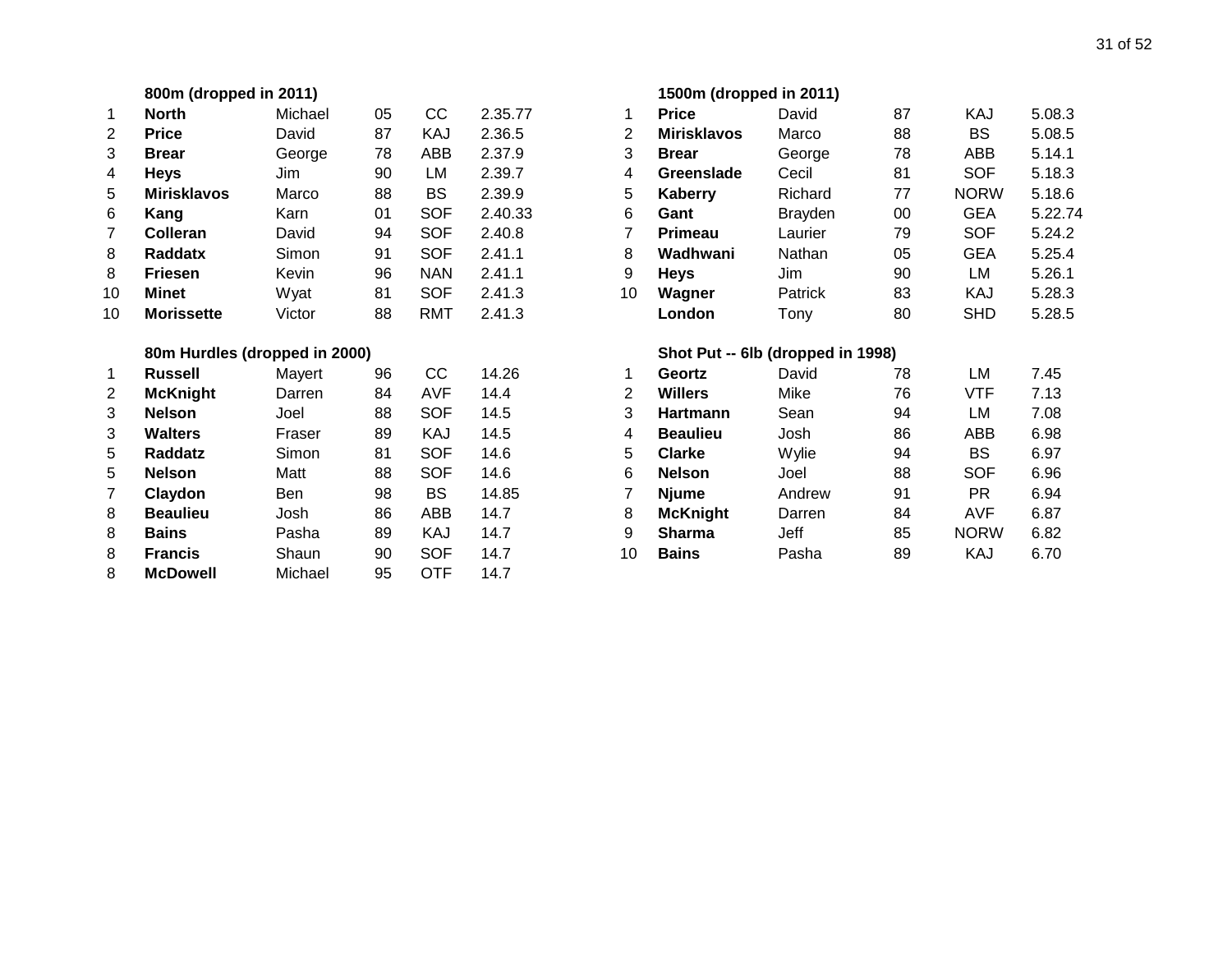|                | Pentathlon -- 6lb Shot (dropped in 1998)               |                |           |             |             |      |      |           |       |         |
|----------------|--------------------------------------------------------|----------------|-----------|-------------|-------------|------|------|-----------|-------|---------|
|                | <b>NAME</b>                                            |                | <b>YR</b> | <b>CLUB</b> | <b>PENT</b> | LJ   | HJ   | <b>SP</b> | 80H   | 800M    |
| 1              | <b>Russell</b>                                         | Mayert         | 96        | CC          | 2235        | 3.82 | 1.33 | 6.58      | 14.26 | 2.48.0  |
| $\overline{2}$ | <b>Peterson</b>                                        | <b>Brad</b>    | 84        | <b>ABB</b>  | 1852        | 3.59 | 1.13 | 6.07      | 14.8  | 2.50.8  |
| $\mathfrak{B}$ | <b>Pirie</b>                                           | lan            | 95        | <b>LM</b>   | 1840        | 3.60 | 1.11 | 6.10      | 15.0  | 2.48.2  |
| 4              | <b>Christoper</b>                                      | Cory           | 94        | <b>CHTF</b> | 1815        | 3.47 | 1.18 | 5.31      | 15.2  | 2.45.8  |
| 5              | <b>McKnight</b>                                        | Darren         | 84        | <b>AVF</b>  | 1806        | 3.71 | 1.09 | 4.72      | 14.4  | 2.48.3  |
| 6              | Gates.                                                 | Graham         | 94        | <b>CRCT</b> | 1795        | 3.71 | 1.24 | 5.82      | 15.1  | 3.08.3  |
| $\overline{7}$ | <b>Walters</b>                                         | Fraser         | 89        | KAJ         | 1782        | 3.42 | 1.15 | 4.73      | 14.5  | 2.46.5  |
| 8              | <b>Nelson</b>                                          | Matt           | 88        | <b>SOF</b>  | 1778        | 3.63 | 1.13 | 5.21      | 15.0  | 2.49.8  |
| 9              | <b>Heys</b>                                            | Jim            | 90        | <b>LM</b>   | 1758        | 3.80 | 1.07 | 4.86      | 15.6  | 2.44.1  |
| 10             | Labbe                                                  | Kyle           | 88        | ABB         | 1756        | 3.49 | 1.16 | 5.27      | 15.9  | 2.43.9  |
|                | Pentathlon -- 2kg shot (new in 1998 - dropped in 2000) |                |           |             |             |      |      |           |       |         |
|                | <b>NAME</b>                                            |                | <b>YR</b> | <b>CLUB</b> | <b>PENT</b> | LJ   | HJ   | <b>SP</b> | 80H   | 800M    |
| 1              | Clayton                                                | Ben            | 98        | <b>BS</b>   | 1420        | 3.43 | 1.00 | 5.89      | 15.8  | 3.09.7  |
| $\overline{c}$ | <b>Walton</b>                                          | Jordan         | 99        | <b>AVF</b>  | 1495        | 3.15 | 1.00 | 6.14      | 15.6  | 2.55.0  |
| 3              | <b>Smith</b>                                           | <b>Brendan</b> | 98        | <b>KAM</b>  | 1365        | 3.20 | 1.06 | 4.98      | 17.3  | 2.51.6  |
| 4              | <b>Clark</b>                                           | James          | 99        | <b>GEA</b>  | 1200        | 2.74 | 0.95 | 5.45      | 17.6  | 2.52.3  |
| 5              | <b>Nyardy</b>                                          | Ryan           | 99        | <b>VR</b>   | 1015        | 2.82 | 0.80 | 5.16      | 18.6  | 2.55.7  |
| 6              | <b>Adkins</b>                                          | Alan           | 98        | <b>KAM</b>  | 960         | 3.07 | 0.88 | 4.32      | 18.1  | 3.14.6  |
| 7              | O'Neill                                                | <b>Blair</b>   | 98        | <b>NORW</b> | 950         | 3.03 | 0.91 | 4.30      | 18.3  | 3.16.8  |
| 8              | <b>Nielson</b>                                         | Kai            | 98        | <b>NORW</b> | 880         | 2.61 | 1.00 | 4.06      | 18.1  | 3.24.8  |
| 9              | <b>Newport</b>                                         | Troy           | 98        | <b>NORW</b> | 750         | 2.71 |      |           | 20.2  |         |
| 10             | <b>Piertrusinski</b>                                   | Paul           | 99        | <b>NORW</b> | 655         | 2.65 | 0.85 | 4.13      | 24.0  | 3.11.3  |
|                | Pentathlon -- 60mH (new in 2000 - dropped in 2011)     |                |           |             |             |      |      |           |       |         |
|                | <b>NAME</b>                                            |                | <b>YR</b> | <b>CLUB</b> | <b>PENT</b> | LJ   | HJ   | <b>SP</b> | 60H   | 800M    |
| $\mathbf 1$    | Raps                                                   | Ben            | 02        | <b>LM</b>   | 2162        | 4.13 | 1.27 | 7.63      | 10.94 | 2.51.2  |
| $\overline{2}$ | <b>Harrison</b>                                        | Joel           | 08        | LM          | 1976        | 3.56 | 1.31 | 6.11      | 10.65 | 2.49.53 |
| 3              | Lamont                                                 | Cole           | 05        | <b>GEA</b>  | 1767        | 3.77 | 1.10 | 5.27      | 11.32 | 2.45.16 |
| 4              | Wakelyn                                                | Parker         | 10        | <b>VR</b>   | 1751        | 3.61 | 1.14 | 6.18      | 11.8  | 2.49.01 |
| 5              | Gant                                                   | <b>Brayden</b> | 00        | <b>GEA</b>  | 1720        | 3.58 | 0.95 | 5.69      | 11.23 | 2.42.80 |
| 6              | <b>Drake</b>                                           | Joshua         | 02        | <b>SOF</b>  | 1621        | 3.50 | 1.15 | 5.65      | 12.14 | 2.54.3  |
| $\overline{7}$ | Hadath                                                 | Conner         | 05        | <b>GEA</b>  | 1617        | 3.48 | 1.10 | 5.70      | 11.88 | 2.52.22 |
| $\,8\,$        | <b>Szczawinski</b>                                     | Max            | 07        | <b>PEN</b>  | 1581        | 3.45 | 1.02 | 6.52      | 11.64 | 3.00.50 |
| 9              | <b>North</b>                                           | Michael        | 05        | CC          | 1560        | 3.31 | 1.00 | 5.16      | 11.94 | 2.41.08 |
| 10             | Pighin                                                 | Daryl          | 00        | <b>ALV</b>  | 1512        | 3.07 | 1.00 | 5.37      | 11.19 | 2.56.50 |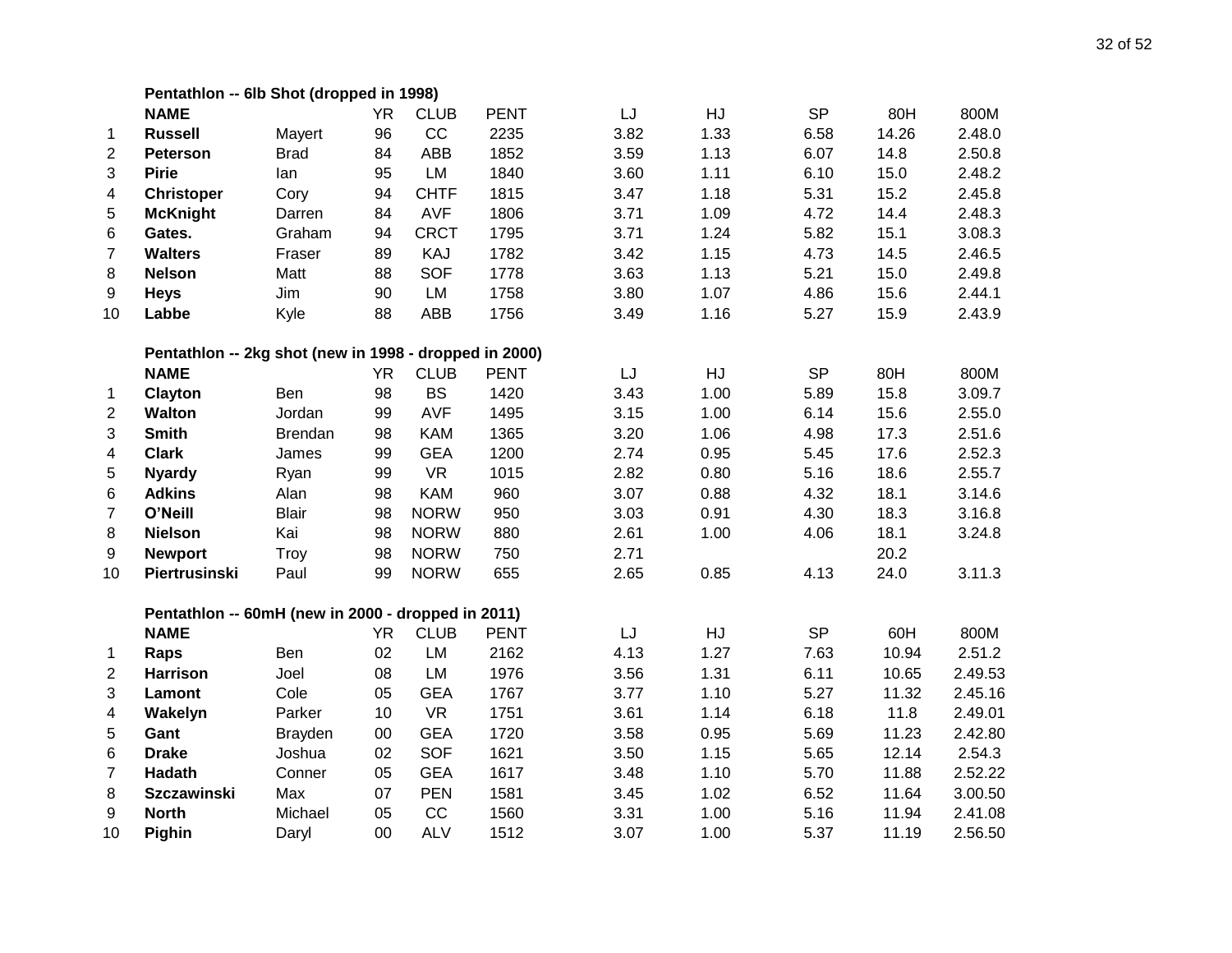|                | 60m (new in 2007)     |                 |    |             |         |                | 100m                  |               |    |             |         |
|----------------|-----------------------|-----------------|----|-------------|---------|----------------|-----------------------|---------------|----|-------------|---------|
| $\mathbf{1}$   | <b>Martin</b>         | Jayden          | 15 | <b>SFTC</b> | 8.54    | 1              | <b>Pinnock</b>        | Tijan         | 98 | <b>PGTF</b> | 13.01   |
| 2              | <b>Millenaar</b>      | <b>Nico</b>     | 14 | <b>UNBC</b> | 8.62    | 2              | Anderson              | Creg          | 80 | <b>SFTC</b> | 13.4    |
| 3              | <b>Erickson</b>       | Matti           | 13 | <b>UNBC</b> | 8.65    | 3              | Heldman               | Jared         | 02 | <b>LANG</b> | 13.72   |
| 4              | <b>Meltzer</b>        | Andre           | 19 | <b>BBYS</b> | 8.7     | 4              | <b>Meltzer</b>        | Andre         | 19 | <b>BBYS</b> | 13.74   |
| 5              | <b>Carriere</b>       | Dawson          | 18 | COQC        | 8.73    | 5              | <b>Millenaar</b>      | <b>Nico</b>   | 14 | <b>UNBC</b> | 13.82   |
| 5              | <b>Moonsamy</b>       | Krescyn         | 15 | <b>NTFC</b> | 8.73    | 6              | <b>Martin</b>         | Jayden        | 15 | <b>SFTC</b> | 13.86   |
| 7              | <b>Dacres</b>         | Isaiah          | 18 | <b>AIRL</b> | 8.75    | 7              | Magdalinski           | Tyler         | 18 | COQC        | 13.87   |
| 7              | Haughton              | Pishon          | 16 | <b>OACS</b> | 8.75    | 8              | Jana                  | Terrell       | 08 | <b>SFTC</b> | 13.88   |
| 9              | <b>Pavlovic</b>       | <b>Nicholas</b> | 14 | <b>OATF</b> | 8.77    | 9              | <b>Ephard</b>         | Gabriel       | 98 | <b>NORW</b> | 13.90   |
| 10             | Jana                  | Terrell         | 08 | <b>SFTC</b> | 8.79    | 10             | <b>Small</b>          | Rick          | 74 | <b>POCO</b> | 13.7    |
|                |                       |                 |    |             |         |                |                       |               |    |             |         |
|                | 600m (new in 2011)    |                 |    |             |         |                | 1000m (new in 2011)   |               |    |             |         |
| 1              | <b>Magdalinski</b>    | <b>Tyler</b>    | 18 | COQC        | 1.42.38 | 1              | <b>Steele</b>         | Angus         | 15 | <b>SFTC</b> | 3.16.64 |
| $\overline{2}$ | <b>Martin</b>         | Jayden          | 15 | <b>SFTC</b> | 1.44.32 | $\overline{2}$ | <b>Watson</b>         | Jayden        | 14 | <b>NTFC</b> | 3.16.65 |
| 3              | Watson                | Jayden          | 14 | <b>NTFC</b> | 1.46.55 | 3              | Muncey-Buckley Brandt |               | 12 | <b>OATF</b> | 3.18.43 |
| 4              | <b>Steele</b>         | Angus           | 15 | <b>SFTC</b> | 1.46.68 | 4              | Iwan                  | <b>Niklas</b> | 14 | <b>BBYS</b> | 3.18.52 |
| 5              | <b>Erickson</b>       | Matti           | 13 | <b>UNBC</b> | 1.47.29 | 5              | Wade                  | Tristan       | 17 | COQC        | 3.19.46 |
| 6              | <b>Muncey-Buckley</b> | <b>Brandt</b>   | 12 | <b>OATF</b> | 1.48.70 | 6              | <b>Erickson</b>       | Matti         | 13 | <b>UNBC</b> | 3.19.79 |
| 7              | Hayden                | <b>Miles</b>    | 18 | <b>LANG</b> | 1.49.77 | 7              | Vanderhorst           | <b>Ben</b>    | 19 | <b>LANG</b> | 3.21.10 |
| 8              | Abraham               | Dawson          | 19 | <b>KCTC</b> | 1.50.13 | 8              | <b>Slaymaker</b>      | Cameron       | 13 | COQC        | 3.21.38 |
| 9              | Lenz                  | <b>Brandt</b>   | 13 | <b>CHWK</b> | 1.50.47 | 9              | Mawji                 | Darius        | 13 | COQC        | 3.21.51 |
| 10             | Vanderhorst           | <b>Ben</b>      | 19 | <b>LANG</b> | 1.50.75 | 10             | <b>Caddick</b>        | Michael       | 17 | <b>TBIR</b> | 3.21.95 |
| 10             | <b>Perovich</b>       | Josiah          | 11 | LANG        | 1.50.75 |                |                       |               |    |             |         |
| 10             | Mawji                 | Darius          | 13 | COQC        | 1.50.75 |                |                       |               |    |             |         |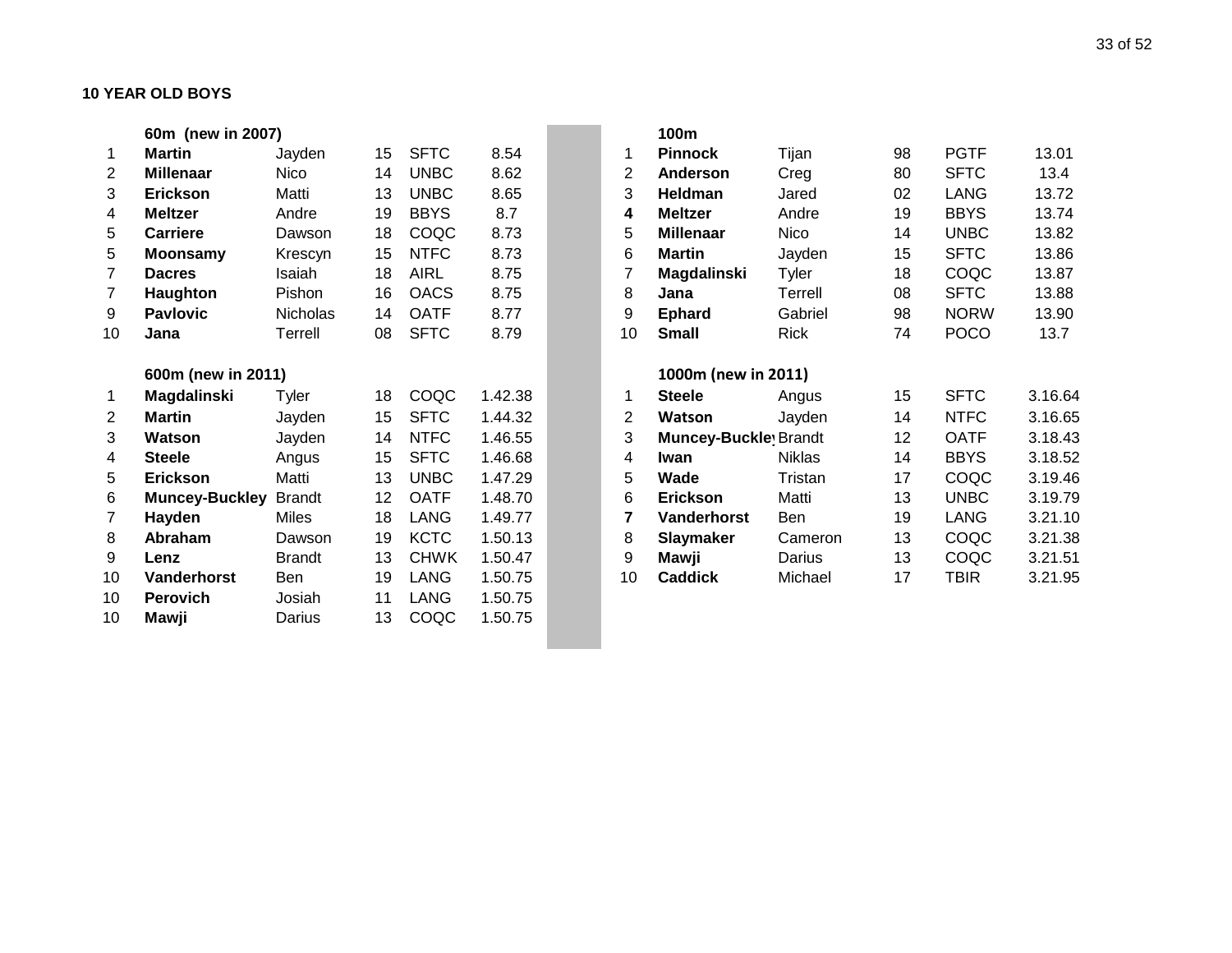|                | 60m Hurdles (new in 2000) |              |    |             |       |                |                     | 800m Race Walk (new in 1996) |
|----------------|---------------------------|--------------|----|-------------|-------|----------------|---------------------|------------------------------|
| 1              | Jana                      | Terrell      | 08 | <b>SFTC</b> | 10.08 | 1              | <b>Solmes</b>       | Lowell                       |
| 2              | <b>Harrison</b>           | Joel         | 09 | <b>LANG</b> | 10.19 | $\overline{2}$ | <b>Metzler</b>      | David                        |
| 3              | Haughton                  | Pishon       | 16 | <b>OACS</b> | 10.23 | 3              | Pangburn            | Jaxon                        |
| 4              | <b>Del Rivero</b>         | Tomas        | 09 | <b>NORW</b> | 10.28 | 4              | <b>O'Neill</b>      | <b>Blair</b>                 |
| 5              | Magdalinski               | <b>Tyler</b> | 18 | COQC        | 10.50 | 5              | Heisterman          | Keaton                       |
| 6              | Kang                      | Karn         | 02 | <b>SFTC</b> | 10.53 | 6              | <b>Bonsor</b>       | Mark                         |
| $\overline{7}$ | <b>Sillars</b>            | Taylor       | 13 | <b>UATH</b> | 10.56 | 7              | Rahier              | Ben                          |
| 8              | Abraham                   | Dawson       | 19 | <b>KCTC</b> | 10.57 | 8              | Contant             | Yanick                       |
| 9              | <b>Heldman</b>            | Jared        | 02 | <b>LANG</b> | 10.64 | 9              | Pauch               | Glen                         |
| 10             | <b>Erickson</b>           | Matti        | 13 | <b>UNBC</b> | 10.66 | 10             | <b>Vecsey</b>       | Raphael                      |
|                | Long Jump                 |              |    |             |       |                | <b>High Jump</b>    |                              |
| 1              | <b>Wilkes</b>             | <b>Nike</b>  | 89 | <b>RMT</b>  | 4.47  | 1              | <b>McMurray</b>     | Kyle                         |
| 2              | <b>Shokar</b>             | <b>Billy</b> | 80 | <b>BS</b>   | 4.42  | 1              | Kempf               | Danny                        |
| 3              | <b>Roberts</b>            | Greg         | 77 | <b>DEL</b>  | 4.38  | 1              | <b>Mayert</b>       | Russell                      |
| 4              | <b>Terlicher</b>          | David        | 88 | <b>BS</b>   | 4.37  | 4              | <b>Coulson</b>      | Jeffrey                      |
| 4              | Raddatz                   | Simon        | 92 | <b>SOF</b>  | 4.37  | 5              | <b>Primeau</b>      | Laurier                      |
| 6              | <b>Kennedy</b>            | David        | 86 | KAJ         | 4.34  | 5              | <b>Schellenberg</b> | Neil                         |
| $\overline{7}$ | Jana                      | Terrell      | 08 | <b>SFTC</b> | 4.33  | 5              | Hall                | Gordon                       |
| 8              | Anderson                  | Greg         | 80 | <b>SOF</b>  | 4.32  | 8              | Carr                | Benjamin                     |
| 8              | <b>Fielder</b>            | Christopher  | 93 | KAM         | 4.32  | 9              | <b>Harrison</b>     | Joel                         |
| 8              | Aerend                    | Richard      | 75 | ABB         | 4.32  | 9              | Ayesu-Attah         | Benjamin                     |
|                |                           |              |    |             |       |                |                     |                              |

|                | 60m Hurdles (new in 2000) |              |    |             |       |                | 800m Race Walk (new in 1996) |              |    |             |         |
|----------------|---------------------------|--------------|----|-------------|-------|----------------|------------------------------|--------------|----|-------------|---------|
| $\mathbf 1$    | Jana                      | Terrell      | 08 | <b>SFTC</b> | 10.08 | 1              | <b>Solmes</b>                | Lowell       | 16 | WALK        | 4.14.75 |
| $\overline{c}$ | <b>Harrison</b>           | Joel         | 09 | LANG        | 10.19 | $\overline{2}$ | <b>Metzler</b>               | David        | 98 | <b>NORW</b> | 4.41.06 |
| 3              | Haughton                  | Pishon       | 16 | <b>OACS</b> | 10.23 | 3              | Pangburn                     | Jaxon        | 14 | <b>PRTF</b> | 4.44.60 |
| 4              | <b>Del Rivero</b>         | Tomas        | 09 | <b>NORW</b> | 10.28 | 4              | O'Neill                      | <b>Blair</b> | 99 | <b>NORW</b> | 4.46.18 |
| 5              | <b>Magdalinski</b>        | Tyler        | 18 | COQC        | 10.50 | 5              | <b>Heisterman</b>            | Keaton       | 12 | <b>NTFC</b> | 4.52.95 |
| 6              | Kang                      | Karn         | 02 | <b>SFTC</b> | 10.53 | 6              | <b>Bonsor</b>                | Mark         | 98 | <b>NAN</b>  | 4.55.88 |
| 7              | <b>Sillars</b>            | Taylor       | 13 | <b>UATH</b> | 10.56 | 7              | Rahier                       | Ben          | 96 | <b>PR</b>   | 5.01.3  |
| 8              | Abraham                   | Dawson       | 19 | <b>KCTC</b> | 10.57 | 8              | Contant                      | Yanick       | 11 | <b>AVTC</b> | 5.02.26 |
| 9              | <b>Heldman</b>            | Jared        | 02 | <b>LANG</b> | 10.64 | 9              | <b>Pauch</b>                 | Glen         | 96 | <b>OTF</b>  | 5.03.7  |
| 10             | <b>Erickson</b>           | Matti        | 13 | <b>UNBC</b> | 10.66 | 10             | <b>Vecsey</b>                | Raphael      | 96 | PR.         | 5.04.7  |
|                | Long Jump                 |              |    |             |       |                | <b>High Jump</b>             |              |    |             |         |
| 1              | <b>Wilkes</b>             | Nike         | 89 | <b>RMT</b>  | 4.47  |                | <b>McMurray</b>              | Kyle         | 94 | <b>CHTF</b> | 1.44    |
| $\overline{c}$ | <b>Shokar</b>             | <b>Billy</b> | 80 | BS          | 4.42  |                | <b>Kempf</b>                 | Danny        | 82 | LM          | 1.44    |
| 3              | <b>Roberts</b>            | Greg         | 77 | <b>DEL</b>  | 4.38  |                | Mayert                       | Russell      | 97 | cc          | 1.44    |
| 4              | <b>Terlicher</b>          | David        | 88 | BS          | 4.37  | 4              | <b>Coulson</b>               | Jeffrey      | 91 | <b>VOC</b>  | 1.42    |
| 4              | Raddatz                   | Simon        | 92 | <b>SOF</b>  | 4.37  | 5              | Primeau                      | Laurier      | 80 | <b>SOF</b>  | 1.41    |
| 6              | Kennedy                   | David        | 86 | KAJ         | 4.34  | 5              | <b>Schellenberg</b>          | Neil         | 96 | <b>CV</b>   | 1.41    |
| 7              | Jana                      | Terrell      | 08 | <b>SFTC</b> | 4.33  | 5              | Hall                         | Gordon       | 76 | KAJ         | 1.41    |
| 8              | <b>Anderson</b>           | Greg         | 80 | <b>SOF</b>  | 4.32  | 8              | Carr                         | Benjamin     | 15 | <b>OATF</b> | 1.40    |
| 8              | <b>Fielder</b>            | Christopher  | 93 | <b>KAM</b>  | 4.32  | 9              | Harrison                     | Joel         | 09 | LM          | 1.38    |
| 8              | Aerend                    | Richard      | 75 | <b>ABB</b>  | 4.32  | 9              | Ayesu-Attah                  | Benjamin     | 03 | cc          | 1.38    |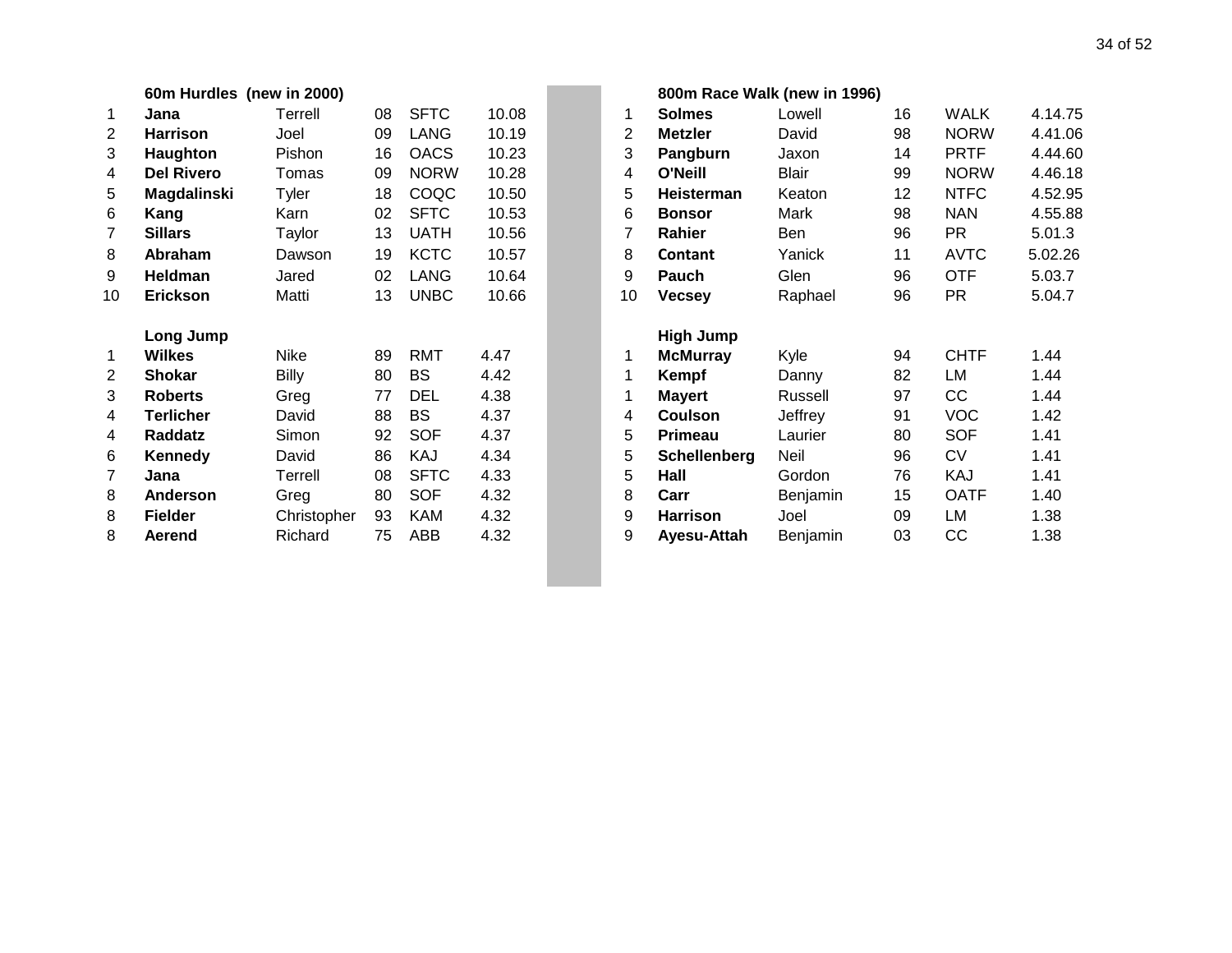|                | Shot Put -- 2kg (new in 1998)    |           |                 |             |             |                |                | Discus -- 750g (new in 1998) |       |             |       |
|----------------|----------------------------------|-----------|-----------------|-------------|-------------|----------------|----------------|------------------------------|-------|-------------|-------|
| 1              | Ogbeiwi                          | Michael   | 14              | <b>OATF</b> | 11.56       | 1              | Ogbeiwi        | Michael                      | 14    | <b>OATF</b> | 28.44 |
| $\mathbf{2}$   | Cyr                              | Ryan      | 15              | <b>OATF</b> | 11.11       | $\overline{2}$ | Cyr            | Ryan                         | 15    | <b>OATF</b> | 24.81 |
| 3              | Feil                             | Jonah     | 01              | <b>PTFC</b> | 9.44        | 3              | Crego          | Nolan                        | 17    | <b>KJAK</b> | 22.67 |
| 4              | <b>Nickerson</b>                 | Ryan      | 18              | <b>KJAK</b> | 9.38        | 4              | Dosanjh        | Chitraj                      | 07    | <b>UATH</b> | 22.18 |
| 5              | <b>Tucakov</b>                   | Alexander | 16              | <b>TBIR</b> | 9.36        | 5              | <b>Bhandal</b> | lqam                         | 11    | <b>KJAK</b> | 21.81 |
| 6              | <b>Bradley</b>                   | Luke      | 06              | <b>AVTC</b> | 9.34        | 6              | Jacobsen       | Isaac                        | 02    | <b>KJAK</b> | 21.44 |
| $\overline{7}$ | <b>Murray</b>                    | Emerson   | 02              | <b>LANG</b> | 9.32        | $\overline{7}$ | <b>Baga</b>    | Imrose                       | 01    | <b>UATH</b> | 21.30 |
| 8              | Crego                            | Nolan     | 17              | <b>KJAK</b> | 9.22        | 8              | Johnstone      | Aaron                        | 99    | <b>WVAN</b> | 21.18 |
| 9              | Dosanjh                          | Chitraj   | 07              | <b>UATH</b> | 9.21        | 9              | Granville      | Joshua                       | 15    | COQC        | 20.62 |
| 10             | <b>Abbott</b>                    | Keagan    | 12 <sup>°</sup> | <b>PRTF</b> | 8.95        | 10             | <b>Murray</b>  | Emerson                      | 02    | <b>LANG</b> | 20.40 |
|                | Javelin -- 400g (new in 1998)    |           |                 |             |             |                |                |                              |       |             |       |
| 1              | U-Ming                           | Kayden    | 16              | <b>CXVC</b> | 27.83       |                |                |                              |       |             |       |
| $\overline{c}$ | Jacobsen                         | Isaac     | 02              | <b>KJAK</b> | 27.38       |                |                |                              |       |             |       |
| 3              | Slaymaker                        | Cameron   | 13              | COQC        | 27.21       |                |                |                              |       |             |       |
| 4              | Katzberg                         | Ethan     | 12              | <b>NTFC</b> | 27.04       |                |                |                              |       |             |       |
| 5              | Granville                        | Joshua    | 15              | COQC        | 26.42       |                |                |                              |       |             |       |
| 6              | Groleau                          | Logan     | 16              | <b>OATF</b> | 25.98       |                |                |                              |       |             |       |
| $\overline{7}$ | Woykowiak                        | Phillip   | 02              | <b>WVAN</b> | 25.83       |                |                |                              |       |             |       |
| 8              | <b>Szczawinski</b>               | Maxwell   | 08              | <b>PTFC</b> | 25.61       |                |                |                              |       |             |       |
| 9              | <b>Bajarunas</b>                 | Marty     | 16              | COQC        | 25.50       |                |                |                              |       |             |       |
| 10             | Crego                            | Nolan     | 17              | <b>KJAK</b> | 25.49       |                |                |                              |       |             |       |
|                | Pentathlon -- 600m (new in 2011) |           |                 |             |             |                |                |                              |       |             |       |
|                | <b>NAME</b>                      |           | <b>YR</b>       | <b>CLUB</b> | <b>PENT</b> | LJ             | HJ             | <b>SP</b>                    | 60H   | 600M        |       |
| 1              | Magdalinski                      | Tyler     | 18              | COQC        | 2395        | 3.89           | 1.31           | 6.60                         | 10.50 | 1.43.76     |       |
| $\overline{2}$ | <b>Slaymaker</b>                 | Cameron   | 13              | COQC        | 2325        | 4.03           | 1.15           | 8.71                         | 10.69 | 1.51.94     |       |
| 3              | <b>Erickson</b>                  | Matti     | 13              | <b>UNBC</b> | 2316        | 4.12           | 1.21           | 7.45                         | 11.11 | 1.47.29     |       |
| 4              | <b>Adams</b>                     | Joey      | 16              | <b>LANG</b> | 21.67       | 3.78           | 1.26           | 6.37                         | 10.73 | 1.51.70     |       |
| 5              | <b>Watson</b>                    | Jayden    | 14              | <b>NTFC</b> | 2112        | 3.87           | 1.25           | 5.99                         | 11.16 | 1.51.27     |       |
| 6              | Carr                             | Ben       | 15              | <b>OATF</b> | 2103        | 3.99           | 1.31           | 7.34                         | 11.48 | 2.04.26     |       |
| 7              | Peace                            | Taylor    | 19              | <b>OACS</b> | 2089        | 3.71           | 1.33           | 8.40                         | 11.61 | 2.06.90     |       |
| 8              | <b>Tateh</b>                     | Acheleke  | 19              | <b>TBIR</b> | 2084        | 3.59           | 1.36           | 7.76                         | 11.12 | 2.07.12     |       |
| 9              | <b>Sillars</b>                   | Taylor    | 13              | <b>UATH</b> | 2050        | 3.37           | 1.24           | 6.26                         | 10.58 | 1.52.58     |       |
| 10             | Wakelyn                          | Parker    | 11              | <b>VRTC</b> | 1998        | 3.75           | 1.18           | 7.16                         | 11.31 | 1.59.28     |       |

|    |                  | Discus -- 750g (new in 1998) |    |             |       |
|----|------------------|------------------------------|----|-------------|-------|
| 1  | Ogbeiwi          | Michael                      | 14 | <b>OATF</b> | 28.44 |
| 2  | Cyr              | Ryan                         | 15 | <b>OATF</b> | 24.81 |
| 3  | Crego            | Nolan                        | 17 | <b>KJAK</b> | 22.67 |
| 4  | Dosanjh          | Chitraj                      | 07 | <b>UATH</b> | 22.18 |
| 5  | <b>Bhandal</b>   | lqam                         | 11 | KJAK        | 21.81 |
| 6  | <b>Jacobsen</b>  | Isaac                        | 02 | <b>KJAK</b> | 21.44 |
| 7  | Baga             | Imrose                       | 01 | <b>UATH</b> | 21.30 |
| 8  | <b>Johnstone</b> | Aaron                        | 99 | <b>WVAN</b> | 21.18 |
| 9  | <b>Granville</b> | Joshua                       | 15 | COQC        | 20.62 |
| 10 | <b>Murray</b>    | Emerson                      | 02 | LANG        | 20.40 |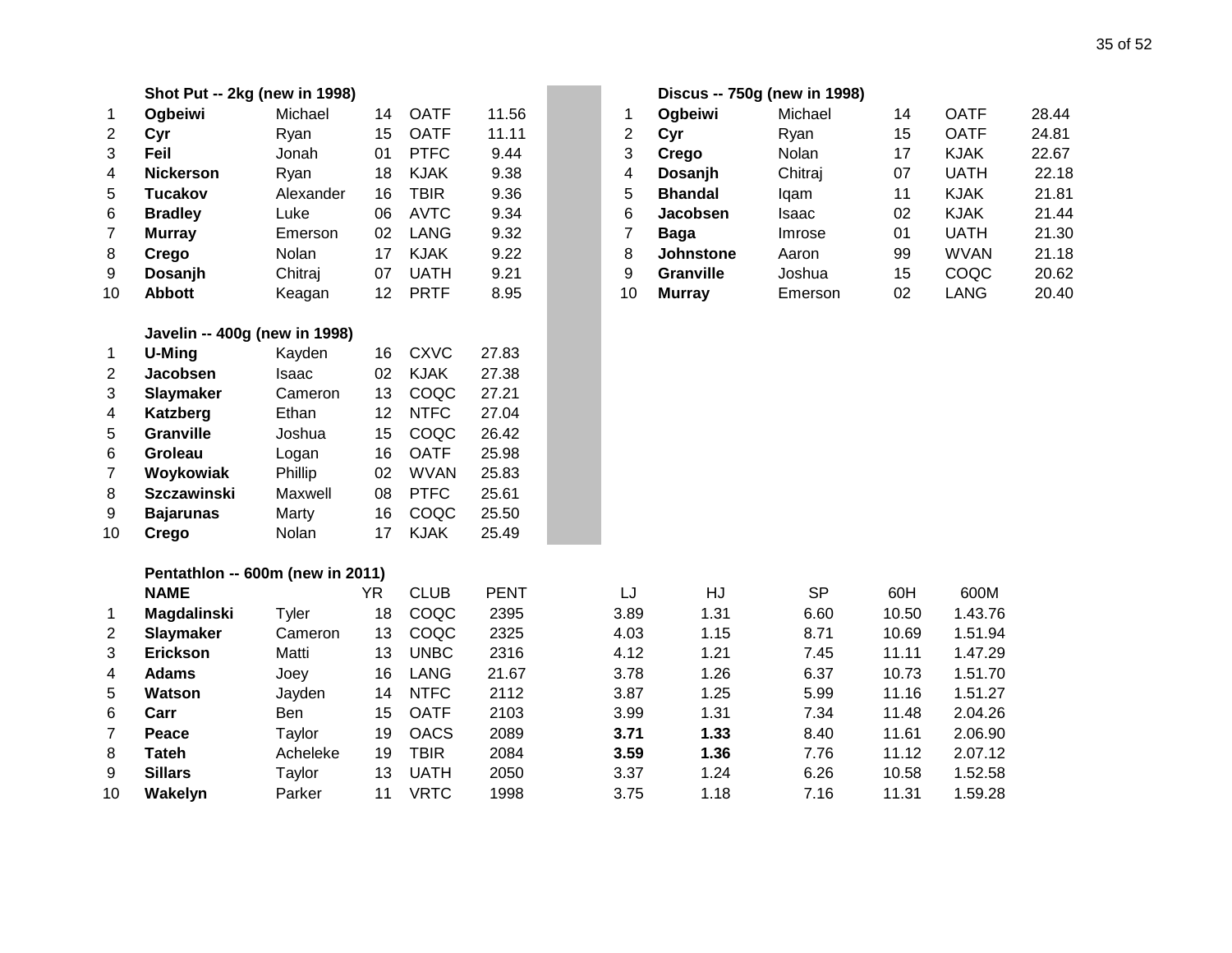#### **200m (dropped in 2007) 400m (dropped in 2007)**

| 1              | <b>Pinnick</b>                | Tijan        | 98 | PG          | 27.12   | 1              | Kennedy                           | David          |  |
|----------------|-------------------------------|--------------|----|-------------|---------|----------------|-----------------------------------|----------------|--|
| $\overline{2}$ | <b>Anderson</b>               | Greg         | 80 | <b>SOF</b>  | 27.9    | $\overline{2}$ | <b>Anderson</b>                   | Greg           |  |
| $\overline{2}$ | Kennedy                       | David        | 86 | KAJ         | 27.9    | 3              | <b>North</b>                      | Michael        |  |
| 4              | Antwi                         | Jeff         | 89 | <b>VOC</b>  | 28.1    | $\overline{4}$ | Antwi                             | Jeff           |  |
| 5              | Kuma-Mintah                   | Kofi         | 99 | <b>SOF</b>  | 28.72   | 5              | Cyr                               | Chris          |  |
| 6              | <b>Schellenberg</b>           | Neil         | 96 | <b>CV</b>   | 28.5    | 6              | <b>Shokar</b>                     | <b>Billy</b>   |  |
| 7              | <b>Ephard</b>                 | Gabriel      | 98 | <b>NORW</b> | 28.85   | $\overline{7}$ | Ayesu-Attah                       | Benjamin       |  |
| 8              | <b>Francis</b>                | Shaun        | 91 | <b>SOF</b>  | 28.7    | 8              | <b>Coulson</b>                    | Jeffrey        |  |
| 8              | <b>Bent</b>                   | Jesse        | 90 | CC          | 28.7    | 9              | <b>Halsey-Brandt</b>              | Mike           |  |
| 8              | <b>Small</b>                  | <b>Rick</b>  | 74 | <b>POCO</b> | 28.7    | 10             | <b>Kaberry</b>                    | Richard        |  |
|                | 800m (dropped in in 2011)     |              |    |             |         |                | 1500m (dropped in 2011)           |                |  |
| 1              | <b>North</b>                  | Michael      | 06 | CC          | 2.27.09 | 1              | <b>Price</b>                      | David          |  |
| $\overline{2}$ | <b>Price</b>                  | David        | 88 | KAJ         | 2.27.1  | $\overline{2}$ | <b>Christensen</b>                | Tove           |  |
| 3              | Gant                          | Brayden      | 01 | <b>GEA</b>  | 2.27.54 | 3              | <b>Karmel</b>                     | Zach           |  |
| 4              | Anderson                      | Eric         | 73 | KAJ         | 2.27.8  | $\overline{4}$ | Gant                              | <b>Brayden</b> |  |
| 5              | <b>Fletcher</b>               | Jordan       | 08 | LM          | 2.28.20 | 5              | <b>Kaberry</b>                    | Richard        |  |
| 6              | <b>Karmel</b>                 | Zach         | 06 | <b>UNA</b>  | 2.28.34 | 6              | <b>Brear</b>                      | George         |  |
| 7              | <b>Brear</b>                  | George       | 79 | ABB         | 2.29.4  | $\overline{7}$ | <b>Fletcher</b>                   | Jordan         |  |
| 8              | Labbe                         | Kyle         | 89 | <b>ABB</b>  | 2.29.5  | 8              | <b>Smith</b>                      | Trevor         |  |
| 9              | Kaberry                       | Richard      | 78 | <b>NORW</b> | 2.30.0  | 9              | <b>Anderson</b>                   | Eric           |  |
| 10             | <b>Mirisklavos</b>            | Marco        | 89 | <b>BS</b>   | 2.31.1  | 10             | <b>North</b>                      | Michael        |  |
|                | 80m Hurdles (dropped in 2000) |              |    |             |         |                | Shot Put -- 6lb (dropped in 1998) |                |  |
| 1              | <b>McMurray</b>               | Kyle         | 94 | <b>CHTF</b> | 13.3    | $\mathbf{1}$   | <b>Roberts</b>                    | Jacob          |  |
| 1              | Kempf                         | Danny        | 82 | LM          | 13.3    | $\overline{2}$ | Raddatz                           | Simon          |  |
| 3              | <b>Mayert</b>                 | Russell      | 97 | CC          | 13.60   | 3              | <b>Armstrong</b>                  | Dylan          |  |
| 4              | <b>Dickson</b>                | Kevin        | 97 | <b>SOF</b>  | 13.72   | $\overline{4}$ | <b>McKnight</b>                   | Darrren        |  |
| 5              | Cooke                         | Andrew       | 93 | <b>VOC</b>  | 13.5    | 5              | <b>Beaulieu</b>                   | Josh           |  |
| 5              | <b>Raddatz</b>                | Simon        | 92 | <b>SOF</b>  | 13.5    | 6              | <b>Frakick</b>                    | Kevin          |  |
| 5              | <b>McKnight</b>               | Darren       | 85 | <b>AVF</b>  | 13.5    | $\overline{7}$ | Anderson                          | Eric           |  |
| 8              | <b>Pinnock</b>                | Tijan        | 98 | PG          | 13.78   | 8              | <b>Nelson</b>                     | Joel           |  |
| 9              | <b>Smith</b>                  | Jesse        | 94 | <b>CHTF</b> | 13.6    | 9              | <b>Hartmann</b>                   | Sean           |  |
| 9              | Primeau                       | Laurier      | 80 | <b>SOF</b>  | 13.6    | 10             | Kennedy                           | Jonathan       |  |
| 9              | <b>Peterson</b>               | <b>Brad</b>  | 85 | <b>ABB</b>  | 13.6    |                |                                   |                |  |
| 9              | <b>Fraser</b>                 | <b>Bryce</b> | 95 | <b>PR</b>   | 13.6    |                |                                   |                |  |

|                | 200m (dropped in 2007)        |                |    |             |         |                | 400m (dropped in 2007)            |                |    |             |         |
|----------------|-------------------------------|----------------|----|-------------|---------|----------------|-----------------------------------|----------------|----|-------------|---------|
| $\mathbf 1$    | <b>Pinnick</b>                | Tijan          | 98 | PG          | 27.12   | 1              | Kennedy                           | David          | 86 | KAJ         | 1.02.6  |
| $\overline{2}$ | Anderson                      | Greg           | 80 | SOF         | 27.9    | $\overline{2}$ | <b>Anderson</b>                   | Greg           | 80 | SOF         | 1.03.2  |
| $\mathbf{2}$   | Kennedy                       | David          | 86 | KAJ         | 27.9    | 3              | <b>North</b>                      | Michael        | 06 | CC          | 1.04.12 |
| 4              | Antwi                         | Jeff           | 89 | <b>VOC</b>  | 28.1    | 4              | Antwi                             | Jeff           | 89 | <b>VOC</b>  | 1.04.6  |
| 5              | <b>Kuma-Mintah</b>            | Kofi           | 99 | <b>SOF</b>  | 28.72   | 5              | Cyr                               | Chris          | 80 | <b>SOF</b>  | 1.05.3  |
| 6              | <b>Schellenberg</b>           | Neil           | 96 | <b>CV</b>   | 28.5    | 6              | <b>Shokar</b>                     | Billy          | 80 | <b>BS</b>   | 1.05.4  |
| $\overline{7}$ | <b>Ephard</b>                 | Gabriel        | 98 | <b>NORW</b> | 28.85   | $\overline{7}$ | Ayesu-Attah                       | Benjamin       | 03 | CC          | 1.06.64 |
| 8              | <b>Francis</b>                | Shaun          | 91 | <b>SOF</b>  | 28.7    | 8              | <b>Coulson</b>                    | Jeffrey        | 91 | <b>VOC</b>  | 1.05.6  |
| 8              | <b>Bent</b>                   | Jesse          | 90 | CC          | 28.7    | 9              | <b>Halsey-Brandt</b>              | Mike           | 89 | KAJ         | 1.05.8  |
| 8              | <b>Small</b>                  | <b>Rick</b>    | 74 | <b>POCO</b> | 28.7    | 10             | <b>Kaberry</b>                    | Richard        | 78 | <b>NORW</b> | 1.06.5  |
|                | 800m (dropped in in 2011)     |                |    |             |         |                | 1500m (dropped in 2011)           |                |    |             |         |
| $\mathbf 1$    | <b>North</b>                  | Michael        | 06 | CC          | 2.27.09 | $\mathbf 1$    | <b>Price</b>                      | David          | 88 | KAJ         | 4.49.6  |
| $\mathbf{2}$   | <b>Price</b>                  | David          | 88 | KAJ         | 2.27.1  | $\overline{2}$ | <b>Christensen</b>                | Tove           | 83 | KAJ         | 4.54.6  |
| 3              | Gant                          | <b>Brayden</b> | 01 | <b>GEA</b>  | 2.27.54 | 3              | <b>Karmel</b>                     | Zach           | 06 | <b>UNA</b>  | 4.54.94 |
| 4              | <b>Anderson</b>               | Eric           | 73 | KAJ         | 2.27.8  | 4              | Gant                              | <b>Brayden</b> | 01 | <b>GEA</b>  | 4.58.70 |
| 5              | <b>Fletcher</b>               | Jordan         | 08 | LM          | 2.28.20 | 5              | <b>Kaberry</b>                    | Richard        | 78 | <b>NORW</b> | 4.59.5  |
| 6              | <b>Karmel</b>                 | Zach           | 06 | <b>UNA</b>  | 2.28.34 | 6              | <b>Brear</b>                      | George         | 79 | <b>ABB</b>  | 5.00.7  |
| $\overline{7}$ | <b>Brear</b>                  | George         | 79 | <b>ABB</b>  | 2.29.4  | $\overline{7}$ | <b>Fletcher</b>                   | Jordan         | 08 | <b>LM</b>   | 5.00.88 |
| 8              | Labbe                         | Kyle           | 89 | <b>ABB</b>  | 2.29.5  | 8              | <b>Smith</b>                      | Trevor         | 75 | <b>NORW</b> | 5.01.1  |
| 9              | <b>Kaberry</b>                | Richard        | 78 | <b>NORW</b> | 2.30.0  | 9              | <b>Anderson</b>                   | Eric           | 73 | KAJ         | 5.02.4  |
| 10             | <b>Mirisklavos</b>            | Marco          | 89 | <b>BS</b>   | 2.31.1  | 10             | <b>North</b>                      | Michael        | 06 | CC          | 5.03.78 |
|                | 80m Hurdles (dropped in 2000) |                |    |             |         |                | Shot Put -- 6lb (dropped in 1998) |                |    |             |         |
| 1              | <b>McMurray</b>               | Kyle           | 94 | <b>CHTF</b> | 13.3    | 1              | <b>Roberts</b>                    | Jacob          | 93 | <b>OTC</b>  | 8.87    |
| $\mathbf 1$    | Kempf                         | Danny          | 82 | <b>LM</b>   | 13.3    | $\overline{2}$ | <b>Raddatz</b>                    | Simon          | 92 | <b>SOF</b>  | 8.79    |
| 3              | <b>Mayert</b>                 | Russell        | 97 | CC          | 13.60   | 3              | <b>Armstrong</b>                  | Dylan          | 91 | <b>KAM</b>  | 8.42    |
| 4              | <b>Dickson</b>                | Kevin          | 97 | <b>SOF</b>  | 13.72   | 4              | <b>McKnight</b>                   | Darrren        | 85 | <b>AVF</b>  | 8.40    |
| 5              | Cooke                         | Andrew         | 93 | <b>VOC</b>  | 13.5    | 5              | <b>Beaulieu</b>                   | Josh           | 87 | ABB         | 8.38    |
| 5              | <b>Raddatz</b>                | Simon          | 92 | SOF         | 13.5    | 6              | <b>Frakick</b>                    | Kevin          | 83 | <b>UNA</b>  | 8.37    |
| 5              | <b>McKnight</b>               | Darren         | 85 | <b>AVF</b>  | 13.5    | $\overline{7}$ | Anderson                          | Eric           | 73 | KAJ         | 8.30    |
| 8              | <b>Pinnock</b>                | Tijan          | 98 | PG          | 13.78   | 8              | <b>Nelson</b>                     | Joel           | 89 | SOF         | 8.28    |
| 9              | <b>Smith</b>                  | Jesse          | 94 | <b>CHTF</b> | 13.6    | 9              | <b>Hartmann</b>                   | Sean           | 95 | LM          | 8.21    |
| 9              | <b>Primeau</b>                | Laurier        | 80 | <b>SOF</b>  | 13.6    | 10             | Kennedy                           | Jonathan       | 88 | KAJ         | 8.11    |
| q              | Peterson                      | <b>Brad</b>    | 85 | <b>ARR</b>  | 136     |                |                                   |                |    |             |         |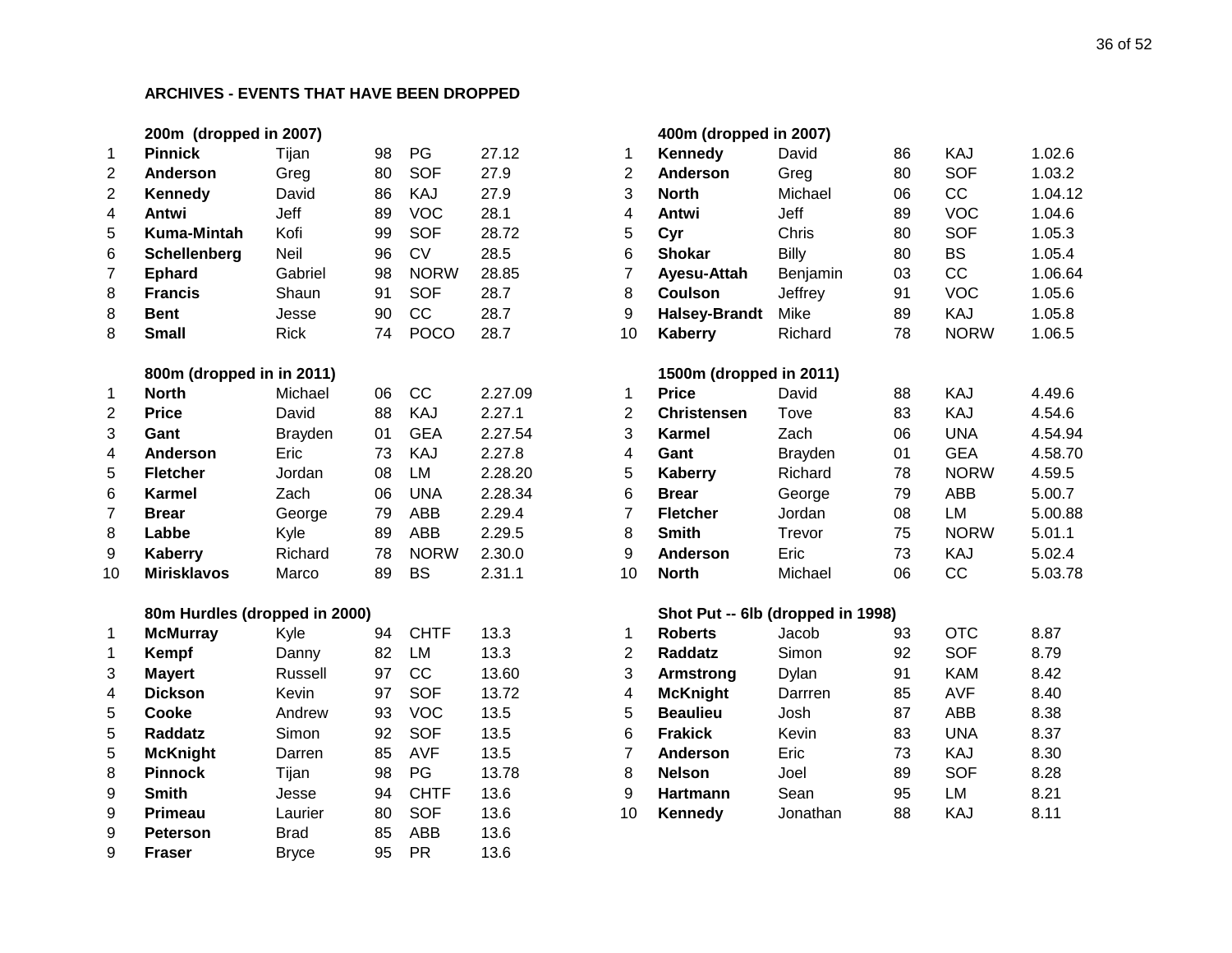|                         | Pentathlon -- 6lb Shot (dropped in 1998)              |              |           |             |             |      |      |           |       |         |
|-------------------------|-------------------------------------------------------|--------------|-----------|-------------|-------------|------|------|-----------|-------|---------|
|                         | <b>NAME</b>                                           |              | <b>YR</b> | <b>CLUB</b> | <b>PENT</b> | LJ   | HJ   | <b>SP</b> | 80H   | 800M    |
| $\mathbf 1$             | <b>Raddatz</b>                                        | Simon        | 92        | SOF         | 2719        | 4.37 | 1.26 | 8.33      | 13.5  | 2.35.2  |
| 2                       | <b>Francis</b>                                        | Shaun        | 91        | <b>SOF</b>  | 2576        | 4.20 | 1.28 | 7.54      | 13.7  | 2.38.4  |
| 3                       | Schellenberg                                          | Neil         | 96        | CV          | 2510        | 4.18 | 1.33 | 6.24      | 13.8  | 2.35.8  |
| 4                       | <b>Wilkes</b>                                         | <b>Nick</b>  | 89        | <b>RMT</b>  | 2416        | 4.13 | 1.25 | 6.79      | 13.9  | 2.40.3  |
| 5                       | <b>Coulson</b>                                        | Jesffrey     | 91        | <b>VOC</b>  | 2377        | 3.66 | 1.34 | 5.30      | 14.0  | 2.31.3  |
| 6                       | <b>Pirie</b>                                          | lan          | 96        | LM          | 2375        | 3.88 | 1.24 | 7.17      | 13.9  | 2.38.6  |
| $\overline{7}$          | <b>McKnight</b>                                       | Darren       | 85        | <b>AVF</b>  | 2331        | 3.99 | 1.23 | 6.55      | 13.7  | 2.42.2  |
| 8                       | Labbe                                                 | Kyle         | 89        | ABB         | 2313        | 3.77 | 1.35 | 6.14      | 14.3  | 2.34.6  |
| 9                       | Zaleski                                               | John         | 89        | <b>CHTF</b> | 2310        | 3.84 | 1.30 | 6.64      | 14.6  | 2.38.6  |
| 10                      | <b>Peterson</b>                                       | <b>Brad</b>  | 85        | <b>ABB</b>  | 2297        | 3.95 | 1.19 | 6.56      | 13.6  | 2.41.9  |
|                         | Pentathlon -- 2kg shot (new in 1998 - dropped in 200) |              |           |             |             |      |      |           |       |         |
|                         | <b>NAME</b>                                           |              | <b>YR</b> | <b>CLUB</b> | <b>PENT</b> | LJ   | HJ   | <b>SP</b> | 80H   | 800M    |
| 1                       | Gustavson                                             | Reid         | 98        | <b>WVAN</b> | 2287        | 3.88 | 1.27 | 7.52      | 14.8  | 2.43.0  |
| $\overline{\mathbf{c}}$ | <b>Ephard</b>                                         | Gabriel      | 98        | <b>NORW</b> | 2070        | 3.95 | 1.15 | 7.91      | 14.8  | 2.53.9  |
| 3                       | Johnstone                                             | Aaron        | 99        | <b>WVAN</b> | 1860        | 3.35 | 1.17 | 8.39      | 15.2  | 3.03.9  |
| 4                       | <b>Miles</b>                                          | Reece        | 98        | CC          | 1790        | 3.15 | 1.15 | 7.56      | 15.1  | 2.56.6  |
| 5                       | Clayton                                               | Ben          | 99        | <b>BS</b>   | 1720        | 3.40 | 1.08 | 7.24      | 14.7  | 3.06.6  |
| 6                       | Law                                                   | James        | 99        | <b>SCA</b>  | 1630        | 3.66 | 0.99 | 5.90      | 14.8  | 3.00.5  |
| $\overline{7}$          | <b>Metzler</b>                                        | David        | 98        | <b>NORW</b> | 1580        | 3.65 | 1.03 | 5.17      | 16.5  | 2.46.6  |
| 8                       | Redekop                                               | Kyle         | 98        | LM          | 1495        | 3.16 | 1.09 | 6.78      | 16.6  | 3.04.6  |
| 9                       | O'Neill                                               | <b>Blair</b> | 99        | <b>NORW</b> | 1485        | 3.11 | 1.05 | 6.61      | 16.5  | 2.54.8  |
| 10                      | Knowlson                                              | Adam         | 98        | LM          | 1445        | 3.24 | 1.00 | 7.05      | 16.6  | 3.01.3  |
|                         | Pentathlon -- 60mH (new in 2000 - dropped in 2011)    |              |           |             |             |      |      |           |       |         |
|                         | <b>NAME</b>                                           |              | <b>YR</b> | <b>CLUB</b> | <b>PENT</b> | LJ   | HJ   | <b>SP</b> | 60H   | 800M    |
| $\mathbf{1}$            | <b>Harrison</b>                                       | Joel         | 09        | <b>NORW</b> | 2343        | 3.77 | 1.36 | 7.28      | 10.24 | 2.40.90 |
| 2                       | Heldman                                               | Jared        | 02        | LM          | 2291        | 3.97 | 1.34 | 7.61      | 10.64 | 2.48.3  |
| 3                       | Jana                                                  | Terrell      | 08        | <b>SFTC</b> | 2197        | 4.19 | 1.15 | 7.50      | 10.93 | 2.42.85 |
| 4                       | Kang                                                  | Karn         | 02        | <b>SOF</b>  | 2191        | 3.81 | 1.20 | 7.49      | 10.76 | 2.39.2  |
| 5                       | <b>Coney</b>                                          | <b>Brant</b> | 00        | <b>ALV</b>  | 1966        | 3.73 | 1.28 | 6.74      | 11.06 | 2.47.50 |
| 6                       | <b>Norman</b>                                         | Eric         | 07        | <b>NORW</b> | 1942        | 3.67 | 1.23 | 5.95      | 11.81 | 2.40.11 |
| 7                       | Riva                                                  | Thomas       | 02        | <b>OTF</b>  | 1940        | 3.40 | 1.17 | 6.20      | 11.29 | 2.36.3  |
| 8                       | Hadath                                                | Connor       | 06        | <b>GEA</b>  | 1931        | 3.42 | 1.13 | 7.85      | 11.99 | 2.40.30 |
| 9                       | <b>Del Rivero</b>                                     | Tomas        | 09        | <b>NORW</b> | 1903        | 3.20 | 1.09 | 7.41      | 10.54 | 2.42.30 |
| 10                      | <b>Chatten</b>                                        | Eric         | 07        | CC          | 1900        | 3.87 | 1.20 | 6.98      | 11.69 | 2.59.06 |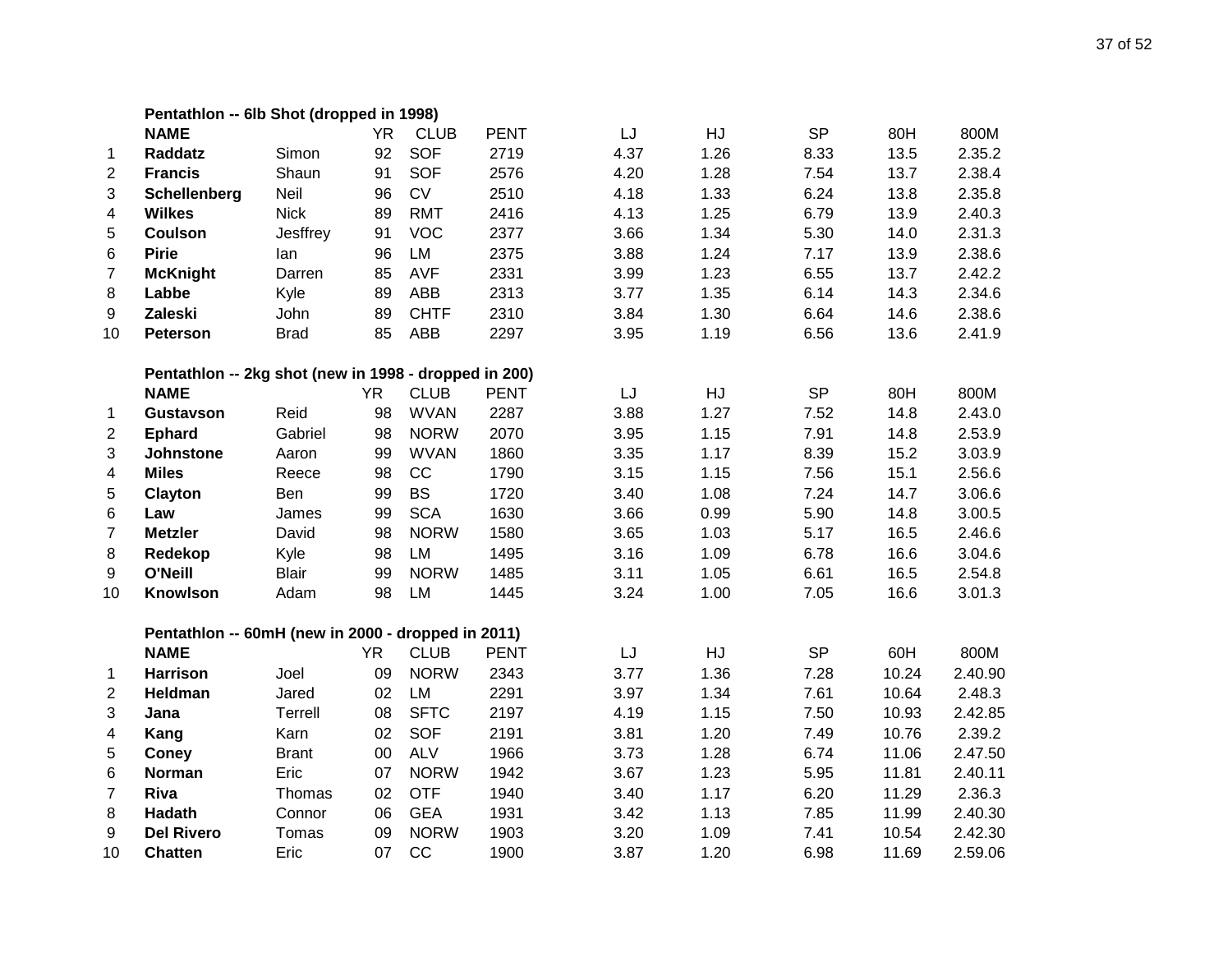|    | 60m (New in 2007) |             |    |             |       |                | 100m                        |           |    |             |         |
|----|-------------------|-------------|----|-------------|-------|----------------|-----------------------------|-----------|----|-------------|---------|
|    | <b>Millenaar</b>  | <b>Nico</b> | 15 | COQC        | 8.19  | 1              | <b>Pinnock</b>              | Tijan     | 99 | <b>PGTF</b> | 12.68   |
| 2  | <b>Palovic</b>    | Nicholas    | 15 | <b>OATF</b> | 8.34  | $\overline{2}$ | <b>Millenaar</b>            | Nico      | 15 | COQC        | 13.20   |
| 3  | <b>Erikson</b>    | Matti       | 14 | <b>KCTC</b> | 8.36  | 3              | Gustavson                   | Reid      | 99 | <b>WVAN</b> | 13.22   |
| 4  | Lofstrom          | Ryan        | 18 | <b>CRVC</b> | 8.43  | 4              | <b>Roberts</b>              | Greg      | 78 | <b>DEL</b>  | 13.1    |
| 5  | <b>Paris</b>      | Nate        | 15 | <b>NTFC</b> | 8.44  | 4              | <b>Street</b>               | Adam      | 87 | <b>VTFC</b> | 13.1    |
| 6  | Tran              | Tason       | 18 | LANG        | 8.45  | 4              | Wedenig                     | Christian | 89 | <b>SFTC</b> | 13.1    |
| 7  | <b>Stefanovic</b> | Mihailo     | 07 | <b>SPAR</b> | 8.46  | 4              | <b>Taylor</b>               | Kyle      | 95 | <b>PRTF</b> | 13.1    |
| 8  | <b>Midgley</b>    | David       | 14 | <b>LANG</b> | 8.49  | 8              | <b>Dickson</b>              | Kevin     | 98 | <b>SFTC</b> | 13.37   |
| 9  | <b>Martin</b>     | Jayden      | 16 | <b>SFTC</b> | 8.50  | 9              | <b>Ephard</b>               | Gabriel   | 99 | <b>NORW</b> | 13.39   |
| 9  | <b>North</b>      | Michael     | 07 | COQC        | 8.50  | 10             | <b>Pavlovic</b>             | Nicholas  | 15 | <b>OATF</b> | 13.40   |
| 10 | Taylor            | Vaughn      | 11 | LANG        | 8.55  |                |                             |           |    |             |         |
|    | 200m              |             |    |             |       |                | 600m (new in 2011)          |           |    |             |         |
|    | <b>Anderson</b>   | Greg        | 81 | <b>SFTC</b> | 26.2  | 1              | <b>Erickson</b>             | Matti     | 14 | <b>KCTC</b> | 1.42.09 |
| 2  | <b>Pinnock</b>    | Tijan       | 99 | <b>PGTF</b> | 26.65 | 2              | <b>Taylor</b>               | Vaughn    | 11 | <b>LANG</b> | 1.42.89 |
| 3  | <b>Scott</b>      | Kalem       | 05 | <b>CXVC</b> | 27.00 | 3              | <b>Meadows</b>              | Devon     | 15 | COQC        | 1.43.13 |
| 4  | <b>Midgley</b>    | David       | 14 | <b>LANG</b> | 27.10 | 4              | <b>Kruger</b>               | Rudolf    | 19 | <b>CVAC</b> | 1.44.31 |
| 5  | <b>Millenaar</b>  | Nico        | 15 | COQC        | 27.14 | 5              | Magdalinski                 | Tyler     | 19 | COQC        | 144.49  |
| 6  | Schellenberg      | <b>Neil</b> | 97 | <b>CVAC</b> | 27.34 | 6              | <b>Muncey-Buckle</b> Brandt |           | 13 | <b>OATF</b> | 1.45.17 |
| 7  | <b>Pavlovic</b>   | Nicholas    | 15 | <b>OATF</b> | 27.50 | 7              | Wade                        | Tristan   | 18 | COQC        | 1.45.46 |
| 8  | <b>Erickson</b>   | Matti       | 14 | <b>KCTC</b> | 27.54 | 8              | <b>Slaymaker</b>            | Cameron   | 14 | COQC        | 1.45.50 |
| 8  | <b>Street</b>     | Adam        | 87 | <b>VTFC</b> | 27.3  | 9              | Sada                        | Bernardo  | 18 | <b>LANG</b> | 1.45.75 |
| 10 | Oughtred          | Conner      | 05 | <b>KEL</b>  | 27.68 | 10             | <b>Bradley</b>              | Jackson   | 16 | <b>KJAK</b> | 1.45.77 |
| 10 | <b>Dolman</b>     | Luka        | 12 | TBIR        | 27.68 |                |                             |           |    |             |         |

 $\sim$ 

|    | 100m                        |                 |    |             |         |
|----|-----------------------------|-----------------|----|-------------|---------|
| 1  | <b>Pinnock</b>              | Tijan           | 99 | PGTF        | 12.68   |
| 2  | <b>Millenaar</b>            | Nico            | 15 | COQC        | 13.20   |
| 3  | <b>Gustavson</b>            | Reid            | 99 | <b>WVAN</b> | 13.22   |
| 4  | <b>Roberts</b>              | Greg            | 78 | DEL         | 13.1    |
| 4  | <b>Street</b>               | Adam            | 87 | <b>VTFC</b> | 13.1    |
| 4  | Wedenig                     | Christian       | 89 | SFTC        | 13.1    |
| 4  | <b>Taylor</b>               | Kyle            | 95 | PRTF        | 13.1    |
| 8  | <b>Dickson</b>              | Kevin           | 98 | <b>SFTC</b> | 13.37   |
| 9  | <b>Ephard</b>               | Gabriel         | 99 | <b>NORW</b> | 13.39   |
| 10 | <b>Pavlovic</b>             | <b>Nicholas</b> | 15 | OATF        | 13.40   |
|    | 600m (new in 2011)          |                 |    |             |         |
| 1  | <b>Erickson</b>             | Matti           | 14 | <b>KCTC</b> | 1.42.09 |
| 2  | <b>Taylor</b>               | Vaughn          | 11 | LANG        | 1.42.89 |
| 3  | <b>Meadows</b>              | Devon           | 15 | COQC        | 1.43.13 |
| 4  | <b>Kruger</b>               | Rudolf          | 19 | <b>CVAC</b> | 1.44.31 |
| 5  | Magdalinski                 | Tyler           | 19 | COQC        | 144.49  |
| 6  | <b>Muncey-Buckle</b> Brandt |                 | 13 | <b>OATF</b> | 1.45.17 |
| 7  | Wade                        | Tristan         | 18 | COQC        | 1.45.46 |
| 8  | Slaymaker                   | Cameron         | 14 | COQC        | 1.45.50 |
| 9  | Sada                        | <b>Bernardo</b> | 18 | <b>LANG</b> | 1.45.75 |
| 10 | <b>Bradley</b>              | Jackson         | 16 | <b>KJAK</b> | 1.45.77 |
|    |                             |                 |    |             |         |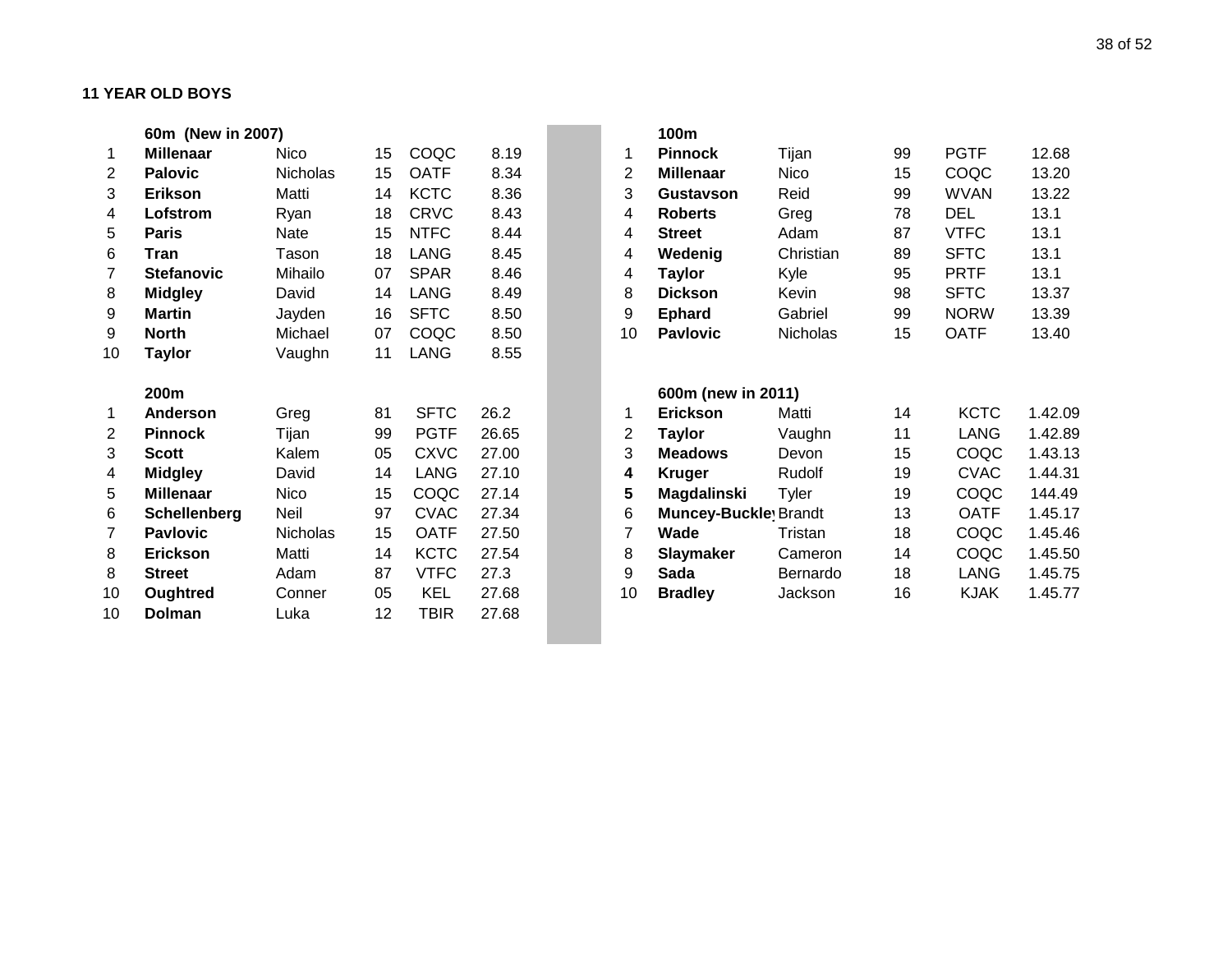|                | 1000m (new in 2011)          |               |    |             |         |                | 60m Hurdles (new in 2000) |             |    |              |       |
|----------------|------------------------------|---------------|----|-------------|---------|----------------|---------------------------|-------------|----|--------------|-------|
| $\mathbf 1$    | <b>Erickson</b>              | Matti         | 14 | <b>KCTC</b> | 3.05.70 | 1              | <b>Dolman</b>             | Luka        | 12 | <b>TBIR</b>  | 9.87  |
| 2              | <b>Meadows</b>               | Devon         | 15 | COQC        | 3.08.24 | 2              | <b>Stefanovic</b>         | Mihailo     | 07 | <b>NWSA</b>  | 9.91  |
| 3              | Iwan                         | <b>Niklas</b> | 15 | <b>BBYS</b> | 3.08.72 | 3              | <b>Boss</b>               | Andrew      | 00 | COQC         | 9.93  |
| 4              | <b>Muncey-Buckley</b>        | <b>Brandt</b> | 13 | <b>OATF</b> | 3.09.88 | 4              | Haughton                  | Pishon      | 17 | <b>OACS</b>  | 9.95  |
| 5              | <b>Louwerse</b>              | Noah          | 18 | LANG        | 3.12.42 | 5              | Fagbamiye                 | lyimi       | 17 | <b>UATH</b>  | 9.96  |
| 6              | Sada                         | Bernardo      | 18 | LANG        | 3.12.53 | 6              | <b>Scherk</b>             | Michael     | 16 | <b>NORW</b>  | 9.97  |
| $\overline{7}$ | Mawji                        | Darius        | 14 | COQC        | 3.13.23 | 6              | <b>Turner</b>             | Aidan       | 16 | <b>KJAK</b>  | 9.97  |
| 8              | Slaymaker                    | Cameron       | 14 | COQC        | 3.13.64 | 8              | <b>Erickson</b>           | Matti       | 14 | <b>KCTC</b>  | 9.98  |
| 9              | Wade                         | Tristan       | 18 | COQC        | 3.14.49 | 9              | Jana                      | Terrell     | 09 | <b>SFTC</b>  | 10.03 |
| 10             | Hayden                       | <b>Miles</b>  | 19 | <b>LANG</b> | 3.14.86 | 10             | <b>Harrison</b>           | Joel        | 10 | <b>LANG</b>  | 10.04 |
|                |                              |               |    |             |         | 10             | <b>Powrie</b>             | Jake        | 04 | <b>TBIRD</b> | 10.04 |
|                | 800m Race Walk (new in 1996) |               |    |             |         |                | Long Jump                 |             |    |              |       |
| 1              | <b>Solmes</b>                | Lowell        | 17 | <b>WALK</b> | 4.00.07 | 1              | <b>Roberts</b>            | Greg        | 78 | <b>DEL</b>   | 4.75  |
| 2              | <b>Fraser</b>                | Douglas       | 03 | <b>NTFC</b> | 4.17.53 | 2              | <b>Borak</b>              | Martin      | 80 | <b>FLYY</b>  | 4.67  |
| 3              | Gibson                       | Skylar        | 96 | <b>AVF</b>  | 4.29.2  | $\overline{2}$ | Aldridge                  | Omari       | 95 | cc           | 4.67  |
| 4              | Ward                         | Matthew       | 97 | <b>NTFC</b> | 4.29.41 | 4              | <b>Terlicher</b>          | David       | 89 | <b>BS</b>    | 4.66  |
| 5              | O'Neill                      | Blair         | 00 | <b>NORW</b> | 4.32.75 | 5              | Jacobsen                  | Craig       | 76 | <b>KJAK</b>  | 4.64  |
| 6              | <b>Metzler</b>               | David         | 99 | <b>NORW</b> | 4.36.40 | 6              | <b>Noble</b>              | Marc        | 96 | <b>NORW</b>  | 4.63  |
| 7              | Serban                       | Christopher   | 08 | <b>NTFC</b> | 4.40.55 | 7              | <b>Horvath</b>            | Leslie      | 83 | <b>VTFC</b>  | 4.62  |
| 8              | Rahier                       | <b>Ben</b>    | 97 | <b>PRTC</b> | 4.40.6  | 8              | <b>Wilkes</b>             | <b>Nick</b> | 90 | <b>RMT</b>   | 4.61  |
| 9              | <b>Behan</b>                 | Gordon        | 98 | <b>PRTC</b> | 4.40.94 | 9              | Georgilas                 | lossif      | 18 | <b>BBYS</b>  | 4.59  |
| 10             | <b>Vecsey</b>                | Raphael       | 97 | <b>PRTC</b> | 4.41.3  | 9              | Kedda                     | Michael     | 86 | <b>PEN</b>   | 4.59  |
|                |                              |               |    |             |         | 9              | <b>Schellenberg</b>       | Neil        | 97 | <b>CVA</b>   | 4.59  |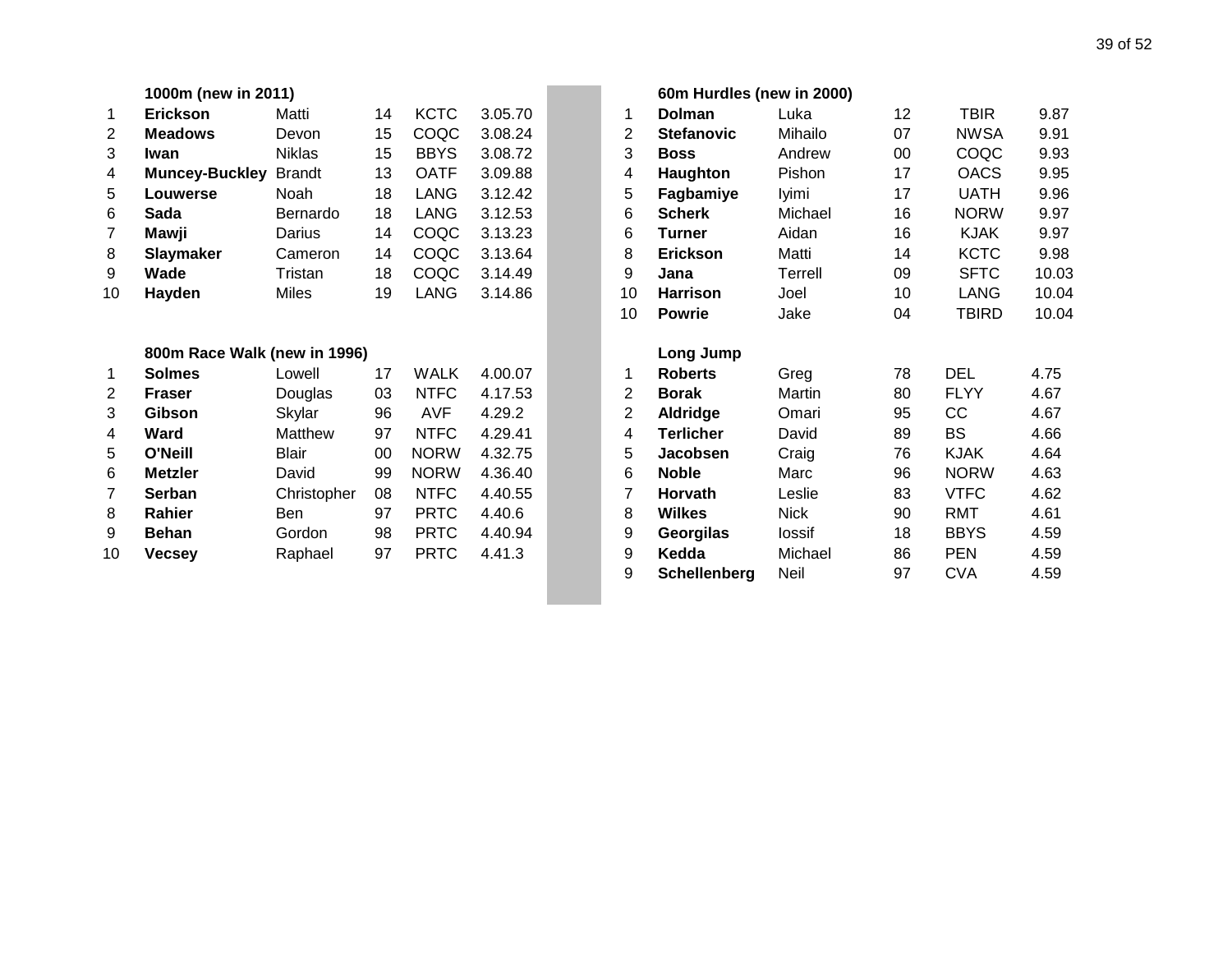|                  | <b>High Jump</b>                 |             |           |             |             |                | Shot Put -- 2kg (new in 1998) |           |       |             |       |
|------------------|----------------------------------|-------------|-----------|-------------|-------------|----------------|-------------------------------|-----------|-------|-------------|-------|
| 1                | Hall                             | Gordon      | 77        | KAJ         | 1.57        | 1              | Ogbeiwi                       | Michael   | 15    | <b>UNBC</b> | 13.91 |
| $\overline{c}$   | <b>Sandstrom</b>                 | Greg        | 86        | LM          | 1.53        | $\mathbf{2}$   | Cyr                           | Ryan      | 16    | <b>OATF</b> | 11.94 |
| 3                | <b>Wilkes</b>                    | <b>Nick</b> | 90        | <b>RMT</b>  | 1.51        | 3              | <b>Taylor</b>                 | Angus     | 01    | <b>UNBC</b> | 11.55 |
| 3                | <b>Coulson</b>                   | Jeffrey     | 92        | <b>VOC</b>  | 1.51        | 4              | <b>Bradley</b>                | Lucas     | 07    | <b>AVTC</b> | 11.05 |
| 5                | <b>Nicol</b>                     | Connor      | 17        | <b>OATF</b> | 1.50        | 5              | <b>Bradley</b>                | Jackson   | 16    | <b>KJAK</b> | 11.03 |
| 5                | Zahynaz                          | Matthew     | 94        | CC          | 1.50        | 6              | Dosanjh                       | Chitraj   | 08    | <b>UATH</b> | 11.01 |
| 5                | <b>Dwyer</b>                     | Paul        | 76        | CC          | 1.50        | $\overline{7}$ | <b>Baga</b>                   | Imrose    | 02    | <b>UATH</b> | 10.93 |
| 5                | Lepsoe                           | Kevin       | 89        | KAJ         | 1.50        | 8              | Crego                         | Nolan     | 18    | <b>KJAK</b> | 10.82 |
| 5                | Kempf                            | Danny       | 83        | LM          | 1.50        | 8              | <b>Murray</b>                 | Emerson   | 03    | <b>KJAK</b> | 10.82 |
| 5                | <b>Primeau</b>                   | Laurier     | 81        | <b>SOF</b>  | 1.50        | 10             | Zabihi                        | Kian      | 16    | <b>SFTC</b> | 10.72 |
| 5                | <b>Armstrong</b>                 | Dylan       | 92        | <b>KAM</b>  | 1.50        |                |                               |           |       |             |       |
| 5                | <b>McMurray</b>                  | Kyle        | 95        | <b>CHTF</b> | 1.50        |                |                               |           |       |             |       |
| 5                | <b>Mayert</b>                    | Russell     | 98        | CC          | 1.50        |                |                               |           |       |             |       |
|                  | Discus -- 750g (new in 1998)     |             |           |             |             |                | Javelin -- 400g (new in 1998) |           |       |             |       |
| 1                | Ogbeiwi                          | Michael     | 15        | <b>UNBC</b> | 34.35       | $\mathbf 1$    | Slaymaker                     | Cameron   | 14    | COQC        | 34.62 |
| $\overline{2}$   | Cyr                              | Ryan        | 16        | <b>OATF</b> | 31.17       | $\overline{2}$ | Cole                          | Griffin   | 18    | <b>TBIR</b> | 33.72 |
| 3                | <b>Bhandal</b>                   | Pauljit     | 05        | <b>KJAK</b> | 29.70       | 3              | <b>Szczawinski</b>            | Max       | 09    | <b>PTFC</b> | 32.32 |
| 4                | <b>Murray</b>                    | Emerson     | 03        | <b>KJAK</b> | 29.26       | 4              | <b>Parker</b>                 | Cody      | 03    | <b>CXVC</b> | 31.55 |
| 5                | Kemp                             | Andrew      | 99        | <b>KEL</b>  | 28.72       | 5              | <b>Taylor</b>                 | Angus     | 01    | <b>UNBC</b> | 31.36 |
| 6                | Feil                             | Jonah       | 02        | <b>PTFC</b> | 28.68       | 6              | Jacobsen                      | Isaac     | 03    | <b>KJAK</b> | 31.02 |
| $\overline{7}$   | <b>Mayert</b>                    | Russell     | 98        | CC          | 28.09       | $\overline{7}$ | Granville                     | Joshua    | 16    | COQC        | 30.56 |
| 8                | <b>Bradley</b>                   | Jackson     | 16        | <b>KJAK</b> | 27.69       | 8              | <b>Burke</b>                  | Jordan    | 09    | <b>LANG</b> | 30.53 |
| 9                | Weegar                           | Thompson    | 09        | <b>AVTC</b> | 27.43       | 9              | Crego                         | Nolan     | 18    | <b>KJAK</b> | 30.10 |
| 10               | <b>Nickerson</b>                 | Ryan        | 19        | <b>KJAK</b> | 26.87       | 10             | <b>Bradley</b>                | Lucas     | 07    | <b>AVTC</b> | 29.92 |
|                  | Pentathlon -- 600m (new in 2011) |             |           |             |             |                |                               |           |       |             |       |
|                  | <b>NAME</b>                      |             | <b>YR</b> | <b>CLUB</b> | <b>PENT</b> | LJ             | HJ                            | <b>SP</b> | 60H   | 600M        |       |
| 1                | Slaymaker                        | Cameron     | 14        | COQC        | 2436        | 4.32           | 1.25                          | 9.95      | 10.41 | 1.49.44     |       |
| $\overline{2}$   | <b>Taylor</b>                    | Vaughn      | 11        | <b>LANG</b> | 2410        | 4.19           | 1.29                          | 8.33      | 10.62 | 1.42.89     |       |
| 3                | <b>Adams</b>                     | Joey        | 17        | <b>LANG</b> | 2364        | 4.25           | 1.31                          | 8.84      | 10.16 | 1.53.93     |       |
| 4                | <b>Magdalinski</b>               | Tyler       | 19        | COQC        | 2331        | 3.84           | 1.34                          | 7.62      | 10.33 | 1.44.49     |       |
| 5                | <b>Meadows</b>                   | Devon       | 15        | COQC        | 2310        | 3.85           | 1.29                          | 8.70      | 10.50 | 1.46.56     |       |
| 6                | <b>Turner</b>                    | Aidan       | 16        | <b>KJAK</b> | 2308        | 3.98           | 1.35                          | 7.68      | 9.97  | 1.51.91     |       |
| $\overline{7}$   | Carr                             | Andrew      | 16        | <b>OATF</b> | 2293        | 4.32           | 1.44                          | 9.34      | 11.21 | 2.00.89     |       |
| 8                | <b>Puddiford</b>                 | Szilard     | 19        | <b>TBIR</b> | 2287        | 4.10           | 1.40                          | 7.94      | 10.49 | 1.54.73     |       |
| $\boldsymbol{9}$ | <b>Bajarunas</b>                 | Marty       | 17        | COQC        | 2266        | 3.97           | 1.37                          | 9.99      | 10.99 | 1.57.51     |       |
| 10               | <b>Carlson</b>                   | Maclean     | 18        | <b>TBIR</b> | 2255        | 4.17           | 1.36                          | 7.61      | 10.91 | 1.51.43     |       |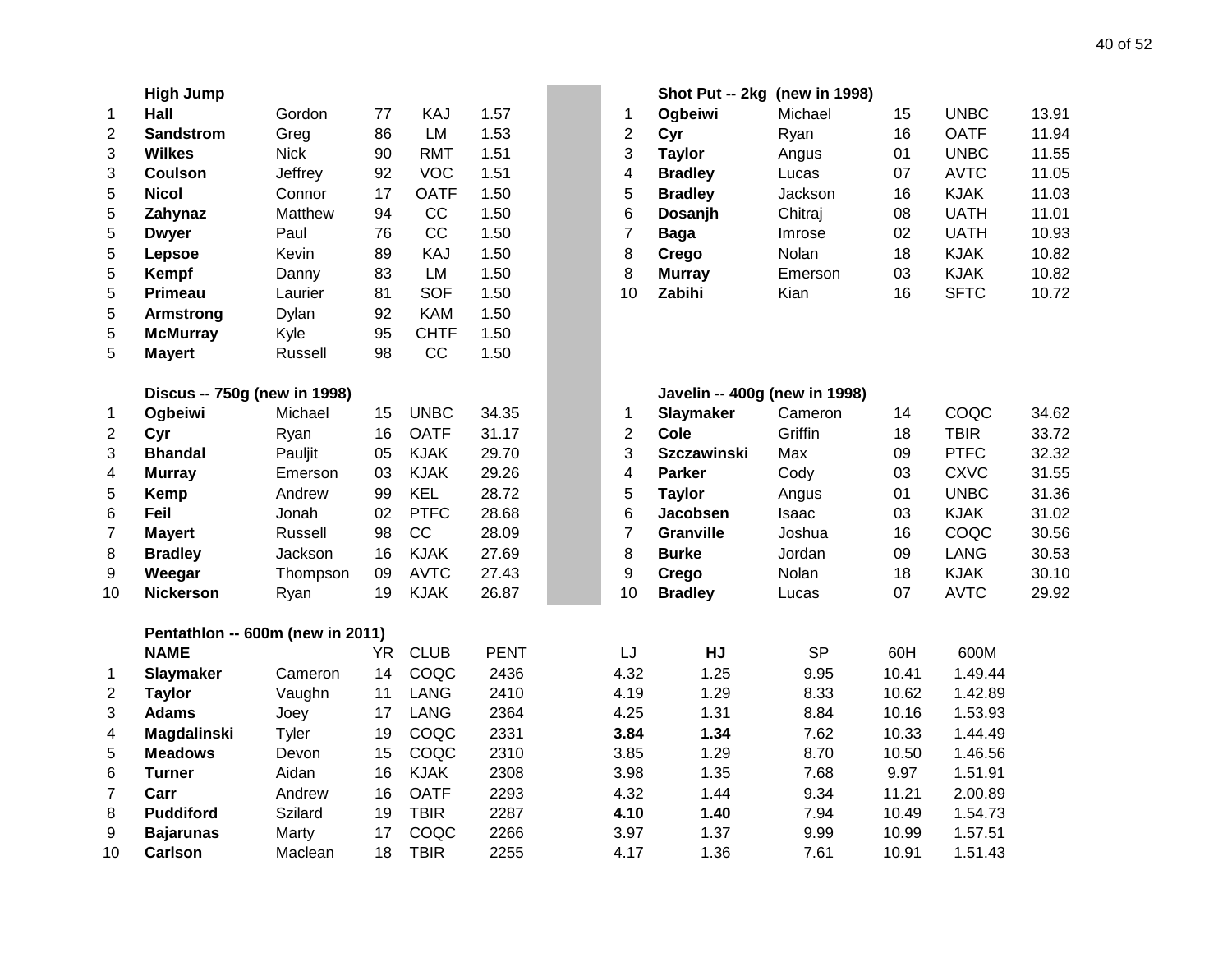| 1              | 400m (dropped in 2011)  |                |    |             |         |                | 800m (dropped in 2011)        |             |    |            |
|----------------|-------------------------|----------------|----|-------------|---------|----------------|-------------------------------|-------------|----|------------|
| 2              | Anderson                | Greg           | 81 | <b>SOF</b>  | 0.59.9  |                | <b>Brear</b>                  | George      | 80 | AB         |
| 3              | <b>Smith</b>            | Stephen        | 96 | LM          | 1.00.3  | 2              | <b>Moolin</b>                 | Matthew     | 01 | <b>CIT</b> |
| 4              | Kennedy                 | David          | 87 | KAJ         | 1.01.4  | 3              | Knight                        | Colin       | 05 | <b>CV</b>  |
| 5              | <b>Brear</b>            | George         | 80 | ABB         | 1.01.6  | 4              | Pennington                    | Mike        | 73 | <b>NO</b>  |
| 6              | <b>Coulson</b>          | Jeffrey        | 92 | <b>VOC</b>  | 1.02.1  | 5              | <b>Fletcher</b>               | Jordan      | 09 | LM         |
| $\overline{7}$ | Greenside               | Christopher    | 94 | cc          | 1.02.3  | 6              | <b>Kruse</b>                  | Edgar       | 74 | KA         |
| 8              | Schellenberg            | Neil           | 97 | <b>CVA</b>  | 1.02.77 | 6              | <b>Price</b>                  | David       | 89 | KA         |
| 9              | <b>Clark</b>            | James          | 01 | <b>GEA</b>  | 1.02.81 | 8              | <b>Halsey-Brandt</b>          | Mike        | 90 | KA         |
| 10             | <b>Ellenwood</b>        | Dean           | 09 | LM          | 1.02.89 | 9              | <b>Bowering</b>               | Jim         | 93 | KA         |
|                | <b>Halsey-Brandt</b>    | Mike           | 90 | KAJ         | 1.02.7  | 10             | <b>North</b>                  | Michael     | 07 | cc         |
| $\mathbf 1$    | 1500m (dropped in 2011) |                |    |             |         |                | 80m Hurdles (dropped in 2000) |             |    |            |
| 2              | <b>Brear</b>            | George         | 80 | ABB         | 4.39.7  |                | Kempf                         | Danny       | 83 | LM         |
| 3              | <b>Bowering</b>         | Jim            | 93 | KAJ         | 4.43.8  | 2              | Cooke                         | Andrew      | 94 | <b>VOC</b> |
| 4              | <b>Anderson</b>         | Jim            | 85 | <b>VTF</b>  | 4.45.2  | $\overline{2}$ | Wedenig                       | Christian   | 89 | <b>SOF</b> |
| 5              | <b>Price</b>            | David          | 89 | KAJ         | 4.45.4  | 4              | <b>Dickson</b>                | Kevin       | 98 | <b>SOF</b> |
| 6              | Kaberry                 | Richard        | 79 | <b>NORW</b> | 4.46.0  | 5              | Primeau                       | Laurier     | 81 | <b>SOF</b> |
| $\overline{7}$ | Pennington              | Mike           | 73 | <b>NORW</b> | 4.46.1  | 6              | Gregory                       | Patrick     | 98 | <b>BS</b>  |
| 8              | Hoogewerf               | Simon          | 74 | ABB         | 4.49.6  | 7              | <b>Peterson</b>               | <b>Brad</b> | 86 | ABB        |
| 9              | <b>Fletcher</b>         | Jordan         | 09 | LM          | 4.50.85 | 7              | <b>Gates</b>                  | Graham      | 96 | <b>COM</b> |
| 10             | Larkin                  | Cory           | 85 | ABB         | 4.51.2  | 7              | Raddatz                       | Simon       | 93 | <b>SOF</b> |
|                | Gant                    | <b>Brayden</b> | 02 | <b>GEA</b>  | 4.51.60 | 10             | <b>Pierre</b>                 | Johan       | 82 | <b>SOF</b> |
|                |                         |                |    |             |         | 10             | <b>Terlicher</b>              | David       | 89 | <b>BS</b>  |

| 1  | 200m Hurdles (dropped in 2007) |           |    |             |       |    | Triple Jump (dropped in 2011) |             |    |             |
|----|--------------------------------|-----------|----|-------------|-------|----|-------------------------------|-------------|----|-------------|
| 2  | <b>Pinnock</b>                 | Tiian     | 99 | PG          | 30.22 |    | Schellenberg                  | Neil        | 97 | <b>CVA</b>  |
| 3  | Gustavson                      | Reid      | 99 | <b>WVAN</b> | 30.24 | 2  | <b>Noble</b>                  | Marc        | 96 | <b>NORV</b> |
| 4  | Watt                           | Spencer   | 99 | <b>NORW</b> | 30.28 | 3  | <b>Pierre</b>                 | Johan       | 82 | <b>SOF</b>  |
| 5  | <b>Bewsey</b>                  | Matthew   | 94 | OTC         | 30.5  | 3  | <b>Dickson</b>                | Kevin       | 98 | <b>SOF</b>  |
| -5 | Cooke                          | Andrew    | 94 | VOC         | 30.7  | 5  | Small                         | <b>Rick</b> | 74 | <b>POCO</b> |
|    | <b>Pierre</b>                  | Johan     | 82 | <b>SOF</b>  | 30.7  | 6  | <b>Baldwin</b>                | Ryan        | 89 | SOF         |
| 8  | <b>Gates</b>                   | Graham    | 96 | <b>COME</b> | 30.8  | 6  | <b>Gates</b>                  | Graham      | 96 | <b>COMI</b> |
| 8  | Wednig                         | Christian | 89 | SOF         | 30.9  | 8  | Vaughan                       | Jarid       | 96 | <b>NORV</b> |
| 8  | Terlicher                      | David     | 89 | BS          | 30.9  | 9  | <b>Sharma</b>                 | Jeff        | 87 | <b>NORV</b> |
|    | <b>Smith</b>                   | Jessie    | 95 | <b>CHTF</b> | 30.9  | 10 | Pearson                       | Jason       | 86 | <b>SOF</b>  |

| 1              | 400m (dropped in 2011)         |                |    |             |         |                | 800m (dropped in 2011)        |             |    |             | 2.18.7  |
|----------------|--------------------------------|----------------|----|-------------|---------|----------------|-------------------------------|-------------|----|-------------|---------|
| $\overline{c}$ | Anderson                       | Greg           | 81 | <b>SOF</b>  | 0.59.9  | 1              | <b>Brear</b>                  | George      | 80 | <b>ABB</b>  | 2.19.94 |
| 3              | <b>Smith</b>                   | Stephen        | 96 | <b>LM</b>   | 1.00.3  | $\overline{2}$ | <b>Moolin</b>                 | Matthew     | 01 | <b>CITY</b> | 2.21.48 |
| 4              | Kennedy                        | David          | 87 | KAJ         | 1.01.4  | 3              | <b>Knight</b>                 | Colin       | 05 | <b>CVC</b>  | 2.21.6  |
| 5              | <b>Brear</b>                   | George         | 80 | <b>ABB</b>  | 1.01.6  | 4              | Pennington                    | Mike        | 73 | <b>NORW</b> | 2.22.00 |
| 6              | <b>Coulson</b>                 | Jeffrey        | 92 | <b>VOC</b>  | 1.02.1  | 5              | <b>Fletcher</b>               | Jordan      | 09 | LM          | 2.22.1  |
| 7              | <b>Greenside</b>               | Christopher    | 94 | CC          | 1.02.3  | 6              | <b>Kruse</b>                  | Edgar       | 74 | KAJ         | 2.22.1  |
| 8              | Schellenberg                   | Neil           | 97 | <b>CVA</b>  | 1.02.77 | 6              | <b>Price</b>                  | David       | 89 | KAJ         | 2.22.8  |
| 9              | <b>Clark</b>                   | James          | 01 | <b>GEA</b>  | 1.02.81 | 8              | <b>Halsey-Brandt</b>          | Mike        | 90 | KAJ         | 2.23.3  |
| 10             | Ellenwood                      | Dean           | 09 | <b>LM</b>   | 1.02.89 | 9              | <b>Bowering</b>               | Jim         | 93 | KAJ         | 2.23.35 |
|                | <b>Halsey-Brandt</b>           | Mike           | 90 | KAJ         | 1.02.7  | 10             | <b>North</b>                  | Michael     | 07 | CC          |         |
| $\mathbf 1$    | 1500m (dropped in 2011)        |                |    |             |         |                | 80m Hurdles (dropped in 2000) |             |    |             | 12.8    |
| 2              | <b>Brear</b>                   | George         | 80 | <b>ABB</b>  | 4.39.7  | 1              | Kempf                         | Danny       | 83 | LM          | 12.9    |
| 3              | <b>Bowering</b>                | Jim            | 93 | KAJ         | 4.43.8  | $\overline{2}$ | Cooke                         | Andrew      | 94 | <b>VOC</b>  | 12.9    |
| 4              | <b>Anderson</b>                | Jim            | 85 | <b>VTF</b>  | 4.45.2  | $\overline{2}$ | Wedenig                       | Christian   | 89 | <b>SOF</b>  | 13.17   |
| 5              | <b>Price</b>                   | David          | 89 | KAJ         | 4.45.4  | 4              | <b>Dickson</b>                | Kevin       | 98 | <b>SOF</b>  | 13.0    |
| 6              | <b>Kaberry</b>                 | Richard        | 79 | <b>NORW</b> | 4.46.0  | 5              | Primeau                       | Laurier     | 81 | <b>SOF</b>  | 13.32   |
| $\overline{7}$ | Pennington                     | Mike           | 73 | <b>NORW</b> | 4.46.1  | 6              | Gregory                       | Patrick     | 98 | <b>BS</b>   | 13.1    |
| 8              | Hoogewerf                      | Simon          | 74 | <b>ABB</b>  | 4.49.6  | $\overline{7}$ | <b>Peterson</b>               | <b>Brad</b> | 86 | <b>ABB</b>  | 13.1    |
| 9              | <b>Fletcher</b>                | Jordan         | 09 | LM          | 4.50.85 | $\overline{7}$ | <b>Gates</b>                  | Graham      | 96 | <b>COME</b> | 13.1    |
| 10             | Larkin                         | Cory           | 85 | <b>ABB</b>  | 4.51.2  | $\overline{7}$ | <b>Raddatz</b>                | Simon       | 93 | SOF         | 13.2    |
|                | Gant                           | <b>Brayden</b> | 02 | <b>GEA</b>  | 4.51.60 | 10             | <b>Pierre</b>                 | Johan       | 82 | <b>SOF</b>  | 13.2    |
|                |                                |                |    |             |         | 10             | <b>Terlicher</b>              | David       | 89 | <b>BS</b>   |         |
| 1              | 200m Hurdles (dropped in 2007) |                |    |             |         |                | Triple Jump (dropped in 2011) |             |    |             | 10.22   |
| 2              | <b>Pinnock</b>                 | Tijan          | 99 | PG          | 30.22   | 1              | Schellenberg                  | Neil        | 97 | <b>CVA</b>  | 9.97    |
| 3              | <b>Gustavson</b>               | Reid           | 99 | <b>WVAN</b> | 30.24   | $\overline{2}$ | <b>Noble</b>                  | Marc        | 96 | <b>NORW</b> | 9.92    |
| 4              | <b>Watt</b>                    | Spencer        | 99 | <b>NORW</b> | 30.28   | 3              | <b>Pierre</b>                 | Johan       | 82 | <b>SOF</b>  | 9.92    |
| 5              | <b>Bewsey</b>                  | Matthew        | 94 | <b>OTC</b>  | 30.5    | 3              | <b>Dickson</b>                | Kevin       | 98 | <b>SOF</b>  | 9.86    |
| 5              | Cooke                          | Andrew         | 94 | <b>VOC</b>  | 30.7    | 5              | <b>Small</b>                  | <b>Rick</b> | 74 | <b>POCO</b> | 9.72    |
| 7              | <b>Pierre</b>                  | Johan          | 82 | <b>SOF</b>  | 30.7    | 6              | <b>Baldwin</b>                | Ryan        | 89 | <b>SOF</b>  | 9.72    |
| 8              | <b>Gates</b>                   | Graham         | 96 | <b>COME</b> | 30.8    | 6              | <b>Gates</b>                  | Graham      | 96 | <b>COME</b> | 9.68    |
| 8              | Wednig                         | Christian      | 89 | <b>SOF</b>  | 30.9    | 8              | Vaughan                       | Jarid       | 96 | <b>NORW</b> | 9.61    |
| 8              | <b>Terlicher</b>               | David          | 89 | <b>BS</b>   | 30.9    | 9              | <b>Sharma</b>                 | Jeff        | 87 | <b>NORW</b> | 9.56    |
|                | <b>Smith</b>                   | Jessie         | 95 | <b>CHTF</b> | 30.9    | 10             | <b>Pearson</b>                | Jason       | 86 | <b>SOF</b>  |         |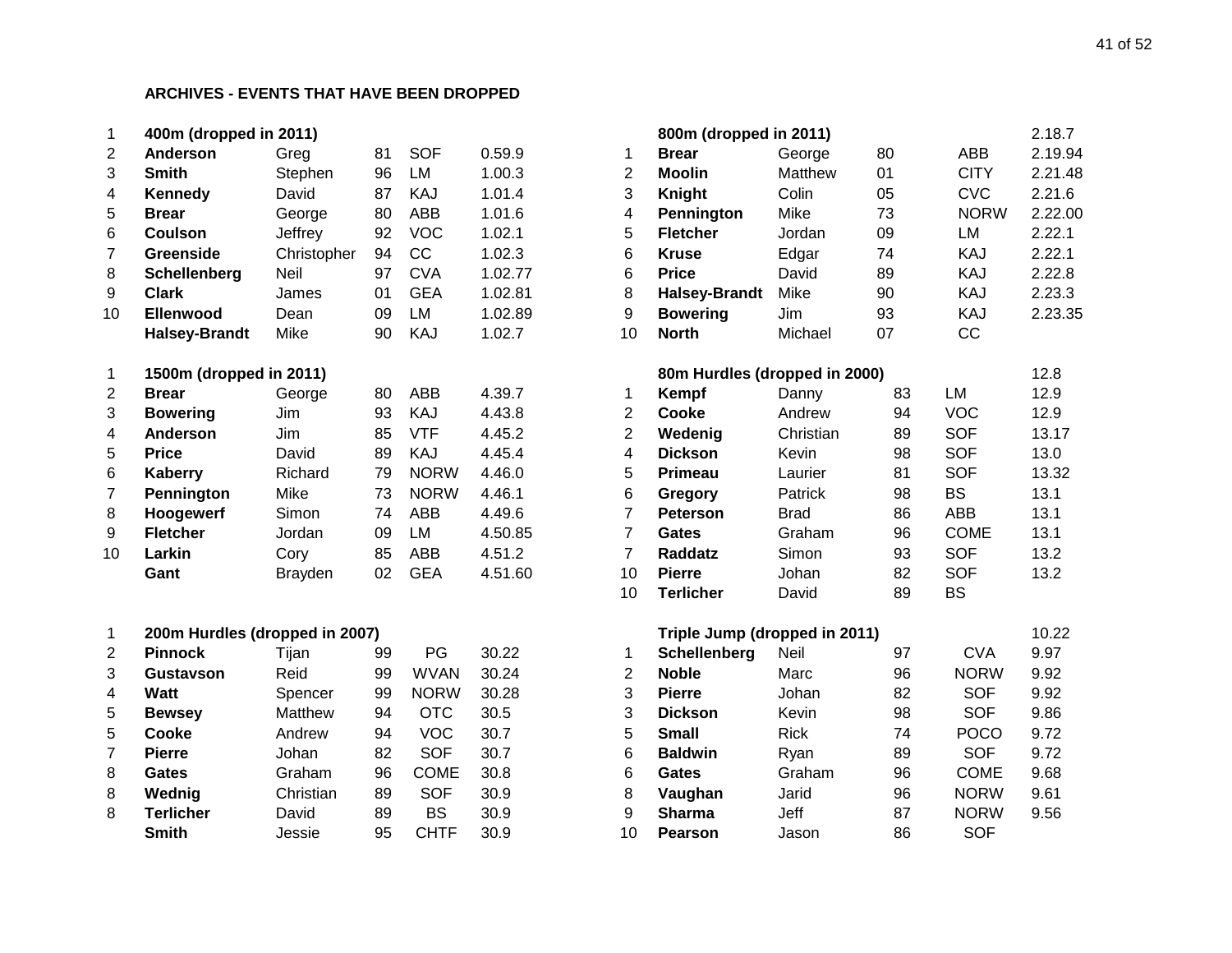| $\mathbf 1$             | Shot Put -- 6lb (dropped in 1998)                      |             |           |             |             |                | Discus - 1.0 kg (dropped in 1998) |              |       |             | 26.82 |
|-------------------------|--------------------------------------------------------|-------------|-----------|-------------|-------------|----------------|-----------------------------------|--------------|-------|-------------|-------|
| $\overline{2}$          | <b>Njume</b>                                           | Andrew      | 93        | <b>PR</b>   | 10.20       | 1              | <b>Beaulieu</b>                   | Josh         | 88    | <b>ABB</b>  | 25.20 |
| 3                       | <b>Conlin</b>                                          | Jonathon    | 96        | KAJ         | 10.05       | $\overline{2}$ | <b>Armstrong</b>                  | Dylan        | 92    | <b>KAM</b>  | 24.86 |
| 4                       | <b>Armstrong</b>                                       | Dylan       | 92        | <b>KAM</b>  | 9.78        | 3              | <b>Njume</b>                      | Andrew       | 93    | <b>PR</b>   | 24.72 |
| 5                       | <b>Scholtz</b>                                         | Antonie     | 85        | <b>PR</b>   | 9.76        | 4              | <b>Bellio</b>                     | Reno         | 81    | <b>SOF</b>  | 24.08 |
| 6                       | <b>Bellio</b>                                          | Reno        | 81        | <b>SOF</b>  | 9.59        | 5              | Gueho                             | Chris        | 97    | LM          | 24.02 |
| 7                       | <b>Nelson</b>                                          | Joel        | 90        | <b>SOF</b>  | 9.54        | 6              | <b>Collier</b>                    | Garrett      | 90    | KAJ         | 23.90 |
| 8                       | <b>McKnight</b>                                        | Darren      | 82        | <b>AVF</b>  | 9.40        | 7              | <b>Zaleski</b>                    | John         | 90    | <b>CHTF</b> | 23.50 |
| 9                       | <b>Anderson</b>                                        | Greg        | 81        | <b>SOF</b>  | 9.26        | 8              | <b>Smith</b>                      | Jesse        | 95    | <b>CHTF</b> | 23.14 |
| 10                      | Raddatz                                                | Simon       | 93        | <b>SOF</b>  | 9.25        | 9              | Geertz                            | David        | 80    | LM          | 22.84 |
|                         | <b>Kennedy</b>                                         | Jonathan    | 89        | KAJ         | 9.24        | 10             | <b>Anderson</b>                   | <b>Brian</b> | 76    | <b>SECH</b> |       |
|                         | Pentathlon -- 6lb Shot (dropped in 1998)               |             |           |             |             |                |                                   |              |       |             |       |
| 1                       | <b>NAME</b>                                            |             | <b>YR</b> | <b>CLUB</b> | <b>PENT</b> | LJ             | HJ                                | <b>SP</b>    | 80H   | 800M        |       |
| $\mathbf{2}$            | Raddatz                                                | Simon       | 93        | SOF         | 2585        | 4.15           | 1.30                              | 9.01         | 13.1  | 2.29.7      |       |
| 3                       | <b>Wilkes</b>                                          | <b>Nick</b> | 90        | <b>RMT</b>  | 2580        | 4.51           | 1.51                              | 7.26         | 13.8  | 2.39.6      |       |
| 4                       | <b>Terlicher</b>                                       | David       | 89        | <b>BS</b>   | 2570        | 4.66           | 1.45                              | 5.46         | 13.2  | 2.34.6      |       |
| 5                       | O'Neil                                                 | Riley       | 96        | <b>COME</b> | 2471        | 4.01           | 1.34                              | 9.00         | 13.7  | 2.34.3      |       |
| 6                       | <b>Conlin</b>                                          | Jonathon    | 96        | KAJ         | 2422        | 4.11           | 1.31                              | 9.90         | 14.1  | 2.37.6      |       |
| 7                       | <b>Dziewanski</b>                                      | Adrian      | 97        | CC          | 2419        | 4.25           | 1.42                              | 8.58         | 13.77 | 2.48.28     |       |
| 8                       | <b>Dingle</b>                                          | Gregory     | 92        | <b>PEN</b>  | 2412        | 4.47           | 1.20                              | 8.99         | 13.6  | 2.37.2      |       |
| 9                       | <b>McKnight</b>                                        | Darren      | 86        | <b>AVF</b>  | 2357        | 4.18           | 1.38                              | 7.39         | 14.1  | 2.37.5      |       |
| 10                      | <b>Sharma</b>                                          | Jeff        | 87        | <b>NORW</b> | 2338        | 3.89           | 1.45                              | 8.23         | 14.8  | 2.46.3      |       |
|                         | <b>Armstrong</b>                                       | Dylan       | 92        | <b>KAM</b>  | 2324        | 4.20           | 1.47                              | 9.70         | 15.1  | 2.57.2      |       |
|                         | Pentathlon -- 2kg shot (new in 1998 - dropped in 2000) |             |           |             |             |                |                                   |              |       |             |       |
| 1                       | <b>NAME</b>                                            |             |           | YR CLUB     | <b>PENT</b> | LJ             | HJ                                | <b>SP</b>    | 80H   | 800M        |       |
| $\overline{\mathbf{c}}$ | Gustgavson                                             | Reid        | 99        | <b>WVAN</b> | 2473        | 4.24           | 1.32                              | 8.20         | 14.2  | 2.27.9      |       |
| 3                       | <b>Mayert</b>                                          | Russell     | 98        | CC          | 2404        |                |                                   |              |       |             |       |
| 4                       | <b>Pinnock</b>                                         | Tijan       | 99        | PG          | 2284        | 4.24           | 1.29                              | 8.24         | 14.2  | 2.41.4      |       |
| 5                       | Gregory                                                | Patrick     | 98        | <b>BS</b>   | 2207        | 4.13           | 1.14                              | 8.73         | 13.4  | 2.43.4      |       |
| 6                       | Noon-Ward                                              | Mitchell    | 98        | <b>VR</b>   | 2085        | 3.95           | 1.20                              | 8.55         | 15.3  | 2.38.7      |       |
| $\overline{7}$          | Lupick                                                 | Nicholas    | 98        | <b>WVAN</b> | 2015        | 4.06           | 1.11                              | 8.99         | 14.7  | 2.47.00     |       |
| 8                       | <b>Miles</b>                                           | Reece       | 99        | CC          | 2009        | 3.48           | 1.41                              | 7.72         | 14.4  | 2.57.2      |       |
| 9                       | Lermitte                                               | Jeremy      | 99        | KAJ         | 1951        | 3.66           | 1.23                              | 8.76         | 14.9  | 2.51.3      |       |
| 10                      | <b>Kowalewski</b>                                      | Matthew     | 98        | <b>WVAN</b> | 1944        |                |                                   |              |       |             |       |
|                         | Redekop                                                | Kyle        | 99        | <b>LM</b>   | 1935        | 3.82           | 1.23                              | 6.86         | 15.1  | 2.42.7      |       |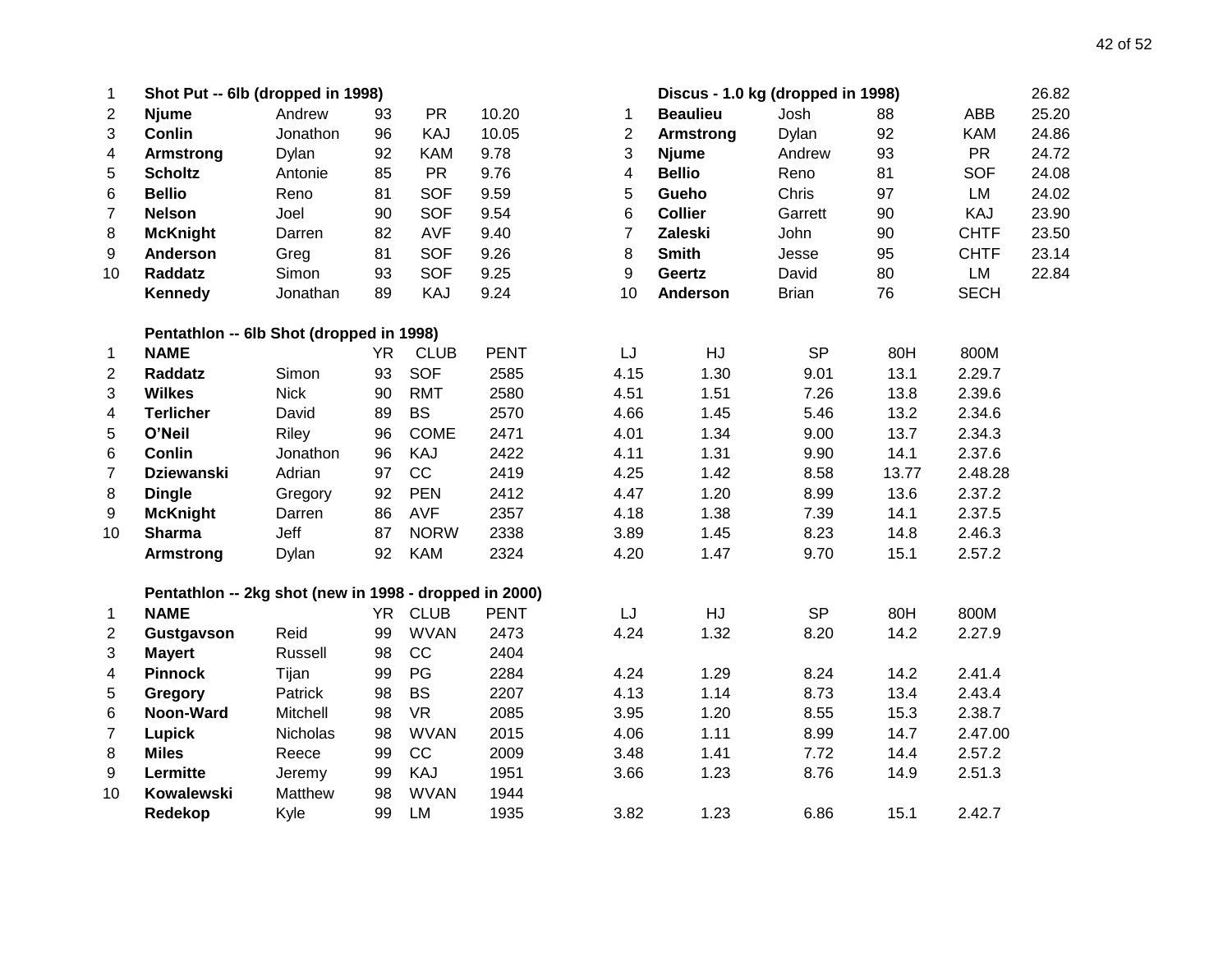|                | Pentathlon -- 60mH (new in 2000 - dropped in 2011) |                |    |              |             |      |      |           |       |         |  |  |  |  |
|----------------|----------------------------------------------------|----------------|----|--------------|-------------|------|------|-----------|-------|---------|--|--|--|--|
| 1              | <b>NAME</b>                                        |                | YR | <b>CLUB</b>  | <b>PENT</b> | LJ   | HJ   | <b>SP</b> | 60H   | 800M    |  |  |  |  |
| 2              | <b>Harrison</b>                                    | Joel           | 10 | LM           | 2544        | 4.19 | 1.42 | 9.79      | 10.16 | 2.34.74 |  |  |  |  |
| 3              | Grant                                              | <b>Brayden</b> | 02 | <b>GEA</b>   | 2498        | 4.00 | 1.33 | 9.40      | 10.35 | 2.24.40 |  |  |  |  |
| 4              | <b>Powrie</b>                                      | Jake           | 04 | <b>TBIRD</b> | 2245        | 4.05 | 1.38 | 7.30      | 10.04 | 2.45.23 |  |  |  |  |
| 5              | Feil                                               | Jonah          | 02 | <b>PEN</b>   | 2333        | 4.19 | 1.36 | 10.27     | 11.45 | 2.39.80 |  |  |  |  |
| 6              | <b>Mitchell</b>                                    | Cameron        | 01 | <b>SOF</b>   | 2270        | 4.07 | 1.26 | 7.80      | 10.44 | 2.32.40 |  |  |  |  |
| $\overline{7}$ | <b>Chatten</b>                                     | Eric           | 08 | <b>CC</b>    | 2169        | 4.07 | 1.42 | 7.14      | 10.78 | 2.46.06 |  |  |  |  |
| 8              | Riddell                                            | Mackenzie      | 10 | <b>NORW</b>  | 2150        | 3.77 | 1.39 | 7.58      | 11.12 | 2.37.36 |  |  |  |  |
| 9              | <b>Derker</b>                                      | <b>Braden</b>  | 07 | <b>KAM</b>   | 2137        | 4.06 | 1.44 | 7.16      | 11.26 | 2.45.68 |  |  |  |  |
| 10             | <b>North</b>                                       | Michael        | 07 | <b>CC</b>    | 2124        | 3.74 | 1.17 | 8.19      | 11.05 | 2.28.45 |  |  |  |  |
|                | <b>Smith</b>                                       | <b>Brendan</b> | 00 | <b>KAM</b>   | 2119        | 3.42 | 1.25 | 8.04      | 10.83 | 2.34.40 |  |  |  |  |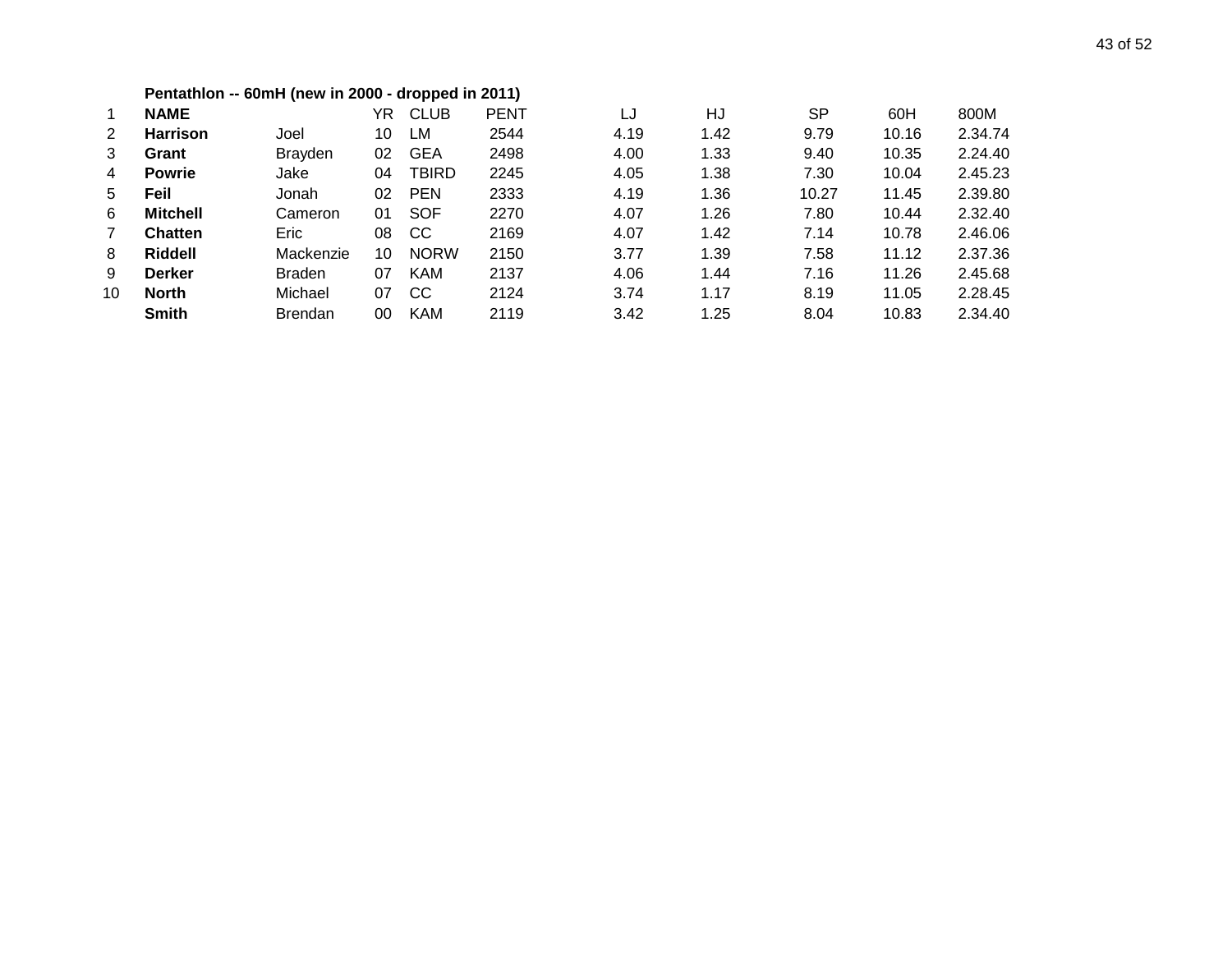|                | 100m                  |                |    |             |         |                         | 200m              |                 |    |             |         |
|----------------|-----------------------|----------------|----|-------------|---------|-------------------------|-------------------|-----------------|----|-------------|---------|
| 1              | <b>Midgley</b>        | David          | 15 | <b>LANG</b> | 12.26   | 1                       | <b>Midgley</b>    | David           | 15 | <b>LANG</b> | 24.93   |
| $\overline{c}$ | Ogilvie               | Peter          | 84 | <b>BBYS</b> | 12.3    | $\overline{2}$          | Kowakewski        | Matt            | 99 | <b>WVAN</b> | 25.35   |
| 3              | <b>Schneebeli</b>     | Eric           | 04 | <b>UNBC</b> | 12.68   | 3                       | <b>Smith</b>      | Kyle            | 11 | <b>CRVC</b> | 25.54   |
| 4              | <b>Stefanovic</b>     | Mihailo        | 08 | <b>NWSA</b> | 12.72   | $\overline{\mathbf{4}}$ | <b>Pinnock</b>    | Tijan           | 00 | <b>PGTF</b> | 25.75   |
| 5              | <b>Pinnock</b>        | Tijan          | 00 | <b>PGTF</b> | 12.73   | 5                       | Gustavson         | Reid            | 00 | <b>WVAN</b> | 25.80   |
| 6              | <b>Street</b>         | Adam           | 88 | <b>VTFC</b> | 12.5    | $6\phantom{1}6$         | <b>Nelson</b>     | Joel            | 91 | <b>SFTC</b> | 25.6    |
| 6              | <b>Nelson</b>         | Joel           | 81 | <b>SFTC</b> | 12.5    | $6\phantom{1}6$         | Wilson            | Jordon          | 81 | <b>SFTC</b> | 25.6    |
| 8              | Hoey                  | Caleb          | 14 | <b>NORW</b> | 12.84   | 8                       | Ogilvie           | Peter           | 84 | <b>BBYS</b> | 25.7    |
| 8              | Atwi                  | Jeff           | 91 | <b>VOCA</b> | 12.6    | 9                       | <b>Schneebeli</b> | Eric            | 04 | <b>UNBC</b> | 26.08   |
| 8              | <b>Flores</b>         | Joseph         | 91 | <b>BBYS</b> | 12.6    | 10                      | <b>Street</b>     | Adam            | 88 | <b>VTFC</b> | 25.9    |
|                |                       |                |    |             |         |                         |                   |                 |    |             |         |
|                | 300m (new in 2011)    |                |    |             |         |                         | 800m              |                 |    |             |         |
| 1              | <b>Midgley</b>        | David          | 15 | <b>LANG</b> | 38.77   | 1                       | <b>Erickson</b>   | Matti           | 15 | <b>KCTC</b> | 2.13.60 |
| $\overline{2}$ | <b>Erickson</b>       | Matti          | 15 | <b>KCTC</b> | 41.40   | $\overline{2}$          | <b>Smith</b>      | Kyle            | 11 | <b>CRVC</b> | 2.14.35 |
| 3              | <b>Bradley</b>        | Jackson        | 17 | <b>KJAK</b> | 41.43   | 3                       | Pinto             | Owen            | 15 | <b>OATF</b> | 2.14.61 |
| 4              | Carr                  | Tyson          | 17 | <b>OACS</b> | 41.53   | $\overline{4}$          | <b>Brear</b>      | George          | 81 | <b>ABB</b>  | 2.15.0  |
| 5              | <b>Taylor</b>         | Vaughn         | 12 | <b>UATH</b> | 41.56   | 5                       | Aron              | Nicholas        | 13 | <b>SFTC</b> | 2.15.49 |
| 6              | <b>Macgregor</b>      | Lockhart       | 16 | <b>VRTC</b> | 42.24   | $6\phantom{1}6$         | Gustavson         | Reid            | 00 | <b>WVAN</b> | 2.15.74 |
| 7              | <b>Molina</b>         | Mark           | 18 | <b>VRTC</b> | 42.59   | $\overline{7}$          | Woode             | Mike            | 85 | <b>LANG</b> | 2.16.0  |
| $\overline{7}$ | <b>Pavlovic</b>       | Nicholas       | 16 | <b>OATF</b> | 42.59   | 8                       | <b>Anderson</b>   | Jim             | 86 | <b>VTFC</b> | 2.16.1  |
| 9              | <b>Kirk</b>           | Andrew         | 11 | <b>CHWK</b> | 42.93   | 9                       | Larkin            | Cory            | 86 | <b>ABB</b>  | 2.16.8  |
| 10             | Louwerse              | Noah           | 19 | <b>LANG</b> | 42.95   | 10                      | <b>Shokar</b>     | <b>Billy</b>    | 82 | <b>BBYS</b> | 2.16.9  |
|                | 1200m (new in 2011)   |                |    |             |         |                         | 80m Hurdles       |                 |    |             |         |
| 1              | <b>Nicol</b>          | Connor         | 18 | <b>OATF</b> | 3.36.12 | $\mathbf{1}$            | <b>Dickson</b>    | Kevin           | 99 | <b>STFC</b> | 12.32   |
| 2              | <b>Erickson</b>       | Matti          | 15 | <b>KCTC</b> | 3.40.69 | $\overline{2}$          | <b>Scherk</b>     | Michael         | 17 | <b>NORW</b> | 12.38   |
| 3              | Aron                  | Nicholas       | 14 | <b>SFTC</b> | 3.42.20 | 3                       | <b>Gutierrez</b>  | Rodrigo         | 94 | <b>NORW</b> | 12.3    |
| 4              | <b>Muncey-Buckley</b> | <b>Brandt</b>  | 14 | <b>OATF</b> | 3.43.70 | 4                       | <b>Turner</b>     | Aidan           | 17 | <b>OATF</b> | 12.56   |
| 5              | <b>Pinto</b>          | Owen           | 15 | <b>OATF</b> | 3.44.31 | 5                       | <b>Paris</b>      | <b>Nate</b>     | 16 | <b>NTFC</b> | 12.60   |
| 6              | Louwerse              | Noah           | 19 | <b>LANG</b> | 3.45.89 | 5                       | <b>Stefanovic</b> | Mihailo         | 08 | <b>NWSA</b> | 12.60   |
| $\overline{7}$ | Watson                | Jayden         | 16 | <b>NTFC</b> | 3.46.42 | $\overline{7}$          | <b>Bonnett</b>    | <b>Nickolas</b> | 00 | <b>KEL</b>  | 12.63   |
| 8              | O'Brien               | <b>Brendan</b> | 18 | <b>OATF</b> | 3.46.54 | 8                       | <b>Reid</b>       | Raymond         | 84 | COQC        | 12.4    |
| 9              | <b>Sada</b>           | Bernardo       | 19 | <b>LANG</b> | 3.47.28 | 8                       | <b>Noble</b>      | Marc            | 97 | <b>NORW</b> | 12.64   |
| 10             | Hodgson               | James          | 18 | <b>OATF</b> | 3.49.09 | 10                      | <b>Taylor</b>     | Vaughn          | 12 | <b>UATH</b> | 12.66   |
|                |                       |                |    |             |         |                         |                   |                 |    |             |         |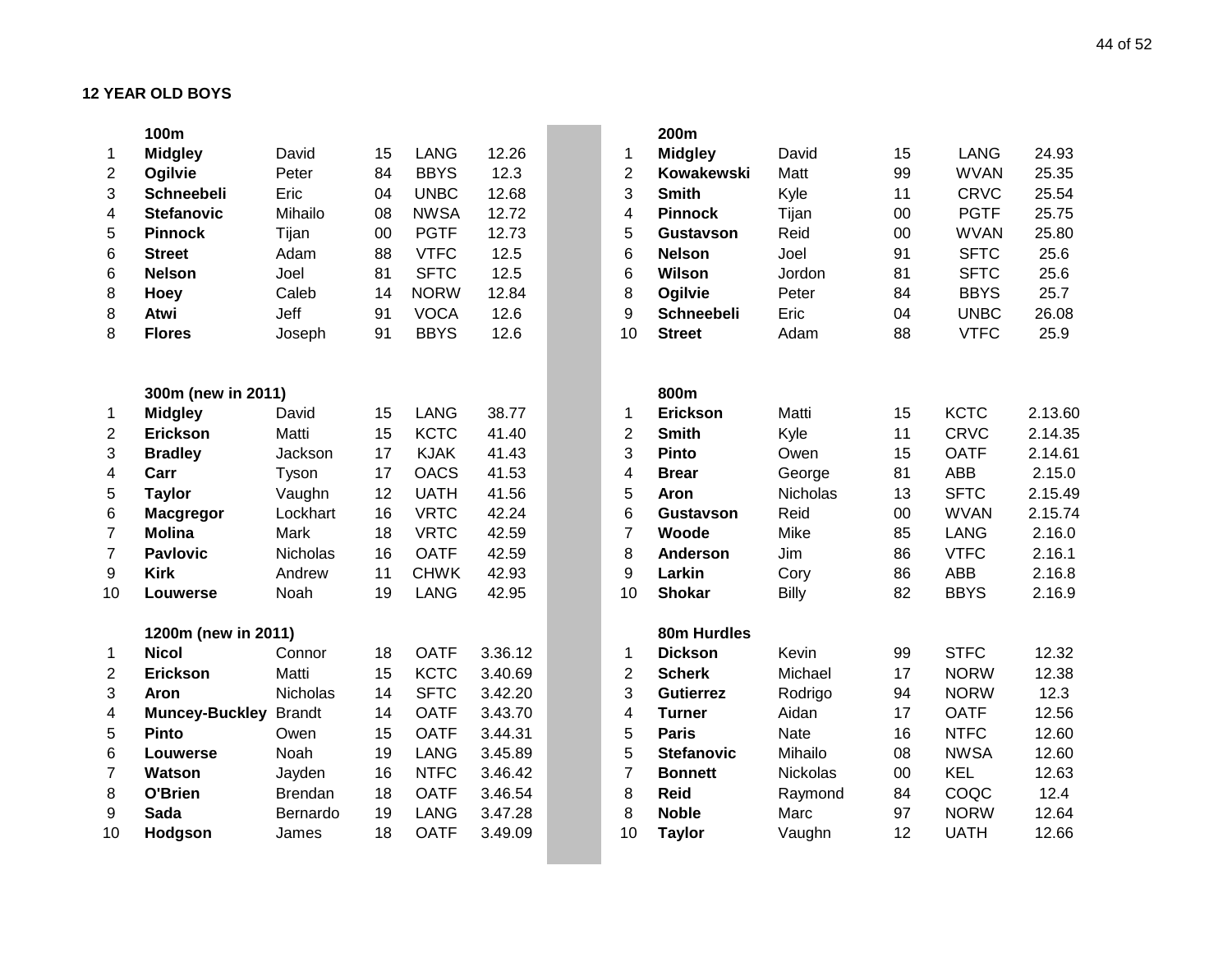|                         | 200mH -- Height changed 2000  |                |    |                  |       |                         | 800m Race Walk (new in 1996) |                |
|-------------------------|-------------------------------|----------------|----|------------------|-------|-------------------------|------------------------------|----------------|
| 1                       | <b>Taylor</b>                 | Vaughn         | 12 | <b>UATH</b>      | 28.14 | 1                       | <b>Solmes</b>                | Lowell         |
| $\overline{c}$          | <b>Erickson</b>               | Matti          | 15 | <b>KCTC</b>      | 28.31 | $\overline{2}$          | Ward                         | Matthew        |
| 3                       | <b>Paris</b>                  | Nate           | 16 | <b>NTFC</b>      | 28.39 | 3                       | <b>Fraser</b>                | Doug           |
| 4                       | <b>Gustavson</b>              | Ried           | 00 | <b>WVTC</b>      | 28.58 | 4                       | <b>Dunfee</b>                | Evan           |
| 5                       | <b>Macgregor</b>              | Lockhart       | 16 | <b>VRTC</b>      | 28.57 | 5                       | <b>Cocker</b>                | <b>Tyler</b>   |
| 6                       | <b>Turner</b>                 | Aidan          | 17 | <b>OATF</b>      | 28.77 | 6                       | <b>Milburn</b>               | <b>Britino</b> |
| 7                       | Fagbamiye                     | lyimi          | 18 | <b>UATH</b>      | 28.86 | $\overline{7}$          | Gaiesky                      | Keven          |
| 8                       | <b>Molina</b>                 | Mark           | 18 | <b>VRTC</b>      | 28.99 | $\,8\,$                 | Rahier                       | Ben            |
| 9                       | <b>Stefanovic</b>             | Mihailo        | 08 | <b>NWS</b>       | 29.15 | 9                       | O'Neill                      | <b>Blair</b>   |
| 10                      | Ma                            | Quan Thom      | 15 | <b>VOCA</b>      | 29.39 | 10                      | <b>Scheiber</b>              | Hayden         |
|                         | Long Jump                     |                |    |                  |       |                         | <b>High Jump</b>             |                |
| 1                       | Wright                        | Benjamin       | 18 | <b>VRTC</b>      | 5.33  | 1                       | <b>Chatten</b>               | Eric           |
| $\overline{2}$          | <b>Roberts</b>                | Greg           | 79 | <b>VOCA</b>      | 5.13  | 1                       | Hall                         | Gordon         |
| 3                       | <b>Midgley</b>                | David          | 15 | <b>LANG</b>      | 5.08  | 3                       | <b>Johnston</b>              | Kyle           |
| 4                       | Horvath                       | Les            | 84 | <b>VTFC</b>      | 5.07  | $\overline{4}$          | <b>Armstrong</b>             | Dylan          |
| 5                       | Kedda                         | Michael        | 87 | <b>PTFC</b>      | 5.02  | 5                       | <b>McMurray</b>              | Kyle           |
| 6                       | Ogilvie                       | Peter          | 84 | <b>BBYS</b>      | 5.00  | 6                       | <b>Sandstrom</b>             | Greg           |
| 6                       | <b>Terlicher</b>              | David          | 90 | <b>BBYS</b>      | 4.99  | 6                       | <b>Midgley</b>               | David          |
| 8                       | <b>Njume</b>                  | Andrew         | 94 | <b>PRTC</b>      | 4.98  | 8                       | <b>Dwyer</b>                 | Paul           |
| 8                       | <b>Sandstrom</b>              | Greg           | 86 | <b>LANG</b>      | 4.98  | 8                       | <b>Metz</b>                  | Barry          |
| 10                      | <b>Molina</b>                 | Mark           | 18 | <b>VRTC</b>      | 4.97  | 8                       | <b>Mitchell</b>              | Raymond        |
|                         | Shot Put -- 3kg (new in 1998) |                |    |                  |       |                         | Discus -- 1.0kg              |                |
| 1                       | Ogbeiwi                       | Michael        | 16 | CTC <sub>1</sub> | 12.63 | 1                       | Ogbeiwi                      | Michael        |
| $\overline{c}$          | <b>Taylor</b>                 | Angus          | 02 | <b>KJAK</b>      | 12.43 | $\overline{\mathbf{2}}$ | <b>Gabri</b>                 | <b>Gursher</b> |
| $\overline{\mathbf{3}}$ | <b>Gabri</b>                  | <b>Gursher</b> | 21 | <b>SOSA</b>      | 11.79 | 3                       | <b>Taylor</b>                | Angus          |
| 4                       | Zabihi                        | Kian           | 17 | <b>VAAA</b>      | 11.49 | 4                       | Geertz                       | David          |
| 5                       | Nijjar                        | Charanjit      | 15 | <b>UATH</b>      | 11.26 | 5                       | Zabihi                       | Kian           |
| 6                       | Cyr                           | Ryan           | 17 | <b>OATF</b>      | 11.17 | 6                       | Carr                         | Tyson          |
| $\overline{7}$          | <b>Baga</b>                   | Imrose         | 03 | <b>UNBC</b>      | 11.06 | $\overline{7}$          | Man                          | Lawrence       |
| 8                       | <b>Murray</b>                 | Emerson        | 04 | <b>LANG</b>      | 11.00 | 8                       | <b>Bradley</b>               | Jackson        |
| 9                       | <b>Willcox</b>                | Tom            | 03 | COQC             | 10.99 | 9                       | <b>Armstrong</b>             | Dylan          |
| 10                      | <b>Monro</b>                  | Nicholas       | 15 | <b>LANG</b>      | 10.73 | 10                      | <b>Bryant</b>                | Ray            |

|                         | 200mH -- Height changed 2000  |                 |    |             |       |                         |                  | 800m Race Walk (new in 1996) |    |             |         |
|-------------------------|-------------------------------|-----------------|----|-------------|-------|-------------------------|------------------|------------------------------|----|-------------|---------|
| 1                       | <b>Taylor</b>                 | Vaughn          | 12 | <b>UATH</b> | 28.14 | 1                       | <b>Solmes</b>    | Lowell                       | 18 | <b>WALK</b> | 3.53.47 |
| 2                       | <b>Erickson</b>               | Matti           | 15 | <b>KCTC</b> | 28.31 | $\overline{2}$          | <b>Ward</b>      | Matthew                      | 98 | <b>NTFC</b> | 4.08.42 |
| 3                       | <b>Paris</b>                  | <b>Nate</b>     | 16 | <b>NTFC</b> | 28.39 | 3                       | <b>Fraser</b>    | Doug                         | 04 | <b>NTFC</b> | 4.15.16 |
| 4                       | <b>Gustavson</b>              | Ried            | 00 | <b>WVTC</b> | 28.58 | 4                       | <b>Dunfee</b>    | Evan                         | 02 | <b>KJAK</b> | 4.16.95 |
| 5                       | <b>Macgregor</b>              | Lockhart        | 16 | <b>VRTC</b> | 28.57 | 5                       | <b>Cocker</b>    | Tyler                        | 96 | <b>PTFC</b> | 4.17.30 |
| 6                       | <b>Turner</b>                 | Aidan           | 17 | <b>OATF</b> | 28.77 | 6                       | <b>Milburn</b>   | <b>Britino</b>               | 99 | <b>NYFC</b> | 4.26.40 |
| $\overline{7}$          | Fagbamiye                     | lyimi           | 18 | <b>UATH</b> | 28.86 | $\overline{7}$          | Gaiesky          | Keven                        | 05 | <b>PGTF</b> | 4.28.40 |
| 8                       | <b>Molina</b>                 | Mark            | 18 | <b>VRTC</b> | 28.99 | 8                       | Rahier           | Ben                          | 98 | <b>PRTC</b> | 4.38.07 |
| 9                       | <b>Stefanovic</b>             | Mihailo         | 08 | <b>NWS</b>  | 29.15 | 9                       | O'Neill          | <b>Blair</b>                 | 01 | <b>NORW</b> | 4.39.37 |
| 10                      | Ma                            | Quan Thom       | 15 | <b>VOCA</b> | 29.39 | 10                      | <b>Scheiber</b>  | Hayden                       | 05 | <b>OTF</b>  | 4.42.05 |
|                         | <b>Long Jump</b>              |                 |    |             |       |                         | <b>High Jump</b> |                              |    |             |         |
| $\mathbf{1}$            | Wright                        | Benjamin        | 18 | <b>VRTC</b> | 5.33  | 1                       | <b>Chatten</b>   | Eric                         | 09 | COQC        | 1.65    |
| $\overline{2}$          | <b>Roberts</b>                | Greg            | 79 | <b>VOCA</b> | 5.13  | $\mathbf 1$             | Hall             | Gordon                       | 78 | <b>KJAK</b> | 1.65    |
| 3                       | <b>Midgley</b>                | David           | 15 | <b>LANG</b> | 5.08  | 3                       | <b>Johnston</b>  | Kyle                         | 98 | <b>OTFC</b> | 1.64    |
| 4                       | Horvath                       | Les             | 84 | <b>VTFC</b> | 5.07  | 4                       | Armstrong        | Dylan                        | 93 | <b>KAML</b> | 1.61    |
| 5                       | Kedda                         | Michael         | 87 | <b>PTFC</b> | 5.02  | 5                       | <b>McMurray</b>  | Kyle                         | 96 | <b>CHTF</b> | 1.59    |
| 6                       | Ogilvie                       | Peter           | 84 | <b>BBYS</b> | 5.00  | 6                       | <b>Sandstrom</b> | Greg                         | 86 | <b>LANG</b> | 1.58    |
| 6                       | <b>Terlicher</b>              | David           | 90 | <b>BBYS</b> | 4.99  | 6                       | <b>Midgley</b>   | David                        | 15 | <b>LANG</b> | 1.58    |
| 8                       | <b>Njume</b>                  | Andrew          | 94 | <b>PRTC</b> | 4.98  | 8                       | <b>Dwyer</b>     | Paul                         | 77 | COQC        | 1.57    |
| 8                       | <b>Sandstrom</b>              | Greg            | 86 | <b>LANG</b> | 4.98  | 8                       | <b>Metz</b>      | Barry                        | 80 | <b>PGTF</b> | 1.57    |
| 10                      | <b>Molina</b>                 | Mark            | 18 | <b>VRTC</b> | 4.97  | 8                       | <b>Mitchell</b>  | Raymond                      | 90 | <b>KJAK</b> | 1.57    |
|                         | Shot Put -- 3kg (new in 1998) |                 |    |             |       |                         | Discus -- 1.0kg  |                              |    |             |         |
| $\mathbf{1}$            | Ogbeiwi                       | Michael         | 16 | CTC1        | 12.63 | 1                       | Ogbeiwi          | Michael                      | 16 | CTC1        | 35.98   |
| $\overline{\mathbf{c}}$ | <b>Taylor</b>                 | Angus           | 02 | <b>KJAK</b> | 12.43 | $\overline{\mathbf{2}}$ | <b>Gabri</b>     | <b>Gursher</b>               | 21 | <b>SOSA</b> | 34.15   |
| 3                       | <b>Gabri</b>                  | <b>Gursher</b>  | 21 | <b>SOSA</b> | 11.79 | 3                       | <b>Taylor</b>    | Angus                        | 02 | <b>KJAK</b> | 34.01   |
| 4                       | Zabihi                        | Kian            | 17 | <b>VAAA</b> | 11.49 | $\overline{\mathbf{4}}$ | <b>Geertz</b>    | David                        | 81 | <b>LANG</b> | 32.98   |
| 5                       | Nijjar                        | Charanjit       | 15 | <b>UATH</b> | 11.26 | 5                       | Zabihi           | Kian                         | 17 | <b>VAAA</b> | 32.83   |
| 6                       | Cyr                           | Ryan            | 17 | <b>OATF</b> | 11.17 | $6\phantom{1}6$         | Carr             | Tyson                        | 17 | <b>OACS</b> | 32.49   |
| $\overline{7}$          | <b>Baga</b>                   | Imrose          | 03 | <b>UNBC</b> | 11.06 | $\overline{7}$          | Man              | Lawrence                     | 19 | <b>KJAK</b> | 32.22   |
| 8                       | <b>Murray</b>                 | Emerson         | 04 | <b>LANG</b> | 11.00 | 8                       | <b>Bradley</b>   | Jackson                      | 17 | <b>KJAK</b> | 32.09   |
| 9                       | <b>Willcox</b>                | Tom             | 03 | COQC        | 10.99 | 9                       | <b>Armstrong</b> | Dylan                        | 93 | <b>KAML</b> | 31.96   |
| 10                      | <b>Monro</b>                  | <b>Nicholas</b> | 15 | <b>LANG</b> | 10.73 | 10                      | <b>Bryant</b>    | Ray                          | 74 | <b>KJAK</b> | 31.92   |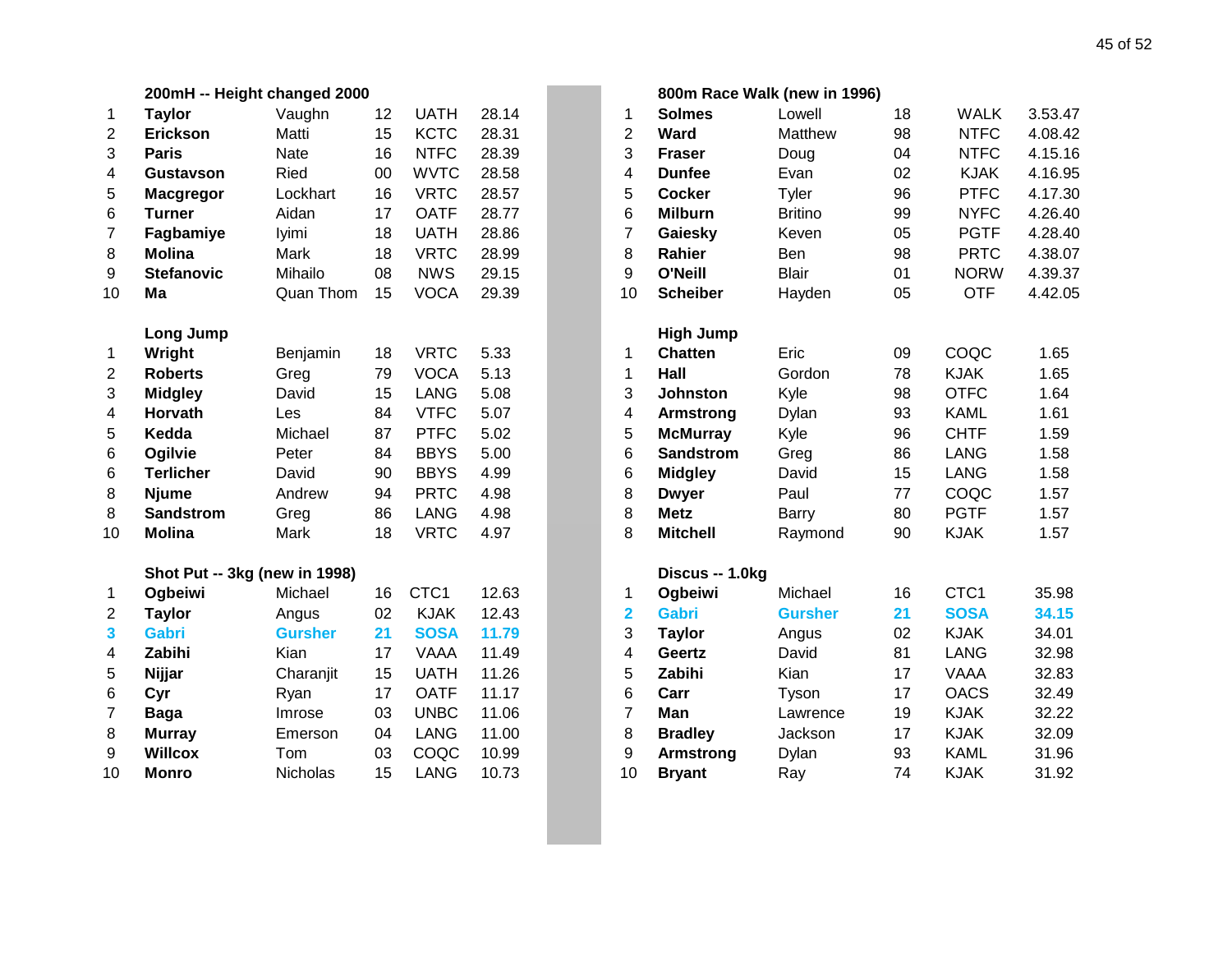|                | Javelin -- 500g (new in 2013)        |                 |        |              |             |      | Hammer -- 3kg (new in 1998) |                |       |                  |       |
|----------------|--------------------------------------|-----------------|--------|--------------|-------------|------|-----------------------------|----------------|-------|------------------|-------|
| -1             | <b>Cole</b>                          | Griffin         | 19     | TBIR         | 35.64       | 1    | <b>Taylor</b>               | Angus          | 02    | <b>KJAK</b>      | 43.38 |
| $\overline{2}$ | Granville                            | Joshua          | 17     | COQC         | 35.62       | 2    | Zabihi                      | Kian           | 17    | VAAA             | 41.51 |
| 3              | <b>Slaymaker</b>                     | Cameron         | 15     | COQC         | 32.98       | 3    | Ogbeiwi                     | Michael        | 16    | CTC <sub>1</sub> | 39.82 |
| 4              | Chong                                | Jarrett         | 13     | COQC         | 32.47       | 4    | <b>Gabri</b>                | <b>Gursher</b> | 21    | <b>SOSA</b>      | 35.42 |
| 5              | Katzberg                             | Ethan           | 14     | <b>NTFC</b>  | 31.14       | 5    | <b>Marrero</b>              | Deven          | 17    | <b>OATF</b>      | 34.94 |
| 6              | <b>Pavlovic</b>                      | Nicholas        | 16     | <b>OATF</b>  | 30.52       | 6    | <b>Willcox</b>              | Tom            | 03    | COQC             | 32.05 |
| 7              | Monro                                | <b>Nicholas</b> | 15     | LANG         | 30.35       | 7    | <b>Maline</b>               | Aaron          | 00    | <b>COME</b>      | 29.51 |
| 8              | Day                                  | Colby           | 13     | <b>NTFC</b>  | 30.22       | 8    | <b>Houlton</b>              | Jacob          | 07    | <b>LANG</b>      | 29.17 |
| 9              | Van Raamsdonk Mason                  |                 | 18     | <b>TBIR</b>  | 30.20       | 9    | Eder                        | Graeme         | 17    | COQC             | 29.08 |
| 10             | <b>Midgley</b>                       | David           | 15     | <b>LANG</b>  | 29.96       | 10   | <b>Bhandal</b>              | Pauljit        | 06    | <b>KJAK</b>      | 29.05 |
|                | Pentathlon -- 3kg Shot (new in 1998) |                 |        |              |             |      |                             |                |       |                  |       |
|                | <b>NAME</b>                          |                 | YR     | <b>CLUB</b>  | <b>PENT</b> | LJ   | HJ                          | <b>SP</b>      | 80H   | 800M             |       |
| 1              | <b>Harrison</b>                      | Joel            | 11     | LANG         | 3087        | 4.71 | 1.53                        | 9.32           | 13.07 | 2.23.79          |       |
| 2              | Gustavson                            | Reid            | $00\,$ | <b>WVAN</b>  | 2988        | 4.73 | 1.40                        | 8.65           | 12.74 | 2.23.10          |       |
| 3              | <b>Houlton</b>                       | Jacob           | 07     | LANG         | 2890        | 4.36 | 1.45                        | 10.19          | 13.30 | 2.30.98          |       |
| 4              | <b>Taylor</b>                        | Vaughn          | 12     | <b>UATH</b>  | 2877        | 4.47 | 1.44                        | 7.87           | 13.15 | 2.19.95          |       |
| 5              | <b>Kairis</b>                        | John            | 07     | <b>LKJAK</b> | 2845        | 4.89 | 1.37                        | 10.15          | 14.15 | 2.33.99          |       |
| 6              | <b>Martin</b>                        | Dane            | 13     | <b>OACS</b>  | 2815        | 4.96 | 1.54                        | 7.15           | 13.78 | 2.32.91          |       |
| 7              | Carr                                 | Andrew          | 17     | <b>OATF</b>  | 2805        | 4.96 | 1.54                        | 8.58           | 14.24 | 2.39.95          |       |
| 8              | <b>Bonnet</b>                        | <b>Nick</b>     | $00\,$ | <b>KEL</b>   | 2769        | 4.33 | 1.40                        | 8.49           | 12.63 | 2.33.10          |       |
| 9              | <b>Paris</b>                         | Nate            | 16     | <b>NTFC</b>  | 2762        | 4.63 | 1.42                        | 7.44           | 12.60 | 2.34.88          |       |
| 10             | <b>Powrie</b>                        | Jake            | 05     | <b>TBIR</b>  | 2754        | 4.55 | 1.48                        | 8.30           | 12.99 | 2.40.06          |       |

#### **ARCHIVE - EVENTS THAT HAVE BEEN DROPPED**

|                | 400m (dropped in 2011) |                |    |             |         |    | 1500m (dropped in 2011) |              |
|----------------|------------------------|----------------|----|-------------|---------|----|-------------------------|--------------|
| 1              | <b>Gustavson</b>       | Reid           | 00 | WVAN        | 0.57.34 |    | <b>Nootebos</b>         | Mike         |
| 2              | <b>Shokar</b>          | <b>Billy</b>   | 82 | BS          | 0.58.6  | 2  | <b>Bowering</b>         | James        |
| 3              | Terlicher              | David          | 90 | BS          | 0.58.6  | 3  | Adler                   | Stav         |
| 4              | Ogilvie                | Peter          | 84 | BS          | 0.58.8  | 4  | <b>Smith</b>            | Chris        |
| 5              | <b>Perry</b>           | Ryan           | 87 | ABB         | 0.59.2  | 5  | <b>Brear</b>            | George       |
| 6              | <b>Bazian</b>          | Addison        | 09 | <b>KAM</b>  | 0.58.63 | 6  | <b>Blessin</b>          | <b>Bowie</b> |
| $\overline{7}$ | Jollymore              | Jeff           | 83 | <b>NORW</b> | 0.59.6  | 7  | Anderson                | Jim.         |
| 8              | <b>Medland</b>         | Daniel         | 04 | <b>KEL</b>  | 0.59.80 | 8  | <b>Fletcher</b>         | Jordan       |
| 9              | Antiwi                 | Jeff           | 91 | <b>VOC</b>  | 0.59.8  | 9  | Rasmussen               | Roy          |
| 10             | Locke                  | <b>Patrick</b> | 81 | CС          | 1.00.1  | 10 | Kaberry                 | Richard      |
| 10             | Sant                   | Crispin        | 85 | KAJ         | 1.00.1  |    |                         |              |

|    | 400m (dropped in 2011) |         |    |             |         |    | 1500m (dropped in 2011) |              |    |             |         |
|----|------------------------|---------|----|-------------|---------|----|-------------------------|--------------|----|-------------|---------|
|    | Gustavson              | Reid    | 00 | <b>WVAN</b> | 0.57.34 |    | <b>Nootebos</b>         | Mike         | 83 | <b>SOF</b>  | 4.35.7  |
| 2  | <b>Shokar</b>          | Billy   | 82 | BS          | 0.58.6  | 2  | <b>Bowering</b>         | James        | 94 | <b>KAJ</b>  | 4.35.8  |
| 3  | Terlicher              | David   | 90 | BS          | 0.58.6  | 3  | Adler                   | Stav         | 83 | <b>KAJ</b>  | 4.36.7  |
| 4  | Ogilvie                | Peter   | 84 | BS          | 0.58.8  | 4  | <b>Smith</b>            | Chris        | 81 | <b>SOF</b>  | 4.37.6  |
| 5  | <b>Perry</b>           | Rvan    | 87 | ABB         | 0.59.2  | 5  | <b>Brear</b>            | George       | 81 | ABB         | 4.37.8  |
| 6  | <b>Bazian</b>          | Addison | 09 | <b>KAM</b>  | 0.58.63 | 6  | <b>Blessin</b>          | <b>Bowie</b> | 79 | LM          | 4.39.0  |
|    | Jollymore              | Jeff    | 83 | <b>NORW</b> | 0.59.6  |    | <b>Anderson</b>         | Jim          | 86 | VTF         | 4.39.3  |
| 8  | <b>Medland</b>         | Daniel  | 04 | KEL         | 0.59.80 | 8  | <b>Fletcher</b>         | Jordan       | 10 | UN-BC       | 4.39.45 |
| 9  | Antiwi                 | Jeff    | 91 | VOC         | 0.59.8  | 9  | Rasmussen               | Rov          | 75 | KAJ         | 4.41.0  |
| 10 | _ocke                  | Patrick | 81 | CС          | 1.00.1  | 10 | Kaberry                 | Richard      | 80 | <b>NORW</b> | 4.41.6  |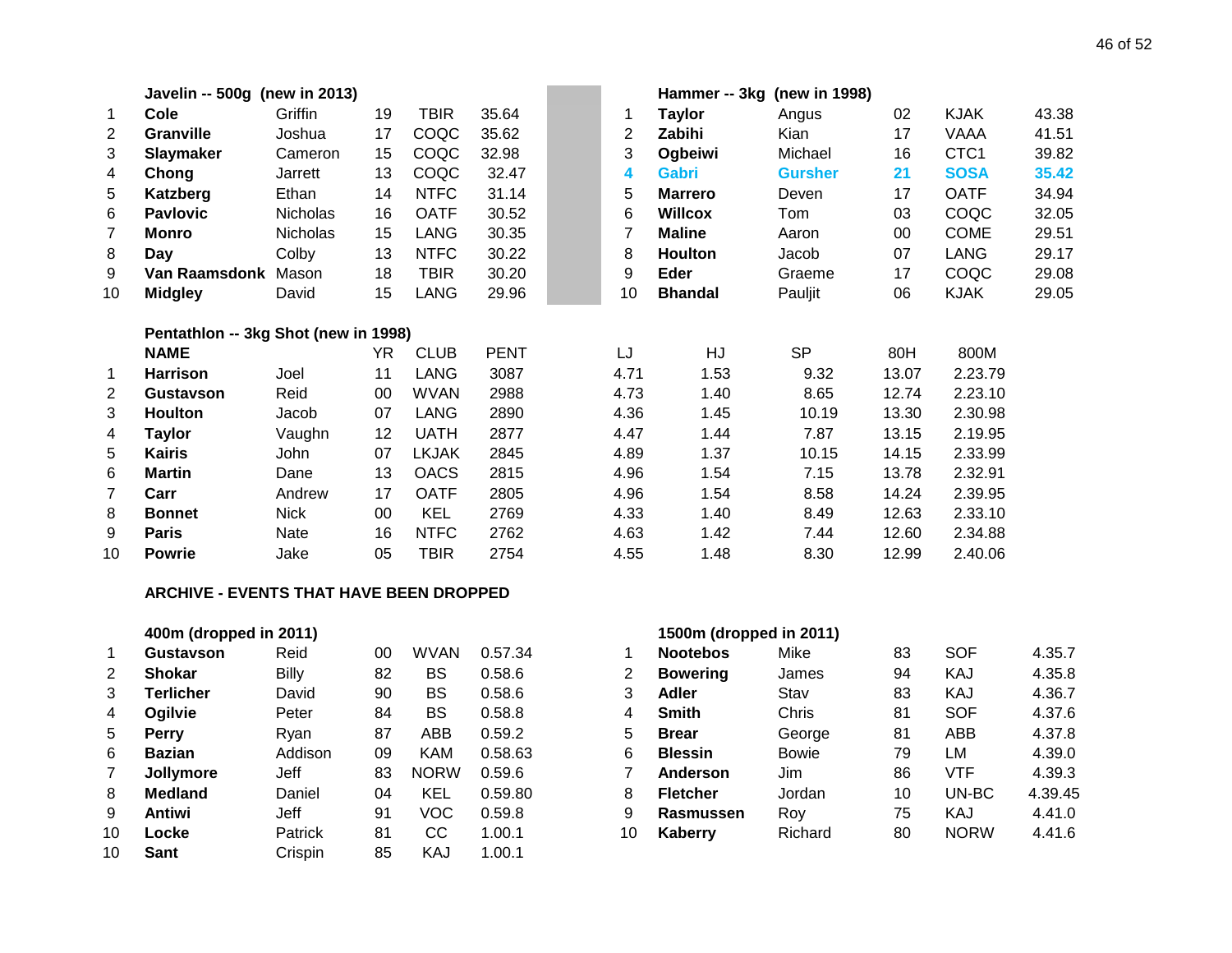| 47 of 52 |  |
|----------|--|
|          |  |

|                  | 200m Hurdles - 5 hurdles (dropped 2000) |              |           |             |             | Triple Jump (dropped 2011) |                                |           |      |             |       |
|------------------|-----------------------------------------|--------------|-----------|-------------|-------------|----------------------------|--------------------------------|-----------|------|-------------|-------|
| 1                | Kowakewski                              | Matt         | 99        | <b>WVAN</b> | 28.53       | 1                          | <b>Frehlich</b>                | Chris     | 74   | KAJ         | 10.74 |
| $\overline{2}$   | <b>Terlicher</b>                        | David        | 90        | <b>BS</b>   | 28.8        | $\boldsymbol{2}$           | Kedda                          | Michael   | 87   | <b>PEN</b>  | 10.60 |
| 3                | <b>Shokar</b>                           | <b>Billy</b> | 82        | <b>BS</b>   | 29.0        | 3                          | <b>Dawes</b>                   | Matthew   | 01   | <b>NAN</b>  | 10.58 |
| 4                | <b>Smith</b>                            | Matthew      | 94        | <b>NORW</b> | 29.2        | 4                          | Gamble                         | Quinton   | 98   | <b>SUB</b>  | 10.44 |
| 5                | <b>Pelly</b>                            | Todd         | 90        | <b>NORW</b> | 29.3        | 5                          | Kowakewski                     | Matt      | 99   | <b>WVAN</b> | 10.41 |
| 6                | Cooke                                   | Andrew       | 95        | <b>VOC</b>  | 29.4        | 6                          | <b>Stefanovic</b>              | Mihailo   | 08   | <b>NWS</b>  | 10.40 |
| $\overline{7}$   | Vroom                                   | Justin       | 91        | <b>SOF</b>  | 29.5        | $\overline{7}$             | <b>French</b>                  | Chris     | 94   | <b>KAM</b>  | 10.36 |
| $\overline{7}$   | <b>Taylor</b>                           | Kye          | 96        | <b>PR</b>   | 29.5        | 8                          | <b>Dziewanski</b>              | Adrian    | 98   | CC          | 10.34 |
| 9                | <b>Gutierrez</b>                        | Rodrigo      | 94        | <b>NORW</b> | 29.7        | 9                          | <b>Sandstrom</b>               | Greg      | 86   | LM          | 10.25 |
| 10               | <b>Kabush</b>                           | Geoff        | 89        | <b>CXC</b>  | 29.8        |                            | <b>Pierre</b>                  | Johan     | 83   | <b>SOF</b>  | 10.25 |
|                  |                                         |              |           |             |             |                            | Jollymore                      | Jeff      | 83   | <b>NORW</b> | 10.25 |
|                  | Shot Put -- 6lb (dropped 1998)          |              |           |             |             |                            | Javelin -- 600g (dropped 2013) |           |      |             |       |
| $\mathbf{1}$     | <b>Nelson</b>                           | Joel         | 91        | <b>SOF</b>  | 12.24       | 1                          | Leboe                          | Keiran    | 10   | <b>PGTF</b> | 33.17 |
| $\boldsymbol{2}$ | Hayden                                  | Arthur       | 74        | <b>BCV</b>  | 12.15       | $\boldsymbol{2}$           | <b>Taylor</b>                  | Angus     | 02   | <b>KJAK</b> | 32.11 |
| 3                | Armstrong                               | <b>Brock</b> | 92        | 5450        | 12.05       | 3                          | <b>Friesen</b>                 | Kevin     | 99   | <b>NTFC</b> | 32.03 |
| 4                | Armstrong                               | Dylan        | 93        | <b>KAM</b>  | 11.89       | 4                          | Feil                           | Jonah     | 03   | <b>PTFC</b> | 31.03 |
| 5                | Lakusta                                 | Delore       | 80        | <b>SOF</b>  | 11.83       | 5                          | <b>Wells</b>                   | Gareth    | 02   | <b>LANG</b> | 30.93 |
| 6                | <b>Bellio</b>                           | Reno         | 82        | <b>SOF</b>  | 11.80       | 6                          | <b>Parker</b>                  | Cody      | 04   | <b>CXVC</b> | 30.83 |
| $\overline{7}$   | Geortz                                  | David        | 81        | LM          | 11.76       | $\overline{7}$             | <b>Szczawinski</b>             | Max       | 10   | <b>PTFC</b> | 30.56 |
| 8                | Wiebe                                   | Shane        | 82        | <b>KAM</b>  | 11.65       | 8                          | Anderson                       | Ben       | 04   | <b>NTFC</b> | 30.25 |
| 9                | <b>Russell</b>                          | Jason        | 82        | <b>PR</b>   | 11.16       | $\boldsymbol{9}$           | <b>Rondquist</b>               | Seever    | 10   | <b>CRVC</b> | 30.18 |
| 10               | <b>Shokar</b>                           | <b>Billy</b> | 82        | <b>BS</b>   | 11.05       | 10                         | Woytkowiak                     | Paul      | 01   | <b>WVAN</b> | 30.15 |
|                  | Pentathlon -- 6lb Shot (dropped 1998)   |              |           |             |             |                            |                                |           |      |             |       |
|                  | <b>NAME</b>                             |              | <b>YR</b> | <b>CLUB</b> | <b>PENT</b> | LJ                         | HJ                             | <b>SP</b> | 80H  | 800M        |       |
| 1                | <b>Coulson</b>                          | Jeffery      | 93        | KAJ         | 2981        | 4.60                       | 1.48                           | 8.69      | 12.8 | 2.23.8      |       |
| $\overline{2}$   | <b>Dingle</b>                           | Greg         | 93        | <b>PEN</b>  | 2892        | 4.62                       | 1.45                           | 9.52      | 13.0 | 2.30.3      |       |
| 3                | <b>Sandstrom</b>                        | Greg         | 86        | LM          | 2814        | 4.66                       | 1.58                           | 8.44      | 13.5 | 2.39.3      |       |
| 4                | <b>Scholtz</b>                          | Antonie      | 86        | <b>PR</b>   | 2804        | 4.58                       | 1.43                           | 9.61      | 13.1 | 2.33.6      |       |
| 5                | <b>Francis</b>                          | Shaun        | 93        | <b>SOF</b>  | 2784        | 4.23                       | 1.48                           | 9.29      | 12.7 | 2.36.2      |       |
| 6                | <b>Armstrong</b>                        | Dylan        | 93        | <b>KAM</b>  | 2755        | 4.21                       | 1.51                           | 11.10     | 13.2 | 2.46.4      |       |
| $\overline{7}$   | <b>Smith</b>                            | Jesse        | 96        | <b>CHTF</b> | 2735        | 4.51                       | 1.41                           | 9.70      | 12.6 | 2.42.1      |       |
| 8                | <b>McKnight</b>                         | Darren       | 87        | <b>AVF</b>  | 2712        | 4.39                       | 1.46                           | 8.26      | 12.8 | 2.36.6      |       |
| 9                | <b>Sharma</b>                           | Jeff         | 88        | <b>NORW</b> | 2707        | 4.03                       | 1.45                           | 10.02     | 13.8 | 2.28.9      |       |

**Armstrong** Brock 92 5450 2703 4.35 1.48 10.55 14.0 2.40.1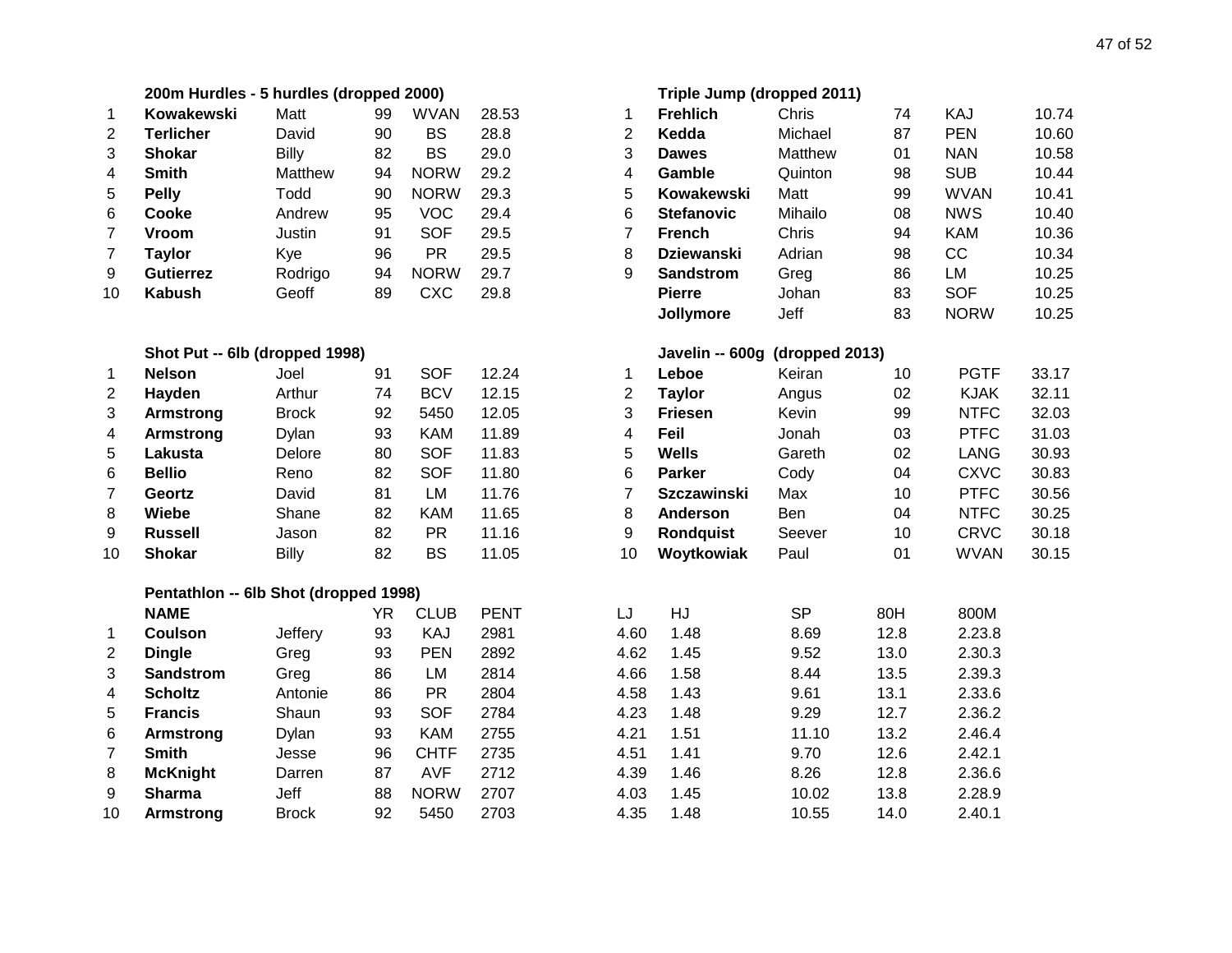|                | 100m                |             |    |             |         |                         | 200m                |                |    |             |         |
|----------------|---------------------|-------------|----|-------------|---------|-------------------------|---------------------|----------------|----|-------------|---------|
| 1              | <b>Midgley</b>      | David       | 16 | <b>LANG</b> | 11.52   | 1                       | <b>Claire</b>       | Christopher    | 98 | <b>CRVC</b> | 23.51   |
| 2              | Yang                | Alex        | 08 | <b>RRR</b>  | 11.53   | $\mathbf{2}$            | <b>Pickard</b>      | Joshua         | 98 | <b>SFTC</b> | 23.79   |
| 3              | Ogilvie             | Peter       | 85 | <b>BBYS</b> | 11.5    | 3                       | <b>Midgley</b>      | David          | 16 | <b>LANG</b> | 23.84   |
| 4              | Jiang               | Roy         | 16 | <b>OATF</b> | 11.86   | $\overline{\mathbf{4}}$ | <b>Charles</b>      | Ricardo        | 01 | <b>CTFC</b> | 24.05   |
| 5              | <b>Pickard</b>      | Joshua      | 98 | <b>STFC</b> | 11.87   | 5                       | Carr                | Tyson          | 18 | <b>OACS</b> | 24.23   |
| 6              | <b>Clare</b>        | Christopher | 98 | <b>CRVC</b> | 11.92   | 6                       | Jiang               | Roy            | 16 | <b>OATF</b> | 24.34   |
| $\overline{7}$ | Carr                | Tyson       | 18 | <b>OACS</b> | 11.94   | 6                       | Ingvaldson          | <b>Brodie</b>  | 05 | <b>SFTC</b> | 24.34   |
| $\overline{7}$ | <b>Panesar</b>      | Harvir      | 16 | <b>KJAK</b> | 11.94   | 6                       | Ogilvie             | Peter          | 85 | <b>BBYS</b> | 24.1    |
| 9              | <b>Pinnock</b>      | Tijan       | 01 | <b>KAML</b> | 11.96   | 6                       | <b>Nelson</b>       | Joel           | 92 | <b>SFTC</b> | 24.1    |
| 10             | <b>Charles</b>      | Ricardo     | 01 | <b>CTFC</b> | 12.08   | 10                      | <b>Panesar</b>      | Harvir         | 16 | <b>KJAK</b> | 24.44   |
|                | 300m (new in 2011)  |             |    |             |         |                         | 800m                |                |    |             |         |
| 1              | <b>Midgley</b>      | David       | 16 | <b>LANG</b> | 37.35   | 1                       | <b>Shokar</b>       | <b>Billy</b>   | 83 | <b>BBYS</b> | 2.04.7  |
| $\overline{c}$ | Carr                | Tyson       | 18 | <b>OACS</b> | 38.10   | $\mathbf{2}$            | Erickson            | Matti          | 16 | <b>KCTC</b> | 2.06.54 |
| 3              | <b>Bradley</b>      | Jackson     | 18 | <b>KJAK</b> | 39.17   | 3                       | <b>Pinto</b>        | Owen           | 16 | <b>OATF</b> | 2.06.89 |
| 3              | <b>Erickson</b>     | Matti       | 16 | <b>KCTC</b> | 39.17   | 4                       | Wilmshurst          | Ken            | 79 | <b>MERC</b> | 2.07.2  |
| 5              | Hoey                | Caleb       | 15 | <b>NORW</b> | 39.69   | 5                       | <b>Nicol</b>        | Connor         | 19 | <b>OATF</b> | 2.07.56 |
| 6              | <b>Bradley</b>      | Carson      | 14 | <b>KJAK</b> | 39.91   | 6                       | Gustavson           | Reid           | 01 | <b>WVAN</b> | 2.07.77 |
| $\overline{7}$ | Loughnane           | Conor       | 15 | <b>UVIC</b> | 39.93   | $\overline{7}$          | <b>Friesen</b>      | Kevin          | 00 | <b>NTFC</b> | 2.07.80 |
| 8              | <b>Schiedel</b>     | Jasper      | 11 | <b>VOCA</b> | 40.00   | 8                       | Penz                | Nicholas       | 19 | <b>UNBC</b> | 2.07.81 |
| 9              | <b>Allen</b>        | Felix       | 16 | <b>LANG</b> | 40.01   | 9                       | Hayden              | Ryan           | 95 | <b>KJAK</b> | 2.07.9  |
| 10             | <b>Panesar</b>      | Harvir      | 16 | <b>KJAK</b> | 40.04   | 10                      | Carr                | Tyson          | 18 | <b>OACS</b> | 2.08.10 |
|                | 1200m (new in 2011) |             |    |             |         |                         | 2000m (new in 2011) |                |    |             |         |
| 1              | <b>Nicol</b>        | Connor      | 19 | <b>OATF</b> | 3.18.71 | 1                       | <b>Nicol</b>        | Connor         | 19 | <b>OATF</b> | 5.53.61 |
| $\overline{2}$ | <b>Erickson</b>     | Matti       | 16 | <b>KCTC</b> | 3.23.61 | $\overline{c}$          | Lee                 | Caiden         | 18 | <b>OATF</b> | 6.18.47 |
| 3              | <b>Pinto</b>        | Owen        | 16 | <b>OATF</b> | 3.25.16 | 3                       | Erickson            | Matti          | 16 | <b>KCTC</b> | 6.23.16 |
| 4              | Penz                | Nicholas    | 19 | <b>UNBC</b> | 3.31.48 | 4                       | O'Brien             | <b>Brendan</b> | 19 | <b>OATF</b> | 6.24.78 |
| 5              | Aron                | Nicholas    | 15 | <b>SFTC</b> | 3.31.75 | 5                       | Hodgson             | James          | 19 | <b>OATF</b> | 6.26.31 |
| 6              | Lee                 | Caiden      | 18 | <b>OATF</b> | 3.32.65 | 6                       | <b>Milic</b>        | Michael        | 11 | <b>OATF</b> | 6.26.43 |
| $\overline{7}$ | <b>Curtis</b>       | Joseph      | 16 | COQC        | 3.33.81 | $\overline{7}$          | Liberman            | Strachan       | 18 | COQC        | 6.28.19 |
| 8              | O'Brien             | Brendan     | 19 | <b>OATF</b> | 3.34.38 | 8                       | Ingram              | Keagan         | 15 | <b>UNBC</b> | 6.29.03 |
| 9              | Liberman            | Strachan    | 18 | COQC        | 3.36.80 | 9                       | <b>Britnell</b>     | Marcus         | 16 | <b>TBIR</b> | 6.29.54 |
| 10             | Hodgson             | James       | 19 | <b>OATF</b> | 3.37.65 | 10                      | <b>Hoff</b>         | <b>Brendan</b> | 11 | <b>CRVC</b> | 6.31.51 |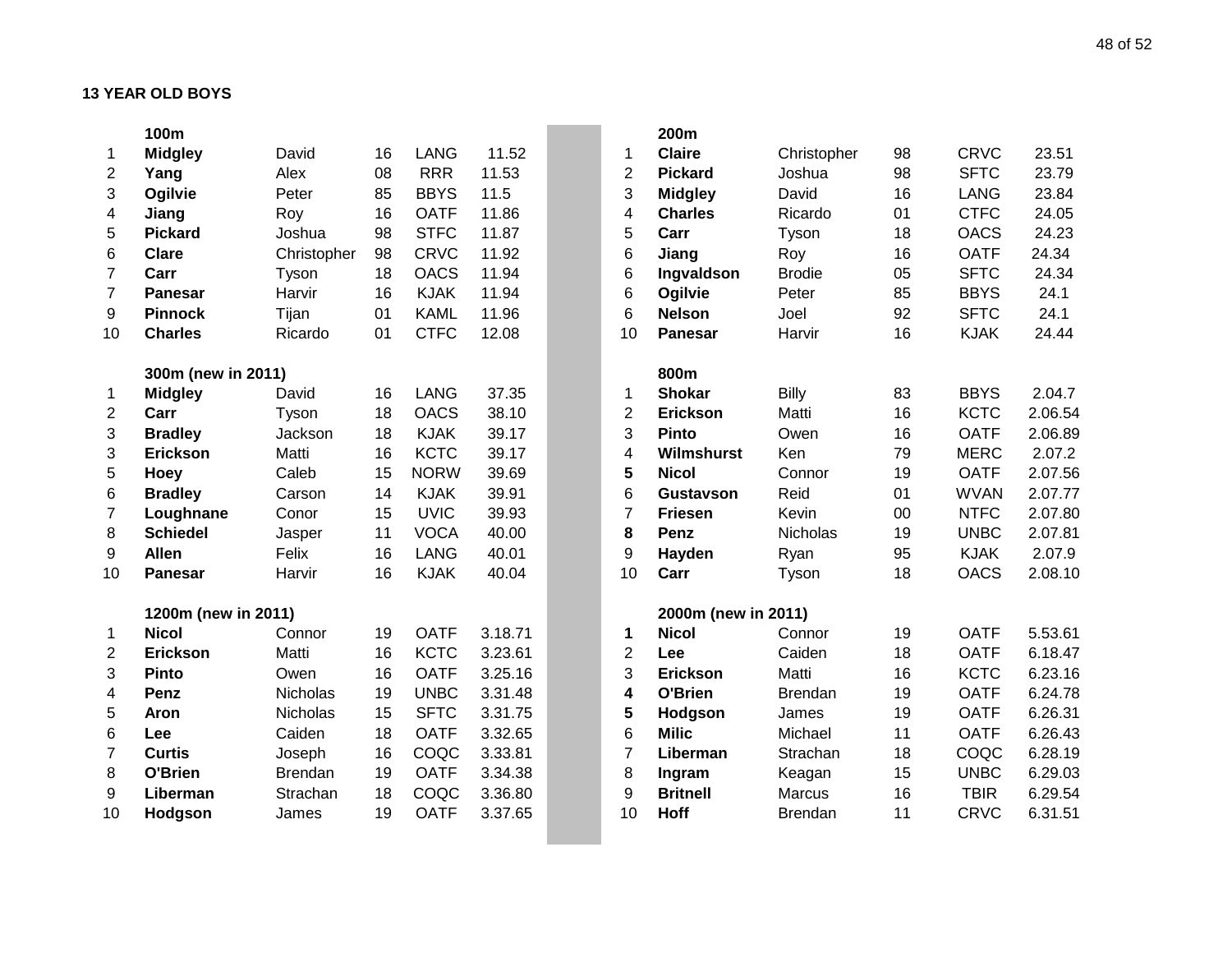|                         | 80m Hurdles                   |                |    |             |         |                         | 200m Hurdles       |              |    |                     |       |
|-------------------------|-------------------------------|----------------|----|-------------|---------|-------------------------|--------------------|--------------|----|---------------------|-------|
| 1                       | <b>Pierre</b>                 | Johan          | 84 | <b>SFTC</b> | 11.5    | $\mathbf{1}$            | Carr               | Tyson        | 18 | <b>OACS</b>         | 26.58 |
| $\overline{2}$          | <b>Dormer</b>                 | John           | 85 | <b>KAML</b> | 11.6    | $\overline{2}$          | Gamble             | Quinton      | 99 | <b>SUB</b>          | 26.61 |
| 3                       | <b>Wilkes</b>                 | <b>Nick</b>    | 92 | <b>RMT</b>  | 11.7    | 3                       | Erickson           | Matti        | 16 | <b>KCTC</b>         | 27.11 |
| 4                       | <b>Scherk</b>                 | Michael        | 18 | <b>NORW</b> | 11.95   | $\overline{\mathbf{4}}$ | Wedenig            | Christian    | 91 | <b>SFTC</b>         | 27.0  |
| 4                       | Cheung                        | Terence        | 16 | <b>UNBC</b> | 11.95   | 5                       | <b>Dormer</b>      | John         | 85 | <b>KAML</b>         | 27.2  |
| 6                       | Lowe                          | Calvin         | 02 | <b>PGTF</b> | 11.96   | 5                       | <b>Scaldaferri</b> | Adriano      | 95 | <b>WVAN</b>         | 27.2  |
| 7                       | <b>Nizamani</b>               | Ahmad          | 09 | <b>NWSA</b> | 11.97   | $\overline{7}$          | <b>Chester</b>     | Ryan         | 03 | <b>CXVC</b>         | 27.50 |
| 8                       | <b>Stroda</b>                 | Aaron          | 09 | <b>KEL</b>  | 12.04   | 8                       | <b>Pelly</b>       | Todd         | 91 | <b>NORW</b>         | 27.3  |
| 8                       | Vroom                         | Justin         | 92 | <b>SFTC</b> | 11.8    | 9                       | Lee                | Caiden       | 18 | <b>OATF</b>         | 27.56 |
| 8                       | <b>Shokar</b>                 | Billy          | 83 | <b>BBYS</b> | 11.8    | 10                      | <b>Paris</b>       | <b>Nate</b>  | 17 | <b>NTFC</b>         | 27.64 |
|                         |                               |                |    |             |         | 10                      | Ma                 | Quan Ting 1  | 16 | <b>VOCA</b>         | 27.64 |
|                         |                               |                |    |             |         | 10                      | <b>Wilkes</b>      | <b>Nick</b>  | 92 | <b>RMT</b>          | 27.4  |
|                         | 1500m Race Walk (new in 1996) |                |    |             |         |                         | Long Jump          |              |    |                     |       |
| 1                       | <b>Solmes</b>                 | Lowell         | 19 | <b>UNBC</b> | 7.07.10 | $\mathbf{1}$            | <b>Mensah</b>      | Michael      | 94 | <b>SFTC</b>         | 6.07  |
| $\mathbf{2}$            | <b>Cocker</b>                 | Tyler          | 97 | <b>CHTF</b> | 7.59.20 | $\overline{c}$          | <b>Pierre</b>      | Johan        | 84 | <b>SFTC</b>         | 5.84  |
| 3                       | <b>Dunfee</b>                 | Evan           | 03 | <b>KJAK</b> | 8.04.17 | 3                       | <b>Hart</b>        | Aaron        | 90 | COQC                | 5.73  |
| 4                       | Yearwood                      | Zachary        | 96 | <b>PTFC</b> | 8.25.6  | 4                       | Payne              | Isaac        | 92 | <b>KJAK</b>         | 5.72  |
| 5                       | <b>Fraser</b>                 | Douglas        | 05 | <b>NTFC</b> | 8.29.50 | 5                       | <b>Midgley</b>     | David        | 16 | <b>LANG</b>         | 5.59  |
| 6                       | Gaiesky.                      | Kevin          | 06 | <b>PGTF</b> | 8.29.87 | 6                       | <b>Flores</b>      | Joseph       | 92 | <b>BBYS</b>         | 5.58  |
| $\overline{7}$          | <b>Powrie</b>                 | Isaac          | 05 | <b>TBIR</b> | 8.42.30 | $\overline{7}$          | <b>Chester</b>     | Ryan         | 03 | <b>CXVC</b>         | 5.56  |
| 8                       | <b>Milburn</b>                | <b>Britino</b> | 00 | <b>NTFC</b> | 8.52.68 | 8                       | <b>Martin</b>      | Dane         | 14 | <b>OACS</b>         | 5.53  |
| 9                       | <b>Thomson</b>                | Ira            | 97 | <b>PGTF</b> | 8.54.0  | 9                       | <b>Sulina</b>      | <b>Jerry</b> | 21 | <b>GOLD</b>         | 5.52  |
| 10                      | <b>Marshall</b>               | <b>Jack</b>    | 18 | <b>NORW</b> | 8.56.19 | 9                       | Ma                 | Quan Ting 1  | 16 | <b>VOCA</b>         | 5.52  |
|                         | <b>Triple Jump</b>            |                |    |             |         |                         | <b>High Jump</b>   |              |    |                     |       |
| $\mathbf{1}$            | <b>Pierre</b>                 | Johan          | 84 | <b>SFTC</b> | 12.49   | 1                       | <b>Maver</b>       | Caldyn       | 20 | <b>OATF</b>         | 1.83  |
| $\overline{\mathbf{c}}$ | <b>Martinovsky</b>            | lan            | 90 | <b>CXVC</b> | 11.66   | $\overline{c}$          | <b>Wilkes</b>      | <b>Nick</b>  | 92 | <b>RMT</b>          | 1.80  |
| 3                       | <b>Dormer</b>                 | John           | 85 | <b>KAML</b> | 11.56   | 3                       | Johnston           | Kyle         | 99 | <b>OKS</b>          | 1.78  |
| 4                       | <b>Hart</b>                   | Aaron          | 90 | COQC        | 11.49   | 4                       | <b>Midgley</b>     | David        | 16 | <b>LANG</b>         | 1.75  |
| 5                       | Carr                          | Ben            | 18 | <b>OATF</b> | 11.47   | 4                       | <b>Chester</b>     | Ryan         | 03 | <b>CVC</b>          | 1.75  |
| 6                       | Aniamaka                      | Praise         | 16 | <b>UATH</b> | 11.40   | 6                       | <b>Willers</b>     | Michael      | 82 | <b>VTFC</b>         | 1.74  |
| $\boldsymbol{7}$        | <b>Claire</b>                 | Christopher    | 98 | <b>CR</b>   | 11.37   | $\overline{\mathbf{7}}$ | <b>Armstrong</b>   | Dylan        | 94 | <b>KAML</b>         | 1.73  |
| 8                       | Gamble                        | Quinton        | 99 | <b>SUB</b>  | 11.28   | 8                       | <b>Martin</b>      | Dane         | 14 | <b>OACS</b>         | 1.70  |
| 9                       | <b>Meyer</b>                  | Luke           | 84 | <b>NORW</b> | 11.27   | 8                       | <b>Mensah</b>      | Michael      | 94 | <b>SFTC</b>         | 1.70  |
| 10                      | Jacobsen                      | Craig          | 78 | <b>KJAK</b> | 11.25   | 8                       | <b>Pierre</b>      | Johan        | 84 | <b>SFTC</b>         | 1.70  |
|                         |                               |                |    |             |         | $\Omega$                | <b>Dava</b>        | lahn         | 70 | $\overline{V}$ into | 4.70  |

|                | 200m Hurdles       |              |    |             |       |
|----------------|--------------------|--------------|----|-------------|-------|
| 1              | Carr               | Tyson        | 18 | <b>OACS</b> | 26.58 |
| $\overline{c}$ | Gamble             | Quinton      | 99 | <b>SUB</b>  | 26.61 |
| 3              | Erickson           | Matti        | 16 | <b>KCTC</b> | 27.11 |
| 4              | Wedenig            | Christian    | 91 | <b>SFTC</b> | 27.0  |
| 5              | <b>Dormer</b>      | John         | 85 | <b>KAML</b> | 27.2  |
| 5              | <b>Scaldaferri</b> | Adriano      | 95 | <b>WVAN</b> | 27.2  |
| 7              | <b>Chester</b>     | Ryan         | 03 | <b>CXVC</b> | 27.50 |
| 8              | <b>Pelly</b>       | Todd         | 91 | <b>NORW</b> | 27.3  |
| 9              | Lee                | Caiden       | 18 | <b>OATF</b> | 27.56 |
| 10             | Paris              | <b>Nate</b>  | 17 | <b>NTFC</b> | 27.64 |
| 10             | Ma                 | Quan Ting 1  | 16 | <b>VOCA</b> | 27.64 |
| 10             | <b>Wilkes</b>      | <b>Nick</b>  | 92 | <b>RMT</b>  | 27.4  |
|                | Long Jump          |              |    |             |       |
| 1              | <b>Mensah</b>      | Michael      | 94 | <b>SFTC</b> | 6.07  |
| $\overline{2}$ | <b>Pierre</b>      | Johan        | 84 | <b>SFTC</b> | 5.84  |
| 3              | Hart               | Aaron        | 90 | COQC        | 5.73  |
| 4              | Payne              | Isaac        | 92 | <b>KJAK</b> | 5.72  |
| 5              | <b>Midgley</b>     | David        | 16 | <b>LANG</b> | 5.59  |
| 6              | <b>Flores</b>      | Joseph       | 92 | <b>BBYS</b> | 5.58  |
| 7              | <b>Chester</b>     | Ryan         | 03 | <b>CXVC</b> | 5.56  |
| 8              | <b>Martin</b>      | Dane         | 14 | <b>OACS</b> | 5.53  |
| 9              | <b>Sulina</b>      | <b>Jerry</b> | 21 | <b>GOLD</b> | 5.52  |
| 9              | Ma                 | Quan Ting 1  | 16 | <b>VOCA</b> | 5.52  |
|                | <b>High Jump</b>   |              |    |             |       |
| 1              | <b>Maver</b>       | Caldyn       | 20 | <b>OATF</b> | 1.83  |
| $\overline{2}$ | <b>Wilkes</b>      | <b>Nick</b>  | 92 | <b>RMT</b>  | 1.80  |
| 3              | <b>Johnston</b>    | Kyle         | 99 | <b>OKS</b>  | 1.78  |
| 4              | <b>Midgley</b>     | David        | 16 | <b>LANG</b> | 1.75  |
| 4              | <b>Chester</b>     | Ryan         | 03 | <b>CVC</b>  | 1.75  |
| 6              | <b>Willers</b>     | Michael      | 82 | <b>VTFC</b> | 1.74  |
| 7              | <b>Armstrong</b>   | Dylan        | 94 | <b>KAML</b> | 1.73  |
| 8              | <b>Martin</b>      | Dane         | 14 | <b>OACS</b> | 1.70  |
| 8              | Mensah             | Michael      | 94 | <b>SFTC</b> | 1.70  |
| 8              | <b>Pierre</b>      | Johan        | 84 | <b>SFTC</b> | 1.70  |
| 8              | Dore               | John         | 79 | <b>KJAK</b> | 1.70  |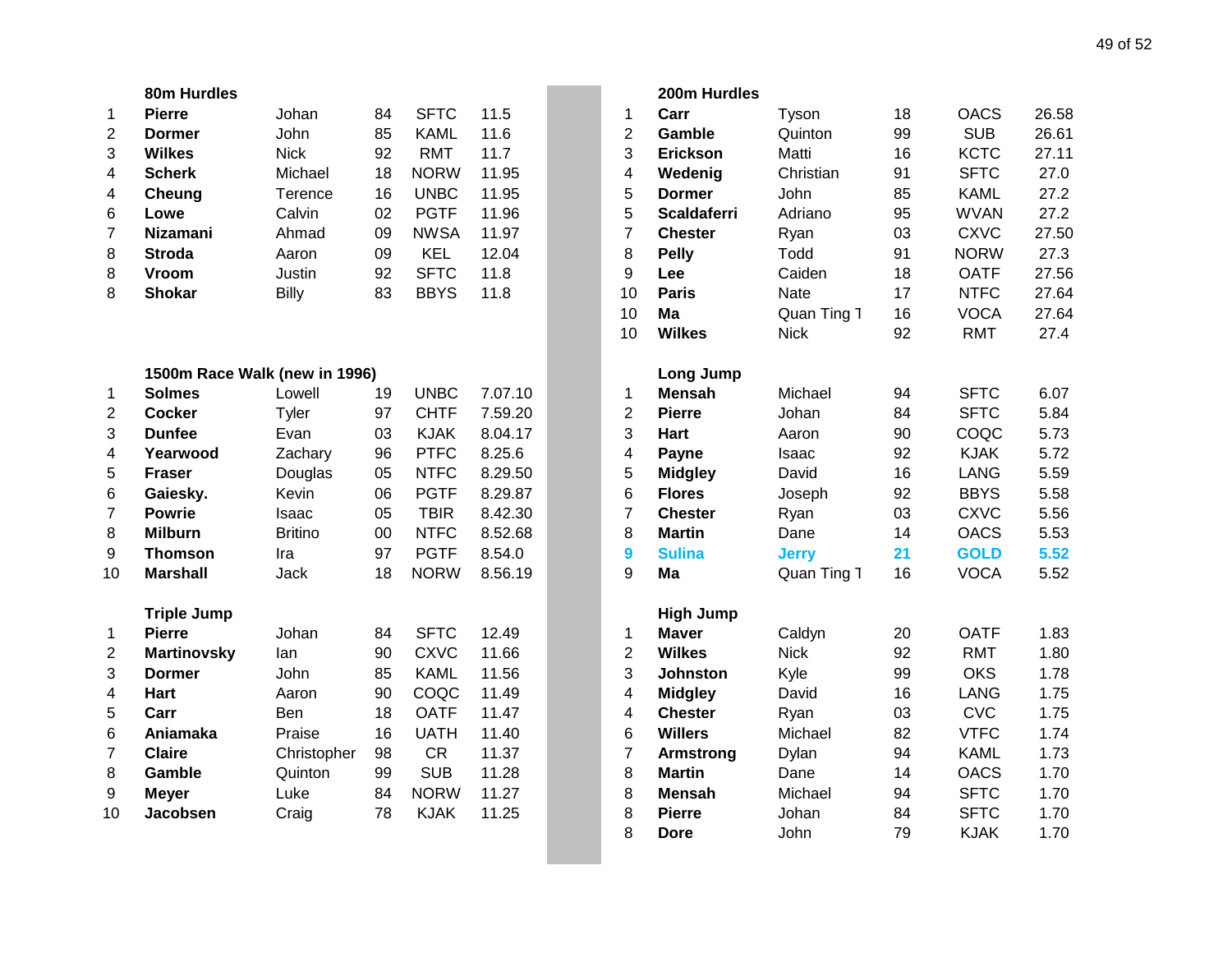|                  | Pole Vault - New in 2007    |               |    |             |       |                | Shot Put -- 3kg (new in 1998) |               |
|------------------|-----------------------------|---------------|----|-------------|-------|----------------|-------------------------------|---------------|
| 1                | Carr                        | Tyler         | 18 | <b>OACS</b> | 2.90  | 1              | <b>Kabihi</b>                 | Kian          |
| $\overline{c}$   | <b>Turner</b>               | Aidan         | 18 | <b>OATF</b> | 2.80  | $\overline{2}$ | Ogbeiwi                       | Michael       |
| 3                | Gillan                      | Arjan         | 19 | <b>OATF</b> | 2.60  | 3              | <b>Stroda</b>                 | Aaron         |
| 3                | <b>Bonduau</b>              | Lenny         | 17 | <b>NORW</b> | 2.60  | 4              | <b>Taylor</b>                 | Angus         |
| 5                | Chiang                      | Kairo         | 18 | <b>CITY</b> | 2.40  | 5              | <b>Rondquist</b>              | Seever        |
| 5                | <b>Molina</b>               | Noah          | 18 | <b>VRTC</b> | 2.40  | 6              | <b>Baga</b>                   | Imrose        |
| 5                | <b>Watson</b>               | Jayden        | 17 | <b>NTFC</b> | 2.40  | $\overline{7}$ | <b>Hussein</b>                | Kai           |
| 8                | <b>Boar</b>                 | Dominic       | 13 | <b>NTFC</b> | 2.36  | 8              | <b>Baga</b>                   | Navi          |
| 9                | <b>Carsience</b>            | Joshua        | 15 | <b>VRTC</b> | 2.35  | 9              | Schimanowsky Josh             |               |
| 10               | Henry                       | Stirling      | 17 | <b>NTFC</b> | 2.30  | 10             | Chong                         | Jarrett       |
|                  | Discus -- 1.0 kg            |               |    |             |       |                | Javelin -- 500g (new in 2013) |               |
| 1                | <b>Armstrong</b>            | Dylan         | 94 | <b>KAML</b> | 43.08 | 1              | Chong                         | Jarrett       |
| $\overline{2}$   | <b>Wilcox</b>               | Tom           | 04 | COQC        | 43.02 | $\overline{2}$ | <b>Bajarunas</b>              | Marty         |
| 3                | Zabihi                      | Kian          | 18 | <b>KAML</b> | 42.27 | 3              | <b>Martin</b>                 | Dane          |
| 4                | Payne                       | Desmond       | 80 | <b>KJAK</b> | 41.64 | $\overline{4}$ | Wood                          | <b>Bryson</b> |
| 4                | Geertz                      | David         | 83 | <b>LANG</b> | 41.64 | 5              | Gillan                        | Arjan         |
| 6                | <b>Taylor</b>               | Angus         | 03 | <b>KJAK</b> | 40.69 | 6              | <b>Abbott</b>                 | Keagan        |
| $\overline{7}$   | <b>Collier</b>              | Garrett       | 80 | <b>KJAK</b> | 40.62 | $\overline{7}$ | <b>Slaymaker</b>              | Cameron       |
| 8                | Ogbeiwi                     | Michael       | 17 | <b>SOSA</b> | 40.43 | 8              | <b>Cameron</b>                | Quinn         |
| $\boldsymbol{9}$ | <b>Uliana</b>               | Matthew       | 17 | <b>TBIR</b> | 40.12 | 9              | Zabihi                        | Kian          |
| 10               | <b>Mara</b>                 | <b>Tyrell</b> | 00 | <b>KJAK</b> | 39.02 | 10             | <b>Monro</b>                  | Nicholas      |
|                  | Hammer -- 3kg - new in 1998 |               |    |             |       |                |                               |               |
| 1                | <b>Taylor</b>               | Angus         | 03 | <b>KJAK</b> | 54.38 |                |                               |               |
| $\overline{2}$   | Zabihi                      | Kian          | 18 | <b>KAML</b> | 53.95 |                |                               |               |
| 3                | Ogbeiwi                     | Michael       | 17 | <b>SOSA</b> | 49.99 |                |                               |               |
| 4                | <b>Uliana</b>               | Matthew       | 17 | <b>TBIR</b> | 46.37 |                |                               |               |
| 5                | <b>Marrero</b>              | Deven         | 18 | <b>SOSA</b> | 45.31 |                |                               |               |
| 6                | <b>Longley</b>              | <b>Chase</b>  | 21 | <b>SOSA</b> | 44.44 |                |                               |               |
| $\overline{7}$   | Wesnoski                    | Rocco         | 17 | <b>OATF</b> | 44.33 |                |                               |               |
| 8                | Horan                       | Joseph        | 04 | <b>TRAI</b> | 41.71 |                |                               |               |
| 9                | <b>Campbell</b>             | Quinn         | 04 | <b>VRTC</b> | 41.60 |                |                               |               |
| 10               | Chong                       | Jarrett       | 14 | COQC        | 40.29 |                |                               |               |

|                | Pole Vault - New in 2007 |          |    |             |       | Shot Put -- 3kg (new in 1998) |                               |               |    |             |       |
|----------------|--------------------------|----------|----|-------------|-------|-------------------------------|-------------------------------|---------------|----|-------------|-------|
| 1              | Carr                     | Tyler    | 18 | <b>OACS</b> | 2.90  |                               | Kabihi                        | Kian          | 18 | KAML        | 16.21 |
| 2              | Turner                   | Aidan    | 18 | <b>OATF</b> | 2.80  | $\overline{2}$                | Ogbeiwi                       | Michael       | 17 | <b>SOSA</b> | 15.13 |
| 3              | Gillan                   | Arjan    | 19 | <b>OATF</b> | 2.60  | 3                             | <b>Stroda</b>                 | Aaron         | 09 | <b>KEL</b>  | 14.38 |
| 3              | <b>Bonduau</b>           | Lenny    | 17 | <b>NORW</b> | 2.60  | 4                             | <b>Taylor</b>                 | Angus         | 03 | <b>KJAK</b> | 14.01 |
| 5              | Chiang                   | Kairo    | 18 | <b>CITY</b> | 2.40  | 5                             | <b>Rondquist</b>              | Seever        | 11 | <b>CRVC</b> | 13.75 |
| 5              | <b>Molina</b>            | Noah     | 18 | <b>VRTC</b> | 2.40  | 6                             | Baga                          | Imrose        | 04 | <b>UCA</b>  | 13.63 |
| 5              | <b>Watson</b>            | Jayden   | 17 | <b>NTFC</b> | 2.40  |                               | <b>Hussein</b>                | Kai           | 17 | <b>GOLD</b> | 13.60 |
| 8              | <b>Boar</b>              | Dominic  | 13 | <b>NTFC</b> | 2.36  | 8                             | <b>Baga</b>                   | Navi          | 01 | <b>UCA</b>  | 13.59 |
| 9              | <b>Carsience</b>         | Joshua   | 15 | <b>VRTC</b> | 2.35  | 9                             | Schimanowsky                  | Josh          | 99 | <b>KAML</b> | 13.54 |
| 10             | <b>Henry</b>             | Stirling | 17 | <b>NTFC</b> | 2.30  | 10                            | Chong                         | Jarrett       | 14 | COQC        | 12.99 |
|                | Discus -- 1.0 kg         |          |    |             |       |                               | Javelin -- 500g (new in 2013) |               |    |             |       |
| 1              | <b>Armstrong</b>         | Dylan    | 94 | <b>KAML</b> | 43.08 |                               | Chong                         | Jarrett       | 14 | COQC        | 45.15 |
| 2              | <b>Wilcox</b>            | Tom      | 04 | COQC        | 43.02 | $\mathbf{2}$                  | <b>Bajarunas</b>              | Marty         | 19 | COQC        | 42.38 |
| 3              | Zabihi                   | Kian     | 18 | <b>KAML</b> | 42.27 | 3                             | <b>Martin</b>                 | Dane          | 14 | <b>OACS</b> | 42.31 |
| 4              | Payne                    | Desmond  | 80 | <b>KJAK</b> | 41.64 | 4                             | Wood                          | <b>Bryson</b> | 15 | <b>KAML</b> | 38.76 |
| 4              | Geertz                   | David    | 83 | LANG        | 41.64 | 5                             | Gillan                        | Arjan         | 19 | <b>OATF</b> | 37.60 |
| 6              | <b>Taylor</b>            | Angus    | 03 | <b>KJAK</b> | 40.69 | 6                             | <b>Abbott</b>                 | Keagan        | 15 | <b>PRTF</b> | 37.06 |
| $\overline{7}$ | <b>Collier</b>           | Garrett  | 80 | <b>KJAK</b> | 40.62 |                               | <b>Slaymaker</b>              | Cameron       | 16 | COQC        | 36.69 |
| 8              | Ogbeiwi                  | Michael  | 17 | <b>SOSA</b> | 40.43 | 8                             | Cameron                       | Quinn         | 15 | <b>NORW</b> | 36.56 |
| 9              | <b>Uliana</b>            | Matthew  | 17 | <b>TBIR</b> | 40.12 | 9                             | Zabihi                        | Kian          | 18 | <b>KAML</b> | 35.92 |
| 10             | <b>Mara</b>              | Tyrell   | 00 | <b>KJAK</b> | 39.02 | 10                            | Monro                         | Nicholas      | 16 | <b>LANG</b> | 35.75 |
|                |                          |          |    |             |       |                               |                               |               |    |             |       |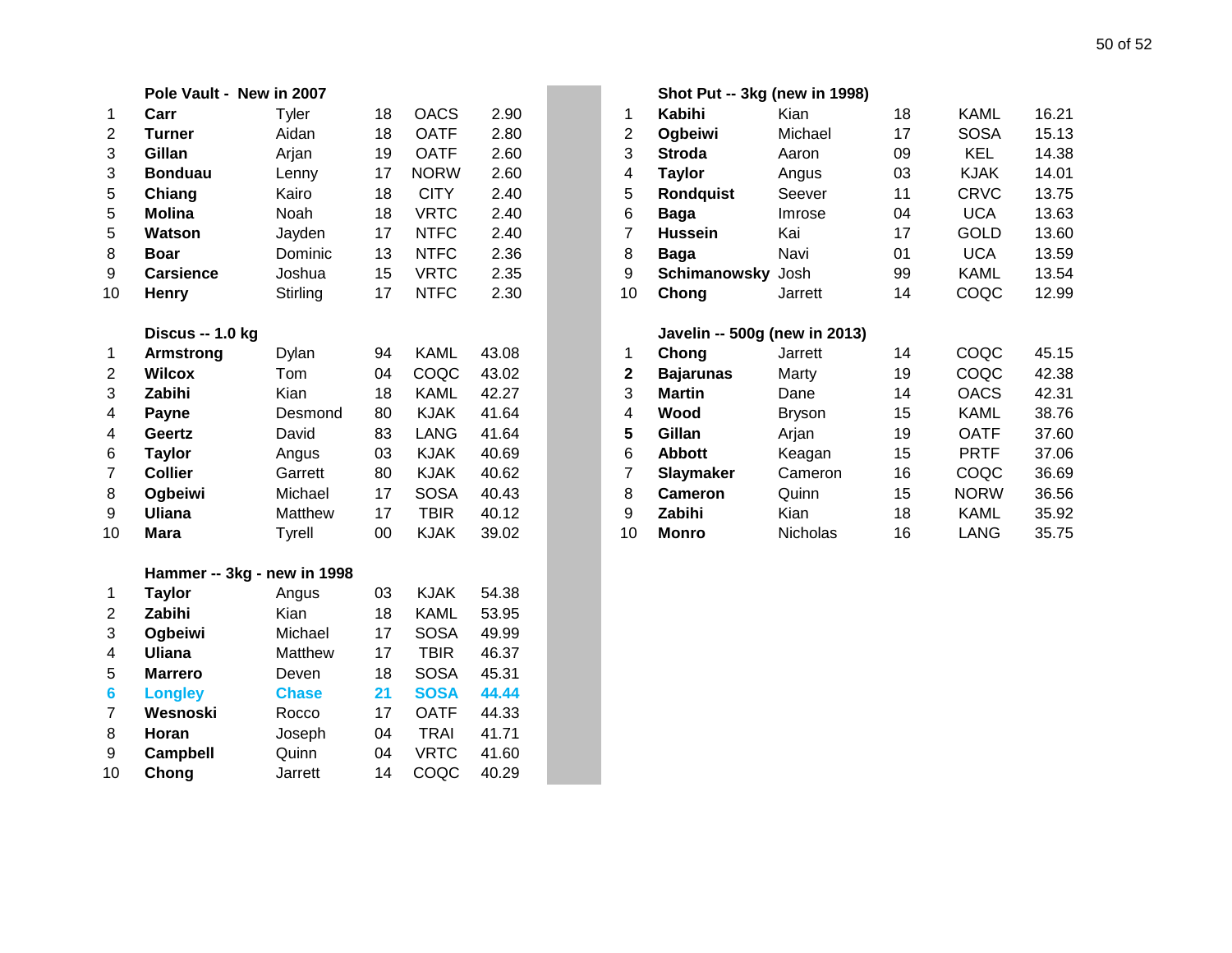|              | Pentathlon -- 3kg Shot (new in 1998) |                 |    |             |             |      |      |           |       |         |  |  |  |  |  |
|--------------|--------------------------------------|-----------------|----|-------------|-------------|------|------|-----------|-------|---------|--|--|--|--|--|
|              | <b>NAME</b>                          |                 | YR | <b>CLUB</b> | <b>PENT</b> | LJ   | HJ   | <b>SP</b> | 80H   | 800M    |  |  |  |  |  |
| -1           | <b>Midgley</b>                       | David           | 16 | LANG        | 3765        | 5.59 | 1.65 | 10.06     | 12.31 | 2.12.55 |  |  |  |  |  |
| 2            | <b>Fyffe</b>                         | <b>Nicholas</b> | 07 | <b>KJAK</b> | 3653        | 5.24 | 1.65 | 12.53     | 13.15 | 2.18.58 |  |  |  |  |  |
| 3            | Carr                                 | Tvson           | 18 | <b>OACS</b> | 3605        | 5.12 | 1.54 | 10.89     | 12.66 | 2.08.10 |  |  |  |  |  |
| 4            | <b>Houlton</b>                       | Jacob           | 08 | LANG        | 3561        | 5.16 | 1.64 | 11.80     | 13.19 | 2.19.09 |  |  |  |  |  |
| 5            | <b>Chester</b>                       | Rvan            | 03 | <b>CXVC</b> | 3512        | 5.38 | 1.75 | 11.15     | 13.57 | 2.29.37 |  |  |  |  |  |
| 6            | Martin                               | Dane            | 12 | <b>OACS</b> | 3439        | 5.28 | 1.64 | 11.55     | 13.7  | 2.25.27 |  |  |  |  |  |
| $\mathbf{7}$ | <b>Stroda</b>                        | Aaron           | 09 | <b>KEL</b>  | 3422        | 4.88 | 1.51 | 14.38     | 12.33 | 2.39.36 |  |  |  |  |  |
| 8            | Adugalski                            | Sebastian       | 08 | <b>NWSA</b> | 3373        | 5.26 | 1.52 | 9.71      | 12.18 | 2.26.90 |  |  |  |  |  |
| 9            | <b>Paris</b>                         | <b>Nate</b>     | 17 | <b>NTFC</b> | 3337        | 5.12 | 1.64 | 8.88      | 12.65 | 2.26.18 |  |  |  |  |  |
| 10           | Lee                                  | Caiden          | 18 | <b>OATF</b> | 3319        | 5.06 | 1.39 | 8.43      | 12.41 | 2.08.38 |  |  |  |  |  |

#### **ARCHIVE - EVENTS THAT HAVE BEEN DROPPED**

|                | 400m (dropped in 2011) |                |    |             |       |    | 1500m (dropped in 2011) |            |
|----------------|------------------------|----------------|----|-------------|-------|----|-------------------------|------------|
| 1              | Hanna                  | <b>Sheldon</b> | 82 | PG          | 54.4  | 1  | <b>Nootebos</b>         | Mike       |
| 2              | <b>Smith</b>           | Timothy        | 04 | <b>UNA</b>  | 54.58 | 2  | Wilmshurst              | <b>Ken</b> |
| 3              | Gustavson              | Reid           | 01 | <b>WVAN</b> | 54.70 | 3  | Otway                   | Matthew    |
| 4              | Ogilvie                | Peter          | 85 | <b>BS</b>   | 55.3  | 4  | <b>Friesen</b>          | Kevin      |
| 5              | <b>Street</b>          | Adam           | 89 | <b>PEN</b>  | 55.5  | 5  | Hayden                  | Rvan       |
| 6              | Gamble                 | Quinton        | 99 | <b>SUB</b>  | 55.81 | 6  | <b>Svelander</b>        | Scott      |
| $\overline{7}$ | <b>Claire</b>          | Christopher    | 98 | CR          | 55.91 | 6  | <b>Schellenberg</b>     | Randy      |
| 8              | <b>Shokar</b>          | <b>Billy</b>   | 83 | <b>BS</b>   | 55.7  | 8  | Anderson                | Jim.       |
| 9              | <b>Sexton</b>          | Scott          | 89 | <b>CXC</b>  | 55.9  | 9  | Woode                   | Mike       |
| 10             | Louie                  | Darian         | 10 | <b>BBY</b>  | 56.1  | 10 | <b>Schiebler</b>        | Jeff       |
|                |                        |                |    |             |       |    |                         |            |

| 1  | Hayden           | Ryan   | 95 | KAJ         | 9.21.2  |
|----|------------------|--------|----|-------------|---------|
| 2  | <b>Schiebler</b> | Jeff   | 86 | UNA         | 9.23.9  |
| 3  | Schellenberg     | Randy  | 77 | <b>SOF</b>  | 9.29.4  |
| 4  | <b>Schroeder</b> | Alan   | 78 | <b>SOF</b>  | 9.31.0  |
| 5  | <b>Knight</b>    | Roland | 73 | KAJ         | 9.31.2  |
| 6  | <b>Nootebos</b>  | Mike   | 84 | SOF         | 9.38.7  |
| 7  | <b>Blessin</b>   | Howie  | 80 | LM          | 9.41.4  |
| 8  | <b>Bowering</b>  | Jimmy  | 95 | KAJ         | 9.43.1  |
| 9  | <b>Fisher</b>    | Dan    | 76 | <b>WCTC</b> | 9.43.2  |
| 10 | <b>Friesen</b>   | Kevin  | 00 | <b>NAN</b>  | 9.43.20 |

|                | 400m (dropped in 2011) |                |    |             |       |                      | 1500m (dropped in 2011) |         |    |             |         |
|----------------|------------------------|----------------|----|-------------|-------|----------------------|-------------------------|---------|----|-------------|---------|
|                | Hanna                  | <b>Sheldon</b> | 82 | PG.         | 54.4  |                      | <b>Nootebos</b>         | Mike    | 84 | <b>SOF</b>  | 4.23.6  |
| $\mathbf{2}$   | <b>Smith</b>           | Timothy        | 04 | UNA         | 54.58 | $\mathbf{2}^{\circ}$ | Wilmshurst              | Ken     | 79 | <b>MERC</b> | 4.24.5  |
| 3              | Gustavson              | Reid           | 01 | <b>WVAN</b> | 54.70 | 3                    | Otway                   | Matthew | 78 | <b>SOF</b>  | 4.24.8  |
| 4              | Ogilvie                | Peter          | 85 | BS          | 55.3  | 4                    | <b>Friesen</b>          | Kevin   | 00 | <b>NAN</b>  | 4.25.50 |
| 5              | <b>Street</b>          | Adam           | 89 | <b>PEN</b>  | 55.5  | 5                    | <b>Havden</b>           | Ryan    | 95 | KAJ         | 4.25.7  |
| 6              | Gamble                 | Quinton        | 99 | <b>SUB</b>  | 55.81 | 6                    | <b>Svelander</b>        | Scott   | 77 | CС          | 4.26.5  |
| $\overline{7}$ | <b>Claire</b>          | Christopher    | 98 | CR          | 55.91 | 6                    | <b>Schellenberg</b>     | Randy   | 77 | <b>SOF</b>  | 4.26.5  |
| 8              | <b>Shokar</b>          | Billy          | 83 | BS          | 55.7  | 8                    | Anderson                | Jim     | 87 | VTF         | 4.26.6  |
| 9              | <b>Sexton</b>          | Scott          | 89 | <b>CXC</b>  | 55.9  | 9                    | Woode                   | Mike    | 86 | LM          | 4.27.2  |
| 10             | Louie                  | Darian         | 10 | <b>BBY</b>  | 56.1  | 10                   | <b>Schiebler</b>        | Jeff    | 86 | <b>UNA</b>  | 4.27.8  |
|                |                        |                |    |             |       |                      |                         |         |    |             |         |

#### **3000m (dropped in 2011) Shot Put -- 6lb (dropped in 1998)**

|    | Hayden              | Rvan   | 95 | KAJ         | 9.21.2  |    | Lakusta         | Delore | 81 | <b>SOF</b>  | 18.02 |
|----|---------------------|--------|----|-------------|---------|----|-----------------|--------|----|-------------|-------|
| 2  | <b>Schiebler</b>    | Jeff   | 86 | UNA         | 9.23.9  |    | Armstrong       | Dylan  | 94 | <b>KAM</b>  | 15.73 |
| 3  | <b>Schellenberg</b> | Randy  | 77 | <b>SOF</b>  | 9.29.4  |    | Geertz          | David  | 82 | LM          | 15.20 |
| 4  | <b>Schroeder</b>    | Alan   | 78 | <b>SOF</b>  | 9.31.0  | 4  | <b>Pfeiffer</b> | Eldon  | 80 | LМ          | 14.56 |
| 5  | Knight              | Roland | 73 | KAJ         | 9.31.2  | 5  | <b>Desteur</b>  | Gordon | 86 | <b>SOF</b>  | 14.50 |
| 6  | <b>Nootebos</b>     | Mike   | 84 | <b>SOF</b>  | 9.38.7  | 6  | Wiebe           | Shane  | 83 | <b>KAM</b>  | 14.35 |
|    | <b>Blessin</b>      | Howie  | 80 | LM          | 9.41.4  |    | <b>McRae</b>    | Trevor | 78 | <b>FLYY</b> | 14.26 |
| 8  | <b>Bowering</b>     | Jimmy  | 95 | KAJ         | 9.43.1  | 8  | <b>Pavane</b>   | Isaac  | 92 | KAJ         | 14.10 |
| 9  | <b>Fisher</b>       | Dan    | 76 | <b>WCTC</b> | 9.43.2  | 9  | Lamoureux       | Shaun  | 90 | <b>KAM</b>  | 14.07 |
| 10 | <b>Friesen</b>      | Kevin  | 00 | <b>NAN</b>  | 9.43.20 | 10 | Dennison        | Scott  | 85 | KAJ         | 13.91 |